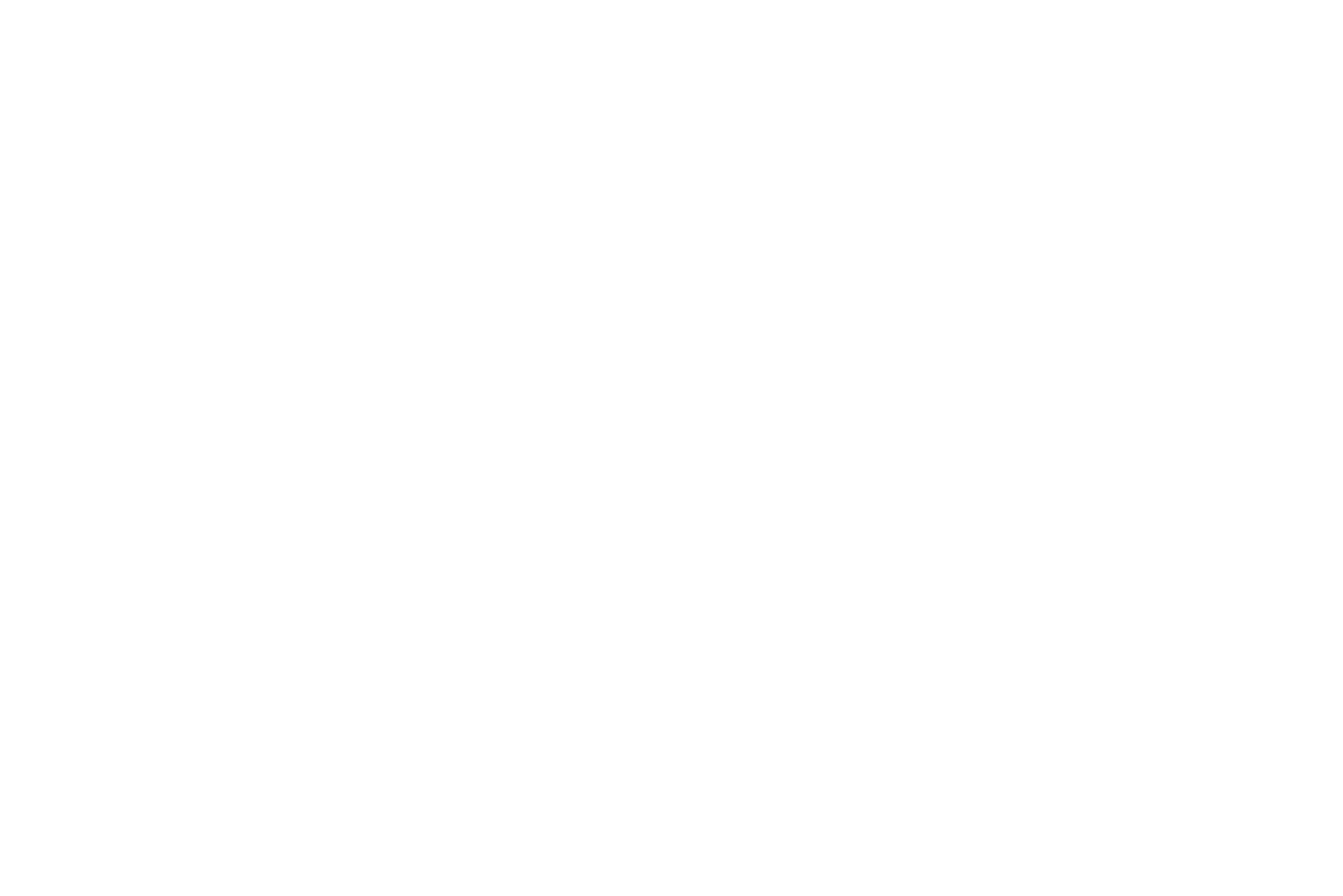# **Limited Product Warranty**

### **1. Coverage of Limited Warranty**

1.1 This limited warranty (see "Exclusions" and "Limitations" in Section 2) ("Limited Warranty") confers upon you specific rights and remedies against Acer. Please read this document carefully; by making a claim under this Limited Warranty, you will be deemed to have understood and accepted its terms. Independent of this Limited Warranty, you may have different and more expansive rights and remedies against the retailer who sold you the Acer product. This Limited Warranty does not operate to limit such rights.

Consumers have legal rights under applicable legislation governing the sale of consumer goods and this Limited Warranty does not exclude, limit or suspend any such applicable rights. For example, under the Consumer Rights Act 2015, consumers have certain rights and remedies available to them where goods do not conform to the contract, including where goods are not of satisfactory quality or not as described. Such remedies include a short-term right to reject the goods, the right to a repair or replacement of the goods and, in certain circumstances, the right to a price reduction or a final right to reject the goods. The consumer has up to 6 years (or 5 years in Scotland) within which they may pursue these legal rights and remedies.

1.2 Acer warrants any Acer product, including genuine Acer parts and components (offered as "Options" and/or "Accessories") which have been installed in your Acer product at the time of purchase, (collectively, referred to as "System") first sold to an end-user in a country of the European Economic Area (the "Territorial Scope") to be free from defects in materials and/or workmanship under conditions of normal use for the duration of the warranty period specified on the Limited Warranty card supplied with your System ("Warranty Card").

It is your responsibility to refuse to accept delivery of any Acer product sold as new when the Acer security seal is broken and to notify the retailer accordingly. By accepting an Acer product with a broken seal, you acknowledge that this Limited Warranty does not apply. This does not limit or exclude your legal rights in relation to goods which do not conform to the contract.

1.3 Acer does not warrant that the operation of any software supplied with your System will be uninterrupted or error-free, or that such software will meet your individual requirements.

1.4 If you make a claim under this Limited Warranty, Acer will, at its option, repair or replace any defective System or any parts thereof covered by this Limited Warranty by using new or factory-refurbished parts or Systems. In the event that Acer opts to use factory-refurbished parts or Systems, they will have performance characteristics equal to those of new products. All exchanged parts and Systems replaced under this Limited Warranty will become the property of Acer.

1.5 The warranty period commences on the date of purchase. Your original purchase invoice (sales receipt), showing the date of purchase of the System, is your proof of the date of purchase.

1.6 Warranty services will be performed based on the primary language used in the EEA country where the service request is made. Warranty repair services involving language based aspects of your System (e.g., keyboards, software) may not be capable of being performed in any other language(s) than the primary language(s) used in the EEA country where the service request is made.

### **2. Exclusions and Limitations**

This Limited Warranty is subject to the following exclusions and limitations:

### **2.1 Exclusions**

This Limited Warranty does not extend to:

2.1.1 any product not manufactured by or for Acer, or first sold to an end-user in a country outside the Territorial Scope of this Limited Warranty.

2.1.2 any product that has been damaged or rendered defective as a result of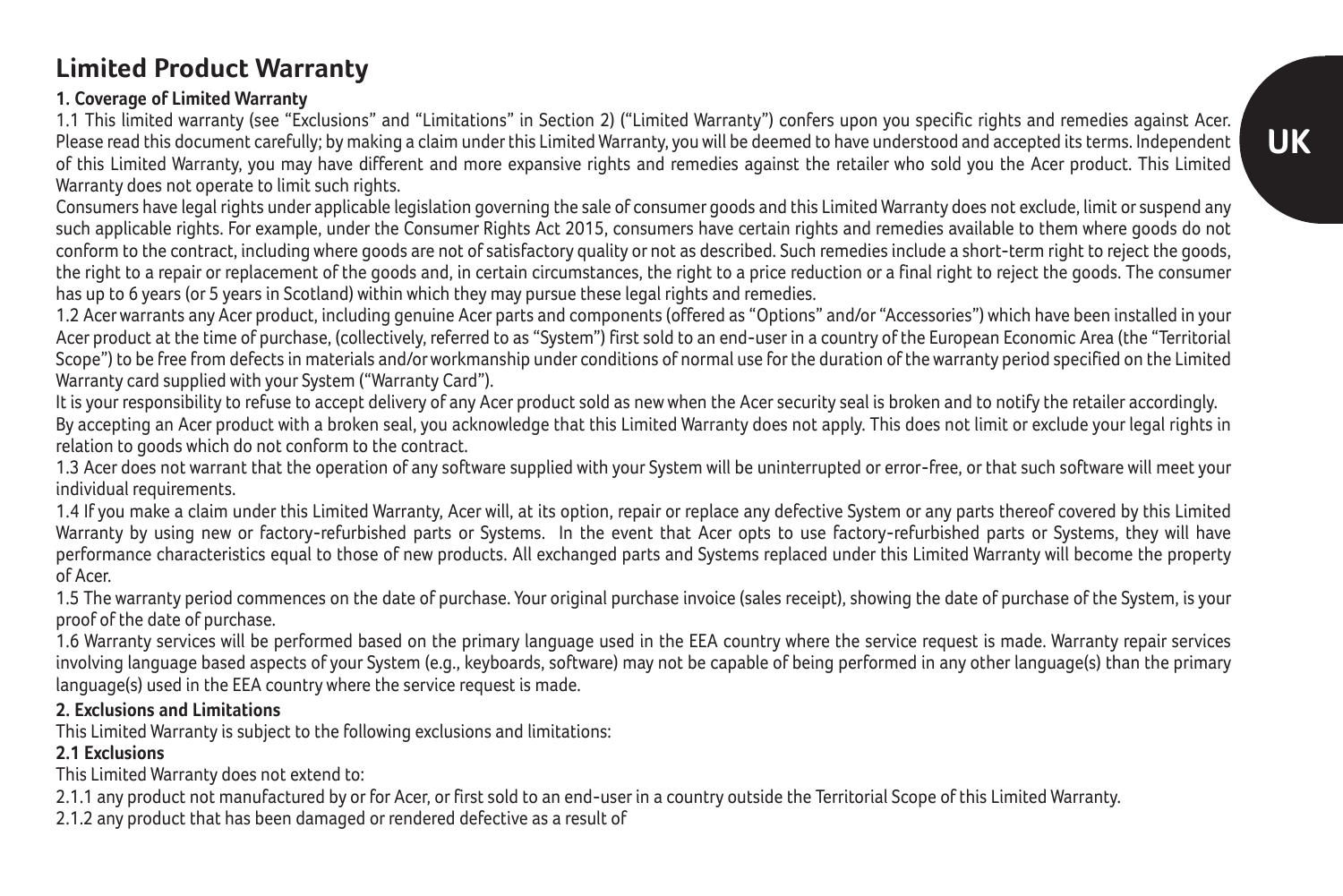2.1.2.1 use of the System other than for its normal intended use, including, without limitation, failure to use the System in accordance with the User's Guide that accompanies the System, or any other abuse or neglect with respect to the System;

2.1.2.2 modification of the System including use of parts not manufactured and/or sold by Acer:

2.1.2.3 service or repair by anyone other than Acer or an Acer Authorized Service Provider;

2.1.2.4 improper transportation or packing when returning the System to Acer or an Acer Authorized Service Provider; or

2.1.2.5 improper installation of third-party products (e.g., memory cards).

2.1.3 loss of any, or damage to, programs, data, or removable storage media. You are responsible for saving (backing up) any programs, data and/or removable storage media. Please note that Acer may opt to replace the System submitted for warranty services with a remanufactured product of equal quality, and, thus, any data stored by you on your original System may become permanently inaccessible to you.

2.1.4 consumable parts, i.e., parts that require periodic replacement during the normal course of the System's use.

2.1.5 minor defects of LCD displays occurring in Systems equipped with LCD display technology, provided that there shall not be more than four (4) defective pixels per million pixels on a given LCD display, and provided further that, if the display panel is divided into nine (9) equal rectangular areas, there shall be no more than one defective pixel in the central area of the display.

2.1.6 Normal cosmetic wear and tear of the product and its accessories.

#### **2.2 Limitation and Disclaimer of Warranty**

2.2.1 If you make a claim under this Limited Warranty, you acknowledge and agree that repair, and (upon availability) replacement, as applicable, under the warranty services described herein, is your sole and exclusive remedy vis-à-vis Acer or any of its corporate affiliates or parent companies with respect to any breach of the Acer Limited Warranty set forth herein, provided that this clause shall not exclude or limit Acer's liability for: (i) death or personal injury caused by the negligence of Acer or its employees, officers, agents or contractors; (ii) fraud or fraudulent misrepresentation; or (iii) any other liability that cannot be limited or excluded as a matter of law.

#### **3. Obtaining Warranty Service**

To report any claims and/or to obtain warranty service, please refer to the contact information set out on your Warranty Card or visit https://go.acer.com/service.

Each party agrees that it places no reliance on any statement, warranty or representation other than those expressly set out in this Limited Warranty. No Acer reseller, agent or employee is authorized by Acer to make any variation to the terms of this Limited Warranty.

Where an Acer product has been purchased in the UK, this Limited Warranty is governed by and construed under the laws of England and Wales, and each party hereby submits to the non-exclusive jurisdiction of the English courts.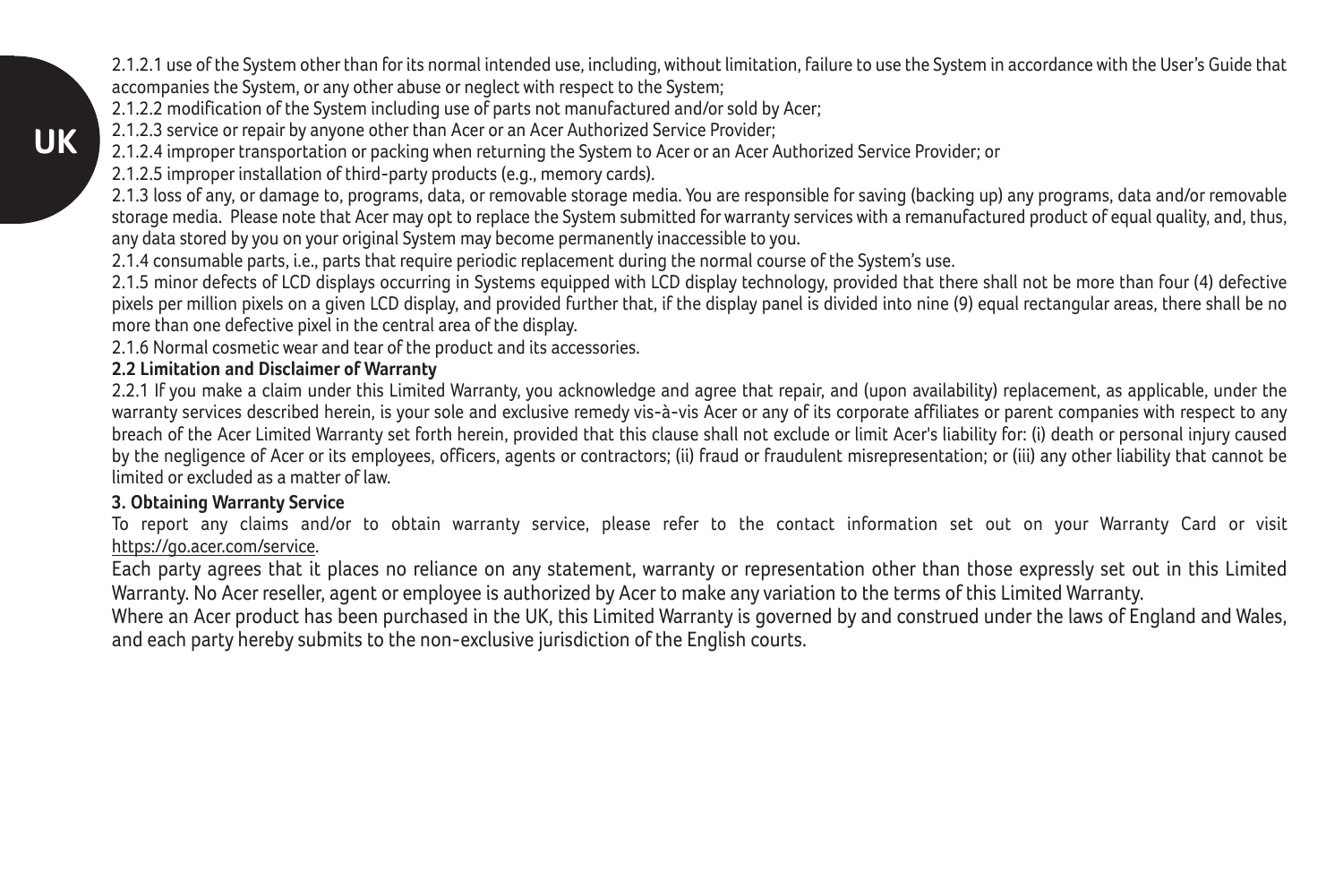# **LIMITED WARRANTY CARD**

| <b>PRODUCT</b>             | <b>WARRANTY PERIOD AND TYPE</b>                                                                                               |
|----------------------------|-------------------------------------------------------------------------------------------------------------------------------|
| Projector A/F/P/S/U Series | 3 years mail in or carry-in <sup>(1)</sup> ; The lamp 1 year replacement; DMD (>0,45"): 5 Years replacement                   |
| <b>Other Projectors</b>    | 2 years mail in or carry-in <sup>(1)</sup> ; The lamp 1 year replacement; DMD (>0,45"): 5 Years replacement                   |
|                            | Note: Acer replacement lamp is also available from the Acer Channel Partners.                                                 |
| $(1)$ Mail-in:             | Customer ships the unit to Acer's repair depot. After the repair is complete, Acer ships the unit back to the                 |
|                            | customer.                                                                                                                     |
| Carry-in:                  | Customer brings the unit to an Acer Authorized Service Provider. After the repair is complete, customer picks<br>the unit up. |

**Warranty Upgrade Options**<br>To obtain more information about or to order any of the warranty upgrade options please visit Acer WEB-sites or call the corresponding phone number in your Country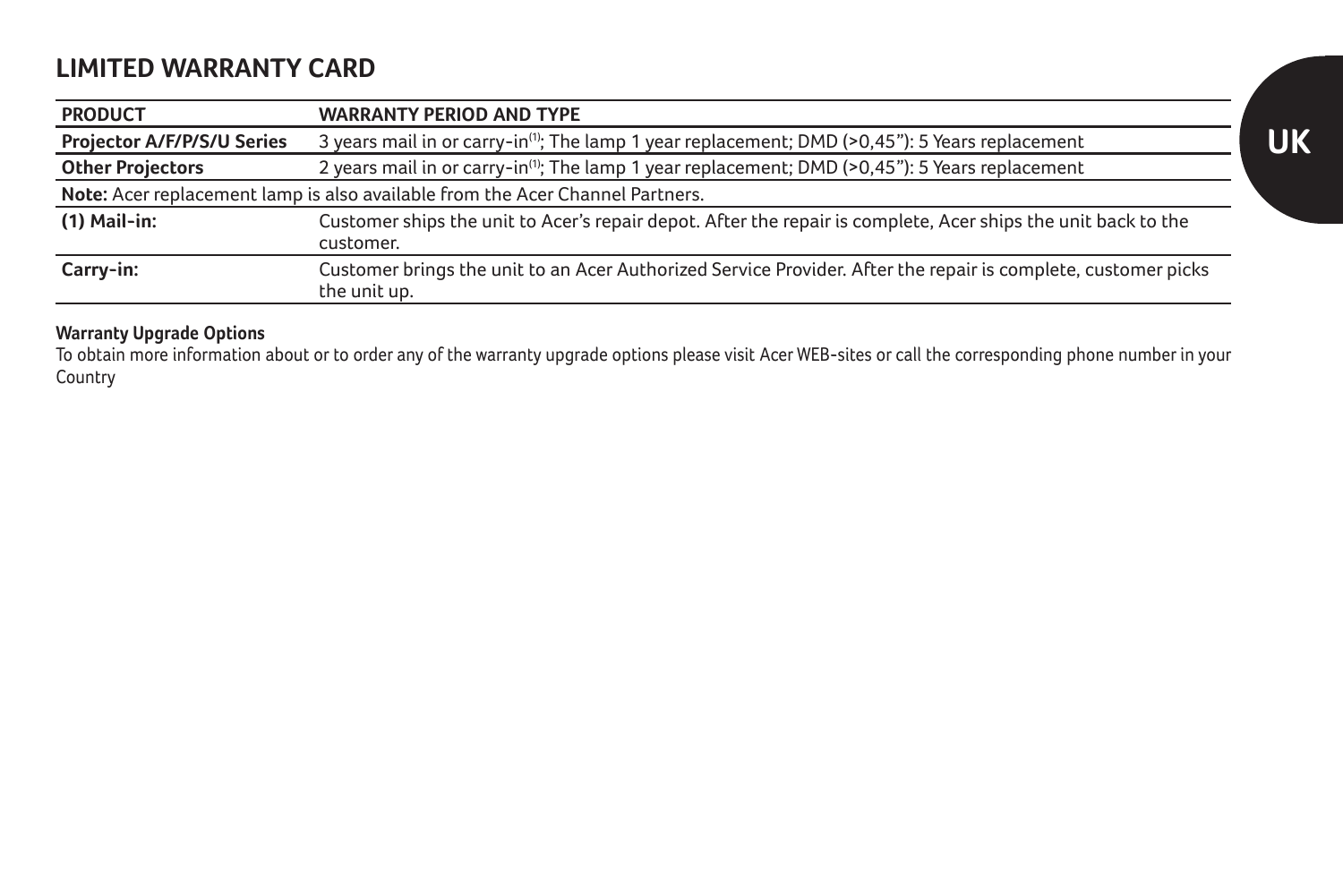# **Eingeschränkte Herstellergarantie**

#### **1. Geltungsbereich der Garantie**

1.1 Acer räumt Ihnen mit dieser Garantieerklärung bestimmte, nach Art und Inhalt begrenzte (siehe "Ausschlüsse" und "Einschränkungen") Rechte ein. Bitte lesen Sie dieses Dokument sorgfältig durch. Durch die Ausübung von aus dieser Garantie abgeleiteten Rechten erklären Sie konkludent, dass Sie deren Bedingungen verstanden und akzeptiert haben. Ihre gesetzlichen Rechte (Gewährleistung) gegenüber der Partei, von der Sie dieses Acer Produkt unmittelbar erworben haben, bestehen, ohne durch diese Garantie berührt zu werden, neben und unabhängig von dieser Garantie.

Die Verbraucher haben gesetzliche Rechte im Rahmen der geltenden innerstaatlichen Rechtsvorschriften über den Verbrauchsgüterkauf und diese Garantie wird geltendes Recht nicht ausschließen, begrenzen oder aussetzen. Zum Beispiel haben die Verbraucher ab Kaufdatum (Neugerät) eine wenigstens 24 Monate geltende Gewährleistung - unabhängig davon, was auf Garantiekarten oder anderen Materialien aufgeführt wird.

1.2 Acer garantiert, dass jedes Gerät (im weiteren als "System" bezeichnet), das in einem Land des Europäischen Wirtschaftsraums und der Schweiz (das "Einzugsgebiet") erstmalig von einem Händler an einen Endverbraucher verkauft wurde, bei normaler Verwendung für die Dauer der auf der mit Ihrem System mitgelieferten Garantie-Karte ("Garantiekarte") vermerkten Frist frei von Material- und Verarbeitungsfehlern ist. Als "System" gilt hier lhr fabrikneues Acer-Produkt, zuzüglich aller Acer-Originalbauteile und Komponenten (sofern diese zum Kaufzeitpunkt als "Optionen" und/oder "Zubehör" angeboten worden waren und bereits im Zusammenhang mit dem Kauf Ihres Acer-Produkts installiert worden waren). Es obliegt der Verantwortung des Kunden, die Annahme des Acer Produkts zu verweigern, wenn es sich um Neuware handelt und das Acer Garantiesiegel geöffnet wurde. Es muss dann umgehend der Verkäufer informiert werden. Wenn Sie ein Acer Produkt mit geöffneten Garantiesiegel annehmen, akzeptieren Sie (als Kunde) die (eingeschränkten) Garantieansprüche eines solches Gerätes gegenüber den Standardbedingungen die beim Kauf eines neuen Acer Produktes gelten.

1.3 Software, die mit Ihrem System mitgeliefert wird, einschließlich des Betriebssystems. Fällt nicht in den sachlichen Geltungsbereich dieser Garantie. Acer garantiert nicht, dass diese Software ohne Unterbrechungen oder fehlerfrei funktioniert oder Ihren Anforderungen genügt.

1.4 Im Garantiefall repariert oder ersetzt Acer nach billigem Ermessen schadhafte von dieser Garantie gedeckte Systeme oder deren Teile durch neue oder neuwertige Teile oder Systeme. Sollte Acer neuwertige Teile oder Systeme verwenden, so handelt es sich dabei um generalüberholte original Acer Produkte, deren Leistungsmerkmale denen fabrikneuer Produkte

gleichkommen. Alle ausgetauschten Teile und Systeme, die im Rahmen dieser eingeschränkten Garantie ersetzt werden, gehen in das Eigentum von Acer über.

1.5 Die Garantiefrist beginnt mit dem Zeitpunkt des Kaufs. Ihre Rechnung (Kassenzettel), mit dem Kaufdatum des Systems ist Ihr Kaufbeleg.

1.6 Soweit sprachliche Aspekte für den Garantieservice relevant sind (z.B. Tastaturen, Software), ist die primäre Landessprache des jeweiligen Landes maßgeblich, in dem der Garantieservice in Anspruch genommen wird. Falls dies Ihren Ansprüchen nicht genügt, bleibt es Ihnen unbenommen, sich an den Acer Kundendienst in jenem Land zu wenden, in dem Sie Ihr Acer Produkt gekauft haben.

#### **2. Ausschlüsse und Einschränkungen**

Diese Garantie unterliegt folgenden Ausschlüssen und Einschränkungen:

#### **2.1 Ausschlüsse**

Diese eingeschränkte Garantie erstreckt sich nicht auf:

2.1.1 Produkte, die nicht von oder für Acer hergestellt wurden oder die ursprünglich in einem Land außerhalb des Einzugsgebiets dieser Garantie an einen Endabnehmer verkauft wurden.

2.1.2 Produkte, die durch folgende Handlungen beschädigt oder funktionsunfähig gemacht wurden:

2.1.2.1 zweckentfremdete Verwendung des Produkts, einschließlich aber nicht beschränkt auf Nichtbeachtung der mit dem System gelieferten Benutzeranleitung oder anderer Missbrauch oder Vernachlässigung des Systems;

2.1.2.2 Veränderung des Systems, etwa durch Verwendung oder Einbau von Bestandteilen, die nicht von Acer hergestellt und/oder verkauft wurden;

2.1.2.3 Service oder Reparatur durch unautorisierte Dritte, d.h. nicht von Acer oder Acer-Vertragswerkstätten;

2.1.2.4 unsachgemäßer Transport oder Verpackung bei Rücksendung des Systems an Acer oder eine Vertragswerkstätte; oder

2.1.2.5 unsachgemäße Installation von Produkten von Drittanbietern (z.B. Speicherkarten).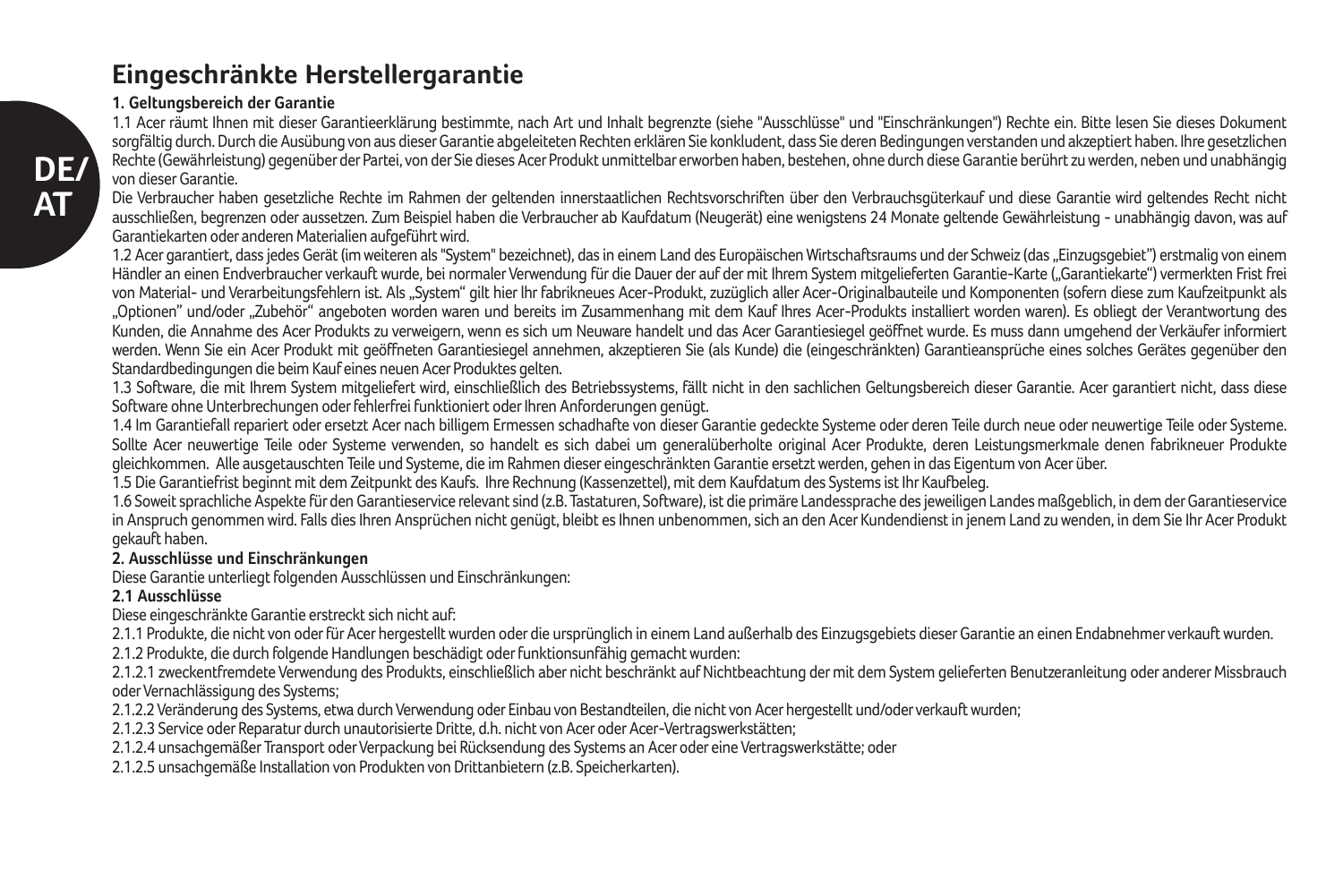**DE/ AT**

2.1.3 Verlust oder Beschädigung von Programmen, Daten oder Wechselspeichermedien (ausgenommen in Fällen der Produzentenhaftung entsprechend der Produkthaftungsgesetzgebung die jeweils auf den vom Endverbraucher erlittenen Schaden Anwendung findet). Sie sind für das Abspeichern (Backup) von Programmen, Daten und/oder für Wechselspeichermedien verantwortlich. Wie bereits erwähnt, behält Acer es sich vor, zur Reparatur eingesandte Systeme durch neue oder generalüberholte Produkte von wenigstens vergleichbarer Qualität und Leistungsfähigkeit zu ersetzen, wodurch alle von Ihnen auf Ihrem Originalsystem gespeicherten Daten für Sie auf Dauer unzugänglich werden können.

2.1.4 Verbrauchsmaterialien, d.h. Teile, die bei der normalen Nutzung des Systems regelmäßig ausgetauscht werden müssen.

2.1.5 Geringfügige Mängel bei LC-Displays, die in Geräten auftreten, die mit LC-Display-Technologie ausgestattet sind, vorausgesetzt, dass nicht mehr als vier (4) Pixelfehler pro Million Bildpunkte auf einem Display auftreten und vorausgesetzt, dass man bei einer Aufteilung des Displays in neun (9) gleich große rechteckige Felder nur einen Pixelfehler im mittleren Feld des Displays antrifft.

2.1.6 Natürliche Abnutzung des Produkts und seines Zubehörs.

#### **2.2 Einschränkung und Ausschluss der Gewährleistung**

2.2.1 Andere als die hier ausdrücklich eingeräumten Rechte können aus dieser Garantie nicht abgeleitet werden. Dies gilt insbesondere für alle sonstigen ausdrücklichen oder stillschweigenden Garantien für die Acer jegliche Haftung ablehnt. Dazu gehören u.a. stillschweigende Garantien für die Verkehrsfähigkeit oder Eignung für einen bestimmten Zweck.

2.2.2 In keinem Fall haftet Acer für Schäden aus Zufall oder für Mangelfolgeschäden,entgangenen Gewinn oder Verlust von Erwerbsmöglichkeiten, Daten oder Nutzungsmöglichkeiten, unabhängig davon, ob sich solche Ansprüche auf vertragliche Ansprüche oder unerlaubte Handlungen gründen oder diese sich auf Zusicherungen stützen, die im Zusammenhang mit der Verwendung des Systems stehen oder dessen Leistungsfähigkeit betreffen, oder sich auf die von Acer gelieferte Software beziehen, unabhängig davon, ob diese vorinstalliert ist oder dem Produkt beiliegt. Dieser Haftungsausschluss gilt selbst dann, wenn Acer auf die Möglichkeit solcher Schäden hingewiesen worden sein sollte.

2.2.3 Die in Absatz 2.2.2 enthaltenen Einschränkungen oder Haftungsauschlüsse kommen nicht zur Anwendung, wenn die von Ihnen erlittenen Verluste oder Beschädigungen das direkte und unmittelbare Ergebnis einer willkürlichen Irreführung durch Acer oder der Verletzung einer Rechtspflicht von Acer sind, und Acer wenigstens mit grober Fahrlässigkeit gehandelt hat. oder wenn deren Anwendung einen sonst zulässigen Anspruch gegen Acer unter der Produktnaftungsgesetzgebung, die jeweils auf den vom Endverbraucher erlittenen Schaden Anwendung findet, einschränken würde.

2.3 Wenn Sie diese Garantie in Anspruch nehmen, erkennen Sie an, dass über die hier beschriebenen Garantie- und Ersatzleistungen hinaus keine weitergehenden vertraglichen Ansprüche im Zusammenhang mit dem Erwerb oder den Gebrauch Ihres Systems gegenüber Acer oder anderen Firmen des Acer-Konzerns bestehen.

#### **3. Inanspruchnahme von Garantieleistungen**

Bitte wenden Sie sich mit allen Reklamationen und/oder zur Inanspruchnahme von Garantieleistungen an das für Sie lokal zuständige Acer Kundendienst Zentrum. Die entsprechende(n) Adresse(n) und Telefonnummer(n) finden Sie auf Ihrer Garantiekarte oder im Internet unter: https://go.acer.com/service. Bitte kontaktieren Sie uns telefonisch, um uns die erforderlichen Informationen zur Verfügung zu stellen und folgen Sie den weiteren Anweisungen unseres Kundendienstes.

Bevor Sie ihr Acer Produkt in den Service senden, stellen Sie bitte sicher, dass Sie alle ihre Programme und Daten gesichert haben. Löschen Sie bitte alle vertraulichen oder persönlichen Dokumente und Programme (im weiteren als "Daten" bezeichnet). Acer ist nicht verantwortlich für verlorene, beschädigte oder veröffentliche Daten ausserhalb unserer Kontrolle oder durch Handhabung oder durch Irrtümer durch Dritte, auch nicht für die Wiederherstellung oder der Neuinstallation jeglicher Daten.

# **GARANTIE –Bedingungen**

| Produkt                    | <b>GARANTIEDAUER UND ART DER GARANTIE</b>                                                                                                 |
|----------------------------|-------------------------------------------------------------------------------------------------------------------------------------------|
| Projektor A/F/P/S/U series | 3 Jahre Bring-In <sup>(1)</sup> ; Lampe: 1 Jahr Austauschservice; DMD (>0,45"): 5 Jahre Austauschservice                                  |
| <b>Andere Projektor</b>    | 2 Jahre Bring-In <sup>(1)</sup> ; Lampe: 1 Jahr Austauschservice: DMD (>0.45"): 5 Jahre Austauschservice                                  |
|                            | Achtung: Acer Austauschlampen sind auch bei den Acer Channel Partnern erhältlich!                                                         |
| (1) Mail-in:               | Der Kunde schickt das Produkt an die Fachwerkstatt von Acer. Nach erfolgter Reparatur schickt Acer das Produkt zum Kunden zurück.         |
| Carry-in:                  | Der Kunde übernimmt selbstständig den Transport des Produkts zu einer Vertragswerkstatt von Acer. Nach erfolgter Reparatur holt der Kunde |
|                            | das Produkt selbst wieder ab.                                                                                                             |

#### **Garantieverlängerung und erweiterte Garantie**

Informationen über optionale Garantieverlängerungen und Bestellmöglichkeiten finden Sie im Internet oder unter der Rufnummer der Acer-Niederlassung Ihres Landes.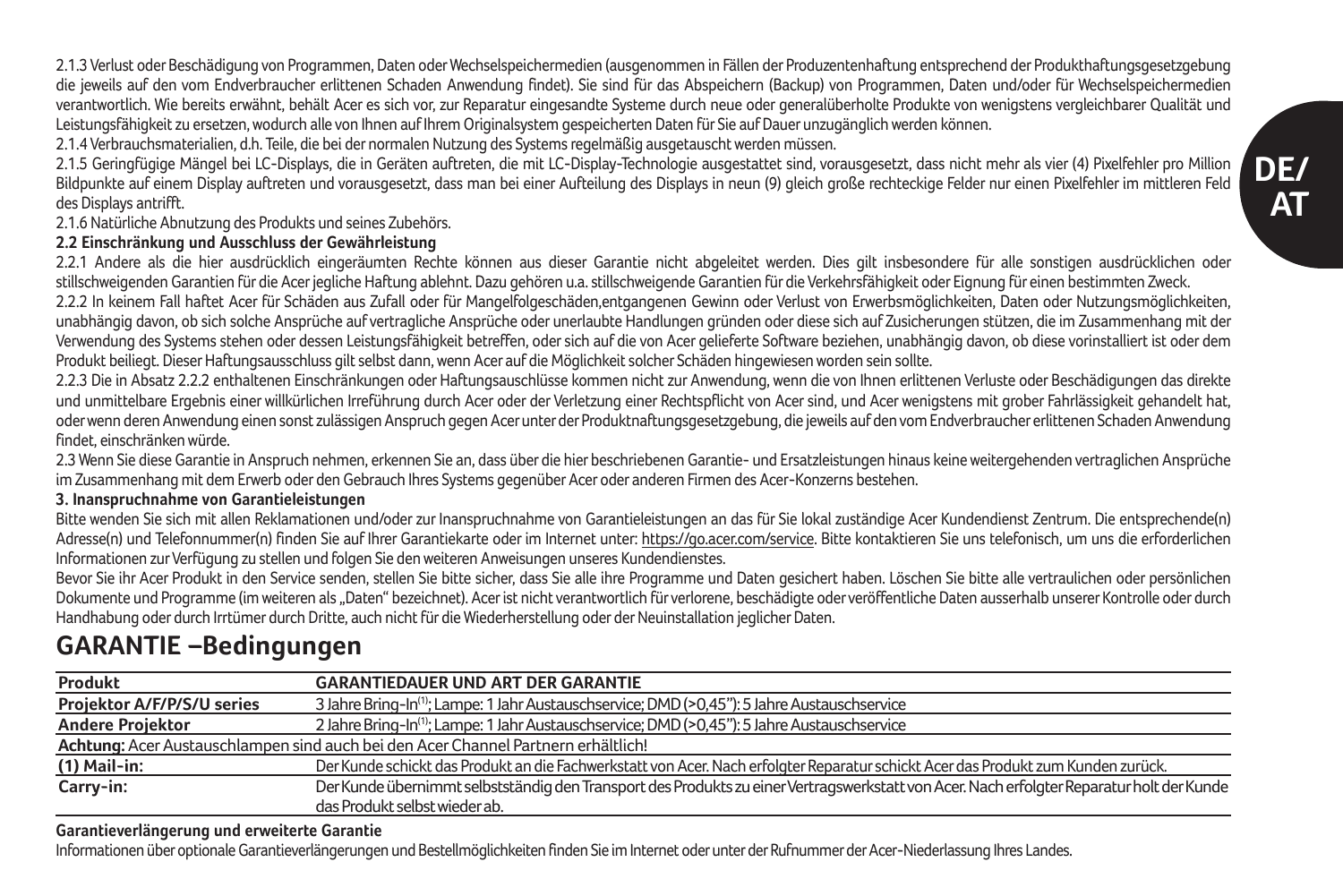# **Garantie des Produits**

#### **1. Etendue de la Garantie Contractuelle**

1.1. La présente garantie contractuelle (la « Garantie Contractuelle ») (voir les sections « Exclusions » et « limitations » à l'article 2) vous confère des droits et recours spécifiques à l'encontre d'Acer (« Acer » tel qu'utilisé dans le présent document, signifie la société Acer située dans le Champ Territorial tel que défini ci-après ou où votre produit Acer, tel que défini ci-après, a été vendu pour la première fois à un utilisateur final). Pour de plus amples renseignements, contactez votre revendeur Acer ou consultez la page Internet https://go.acer.com/service. Merci de lire attentivement le présent document, en faisant appel à cette Garantie Contractuelle, vous serez considéré comme en ayant compris et accepté les termes. Indépendamment de cette Garantie Contractuelle, vous pouvez bénéficier de droits différents et plus étendus à l'encontre du détaillant qui vous a vendu le produit Acer. La présente Garantie Contractuelle ne limite en rien de tels droits.

Le consommateur bénéficie de droits légaux selon la législation applicable à la vente des biens de consommation. Ces droits ne sont pas affectés par la présente garantie contractuelle. La Garantie Contractuelle s'applique sans préjudice du droit, pour le consommateur, de bénéficier de la garantie légale de conformité dans les conditions prévues par le chapitre VII du Code de la consommation et de celle relative aux vices cachés, dans les conditions prévues aux articles 1641 à 1649 du Code civil.

1.2. Acer garantit tout produit Acer, incluant des pièces et composants (options et accessoires) Acer d'origine installés par Acer dans votre produit Acer au jour de son premier achat par un utilisateur final (« ci-après ensemble le « Système ») dans un pays de l'Union Européenne (le « Champ Territorial »), contre tout défaut matériel ou de construction dans des conditions normales d'utilisation et pendant la durée de garantie spécifiée sur la carte de garantie fournie avec votre Système (la « Carte de Garantie »).

Il est de la responsabilité du Client de refuser la livraison d'un produit Acer vendu comme neuf alors que les sceaux de sécurité sont déchirés et d'en informer le revendeur. En acceptant un produit Acer dont les sceaux sont déchirés, le Client reconnait que ses droits à la garantie de ce produit seront différents (réduits) par rapport à ceux liés à la vente d'un produit Acer neuf.

1.3. Tout logiciel fourni avec votre Système, incluant le système d'exploitation, est fourni « tel quel ». Acer ne garantit pas que le fonctionnement des logiciels fournis avec le Système sera ininterrompu ou exempt d'erreur, ni que ces logiciels répondront à vos besoins.

1.4. Si vous faites une réclamation au titre de la présente Garantie Contractuelle, Acer pourra, à son choix, réparer ou remplacer tout ou partie du Système défectueux couvert par la Garantie Contractuelle par des Systèmes ou pièces neufs ou reconditionnés. Au cas où Acer opterait pour l'utilisation de pièces ou Systèmes reconditionnés, ceux-ci auront des caractéristiques ou performances équivalentes à des produits neufs. Toutes les pièces démontées et Systèmes remplacés au titre de la Garantie Contractuelle deviennent la propriété d'Acer.

1.5. La période de garantie court à compter de la date d'achat par l'utilisateur initial. La facture originale d'achat (ticket de caisse), indiquant la date d'achat du Système, constitue la preuve de la date d'achat.

1.6. La garantie est assurée dans la langue principale en vigueur dans le pays de l'Union Européenne dans lequel le service est demandé. Les services de réparation sous garantie impliquant des aspects linguistiques de votre Système (tels que clavier, logiciels) ne peuvent pas être exécutés dans une langue différente de celle utilisée dans le pays de l'Union Européenne où les services sont demandés.

#### **2. Exclusions et Limitations**

La présente Garantie Contractuelle est soumise aux exclusions et limitations suivantes :

**2.1. Exclusions** La présente Garantie Contractuelle ne s'applique pas :

2.1.1. aux produits qui n'ont pas été fabriqués par ou pour Acer et aux produits vendus initialement à un utilisateur final dans un pays extérieur au Champ Territorial de la Garantie Contractuelle.

2.1.2. aux produits endommagés ou rendus défectueux suite à

2.1.2.1. une utilisation du Système non conforme à l'usage pour lequel il a été conçu, incluant notamment une utilisation non conforme au Guide d'Utilisation fourni avec le Système, ou tout autre abus ou négligence dans l'utilisation du Système :

2.1.2.2. une modification du Système, notamment une utilisation de pièces non fabriquées ou vendues par Acer ;

2.1.2.3. une réparation ou un service de maintenance non exécuté par Acer ou un prestataire de service agréé par Acer ;

2.1.2.4. un transport ou un emballage inappropriés lors du retour du Système à Acer ou à un prestataire de service agréé par Acer ;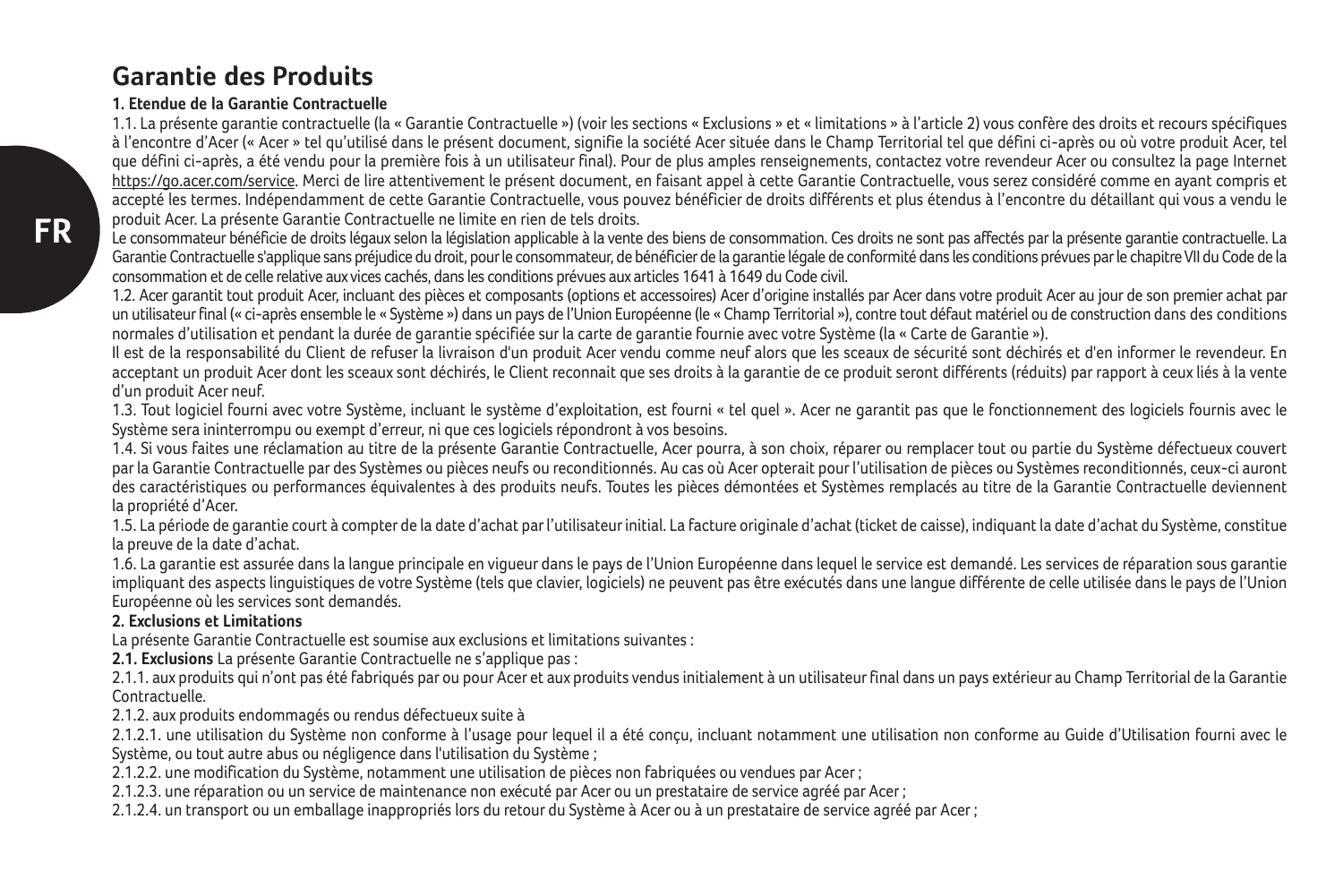2.1.2.5. une installation impropre de produits de tiers (par exemple carte mémoire).

2.1.3. aux pertes ou dommages de logiciels, données ou supports de stockage amovibles. Vous êtes responsable de la sauvegarde (copie de sauvegarde) de tous programmes, données ou supports de stockage amovibles. En effet, Acer peut être amené à choisir de remplacer le Système envoyé sous garantie par un produit reconditionné de qualité équivalente, entraînant l'impossibilité pour vous d'avoir accès aux données stockées dans votre Système d'origine.

2.1.4. aux consommables, c'est-à-dire aux pièces qui nécessitent un remplacement périodique dans le cadre de l'utilisation normale d'un Système.

2.1.5. aux défauts mineurs des écrans LCD survenant sur des Systèmes équipés de la technologie LCD, à la condition que le nombre de pixels défectueux n'excède pas quatre (4) pixels défectueux par tranche de un million de pixels sur un écran LCD, et à la condition qu'il n'y ait pas plus d'un pixel défectueux dans la zone centrale de la tranche lorsque l'écran est divisé en neuf (9) tranches rectangulaires égales.

2.1.6. L'usure normale du produit et de ses accessoires.

#### **2.2. Limitations et exclusion de la Garantie**

2.2.1. Sous réserve des stipulations de l'article 1.1, en faisant une réclamation dans le cadre de la présente Garantie Contractuelle, vous reconnaissez que la réparation et, selon les disponibilités, le remplacement du Système conformément et dans les limites de la présente Garantie Contractuelle, constituent votre seul et unique recours vis-à-vis d'Acer ou de l'une de ses filiales ou société du même groupe au titre de la présente Garantie Contractuelle en cas de défaut du Système couvert par la présente Garantie Contractuelle.

#### **3. Obtention du service de Garantie**

Pour procéder à une réclamation et/ou obtenir un service de garantie, veuillez vous reporter aux informations figurant sur la Carte de Garantie ou consultez la page Internet https://go.acer.com/service.

Pour connaître l'adresse d'Acer Computer France, reportez-vous au document intitulé « Acer Offices », partie intégrante de la Garantie Contractuelle, fourni dans l'emballage avec le produit.

# **CONDITIONS D'APPLICATION DE LA GARANTIE**

| <b>PRODUIT</b>                                                                                         | <b>GARANTIE</b>                                                                                                                               |
|--------------------------------------------------------------------------------------------------------|-----------------------------------------------------------------------------------------------------------------------------------------------|
| Projecteurs A/F/P/S/U series                                                                           | 3 ans: Mail-in ou Carry-in <sup>(1)</sup> ; 1 an pour l'ampoule ; DMD (>0,45"): 5 ans                                                         |
| <b>Autres Projecteurs</b>                                                                              | 2 ans: Mail-in ou Carry-in <sup>(1)</sup> : 1 an pour l'ampoule : DMD (>0.45"): 5 ans                                                         |
| Remarque : L'ampoule du vidéo projecteur est également disponible auprès du réseau de revendeurs Acer. |                                                                                                                                               |
| (1) Mail-in:                                                                                           | Le client envoie l'unité à l'atelier de réparation Acer. Une fois que la réparation a été effectuée. Acer renvoie l'unité au client.          |
| Carry-in:                                                                                              | Le client apporte le matériel à un mainteneur agréé Acer. Une fois que la réparation a été effectuée, le client vient reprendre son matériel. |

#### **Extension de la garantie**

Pour de plus amples renseignements sur l'extension de garantie ou pour la demander, consultez site Internet ou appeler le n° de téléphone de votre pays.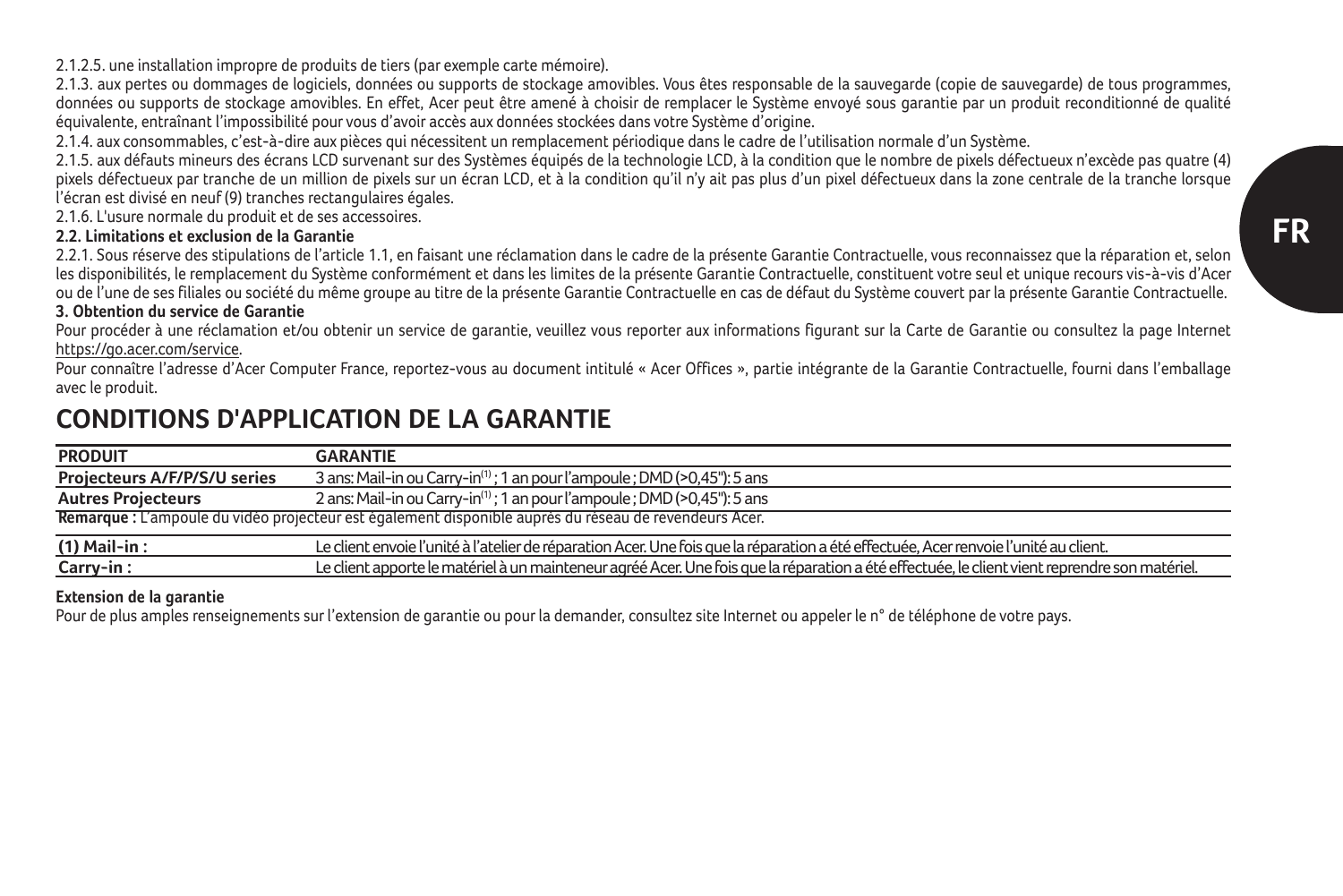# **Garanzia Limitata del Prodotto**

### **1. Ambito di applicazione della Garanzia Limitata**

1.1. Questa garanzia limitata (vedi "Esclusioni" e "Limitazioni" di cui all' art. 2) ("Garanzia Limitata") Vi conferisce specifici diritti e rimedi nei confronti di ACER. Vi preghiamo di leggere attentamente questo documento, poiché, in caso di esercizio della Garanzia, i termini e le condizioni in esso contenuti si presumeranno da Voi conosciuti ed accettati. Indipendentemente dal contenuto della Garanzia Limitata, possono esservi riconosciuti diritti e rimedi di contenuto diverso e più ampio da esercitare nei confronti del commerciante che Vi ha venduto il prodotto Acer. La Garanzia Limitata non limita in alcun modo tali diritti e dispone per legge, a titolo gratuito, di rimedi per i difetti di conformità nei confronti del venditore. Tali rimedi non sono pregiudicati dalla presente garanzia.

Indipendentemente dalla Garanzia Limitata (Limited Product Warranty) il Consumatore ha diritto, nei confronti del venditore, alla garanzia legale di conformità per 24 mesi dalla data di consegna del prodotto in base alle norme del Codice del Consumo.

I consumatori hanno diritti legali sanciti dalle leggi nazionali che governano la vendita dei beni di consumo. Questa garanzia non esclude, limita o sospende in alcun modo tali diritti.

1.2. Acer garantisce che ogni prodotto Acer, comprese le parti e i componenti originali Acer (opzioni e accessori), installati nel Vostro prodotto Acer al tempo dell'acquisto (qui complessivamente denominato il "Sistema"), venduto per la prima volta ad un utente finale in uno Stato membro dello Spazio Economico Europeo (l'"Ambito territoriale") sia libero da vizi nei materiali o nella costruzione in condizioni di uso normale, per tutto il periodo di garanzia come indicato nel documento di Garanzia Limitata fornito insieme al "Sistema" ("Carta di Garanzia"). Il Cliente ha il diritto di rifiutare un prodotto Acer venduto come nuovo, ma avente i sigilli di garanzia manomessi, informando il rivenditore. Accettando un prodotto Acer avente i sigilli di garanzia manomessi, il Cliente è consapevole che la garanzia sarà diversa (inferiore) rispetto ai termini e condizioni standard di un prodotto Acer nuovo e con i sigilli di garanzia intatti.

1.3. Ogni software fornito insieme al "Sistema", compreso il sistema operativo, viene fornito nello stato in cui si trova e non è coperto dalla garanzia. In particolare, Acer non garantisce che il funzionamento di ciascun software fornito con il vostro "Sistema" sia esente da interruzioni o privo di vizi o risponda comunque alle Vostre necessità.

1.4. In caso di esercizio della presente Garanzia, Acer, a sua scelta, provvederà alla riparazione o alla sostituzione di ogni prodotto difettoso, o delle parti di esso coperte dalla Garanzia Limitata, avvalendosi di parti o "Sistemi" nuovi o riparati in fabbrica. Nel caso in cui Acer scelga di avvalersi di parti o "Sistemi" riparati in fabbrica, questi dovranno presentare livelli di funzionamento uguali a quelli dei nuovi prodotti. Tutte le parti oggetto di ricambio e tutti i "Sistemi" sostituiti in base a questa Garanzia Limitata torneranno di proprietà di Acer.

1.5. Il periodo di Garanzia decorre dal momento dell'acquisto. La fattura di acquisto in originale (o lo scontrino) recante la data di acquisto del "Sistema" costituisce prova della data dell'acquisto.

1.6. Il servizio di garanzia sarà eseguito nella lingua adottata nello Stato dell'Area Economica Europea (AEE) in cui il servizio richiesto viene effettuato. I servizi di riparazione in garanzia che richiedono l'adozione di elementi e termini linguistici (per esempio, tastiera, software) potrebbero non essere idonei ad essere eseguiti in una lingua diversa da quella adottata nello Stato membro dell'AEE in cui il servizio richiesto è effettuato.

### **2. Esclusioni e limitazioni**

Questa Garanzia Limitata è soggetta alle seguenti esclusioni e limitazioni:

### **2.1. Esclusioni**

Questa Garanzia Limitata non si estende a:

2.1.1. ogni prodotto non fabbricato da o per conto di Acer, o venduto per la prima volta ad un utente finale fuori dall'Ambito territoriale di questa Garanzia Limitata.

2.1.2. Ogni prodotto danneggiato o reso difettoso in conseguenza di: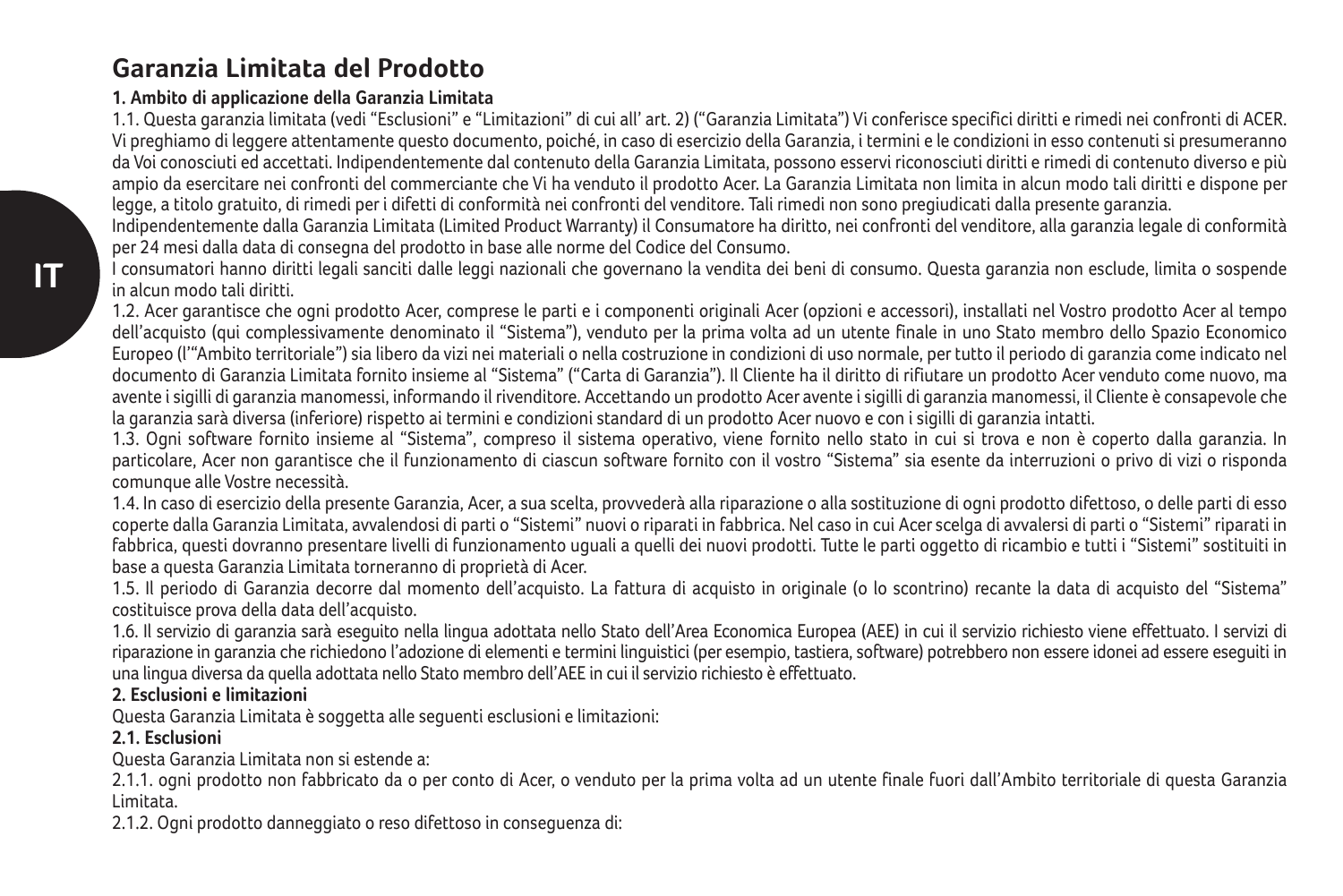2.1.2.1. un uso del "Sistema" diverso da quello ritenuto normale, compreso, a titolo meramente esemplificativo, l'uso difforme dalle istruzioni della Guida all'utente allegate al "Sistema", o ogni altro abuso o negligenza riferita al "Sistema".

2.1.2.2. ogni modificazione apportata al "Sistema", compreso l'utilizzo di parti non fabbricate o vendute da Acer.

2.1.2.3. ogni servizio o riparazione effettuato da ogni altro soggetto diverso da Acer o da un Provider di Servizi Autorizzato Acer;

2.1.2.4. trasporto o imballaggio inadeguato in occasione della restituzione del prodotto ad Acer o ad un Provider di Servizi Autorizzato Acer,

2.1.2.5. erronea installazione di prodotti di terzi (ad esempio, memory cards).

2.1.3. Perdita o danneggiamento di programmi, dati, o supporti di memorizzazione rimovibili.

Siete responsabili del salvataggio (backing up) di tutti i programmi, dati o supporti di memorizzazione rimovibili.

Si noti che Acer può decidere di sostituire il Sistema inviato per i servizi di assistenza coperti dalla garanzia con un prodotto rigenerato di uguale qualità e, di conseguenza, potrebbe non essere più possibile accedere ai dati memorizzati sul Sistema originale.

2.1.4. Parti soggette ad usura, ovvero parti che richiedono una sostituzione periodica durante il normale periodo di utilizzo del Sistema.

2.1.5. Difetti di lieve entità dei display LCD che si verifichino in sistemi dotati di tecnologia LCD display, a condizione che l'entità di tali difetti non sia superiore a quattro pixel difettosi per milione su ogni display LCD fornito e, ulteriormente, a condizione che, dividendo il pannello del display in nove uguali aree rettangolari, vi sia non più di un pixel difettoso nell'area centrale del display.

2.1.6. Normale usura delle parti estetiche del prodotto e dei suoi accessori.

### **2.2. Limitazioni e Rinuncia [esclusione] alla Garanzia**

2.2.1. L'esercizio della presente Garanzia Limitata fa presumere l'accettazione della riparazione e (se disponibile) della sostituzione, qualora possibile, in base ai servizi di garanzia sopra indicati, come unici ed esclusivi rimedi esperibili nei confronti di Acer o ognuna delle sue società controllate o controllanti, in relazione a qualunque violazione della Garanzia Limitata Acer qui descritta.

#### **3. Concessione del Servizio in Garanzia**

Per ogni reclamo o richiesta di assistenza in garanzia, fate riferimento alle informazioni contenute nella Vostra Carta di Garanzia o visitate il sito https://go.acer.com/service.

# **CARTOLINA DI GARANZIA**

| <b>PRODOTTO</b>                         | PERIODO E TIPO DI GARANZIA                                                                                                                                             |
|-----------------------------------------|------------------------------------------------------------------------------------------------------------------------------------------------------------------------|
| Projettori serie A/F/P/S/U              | 3 anni mail in o carry-in <sup>(1)</sup> ; Sostituzione lampada 1 anno; Sostituzione DMD (>0,45"): 5 anni                                                              |
| Altri Projettori                        | 2 anni mail in o carry-in <sup>(1)</sup> ; Sostituzione lampada 1 anno; Sostituzione DMD (>0,45"); 5 anni                                                              |
|                                         | Nota: La lampada di ricambio originale è reperibile anche presso i Partner Certificati Acer.                                                                           |
|                                         | Acer Italy S.r.I. Titolare del trattamento usa i Suoi dati personali solo per fornirLe l'assistenza e le informazioni richieste. Per accedere all'informativa completa |
| può visitare il nostro sito www.acer.it |                                                                                                                                                                        |
| $(1)$ Mail-in:                          | Il cliente invia l'unità al centro assistenza Acerper la riparazione. Dopo averla riparata, Acerrestituisce l'unità al cliente.                                        |
| Carry-in:                               | Il cliente consegna direttamente l'unità al centro assistenza Acer per la riparazione. Dopo averla riparata, Acer riconsegna                                           |
|                                         | direttamente al cliente l'unità riparata.                                                                                                                              |

#### **Estensione della garanzia**

Per ulteriori informazioni o per ordinare un'opzione di upgrade della garanzia, visitare l'indirizzo Internet di Acer oppure chiamare il numero telefonico indicato per il proprio paese.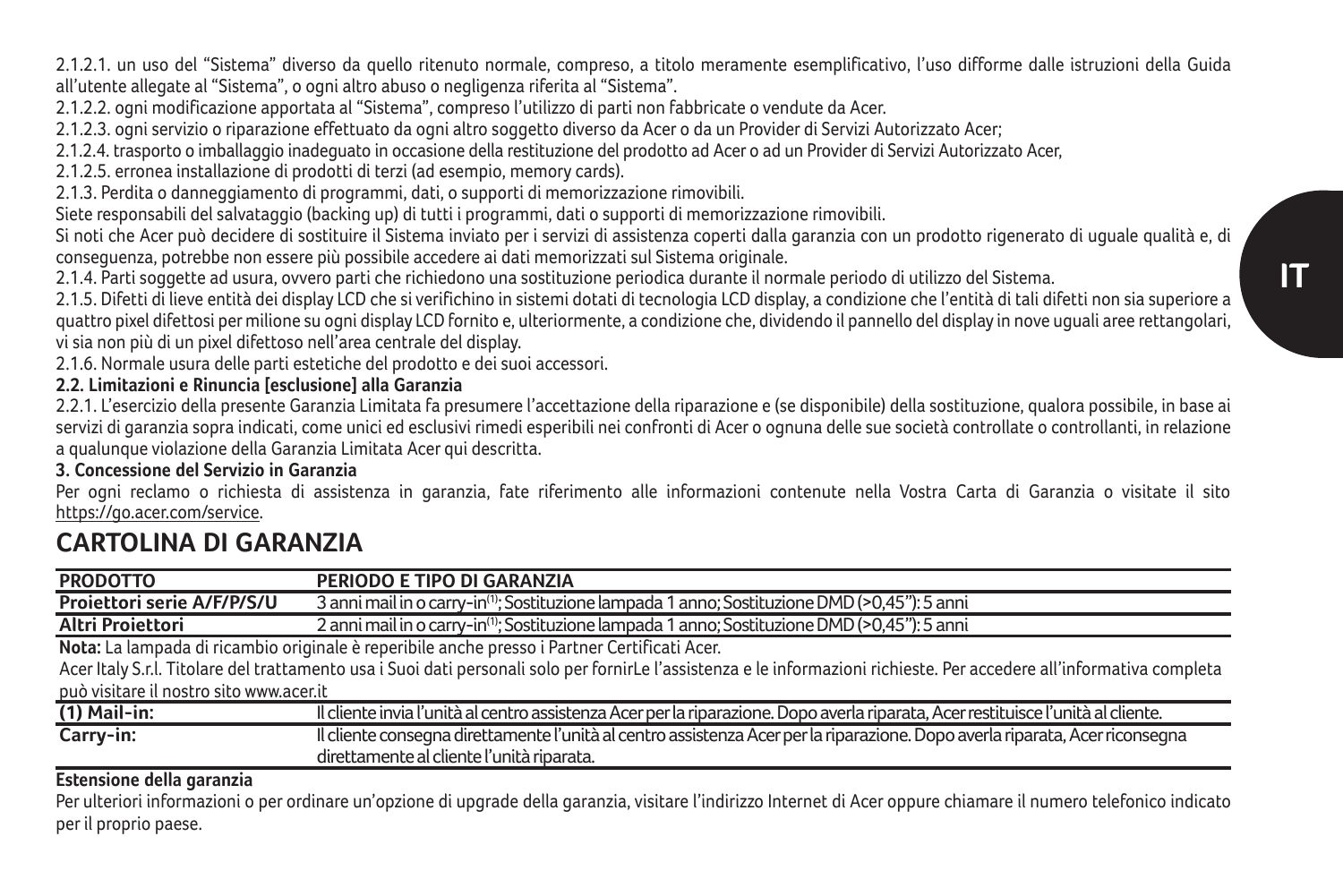# **Garantía Limitada**

#### **1. Cobertura de la Garantía**

1.1 Esta garantía limitada (ver "Exclusiones" y "Limitaciones" en la Sección 2) ("Garantía Limitada") le concede derechos y acciones contra Acer de carácter específico. Le rogamos que lea este documento cuidadosamente, ya que mediante la realización de una reclamación de conformidad con lo previsto en esta Garantía Limitada, usted acepta haber entendido y aceptado sus términos. De modo independiente a esta Garantía Limitada, puede tener derechos y acciones diferentes y más extensos contra el comerciante que le vendió el producto Acer. Esta Garantía Limitada no opera para limitar dichos derechos. Asimismo, esta Garantía Limitada no afecta a los derechos legales del consumidor y usuario ante la falta de conformidad de los productos con el contrato.

El consumidor, tal y como se define en el Real Decreto Legislativo 1/2007, de 16 de noviembre, por el que se aprueba el texto refundido de la Ley General para la Defensa de los Consumidores y Usuarios y otras leyes complementarias, así como el Título IV del Real Decreto 7/2021, de 27 de abril, sobre Garantías y servicios postventa, tiene derechos legales según la legislación aplicable que regula la venta de bienes de consumo y esta Garantía Limitada no excluye, limita o suspende ningún derecho aplicable. En concreto, el consumidor tiene derecho a obtener medidas correctoras de forma gratuita, incluído transporte, piezas y mano de obra durante un período que puede ir de los 24 a los 36 meses.

1.2 Acer garantiza que cualquier producto Acer, incluyendo piezas y componentes (optionales y accessorios) genuinos Acer, que han sido instalados en su producto Acer en el momento de la compra (en adelante, colectivamente, serán designados como "Sistema") vendido por primera vez a un usuario final en un país del Área Económica Europea (el "Ámbito Territorial") está exento de defectos en materiales o trabajo en condiciones normales de uso durante la duración del período de garantía especificado en la tarjeta de la Garantía Limitada suministrada con su Sistema ("Tarieta de Garantía"). Es responsabilidad del cliente rechazar un producto Acer vendido como nuevo pero que presente los precintos de garantía manipulados y debe de informarle al revendedor. Admitiendo un producto Acer con los sellos de garantía manipulados, el Cliente acepta una garantía distinta (inferior) respecto a los términos y a las condiciones estándar de un producto Acer nuevo y con los precintos de garantía intactos.

1.3 Si realiza una reclamación en base a esta Garantía, Acer, a su opción, reparará o reemplazará cualquier Sistema defectuoso o cualquiera de sus piezas cubiertas por parte de esta Garantía Limitada mediante la utilización, a opción de Acer, de piezas o Sistemas nuevos o reformados en fábrica. En el caso de que Acer opte por utilizar piezas o Sistemas nuevos o reformados en fábrica, los mismos tendrán características de funcionamiento iguales a aquellos correspondientes a productos nuevos. Todos los Sistemas y piezas cambiados o reemplazados de conformidad con lo previsto en esta Garantía Limitada serán propiedad de Acer.

1.4 El período de esta Garantía Limitada comienza en la fecha de entrega del producto Acer. El original de su factura de compra (tique de compra), mostrando la fecha de compra del Sistema, o la fecha que figure en el albarán de entrega correspondiente si este fuera posterior, es su prueba de la fecha de entrega.

1.5 La prestación del servicio de garantía se basará en el idioma principal utilizado, a nivel nacional, en el país del AEE en el que la petición del servicio fue realizado. Los servicios de garantía de reparación que se refieran a aspectos de su Sistema basados en la lengua (por ejemplo, teclado, software) es posible que no puedan ser prestados en cualquier idioma que sea distinto al idioma principal utilizado, a nivel nacional, en el país del AEE en el que la petición del servicio sea realizada.

#### **2. Exclusiones y Limitaciones**

Esta Garantía Limitada está sujeta a las siguientes exclusiones y limitaciones:

### **2.1 Exclusiones**

La presente Garantía Limitada no se extiende a:

2.1.1 cualquier producto no fabricado por o para Acer, o que haya sido vendido por primera vez a un usuario final fuera del Ámbito Territorial de la presente Garantía Limitada.

2.1.2 cualquier producto que haya sido dañado o esté defectuoso como consecuencia;

2.1.2.1 del uso del Sistema de un modo distinto a su uso normal previsto, incluyendo, sin limitación, la falta de uso del Sistema de conformidad con el Manual de Usuario que acompaña al Sistema, o cualquier otro uso del Sistema que sea abusivo o negligente;

2.1.2.2 de la modificación del Sistema incluyendo el uso de piezas no fabricadas o vendidas por parte de Acer;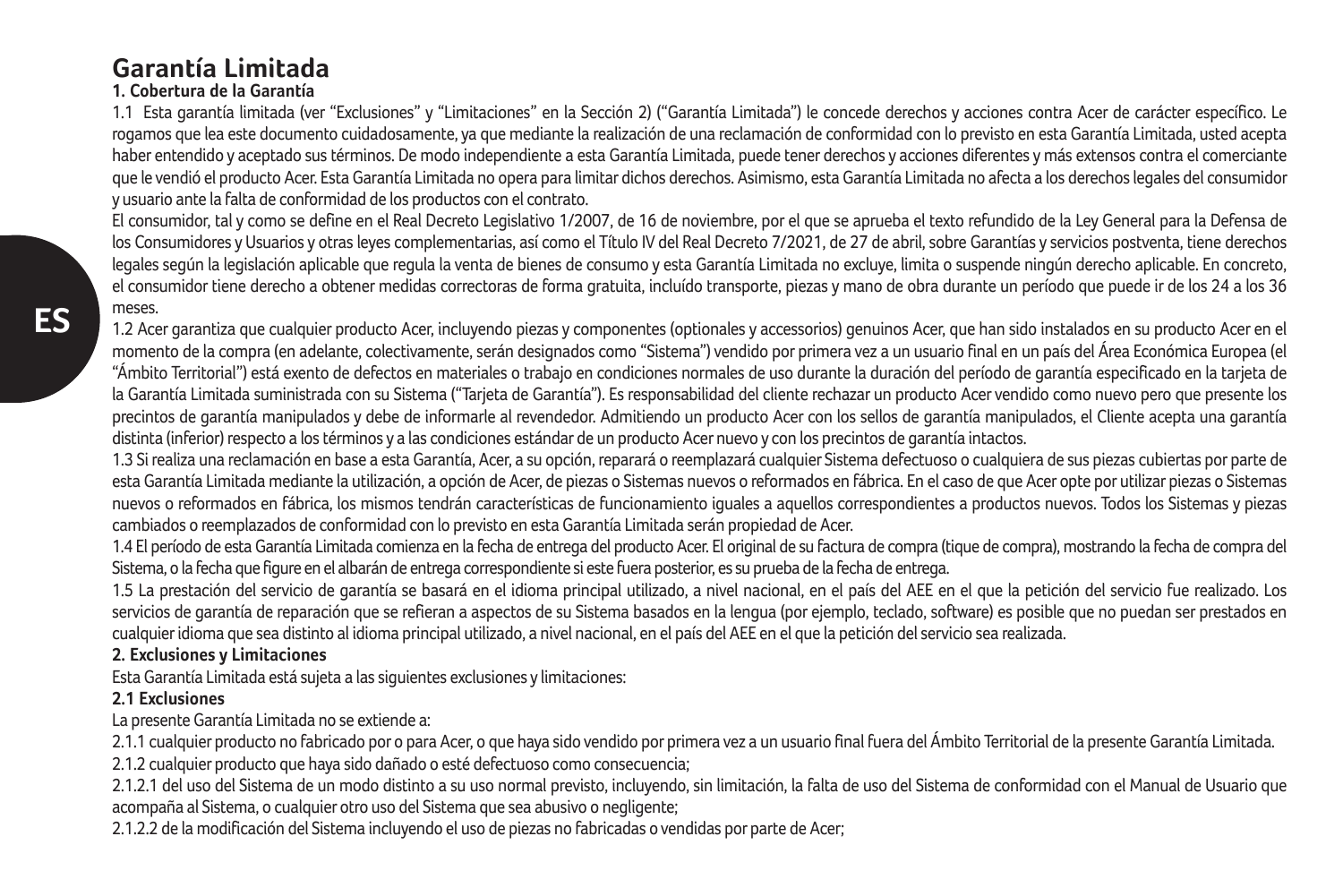2.1.2.3 de la prestación de servicios o la reparación realizada por parte de cualquier persona distinta a Acer o a un Prestador de Servicios Autorizado Acer;

2.1.2.4 del transporte o empaquetado inapropiado cuando se devuelva el Sistema a Acer o a un Prestador de Servicios Autorizado Acer;

2.1.2.5 de la instalación inapropiada de productos de terceros (por ejemplo, tarjetas de memoria).

2.1.3 la pérdida de, o el daño a, cualquier programa, dato, o medio de almacenamiento removible. Usted es responsable de guardar (realizando copias de seguridad o back-up) cualquier programa, dato, o medio de almacenamiento removible. Por favor, tenga en cuenta que Acer puede optar por reemplazar el Sistema entregado para la prestación de servicios de garantía con un producto reformado de igual calidad, y, de este modo, cualquier dato almacenado por usted en su Sistema original puede llegar a ser inacesible para usted de modo permanente.

2.1.4 piezas consumibles, así, por ejemplo, piezas que requieran ser reemplazadas de modo períodico durante el curso normal del uso del Sistema.

2.1.5 defectos menores de las pantallas de LCD que ocurran en Sistemas equipados con tecnología de pantalla LCD, siempre que no haya más de cuatro (4) pixels defectuosos por cada millón de pixels en una pantalla de LCD dada, y además siempre que, el panel de la pantalla esté dividido en nueve (9) áreas rectangulares iguales no haya más de un píxel defectuoso en el área central.

2.1.6 Desgaste cosmético normal por el uso del producto y sus accesorios.

2.2 Limitación y Exención de Responsabilidad de la Garantía

2.2.1 Si usted realiza cualquier reclamación de conformidad con lo establecido en la presente Garantía Limitada, se entiende que usted acepta que la reparación (de modo gratuito) del producto Acer, su sustitución, la rebaja del precio, o la resolución del contrato, según sea aplicable, de conformidad con la prestación de servicios de garantía descritos en el presente documento, son sus acciones frente a Acer o frente a cualquiera de sus sociedades filiales o sociedades matrices respecto a cualquier incumplimiento

de la Garantía Limitada Acer establecida en el presente documento.

### **3. Obtención del Servicio de Garantía**

Para informar de cualquier reclamación y/u obtener servicios de garantía, le rogamos que revise la información de contacto establecida en su Tarjeta de Garantía o que visite https://go.acer.com/service. Encontrará la dirección de contacto de Acer Computer Ibérica en el documento titulado "Acer Offices" que se incluye dentro del embalaje.

#### **PRODUCTO PERIODO Y TIPO DE GARANTÍA Proyector A/F/P/S/U series** 3 años Envio o Entrega en taller<sup>(1)</sup>; Reemplazo Lámpara 1 Año; Reemplazo DMD (>0,45"): 5 años<br>Otros proyectores 2 años Envio o Entrega en taller<sup>(1)</sup>; Reemplazo Lámpara 1 Año; Reemplazo DMD (> **Otros proyectores** 2 años Envio o Entrega en taller(1) ; Reemplazo Lámpara 1 Año; Reemplazo DMD (>0,45"): 5 años **Nota:** La lámpara de recambio original puede adquirirse a través del canal de distribución Acer **(1) Envío:** El cliente envia la unidad al taller de Acer. Terminada la reparación, Acer remite la unidad al cliente. **(2) Entrega:** El cliente lleva la unidad a un Centro de asistencia autorizado de Acer. Terminada la reparación, el cliente recoge la unidad en el mismo lugar.

# **TABLA DE REFERENCIA DE LA GARANTÍA LIMITADA**

#### **Opciones de ampliación y actualización de la garantía**

Si precisa más información o desea solicitar alguna de las opciones de actualización de la garantía, visite la dirección de Acer en Internet o llame al número consignado para su país.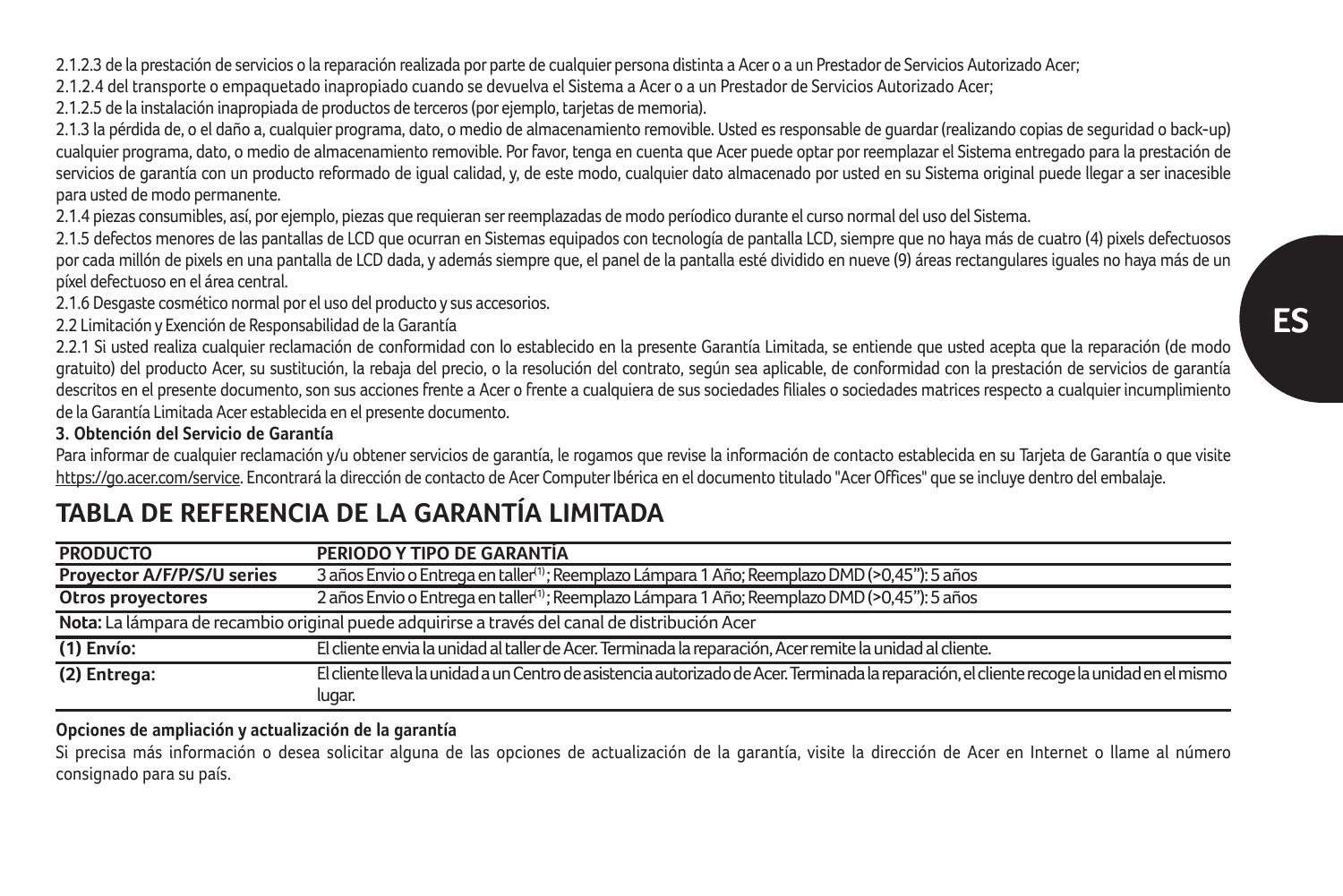# **Garantia limitada**

### **1. Cobertura de la Garantia**

1.1 Aquesta garantia limitada (vegeu "Exclusions" i "Limitacions" en la secció 2) ("Garantia Limitada") li concedeix drets i accions contra Acer de caràcter específic. Li preguem que llegeixi aquest document atentament, ja que mitiancant la realització d'una reclamació de conformitat amb allò que preveu aquesta Garantia Limitada, vostè accepta haver-ne entès i acceptat els termes. De forma independent a aquesta Garantia Limitada, pot tenir drets i accions diferents i més extensos contra el comerciant que li ha venut el producte Acer. Aquesta Garantia Limitada no opera per limitar aquests drets. Així mateix, aquesta Garantia Limitada no afecta als drets legals del consumidor i usuari davant la manca de conformitat dels productes envers el contracte.

El consumidor, tal i com es defineix en el Reial Decret Legislatiu 1/2007, de 16 de novembre, pel qual s'aprova el text refós de la Llei General per a la Defensa dels Consumidors i Usuaris i altres lleis complementàries, té drets legals d`acord amb la legislació aplicable que regula la venda de béns de consum i aquesta Garantia Limitada no exclou, limita o suspèn cap dret aplicable. Per exemple, els consumidors tenen com a mínim 24 mesos de garantia des de la data de compra del producte, independentment del que s`estableixi en qualsevol targeta de garantia o altres materials

1.2 Acer garanteix que qualsevol producte Acer, incloent-hi peces i components (opcionals i accessoris) genuïns Acer que han estat instal·lats en el seu producte Acer en el moment de la compra (en endavant, col·lectivament, seran designats com a "Sistema"), venut per primera vegada a un usuari final en un país de l'Àrea Econòmica Europea (`'l'Àmbit Territorial") està exempt de defectes en materials o treball en condicions normals d'ús durant la durada del període de garantia especificat en la targeta de la Garantia Limitada subministrada amb el seu Sistema ("Targeta de Garantia").

És responsabilitat del client rebutjar un producte Acer venut com a nou però que presenti els precintes de garantia manipulats i ha d'informar-ne al revenedor. Admetent un producte Acer amb els segells de garantia manipulats, el Client accepta una garantia diferent (inferior) respecte als termes i a les condicions estàndard d'un producte Acer nou i amb els precintes de garantia intactes.

1.3 Si fa una reclamació basant-se en aquesta garantia, Acer, a la seva elecció, repararà o reemplaçarà qualsevol Sistema defectuós o qualsevol de les seves peces cobertes per part d'aquesta Garantia Limitada mitiancant la utilització, a elecció d'Acer, de peces o sistemes nous o reformats a fàbrica. En el cas que Acer opti per utilitzar peces o sistemes nous o reformats a fàbrica, aquests tindran característiques de funcionament iguals a aquells corresponents a productes nous. Tots els sistemes i peces canviats o reemplaçats de conformitat amb allò que preveu aquesta Garantia Limitada seran propietat d'Acer.

1.4 El període d'aquesta Garantia Limitada, comença la data de lliurament del producte Acer. L'original de la seva factura de compra (rebut de compra) mostrant la data de compra del Sistema o la data que figuri en l'albarà de lliurament corresponent, si aquest és posterior, és la seva prova de la data de lliurament de compra.

1.5 La prestació del servei de garantia es basarà en l'idioma principal utilitzat, en l'àmbit nacional, al país de l'EEA on la petició del servei ha estat feta. Els serveis de garantia de reparació que es refereixin a aspectes del seu Sistema basats en la llengua (per exemple, teclat, programari) és possible que no puguin ser prestats en qualsevol idioma que sigui diferent de l'idioma principal utilitzat, en l'àmbit nacional, al país de l'EEA on la petició del servei es faci.

#### **2. Exclusions i limitacions**

Aquesta Garantia Limitada està subjecta a les exclusions i limitacions següents:

### **2.1 Exclusions**

**CAT**

Aquesta Garantia Limitada no s'estén a:

2.1.1 Qualsevol producte no fabricat per o per Acer, o que hagi estat venut per primera vegada a un usuari final fora de l'àmbit territorial d'aquesta garantia limitada.

2.1.2 qualsevol producte que hagi estat malmès o estigui defectuós com a conseqüència:

2.1.2.1 de l'ús del Sistema d'una manera diferent del seu ús normal previst, incloent-hi, sense limitació, la manca d'ús del Sistema de conformitat amb el manual d'usuari que acompanya el Sistema, o qualsevol altre ús del Sistema que sigui abusiu o negligent; o

2.1.2.2 de la modificació del Sistema incloent-hi l'ús de peces no fabricades o venudes per part d'Acer; o

2.1.2.3 de la prestació de serveis o la reparació feta per part de qualsevol persona diferent d'Acer o a un prestador de serveis autoritzat Acer; o

2.1.2.4 del transport o empaquetatge inapropiat quan es retorni el Sistema a Acer o a un prestador de serveis autoritzat Acer; o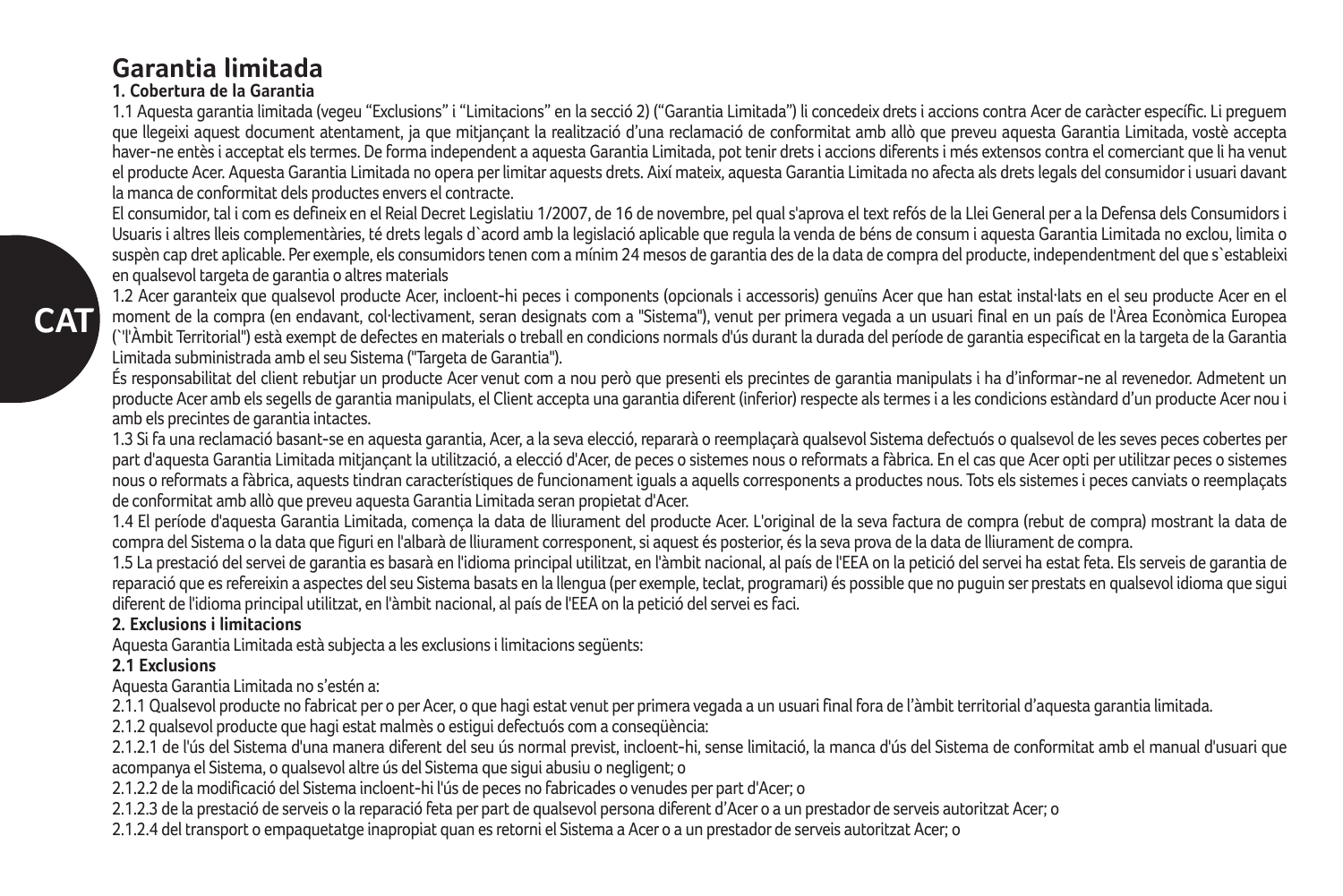2.1.2.5 de la instal·lació inapropiada de productes de tercers (per exemple, targetes de memòria).

2.1.3 la pèrdua de, o el dany a, qualsevol programa, dada, o mitjà d'emmagatzemament amovible. Vostè és responsable de desar (fent còpies de seguretat o back-up) qualsevol programa, dada, o mitjà d'emmagatzemament amovible. Si us plau, tingui en compte que Acer pot optar per reemplaçar el Sistema lliurat per a la prestació de serveis de garantia amb un producte reformat de la mateixa qualitat, i, d'aquesta manera, qualsevol dada emmagatzemada per vostè en el seu Sistema original pot arribar a ser inaccessible per a vostè de forma permanent;

2.1.4 peces consumibles, així, per exemple, peces que requereixin ser reemplaçades de forma periòdica durant el curs normal de l'ús del sistema.

2.1.5 defectes menors de les pantalles LCD que ocorrin en sistemes equipats amb tecnologia de pantalla LCD, sempre que no hi hagi més de tres (3) píxels defectuosos en una pantalla LCD donada, i a més a més, sempre que el panell de la pantalla estigui dividit en nou (9) àrees rectangulars iguals, no hi hagi més d'un píxel defectuós en l'àrea central.

## **2.2 Limitació i exempció de responsabilitat de la garantia**

2.2.1 Si vostè fa qualsevol reclamació de conformitat amb allò que estableix aquesta garantia limitada, s'entén que vostè accepta que la reparació (de forma gratuïta) del producte Acer, la seva substitució, la rebaixa del preu, o la resolució del contracte, segons sigui aplicable, de conformitat amb la prestació de serveis de garantia descrits en aquest document, són les seves accions enfront d'Acer o enfront de qualsevol de les seves societats filials o societats matrius respecte a qualsevol incompliment de la garantia limitada Acer que estableix aquest document.

### **3. Obtenció del servei de garantia**

Per informar de qualsevol reclamació i/o obtenir serveis de garantia, li preguem que revisi la informació de contacte establerta a la seva targeta de garantia o que visiti https://go.acer.com/service.

Abans d'enviar un producte Acer als centres de reparació/ assistència autoritzats, el client ha de fer una còpia de totes les seves dades i dels programes instal•lats i esborrar cada tipus d'informació confidencial o reservada (en endavant, ho anomenarem "DADES").

Acer no es farà responsable de la pèrdua, danys ni de divulgació de "DADES" a causa de tercers, ni de la recuperació o restauració d'aquestes "DADES"

# **CONDICIONS D'APLICACIÓ DE LA GARANTIA LIMITADA**

| <b>PRODUCTE</b>                                                                             | PERÍODE I TIPUS DE GARANTIA                                                                                                               |  |
|---------------------------------------------------------------------------------------------|-------------------------------------------------------------------------------------------------------------------------------------------|--|
| Projector A/F/P/S/U series                                                                  | 3 anys enviament o Iliurament a taller (1): reemplacament làmpada 1 any: reemplacament DMD (>0.45"); 5 anys                               |  |
| Altres projectors                                                                           | 2 anys enviament o lliurament a taller (1); reemplaçament làmpada 1 any; reemplaçament DMD (>0,45"): 5 anys                               |  |
| Nota: La làmpada de recanvi original es pot adquirir a través del canal de distribució Acer |                                                                                                                                           |  |
| (1) Enviament:                                                                              | El client envia la unitat al taller d'Acer. Acabada la reparació. Acer tramet la unitat al client.                                        |  |
| (2) Lliurament:                                                                             | El client porta la unitat a un centre d'assistència autoritzat d'Acer. Acabada la reparació, el client recull la unitat en el mateix lloc |  |

### **Opcions d'ampliació i actualització de la garantia**

Si necessita més informació o vol sol•licitar alguna de les opcions d'actualització de la garantia, visiti l'adreça d'Acer a Internet o truqui al número consignat per al seu país.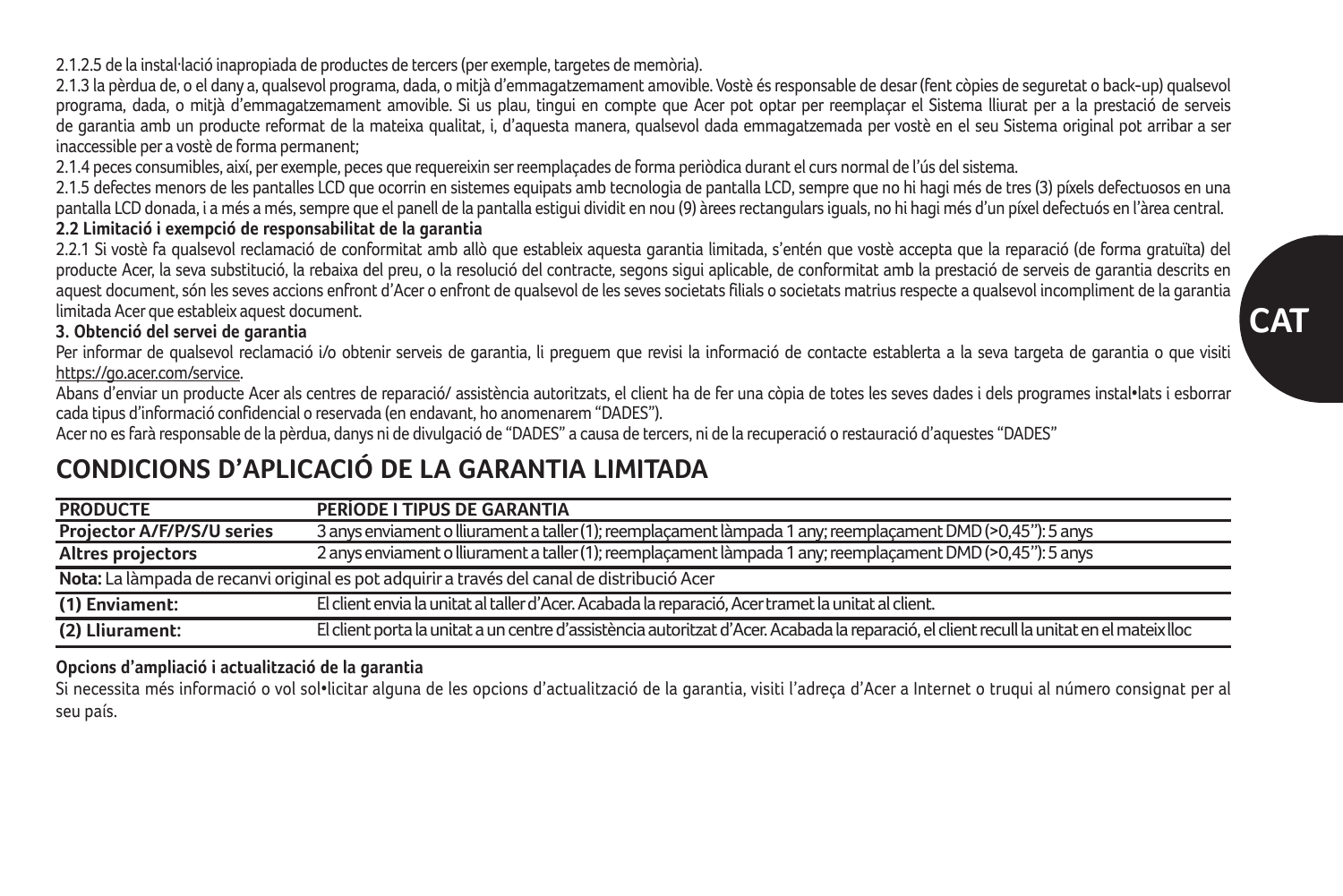# **Produktuentzako berme mugatua.**

#### **1. Berme mugatuaren estaldura.**

1.1 Berme mugatu honek (ikus bigarren ataleko "Kanporaketak" eta "Mugapenak") Acer-en aurkako izaera espezifikoko eskubide eta ekintzak burutzeko aukera ematen dizu. Agiri hau arretaz irakur dezazun eskatzen dizugu, Berme Mugatu honek jasotzen duenaren inguruan egindako erreklamazio baten bitartez, bere edukia onartzen eta ulertzen duzula onesten duzulako. Berme Mugatu honetaz aparte, Acer produktua saldu zizun saleroslearen aurka, eskubide eta akzio ezberdin eta zabalagoak burutzeko aukera izan dezakezu. Berme Mugatu honek ez die Espainiako legedi ezagarriaren zuzenbide agintzaileak ematen dizkizun eskubideei eragiten.

Kontsumitzaileak legezko eskubideak ditu kontsumo-ondasunen salmenta arautzen duen legeria aplikagarriaren arabera, eta berme honek ez du eskubide horietako bat ere alde batera uzten, mugatzen edo eteten. Esaterako, kontsumitzaileek gutxienez 24 hileko bermea dute produktua erosten duten egunetik zenbatzen hasita -edozein berme-txartel edo gainerako materialetan ezarritakoa alde batera utzita.

1.2 Acer-ek, Europar Gune Ekonomikoan ("Lurralde Eremuan") lehen aldiz saldutako Acer enpresako edozein produktuk, erosketaren momentuan zure Acer produktuan ipinitako (aurrerantzean "Sistema" izena hartuko duten) Acer jatorriko pieza eta osagaiak (aukerakoak eta akzesorioak) barne, zure Sistemarekin hornitutako Berme Mugatuko Txartelean ("Berme Txartelean") zehazturiko berme epearen iraupenean zehar, baldintza normalean lan egiteko, akats materialik ez duela bermatzen du.

Berri bezala saldutako, baina berme prezintoa eskuztatua duen Acer produktuari uko egitea bezeroaren erantzukizuna da eta birsaltzaileari geratutakoaren berri eman behar dio. Berme zigiluak eskuztatuak dituen Acer produktu bat onartzerakoan, akatsik gabeko berme prezintodun Acer produktu berri bati dagozkion termino eta baldintzekin alderatuta, Bezeroak berme ezberdina (maila txikiagokoa) onartzen du.

1.3 Berme honen inguruan erreklamazioren bat egingo balitz, Berme Mugatu honek estaltzen dituen edozein pieza edota edozein sistema akastun, aldatu edo konpondu (Acer-en erabakiaren arabera) egingo lirateke, Sistema eta pieza berrien bitartez edota lantegian berritutako sistema eta piezen bitartez, Acer-en erabakiaren arabera.

Acer-ek, sistema eta pieza berriak edota lantegian berritutako pieza eta sistemak erabiltzea erabakiko balu, hauek, produktu berriek dituzten funtzionamendu ezaugarri berberak izango lituzkete. Berme Mugatu honen barruan jasotzen diren aldatutako edo ordezkatutako sistema eta pieza guztiak Acer-en jabetzakoak izango dira.

1.4 Berme epea, emate egunean sartuko da indrrean. Zure erosketa eguneko dataren froga, Sistemaren erosketa eguna erakusten duen erosketaren faktura originala (erosketaren ordainagiria) edota albaranean azaltzen den data (hau geroagokoa izango balitz) izango da.

1.5 Berme zerbitzuaren prestazioa, zerbitzuaren eskaera egin den Europar Gune Ekonomikoko herrialdeko hizkuntza nagusian oinarrituko da. Hizkuntzarekin zerikusia duten sistemaren konponketa berme zerbitzuen gainean (teklatua, softwarea, adibidez), zerbitzuaren eskaera egin den Europar Gune Ekonomikoko herrialdeko hizkuntza nagusia ez den beste hizkuntza bat ez erabiltzea posible izango da.

Berme Mugatu hau hurrengo kanporaketa eta mugapenei lotua dago:

### **2.Kanporaketak eta Mugapenak**

Berme Mugatu hau hurrengo kanporaketa eta mugapenei lotua dago:

### **2.1.Kanporaketak**

Berme Mugatu honen estalduratik kanpo geratzen dira:

2.1.1. Berme Mugatu honen Lurralde Eremutik kanpo lehen aldiz saldutako Acer-ek egindako edota Acer-entzat egindako edozein produktu.

2.1.2. Hurrengo arrazoiengatik hondatutako edo akastutako edozein produktu:

2.1.2.1. Sistema erabilera normaletik kanpo erabiltzeagatik, Sistemak dakarren Erabiltzailearen Eskuliburua ez erabiltzeagatik, edota abusuzkoak eta axolagabekoak diren edozein erabilerengatik;

2.1.2.2. Sistema eraldatzeagatik, baita Acer-ek egin ez edo saldu ez dituen piezak erabiltzeagatik;

2.1.2.3. Acer-ek Baimendu ez duen Zerbitzu Prestatzaile batek edota Acer-entzat lan egiten ez duen edonork egindako zerbitzu prestazio edo konponketengatik;

2.1.2.4. Acer-ek Baimendutako Zerbitzu Prestatzaileari Acer Sistema garraiaketa edo

paketaketa desegokia erabili ondoren itzultzeagatik;

2.1.2.5. erabiltzaileak, gure enpresarekin zerikusirik ez duen produkturen bat gaizki ipintzeagatik (memoria txartelak, adibidez).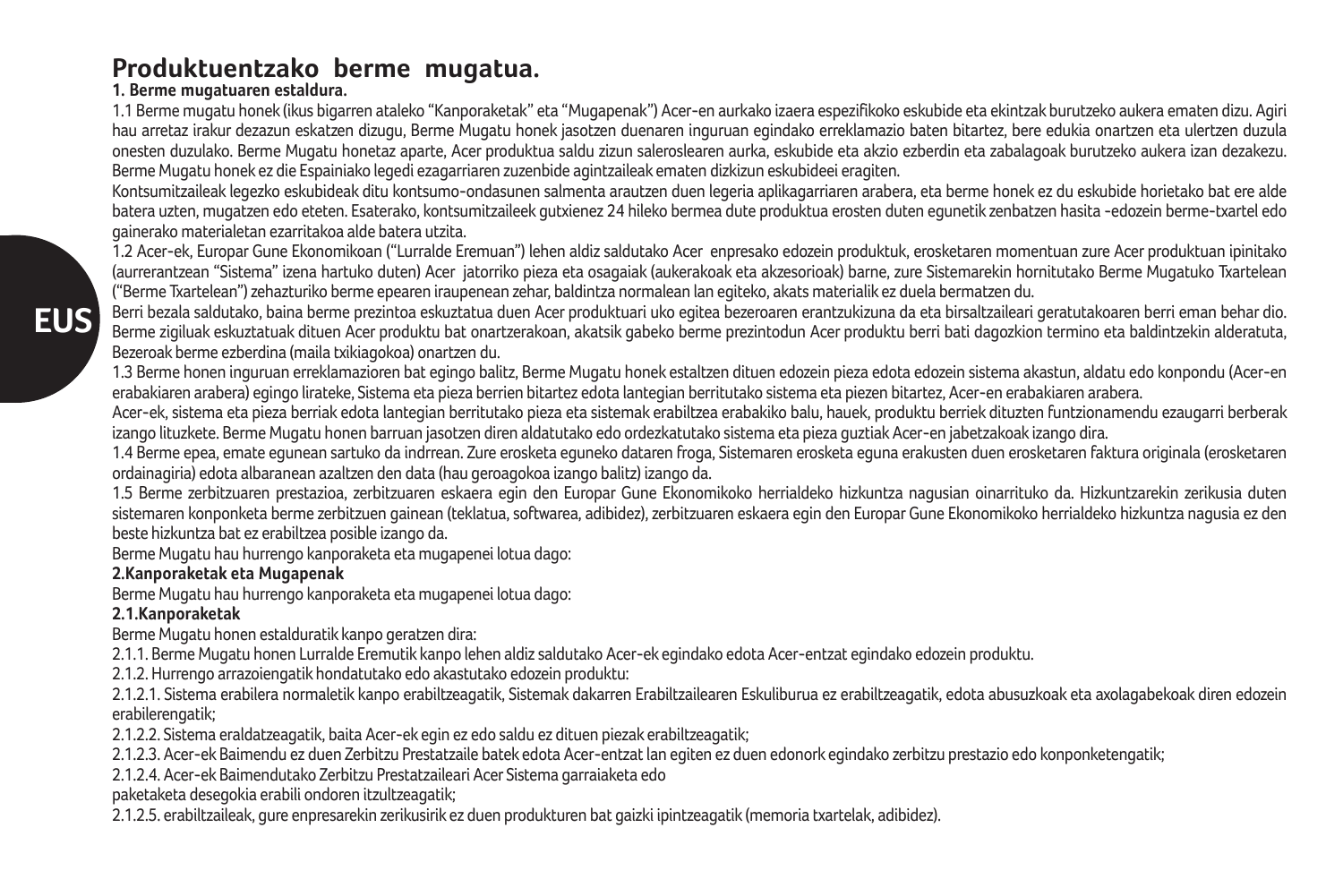2.1.3. Galera edota kalteren bat jasandako bilketa aldagarriaren inguruko edozein bide, datu eta programa. Segurtasun aldakiaren edo back-up-aren bitartez, bilketa aldagarriaren inguruko edozein bide, datu eta programa gordetzea zure ardura da. Mesedez, kontutan har ezazu Acer-ek berme zerbitzuen prestaziorako emandako Sistema, kalitate berdineko produktu berritu bategatik ordezka dezakeela,eta honen bitartez, zure Sistema originalean zuk zeuk gordetako edozein datu berreskura ezin bilakatuko direla. 2.1.4. Pieza suntsikorrak; adibidez, Sistemaren erabilera normalean,aldizka ordezkatu beharreko piezak.

2.1.5. LCD pantaila teknologiaz hornitutako sistematan, LCD pantailetan gertaturiko akats txikiak, beti ere, emandako LCD pantailan, hiru (3) pixel akastun baino gehiago ez dauden bitartean; eta gainera, pantailako panela, bederatzi (9) zati errektangeluar berdinetan zatitua dagoenean, erdiko zatian pixel akastun bat baino gehiago ez dagoen bitartean.

### **2.2 Berme Erantzukizunaren Mugapena eta Exentzioa**

2.2.1.Berme Mugatu honetan jasotako edozein erreklamazio egiten baduzu, zuk, edozein Acer produkturen konponketa (dohainik), ordezkapena, prezio murrizketa, edota agiri honetan deskribatutako berme zerbitzuaren prestazioak kontutan hartuta, aplikagarri izan daitekeen kontratuaren ebazpena onartzen duzula ulertzen da.

Agiri honetan ezarritako Acer Berme Mugatuko edozein ez betetzearen aurrean, Acer-en aurka, bere ordezko edozein elkarteren aurka, edota bere elkarte nagusietako edozeinen aurka ariko zara.

#### **3.Berme Zerbitzuaren erdiespena**

Edozein erreklamazio egiteko edo/eta berme zerbitzuak erdiesteko, Berme Txartelean jasotako kontaktu argibideak berrikus itzazu, edota sar zaitez hurrengo webgunean: https://go.acer.com/service

Bezeroak, baimendutako konpoketa/laguntza etxeetara Acer produktu bat bidali aurretik, bai instalatutako programa guztien bai bere datu guztien aldakia egin beharko du, baita bapesteko informazio guztia ezabatu ere (aurrerantzean "DATUAK" izena emango dioguna).

Acer ez da "DATUEN" galera, kalte edota gure enpresarekin zerikusirik ez duen edonork eragindako "DATUEN" dibulgazioaren aurrean erantzule egingo, ezta "DATUEN" lehengoratze edo berreskurapenen aurrean ere.

# **MUGATURIKO BERMEAREN APLIKAZIO BALDINTZAK**

| <b>PRODUKTUA</b>                                                                     | <b>EPEA ETA BERME MOTA</b>                                                                                               |  |
|--------------------------------------------------------------------------------------|--------------------------------------------------------------------------------------------------------------------------|--|
| Projektorea A/F/P/S/U series                                                         | 3 urte igorpena edo ematea (1); Lanpararen Ordezkapena Urte 1; DMD (>0,45 <sup>--</sup> )-aren Ordezkapena: 5 urte.      |  |
| <b>Beste proiektore</b>                                                              | 2 urte igorpena edo ematea (1); Lanpararen Ordezkapena Urte 1; DMD (>0,45 <sup>--</sup> )-aren Ordezkapena: 5 urte.      |  |
| Oharra: Ordezko lanpara Originala, Acer-en banaketa bidearen bitartez eskura daiteke |                                                                                                                          |  |
| (1) Igorpena:                                                                        | Bezeroak, aparatua Acer-en tailerrera bidaliko du. Konponketa burututakoan, Acer-ek, aparatua bezeroari bidaliko dio.    |  |
| (2) Ematea:                                                                          | Bezeroak aparatua Acer-ek baimendutako Laguntza Etxe batera eramango du. Konponketa burututakoan, bezeroak aparatua leku |  |
|                                                                                      | berberean hartuko du.                                                                                                    |  |

### **Bermea gaurkotzeko eta zabaltzeko aukerak**

Argibide gehiago eskatu nahi baduzu, edota bermea gaurkotzeko aukeretako bat eskatu nahi baduzu,Interneten Acer-en helbidea bisita dezakezu, baita zure herrialdeari dagokion telefono zenbakira deitu ere.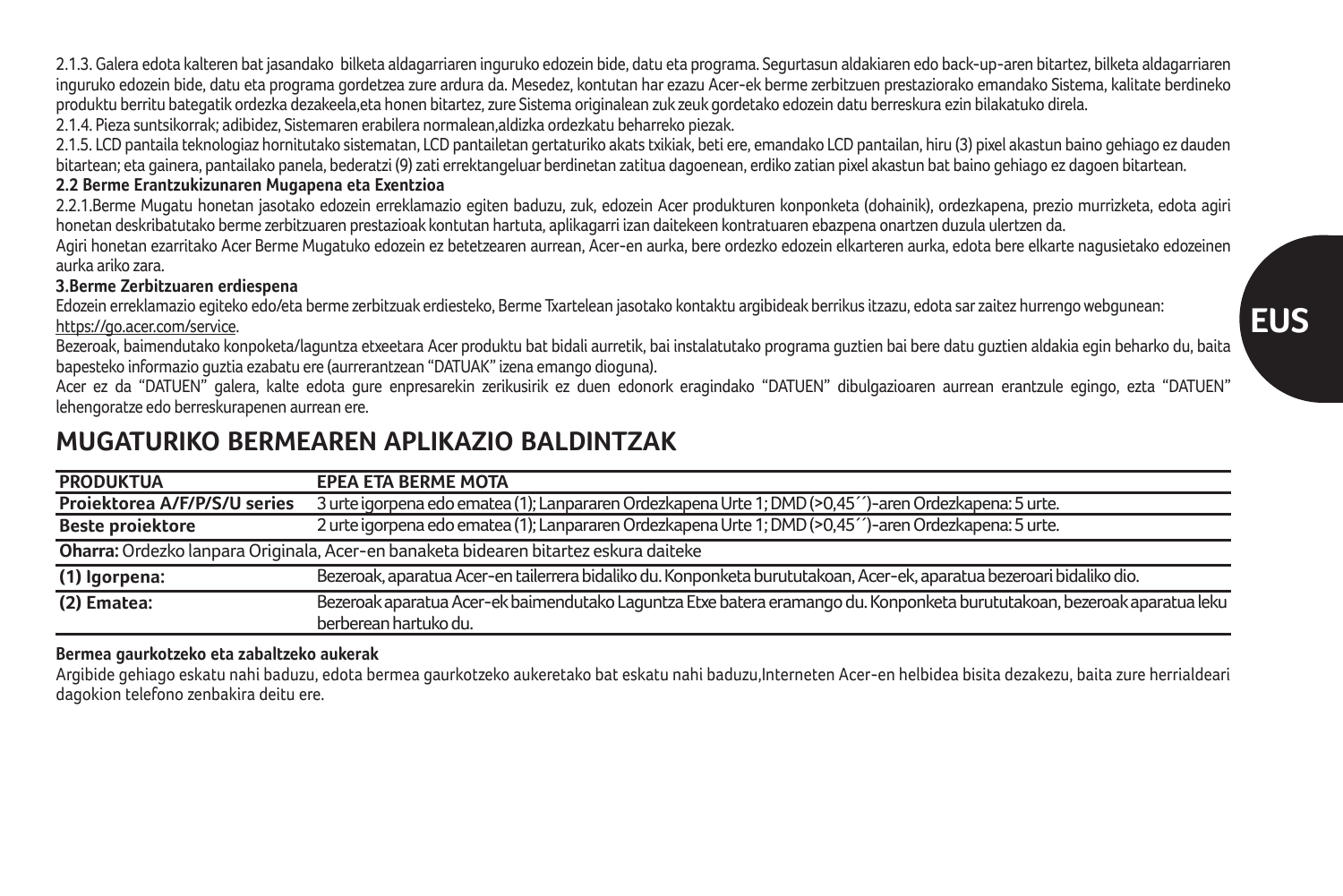# **Garantía limitada para Produtos**

### **1. Cobertura da Garantía Limitada**

1.1 Esta garantía limitada (ver "Exclusións" e "Limitacións" na Sección 2) ("Garantía Limitada") concédelle dereitos e accións contra Acer de carácter específico. Rogámoslle que lea este documento coidadosamente, xa que mediante a realización dunha reclamación de conformidade co previsto nesta Garantía Limitada, vostede confirma ter entendido e aceptado os seus termos. De xeito independente a esta Garantía Limitada, pode ter dereitos e accións diferentes e máis extensos contra o comerciante que lle vendeu o produto Acer. Esta Garantía Limitada non opera para limitar tales dereitos. Así mesmo, esta Garantía Limitada non afecta aos dereitos que lle concede o dereito imperativo da lexislación española aplicable.

O consumidor ten dereitos legais segundo a lexislación aplicable que regula a venda de bens de consumo e esta garantía non exclúe, limita nin suspende ningún dos devanditos dereitos. Por exemplo, os consumidores teñen un mínimo de 24 meses de garantía desde a data de compra do produto - independentemente do establecido en calqueratarxeta de garantía ou noutrosmateriais.

1.2 Acer garante que calquera produto Acer, incluídas pezas e compoñentes (opcionais e accesorios) xenuínos Acer que teñen sido instalados no seu produto Acer no momento da compra (en diante, colectivamente, serán designados como "Sistema"), vendido por primeira vez a un usuario final nun país da Área Económica Europea (o "Ámbito Territorial") está exento de defectos en materiais ou traballo en condicións normais de uso durante a duración do período de garantía especificado na tarxeta da Garantía Limitada fornecida co seu Sistema ("Tarxeta de Garantía").

É responsabilidade do cliente rexeitar un produto Acer vendido como novo pero que presente os precintos de garantía manipulados e debe informar disto ao revendedor. Ao admitir un produto Acer cos selos de garantía manipulados, o Cliente acepta unha garantía distinta (inferior) respecto aos termos e condicións estándar dun produto Acer novo e cos precintos de garantía intactos.

1.3 Se se realizar unha reclamación con base nesta Garantía, Acer, á súa opción, reparará ou substituirá calquera Sistema defectuoso ou calquera das súas pezas cubertas por parte desta Garantía Limitada mediante a utilización, á elección de Acer, de pezas ou Sistemas novos ou reformados en fábrica. No caso de que Acer opte por empregar pezas ou Sistemas novos ou reformados en fábrica, estes terán características de funcionamento iguais a aqueles correspondentes a produtos novos. Todos os Sistemas e pezas cambiados ou substituídos de conformidade co previsto nesta Garantía Limitada serán propiedade de Acer.

1.4 O período de garantía comeza na data de entrega. O orixinal da súa factura de compra (recibo de compra), no que apareza a data de compra do Sistema, ou a data que figure no albará de entrega correspondente, se este fose posterior, é a súa proba da data de entrega ou compra.

1.5 A prestación do servizo de garantía basearase no idioma principal utilizado, a nivel nacional, no país da AEE no que a petición do servizo teña sido realizada. Os servizos de garantía de reparación que se refiran a aspectos do seu Sistema baseados na lingua (por exemplo, teclado ou software) é posible que non poidan ser prestados en calquera idioma que sexa distinto do idioma principal utilizado, a nivel nacional, no país da AEE no que a petición do servizo sexa realizada.

Esta Garantía Limitada está suxeita ás seguintes exclusións e limitacións:

### **2. Exclusións e Limitacións**

Esta Garantía Limitada está suxeita ás seguintes exclusións e limitacións:

### **2.1 Exclusións**

A presente Garantía Limitada non se estende a:

2.1.1 Calquera produto non fabricado por ou para Acer, ou que teña sido vendido por primeira vez a un usuario final fóra do Ámbito Territorial da presente Garantía Limitada.

2.1.2 Calquera produto que teña sido danado ou estea defectuoso como consecuencia (...)

2.1.2.1 do uso do Sistema dun xeito distinto ao seu uso normal previsto, incluída, sen limitación, a falta de uso do Sistema de conformidade co Manual de Usuario que acompaña o Sistema ou calquera outro uso do Sistema que sexa abusivo ou neglixente;

2.1.2.2 da modificación do Sistema, incluído o uso de pezas non fabricadas ou vendidas por parte de Acer;

2.1.2.3 da prestación de servizos ou a reparación realizada por parte de calquera persoa distinta de Acer ou dun Prestador de Servizos Autorizado Acer;

2.1.2.4 do transporte ou empaquetado desaxeitado cando se devolva o Sistema a Acer ou a un Prestador de Servizos Autorizado Acer;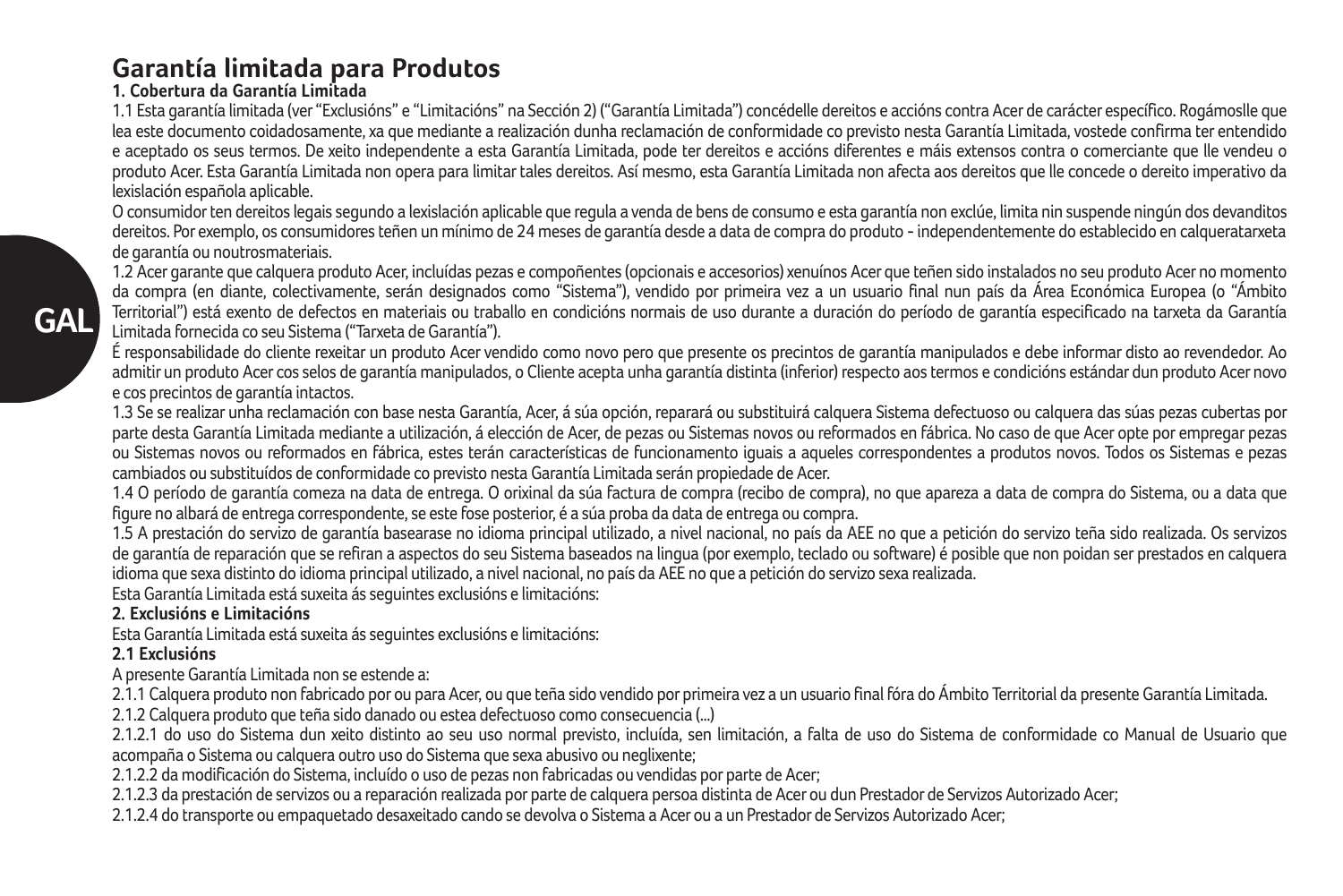2.1.2.5 da instalación desaxeitada de produtos de terceiros (por exemplo, tarxetas de memoria).

2.1.3 A perda de, ou o dano a, calquera programa, dato, ou medio de almacenamento extraíble. Vostede é responsable de gardar (realizando copias de seguridade ou back-up) calquera programa, dato, ou medio de almacenamento extraíble. Por favor, teña en conta que Acer pode optar por substituír o Sistema entregado para a prestación dos servizos de garantía cun produto reformado de igual calidade e, deste xeito, calquera dato almacenado por vostede no seu Sistema orixinal pódelle chegar a ser inaccesible de xeito permanente.

2.1.4 Pezas consumibles, como, por exemplo, pezas que requiran ser substituídas de xeito periódico durante o curso normal do uso do Sistema.

2.1.5 Defectos menores das pantallas LCD que ocorran en Sistemas equipados con tecnoloxía de pantalla LCD sempre que non haxa máis de tres (3) píxeles defectuosos nunha pantalla LCD dada e, ademais, sempre que o panel da pantalla estea dividido en nove (9) áreas rectangulares iguais e non haxa máis dun píxel defectuoso na área central. **2.2 Limitación e Exención de Responsabilidade da Garantía**

#### 2.2.1 Se vostede realiza calquera reclamación de conformidade co establecido na presente Garantía Limitada, enténdese que vostede acepta que a reparación (de xeito gratuíto) do produto Acer, a súa substitución, a rebaixa do prezo ou a resolución do contrato, segundo sexa aplicable de conformidade coa prestación de servizos de garantía descritos no presente documento, son as súas accións fronte a Acer ou fronte a calquera das súas sociedades filiais ou sociedades matrices respecto de calquera incumprimento da Garantía Limitada Acer establecida no presente documento.

### **3. Obtención do Servizo de Garantía**

Para informar de calquera reclamación e/ou obter servizos de garantía, rogámoslle que revise a información de contacto establecida na súa Tarxeta de Garantía ou que visite https://go.acer.com/service.

Antes de enviar un produto Acer aos centros de reparación/asistencia autorizados, o Cliente deberá facer unha copia de todos os seus datos e dos programas instalados e borrar calquera tipo de información confidencial ou reservada (de agora en diante, "Datos").

Acer non se fará responsable da perda, dano ou divulgación de "Datos" debidos a terceiros, nin da recuperación ou restauración de tales "Datos".

# **CONDICIÓNS DE APLICACIÓN DA GARANTÍA LIMITADA**

| <b>PRODUTO</b>             | PERÍODO E TIPO DE GARANTÍA                                                                                                         |
|----------------------------|------------------------------------------------------------------------------------------------------------------------------------|
| Proxector A/F/P/S/U series | 3 Anos Envío ou entrega en taller (1); Substitución lámpada 1 Ano; substitución DMD (>0,45"): 5 anos                               |
| <b>Outros proxectores</b>  | 2 Anos Envío ou entrega en taller (1); Substitución lámpada 1 Ano; substitución DMD (>0,45"): 5 anos                               |
|                            | Nota: A lámpada de recambio orixinal pódese adquirir a través da canle de distribución Acer                                        |
| (1) Envío:                 | O cliente envía a unidade ao taller de Acer. Rematada a reparación. Acer remite a unidade ao cliente.                              |
| (2) Entrega:               | O cliente leva a unidade a un Centro de asistencia autorizado de Acer. Rematada a reparación, o cliente recolle a unidade no mesmo |
|                            | lugar.                                                                                                                             |

### **Opcións de ampliación e actualización da garantía**

Se precisa máis información ou desexa solicitar algunha das opcións de actualización da garantía, visite o enderezo de Acer en Internet ou chame ao número consignado para o seu país.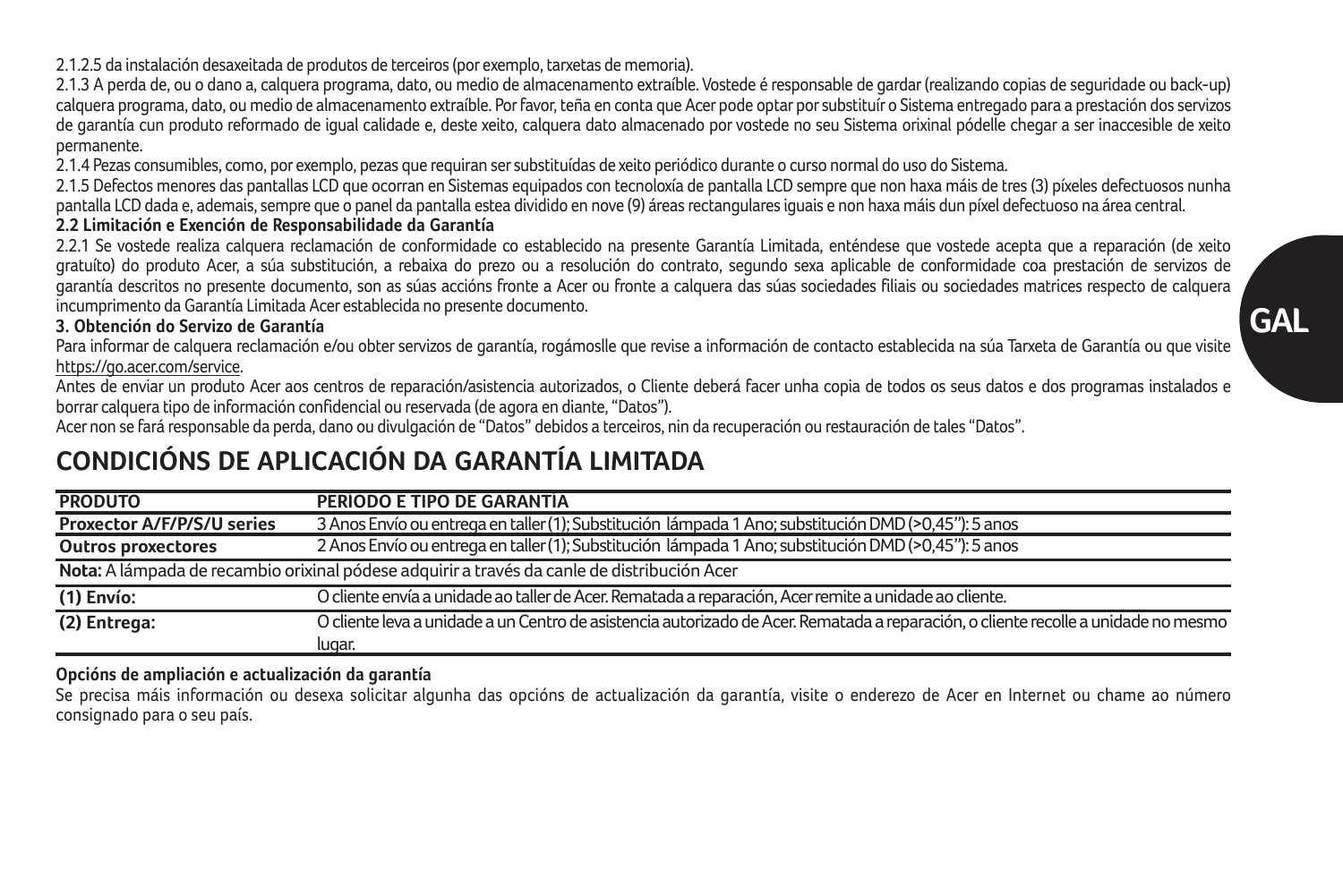# **Beperkte Productgarantie**

#### **1. Garantiedekking**

1.1 Deze garantiebepalingen, verder de: "Garantiebepalingen" kennen u bepaalde aanspraken jegens Acer toe (zie ook "Uitzonderingen" en "Beperkingen" in Sectie 2). Lees de Garantiebepalingen zorgvuldig door. Indien u een aanspraak jegens Acer maakt ingevolge de Garantiebepalingen, wordt u geacht de garantiebepalingen te hebben begrepen en aanvaard. Acer wijst u er op dat consumenten krachtens nationale wetgeving wettelijke rechten hebben betreffende de verkoop van consumptiegoederen. Mogelijk heeft u dan ook, onafhankelijk van de Garantiebepalingen, gelijke, andere en/of verderstrekkende aanspraken jegens degene die u het Acer product heeft verkocht. De Garantiebepalingen laten dergelijke aanspraken onverlet.

Toepasselijke consumentenrechten met betrekking tot de verkoop van consumentenproducten worden door deze garantie niet uitgesloten, beperkt of opgeschort. Een voorbeeld: Consumenten hebben recht op ten minste 24 maanden garantie vanaf de datum van aankoop - ongeacht wat er op garantiekaarten of ander materiaal staat vermeld.

1.2 De garantie van Acer ziet uitsluitend op het geval dat een Acer Product, inclusief originele Acer onderdelen en bestanddelen (opties en toebehoren) die zijn geïnstalleerd in uw Acer product ten tijde van de koop, hierna gezamenlijk te noemen het: "Systeem", dat voor het eerst wordt verkocht aan een eindgebruiker in een van de lidstaten van de Europese Economische Ruimte, hierna te noemen het: "Territoir", bij normaal gebruik gedurende de toepasselijke garantieperiode niet vrij is van gebreken in materiaal en/of vakmanschap. De toepasselijke garantieperiode is vermeld op de specifieke (product)documentatie zoals die is gevoegd bij het Systeem, verder de: "Garantiekaart", die behoort tot de Garantiebepalingen.

De klant is verantwoordelijk voor het weigeren of accepteren van een Acer product dat als nieuw wordt verkocht met een verbroken Acer beveiligingszegel, en het melden daarvan aan de verkoper.

Als de klant een Acer product met een verbroken zegel accepteert, geeft hij daarmee aan dat hij akkoord gaat met een gewijzigde (verminderde) garantie voor een dergelijk product in vergelijking met de standaardvoorwaarden die gelden voor een nieuw Acer product.

1.3 Iedere software die wordt geleverd bij, in en/of op het Systeem, inclusief het besturingssysteem, is verschaft "in de staat waarin het zich bevindt". Acer garandeert noch de ononderbroken en/of foutloze werking van dergelijke software bij, in en/of op het Systeem noch dat dergelijke software voldoet aan uw verwachtingen en/of eisen.

1.4 De garantie van Acer bestaat er uit dat in het geval zoals genoemd in artikel 1.2 van de Garantiebepalingen Acer, naar eigen discretie, het defecte Systeem of onderdelen daarvan, voor zover deze vallen onder de garantie, zal repareren en/of vervangen door middel van nieuwe en/of gereviseerde onderdelen en/of Systemen. In het geval Acer er voor kiest om gereviseerde onderdelen en/of Systemen te gebruiken, zullen de prestatiekarakteristieken daarvan gelijk zijn aan die van nieuwe producten. Alle ingevolge de garantie vervangen onderdelen en Systemen worden eigendom van Acer.

1.5 De periode dat aanspraak kan worden gemaakt op garantie ingevolge de Garantiebepalingen, vangt aan op de datum van aankoop van het Acer product. U dient uw originele factuur (aankoopbon) te bewaren, aangezien de daarop vermelde datum van aankoop uw bewijs is van de datum van aankoop.

1.6 De garantie zal worden verleend met gebruikmaking van de primaire taal van de lidstaat van de Europese Economische Ruimte van waaruit het verzoek om garantie wordt gedaan. Het is mogelijk dat garantie reparatie en/of herstelwerkzaamheden met betrekking tot taalaspecten van uw Systeem (zoals toetsenborden en software) niet zullen kunnen worden uitgevoerd met gebruikmaking van een andere taal dan de primaire taal van de lidstaat van de Europese Economische Ruimte van waaruit het verzoek om garantie is gedaan.

#### **2. Uitzonderingen en Beperkingen**

De garantie kent de volgende uitzonderingen en beperkingen:

#### **2.1 Uitzonderingen**

Van garantie ingevolge de Garantiebepalingen is uitgezonderd:

2.1.1 ieder product dat niet is gefabriceerd door of voor Acer, of dat voor het eerst aan een eindgebruiker is verkocht in een land buiten het Territoir;

2.1.2 jeder product dat beschadigd of defect is geraakt als gevolg van:

2.1.2.1 gebruik van het Systeem anders dan voor het normale doel, waaronder, niet limitatief, dient te worden verstaan, het gebruik van het Systeem in afwijking van de voorschriften uit de gebruiksaanwijzing die bij het Systeem hoort, en/of enige ander misbruik en/of nalaten met betrekking tot het Systeem;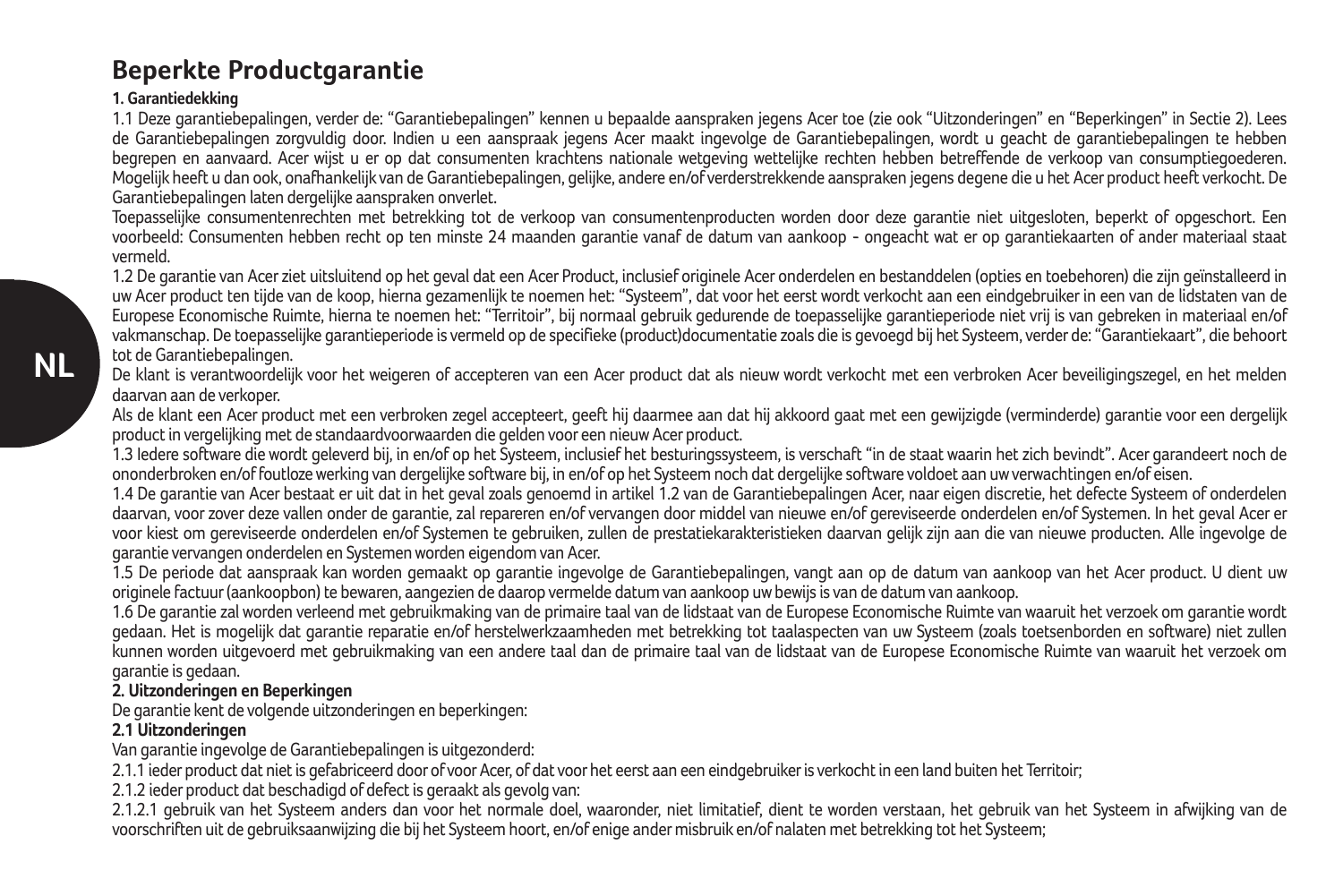2.1.2.2 wijziging van het Systeem met gebruik van onderdelen die niet gefabriceerd en/of verkocht zijn door Acer;

2.1.2.3 dienstverlening en/of reparatie door een ander dan Acer of een door Acer geautoriseerde dienstverlener, verder te noemen: "Acer Authorized Service Provider";

2.1.2.4 niet-deugdelijke verpakking bij het verzenden van het Systeem naar Acer of naar een Acer Authorized Service Provider; en/of

2.1.2.5 niet-deugdelijke installatie van niet van Acer afkomstige producten (zoals geheugenkaarten en software).

2.1.3 verlies van, alsmede schade aan software, gegevens en/of verwijderbare opslagmedia. U bent zelf verantwoordelijk voor het opslaan (waaronder het maken van reservekopieën) van software, gegevens en verwijderbare opslagmedia. Wees er op bedacht dat Acer er voor kan kiezen om het Systeem dat onder garantie wordt aangeleverd, te vervangen door een (her)gefabriceerd product van dezelfde kwaliteit, en dat derhalve door u op uw originele Systeem opgeslagen gegevens kunnen worden verwijderd en/of permanent ontoegankelijk voor u kunnen worden;

2.1.4 verbruiksonderdelen, dat wil zeggen onderdelen die periodiek dienen te worden vervangen gedurende het normale verloop van het gebruik van het Systeem;

2.1.5 kleine of ondergeschikte gebreken aan LCD beeldschermen die optreden in Systemen die zijn uitgerust met LCD beeldschermtechnologie, daarvan uitgezonderd de situatie dat cumulatief: a. sprake is van meer dan vier (4) defecte beeldpunten ("pixels") per miljoen beeldpunten op het betreffende LCD beeldscherm; én b. er, in het geval het beeldscherm wordt verdeeld in negen (9) gelijke rechthoekige vlakken, sprake is van méér dan één defect beeldpunt in het middelste rechthoekige vlak van het LCD beeldscherm.

#### **2.2 Beperkingen**

2.2.1 Als u een beroep doet op garantie op grond van de Garantiebepalingen, stemt u er mee in dat reparatie en/of vervanging, voor zover toepasselijk op grond van de Garantiebepalingen, jegens Acer en de ondernemingen tot wie Acer in concernverband staat en/of van wie Acer een dochtermaatschappij is, uw enige aanspraak vormt met betrekking tot het geval als genoemd in artikel 1.2 van de Garantiebepalingen.

#### **3. Verkrijgen van garantie**

Voor het melden van garantieaanspraken en het verkrijgen van garantie, verwijst Acer naar de contactinformatie zoals vermeld op de Garantiekaart. U kunt tevens de internetpagina https://go.acer.com/service bezoeken.

| <b>PRODUCT</b>                    | <b>GARANTIEPERIODE EN -TYPE</b>                                                                                                                                                                                                                                |
|-----------------------------------|----------------------------------------------------------------------------------------------------------------------------------------------------------------------------------------------------------------------------------------------------------------|
| <b>Projector A/F/P/S/U series</b> | 3 jaar: Pickup & Return / Drop off Collection points <sup>(1)</sup> ; Op de lamp wordt 1 jaar garantieverleend; Op de DMD (>0,45") wordt 5 jaar<br>garantieverleend                                                                                            |
| <b>Andere Projector series</b>    | 2 jaar: Pickup & Return / Drop off Collection points <sup>(1)</sup> ; Op de lamp wordt 1 jaar garantieverleend; Op de DMD (>0,45") wordt 5 jaar<br>garantieverleend                                                                                            |
|                                   | Opmerking: Een vervangende lamp is verkrijgbaar via uw Acer dealer.                                                                                                                                                                                            |
| <b>Collection points:</b>         | (1) Pickup & Return / Drop off Om voor een kosteloze verzending naar een erkend Acer Repair Center in aanmerking te komen dient de consument eerst met het<br>Acer Contact Center contact op te nemen. Na reparatie wordt het product kosteloos geretourneerd. |

# **BEPERKTE GARANTIE KAART**

#### **Garantie-uitbreiding**

Voor meer informatie over of om één van de opties voor garantie-uitbreiding te bestellen, bezoek de Acer website of bel het corresponderende nummer in uw land.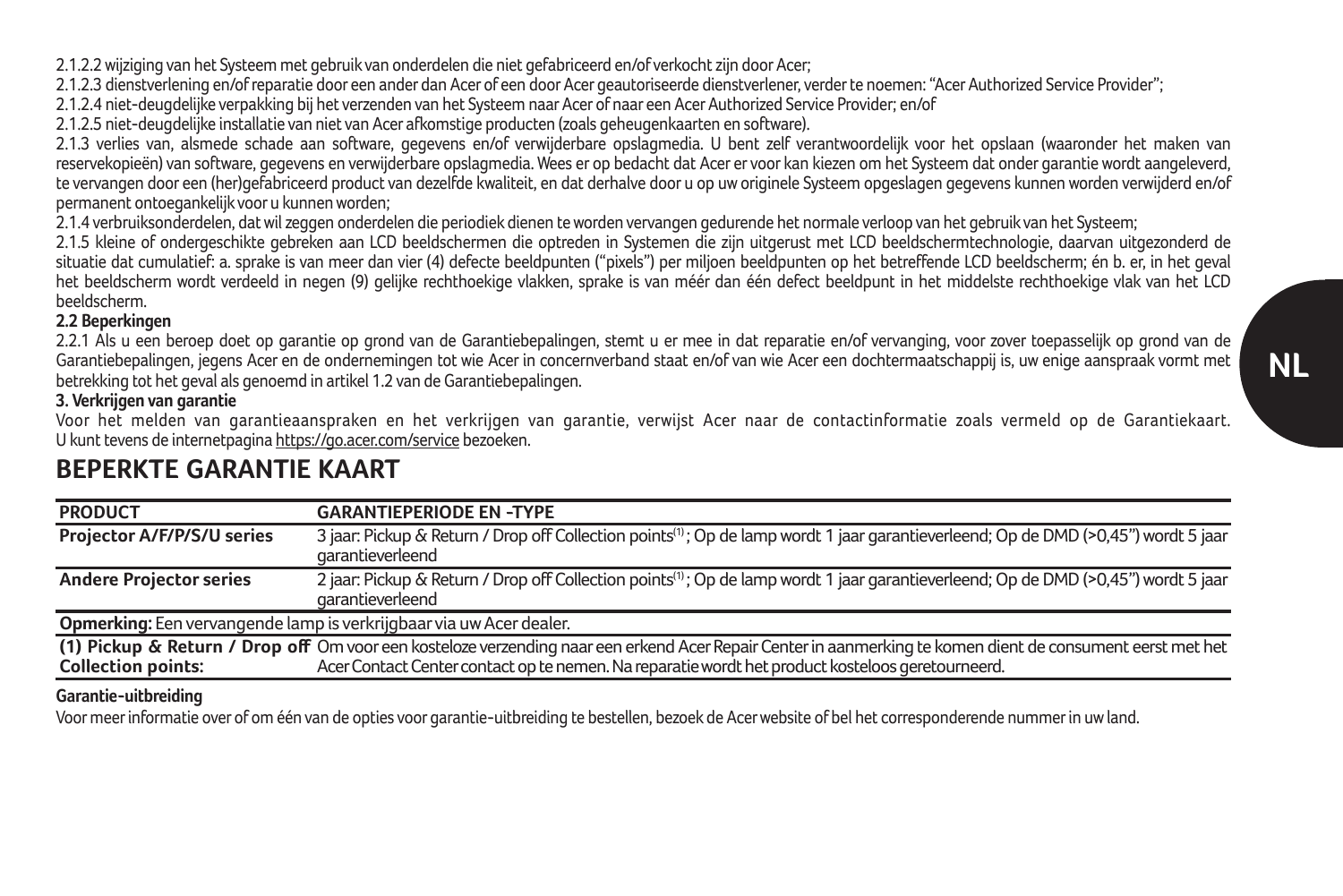# **Begrænset produktgaranti**

### **1. Dækning**

1.1 Denne begrænsede garanti (se "undtagelser" og "begrænsninger" i afsnit 2) ("den begrænsede garanti") giver Dem særlige rettigheder og retsmidler over for Acer. Læs venligst dette dokument grundigt. Ved at fremsætte et krav i henhold til denne begrænsede garanti anses De for at have forstået og accepteret vilkårene herfor. Uafhængig af denne begrænsede garanti har De muligvis andre og mere omfattende rettigheder og retsmidler mod den forhandler, der har solgt Acer produktet til Dem. Denne begrænsede garanti har ikke til hensigt at begrænse sådanne rettigheder.

Forbrugeren har juridiske rettigheder i henhold til gældende lovgivning vedrørende salg af forbrugsvarer, og denne garanti hverken udelukker, begrænser eller suspenderer sådanne gældende rettigheder. For eksempel har forbrugeren mindst 24 måneders garanti regnet fra købsdatoen -uafhængigt af hvad der står på enhver form for garanti-kort, eller på anden form for materiale.

1.2 Acer garanterer, at Acer produkter, herunder ægte Acer dele og komponenter (leveret som "ekstraudstyr" og/eller "tilbehør"), der var installeret på Deres Acer produkt på købstidspunktet (under ét benævnt "systemet") i forbindelse med førstegangssalg til en slutbruger i et land inden for Det Europæiske Økonomiske Område ("området"), er fri for materiale- og/eller fabrikationsfejl ved normal brug i den garantiperiode, der er angivet på garantibeviset, som udleveres sammen systemet ("garantibeviset").

Det påhviler de kunder til at nægte at acceptere levering af alle Acer produkt, der sælges som nye, når Acer sikkerhed forseglingen er brudt og meddele sælgeren herom. Ved at acceptere en Acer produkt med en brækket segl, erkender kunden garanti berettigelsen af sådan enhed vil være anderledes (reduceret) vs standard Vilkår og Betingelser knyttet til et salg af et nyt Acer produkt.

1.3 Alle softwareprodukter, der følger med systemet, herunder operativsystemet, leveres "som beset". Acer yder ingen garanti mod forekomsten af fejl eller driftsafbrydelser i forbindelse med benyttelse af softwareprodukterne, eller for at disse opfylder Deres krav.

1.4 Hvis De i garantiperioden fremsætter et krav i henhold til denne garanti, kan Acer efter eget valg enten reparere eller ombytte det fejlbehæftede system eller dele heraf ved brug af nye eller fabriksfornyede dele eller systemer. Hvis Acer vælger at bruge fabriksfornyede dele eller systemer, svarer disse til nye produkter med hensyn til funktion og driftsegenskaber. Alle udskiftede dele og systemer, der ombyttes i henhold til denne begrænsede garanti, bliver Acers ejendom.

1.5 Garantiperioden gælder fra datoen for købet. Den originale købsfaktura (salgskvittering), der viser købsdatoen for systemet, er Deres dokumentation for købsdatoen.

1.6 Garantiservice ydes på grundlag af det primære sprog i det EEA land, hvor servicen ønskes. Reparation af udstyr under garanti, der rummer sprogmæssige aspekter af systemet (f.eks. tastatur, software), kan muligvis ikke udføres på andet/andre sprog end det/de primære sprog i det EEA land, hvor servicen ønskes.

### **2. Undtagelser og begrænsninger**

Denne begrænsede garanti er underlagt følgende undtagelser og begrænsninger:

### **2.1 Undtagelser**

Denne begrænsede garanti omfatter ikke:

2.1.1 produkter, der ikke er fremstillet af eller for Acer, eller som er solgt første gang til en slutbruger i et land uden for området.

2.1.2 produkter, der er blevet beskadigede eller defekte som følge af

2.1.2.1 brug af systemet til andre formål end det, det er beregnet til, herunder uden begrænsning undladelse af at anvende systemet i overensstemmelse med brugermanualen, der følger med systemet, eller enhver anden form for misbrug eller forsømmelighed i relation til systemet,

2.1.2.2 ændring af systemet, herunder brug af dele, der ikke er fremstillet og/eller solgt af Acer,

2.1.2.3 service eller reparation udført af andre end Acer eller et autoriseret Acer værksted,

2.1.2.4 uhensigtsmæssig transport eller emballage i forbindelse med returnering af systemet til Acer eller et Acer værksted, eller

2.1.2.5 ukorrekt installering af tredjepartsprodukter (f.eks. memory cards).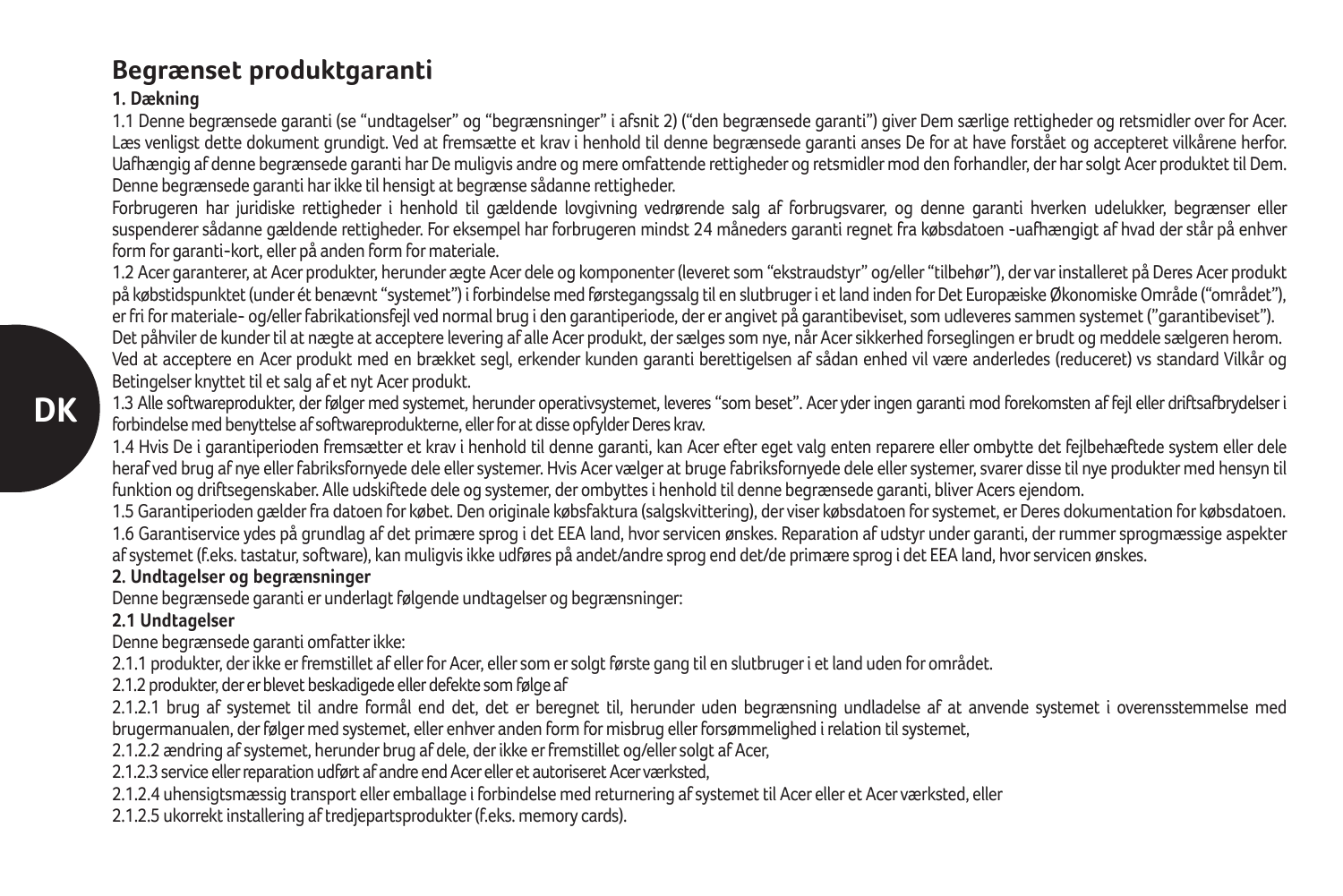2.1.3 tab af eller skade på programmer, data eller flytbare lagermedier. De skal selv sørge for sikkerhedskopiering (back-up) af alle programmer, data og/eller flytbare medier. Bemærk venligst at Acer kan vælge at ombytte systemet, der indleveres til garantiservice, til et fabriksrenoveret produkt af samme kvalitet, hvorved eventuelle data, der måtte være lagret på Deres originale system, kan blive permanent utilgængelige for Dem.

2.1.4 forbrugsdele, dvs. dele der kræver regelmæssig udskiftning i forbindelse med almindelig brug af systemet.

2.1.5 mindre defekter i LCD skærme, der forekommer i systemer, der er udstyret med LCD skærmteknologi, forudsat at der ikke er mere end fire (4) defektive pixels pr. million pixels på en given LCD skærm, og forudsat, såfremt skærmen opdeles i ni (9) rektangulære områder i samme størrelse, at der ikke er mere end én defekt pixel i det centrale område af skærmen.

#### **2.2 Begrænsning og ansvarsfraskrivelse**

2.2.1 Hvis De fremsætter et krav i henhold til denne begrænsede garanti, anses De for at have accepteret, at reparation eller (forudsat lager haves) ombytning i overensstemmelse med de heri beskrevne garantibestemmelser er den eneste form for afhjælpning, der ydes af Acer eller dets koncernforbundne selskaber eller moderselskaber i forbindelse med en eventuel misligholdelse af Acers begrænsede garanti.

#### **3. Opnåelse af garantiservice**

Hvis De ønsker at anmelde krav og/eller opnå garantiservice, kan De finde kontaktoplysninger på Deres garantibevis eller besøge https://go.acer.com/service.

| <b>PRODUKT</b>             | <b>GARANTIPERIODE OG -TYPE</b>                                                                                                                                 |
|----------------------------|----------------------------------------------------------------------------------------------------------------------------------------------------------------|
| Projektor A/F/P/S/U series | 3 års Garanti, kontakt Acer support for nærmere instruktion <sup>(1)</sup> ; Projektor pæren har 1 år ombytning; Projektor DMD (>0,45")<br>har 5 års ombytning |
| <b>Andre Projektorer</b>   | 2 års Garanti, kontakt Acer support for nærmere instruktion <sup>(1)</sup> ; Projektor pæren har 1 år ombytning; Projektor DMD (>0,45")                        |
|                            | har 5 års ombytning                                                                                                                                            |
|                            | Bemærk: Acer ombytningspære er også tilgængelig fra Acers partnere.                                                                                            |
| (1) Indlevering:           | Kunden betaler for forsendelse af enheden til Acer's servicepartner. Efter endt reparation betaler Acer for returning af enheden                               |
|                            | (gælder dog ikke Grønland og Færørne).                                                                                                                         |
| $(2)$ Eller:               | Kunden afleverer enheden til Acer's servicepartner. Efter endt reparation afhenter kunden enheden hos Acer's servicepartner.                                   |

# **REFERENCETABEL FOR BEGRÆNSET GARANTI**

### **Garantiopgradering**

For information om udvidede garanti- og serviceaftaler, se venligst Acer's hjemmeside www.acer.dk/service, eller kontakt Acer Scandinavia A/S på telefon 39 16 88 00.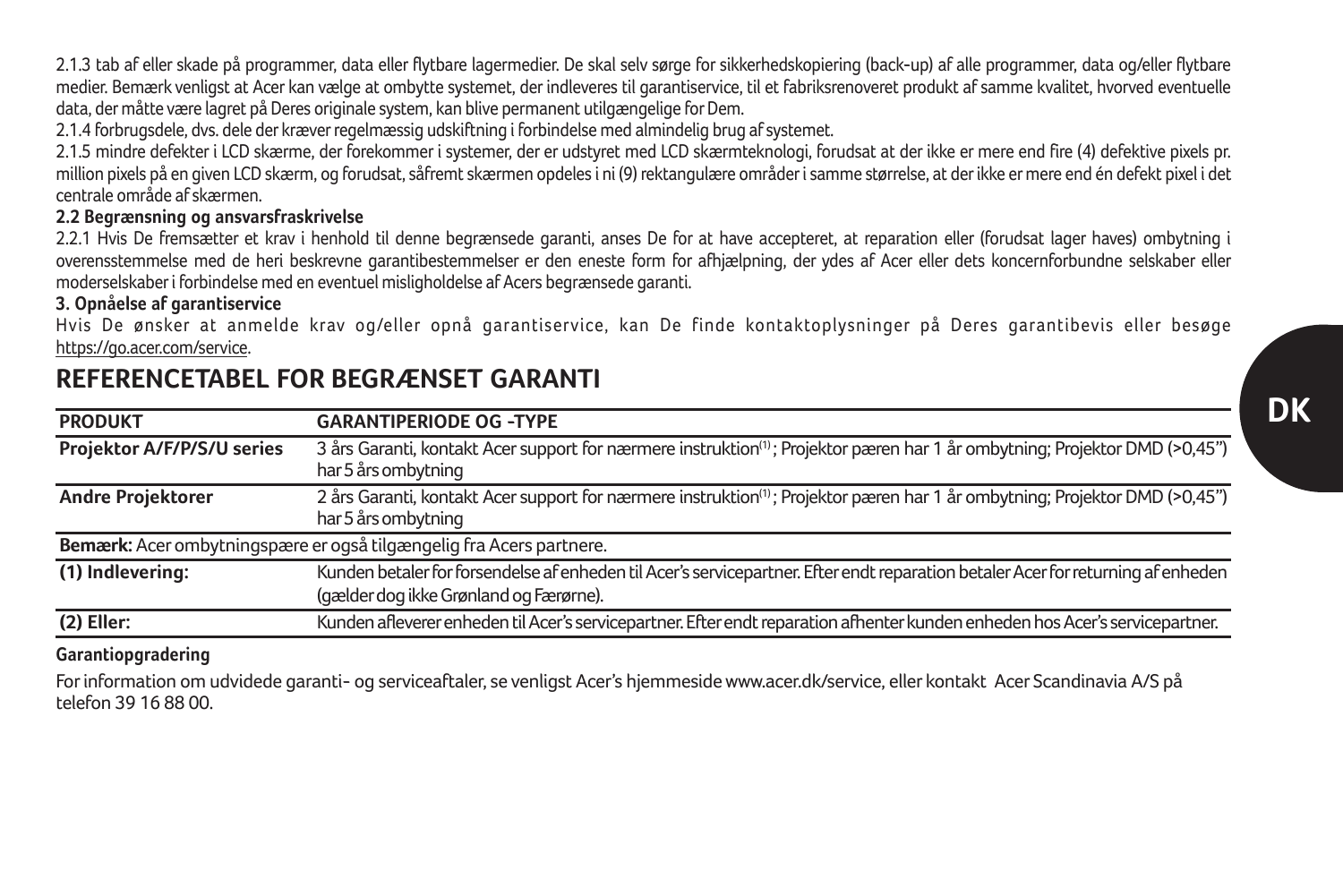# **Acerin rajoitettu tuotetakuu**

### **1. Rajoitetun takuun kattavuus**

1.1 Tämä rajoitettu takuu (jatkossa "Rajoitettu takuu") (ks. Takuun rajaukset ja vastuunrajoitukset kohdassa 2) varmistaa Sinulle erityiset oikeudet suhteessa Aceriin. Lue tämä asiakirja huolellisesti läpi, sillä vedotessasi tähän Rajoitettuun takuuseen, Sinun katsotaan ymmärtäneen ja hyväksyneen sen sisältämät ehdot. Sinulla voi olla tästä Rajoitetusta takuusta poikkeavia ja kattavampia oikeuksia kansallisesti sovellettavan pakottavan lainsäädännön nojalla. Tämä Rajoitettu takuu ei rajoita kyseisiä oikeuksia.

Kuluttaja-asiakkailla on virhevastuulain nojalla oikeus poikkeavaan takuuseen, jota laitteen mukana tuleva takuu ei poista, rajoita tai heikennä. Esimerkiksi: kuluttajaasiakkailla on oikeus vähintään 24 kuukauden takuuseen ostopäivästä, riippumatta siitä mitä laitteen mukana tulevassa takuukortissa tai muissa materiaaleissa lukee.

1.2 Acer takaa Acerin tuotteen – mukaan lukien alkuperäiset, tuotteessa ostohetkellä asennettuina olevat Acer-osat ja komponentit (lisälaitteet ja lisävarusteet) (yhdessä viitattuna jatkossa "Laitteisto") – virheettömyyden materiaalien ja työn laadun suhteen, tarkoituksenmukaisessa käytössä aikana, joka on mainittu Laitteiston mukana toimitetun Rajoitetun takuun kortissa ("Takuukortti"). Rajoitettu takuu koskee Acerin Laitteistoa, kun se on myyty loppukäyttäjälle Euroopan Talousalueella ("Pätevyysalue"). Asiakkaan vastuulla on olla vastaanottamatta uutena myytyä Acer laitetta jonka turvasinetti on rikkoutunut tai puuttuu ja tehdä ilmoitus asiasta jälleenmyyjälle. Hyväksymällä Acer tuotteen jossa on turvasinetti rikkoutunut asiakas hyväksyy että tällä on vaikutus laitteen takuuseen rajoittavasti verrattuna uuden Acer laitteen takuuseen.

1.3 Kaikki Laitteiston mukana tulevat ohjelmistotuotteet, mukaan lukien käyttöjärjestelmä, toimitetaan "sellaisina kuin ne ovat". Acer ei takaa, että Laitteiston mukana tulevan ohjelmisto toimii keskeytymättömästi tai virheettömästi tai että ohjelmisto vastaa ostajan vaatimuksia.

1.4 Ostajan vedotessa tähän Rajoitettuun takuuseen, Acer oman valintansa mukaisesti korjaa tai vaihtaa mahdollisen viallisen Laitteiston tai kaikki tämän Rajoitetun takuun kattamat Laitteiston osat käyttäen uusia tai tehtaan korjaamia Laitteistojen osia. Jos Acer päättää käyttää tehtaan korjaamia Laitteistojen osia, ne vastaavat suorituskyvyltään uusia tuotteita. Kaikki tämän Rajoitetun takuun perusteella vaihdetut osat ja Laitteistot siirtyvät Acerin omistusoikeuteen.

1.5 Takuuaika alkaa Laitteiston ostopäivänä. Todisteena ostopäivästä on alkuperäinen ostolasku (myyntikuitti), josta ilmenee Laitteiston ostopäivä.

1.6 Takuupalvelut suoritetaan sen Euroopan talousalueen maan pääkielellä, jossa asiakas esittää takuupalvelua koskevan vaatimuksen. Laitteiston kielikohtaisten ominaisuuksien (esim. näppäimistö, ohjelmistot) osalta takuupalvelua ei mahdollisesti pystytä suorittamaan muilla kielillä kuin sen maan pääkielellä/kielillä, jossa asiakas esittää takuupalvelua koskevan vaatimuksen.

### **2. Takuun rajaukset ja vastuunrajoitukset**

Rajoitettu takuu on seuraavien rajausten ja vastuunrajoitusten alainen:

### **2.1 Takuun rajaukset**

Tämä Rajoitettu takuu ei koske;

2.1.1 tuotteita, jotka eivät ole Acerin itsensä valmistamia tai sen puolesta valmistettuja, tai jotka ovat alun perin myyty loppukäyttäjälle tämän Rajoitetun takuun Pätevyysalueen ulkopuolella.

2.1.2 tuotteita, jotka ovat vaurioituneet tai vioittuneet

2.1.2.1 sen seurauksena, että Laitteistoa on käytetty muuhun kuin sen normaaliin käyttötarkoitukseen, mukaan lukien rajoituksetta sen, että Laitteistoa ei ole käytetty sen mukana toimitetun käyttöohjeen mukaisesti, tai muunlaisen Laitteiston virheellisen tai huolimattoman käytön vuoksi;

2.1.2.2 tekemällä muutoksia Laitteistoon, esimerkiksi käyttämällä tuotteita, jotka eivät ole Acerin valmistamia tai myymiä;

2.1.2.3 sen seurauksena, että huollon on suorittanut joku muu kuin Acer tai Acerin valtuutettu huoltoliike;

2.1.2.4 epäasianmukaisen kuljetuksen tai pakkauksen vuoksi palautettaessa Laitteistoa Acerille tai Acerin valtuutetulle huoltoliikkeelle; tai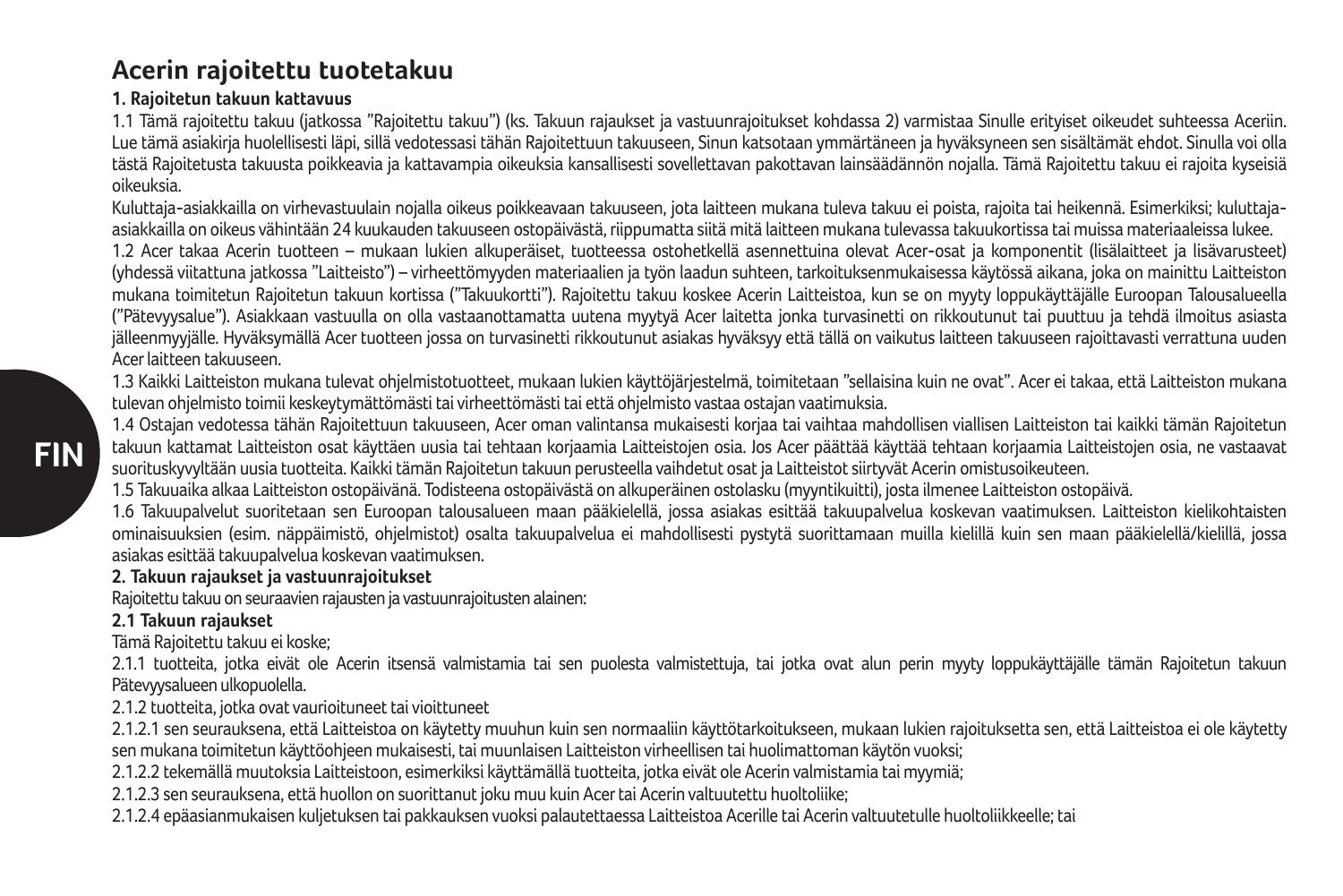2.1.2.5 kolmannen osapuolen toimittamien tuotteiden epäasianmukaisen asennuksen vuoksi (esim. muistikortit).

2.1.3 ohjelmien, datan tai siirrettävien tallennusvälineiden vahingoittumista tai menettämistä. Ostajan vastuulla on kaikkien ohjelmien, datan tai siirrettävien tallennusvälineiden varmuuskopiointi. Ostajan tulee huomioida se, että Acer saattaa valintansa mukaan korvata takuuhuoltoon toimitetun Laitteiston vastaavanlaatuisella korjatulla tuotteella, jolloin alkuperäiseen Laitteistoon tallennettu data ei mahdollisesti ole enää ostajan käytettävissä.

2.1.4 kulutusosia eli sellaisia osia, jotka edellyttävät säännöllistä vaihtoa Laitteiston normaalin käytön aikana.

2.1.5 LCD-näyttöjen pieniä vikoja, jotka tulevat esiin Laitteistoissa, joissa on LCD näyttötekniikkaan perustuva näyttölaite edellyttäen, että viallisten pikselien määrä LCD-näytöllä ei ylitä neljää (4) kappaletta suhteessa yhtä miljoonaa (1 000 000) pikseliä kohden, ja edellyttäen lisäksi, että viallinen pikseli ei sijoitu näytön keskiosalle jaettaessa näytön pinta-ala yhdeksään (9) tasasuuruiseen neliönmuotoiseen osaan.

#### **2.2 Takuun vastuuvapautus ja vastuunrajoitukset**

2.2.1 Vedotessaan tähän Rajoitettuun takuuseen ostaja suostuu siihen, että korjaus ja (saatavuuden mukaisesti) vaihto, sen mukaisesti kuin sovelletaan, tässä kuvattujen takuupalveluiden rajoissa on ostajan ainoa ja yksinomainen korvaus Acerilta tai sen emo- tai tytäryhtiöiltä tässä mainitun Rajoitetun takuun mahdollisen rikkomisen ollessa kyseessä, ellei toisin säädetä kansallisessa pakottavassa lainsäädännössä.

#### **3. Takuuhuoltopalvelun käyttö**

Yhteystiedot takuuvaatimusten tekemiseksi ja/tai takuuhuoltopalvelun saamiseksi ilmenevät Takuukortista tai osoitteesta https://go.acer.com/service.

# **RAJOITETUN TAKUUN VIITETIETOTAULUKKO**

| <b>TUOTE</b>                                                   | TAKUUAIKA JA TAKUUN TYYPPI                                                                                                 |
|----------------------------------------------------------------|----------------------------------------------------------------------------------------------------------------------------|
| Projektori A/F/P/S/U series                                    | 3 vuotta Posti- tai korjaamotakuu <sup>(1)</sup> ; Lamppu: 1 vuosi vaihtotakuu; DMD (>0,45"): 5 vuotta vaihtotakuu         |
| Muut projektorit                                               | 2 vuotta Posti- tai korjaamotakuu <sup>(1)</sup> ; Lamppu: 1 vuosi vaihtotakuu; DMD (>0,45"): 5 vuotta vaihtotakuu         |
| Huom: Acer -vaihtolamppuja on saatavilla Acer jälleenmyyjiltä. |                                                                                                                            |
| (1) Korjaamotakuu:                                             | Asiakas palauttaa laitteen Acerin osoittamaan kuljetuspisteeseen asiakkaan paikkakunnalla tai lähialueella, josta se       |
|                                                                | kuljetetaan Acerin sopimuskuljetuksena huoltokorjaamolle Acerin kustannuksella. Acer maksaa huolletun laitteen kuljetuksen |
|                                                                | takaisin kulietuspisteeseen.                                                                                               |
| (2) Carry-in:                                                  | Asiakas tuo laitteen valtuutettuun Acer huoltoon ja noutaa huolletun laitteen.                                             |
|                                                                |                                                                                                                            |

### **Takuulaajennukset**

Lisätietoja takuulaajennuksista saa Acerin internet sivuilta tai soittamalla maakohtaiseen palvelunumeroon.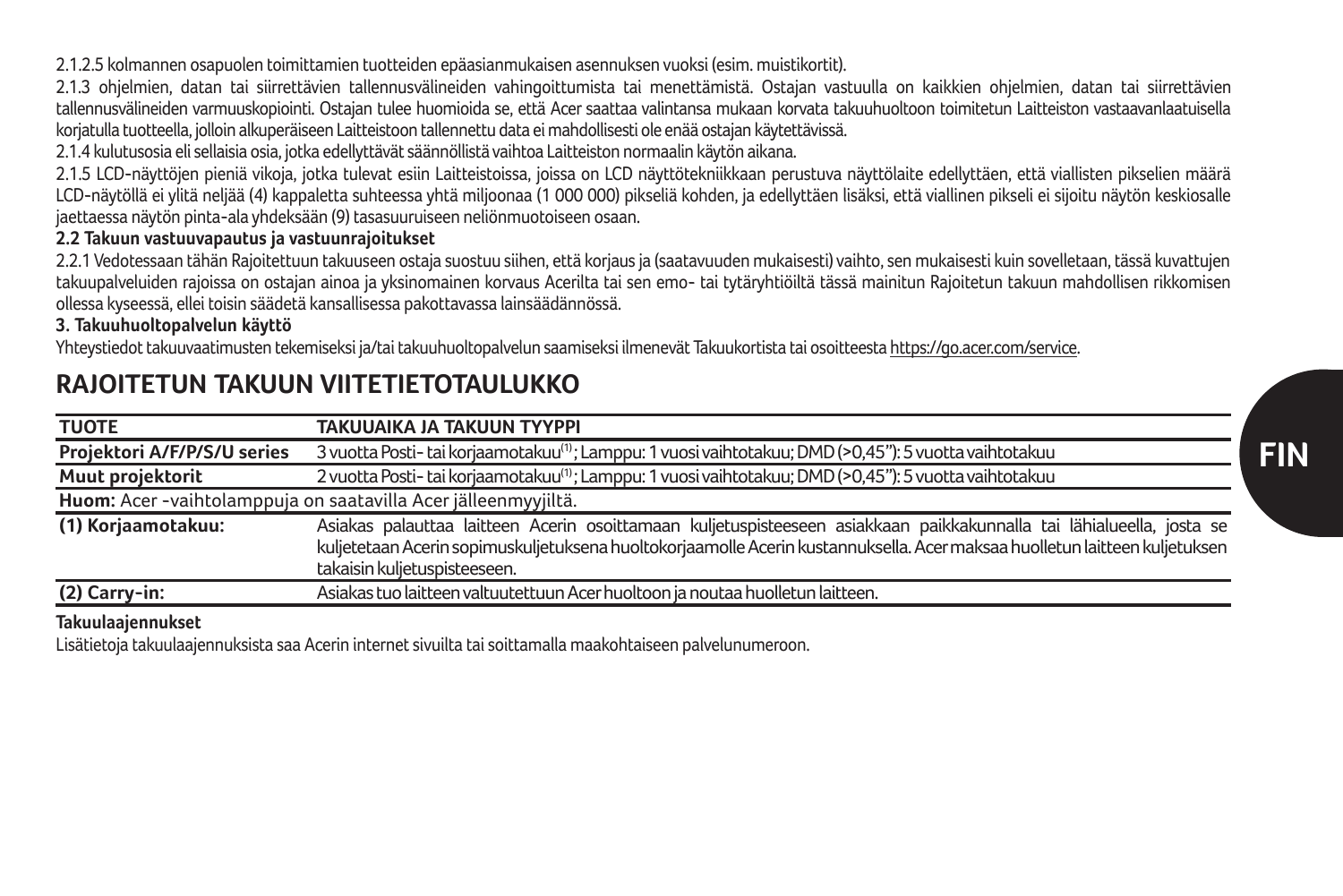# **Begränsad Produktgaranti**

### **1. Garantins omfattning**

1.1 Denna begränsade garanti (se nedan "Undantag" och "Begränsningar" i avsnitt 2) ("Begränsad Produktgaranti") ger dig vissa rättigheter gentemot Acer. Vänligen studera detta dokument noggrant och om Du framställer något krav baserad på denna Begränsade Produktgaranti, får Du anses ha förstått och accepterat bestämmelserna. Oberoende av denna Begränsade Produktgaranti kan Du ha andra och mera långtgående rättigheter gentemot den näringsidkare som sålde Acer produkten till Dig. Denna Begränsade Garanti innebär inte någon begränsning av sådana rättigheter och den begränsar inte heller sådana rättigheter som Du kan ha enligt tvingande svensk lagstiftning. Du bör därför alltid undersöka vad som gäller enligt köprättsliga, konsumenträttsliga eller andra regler.

Konsumenter har lagliga rättigheter i enlighet med tillämplig lagstiftning kring försäljning av konsumentvaror, och denna garanti exkluderar, begränsar eller häver inte dessa rättigheter

1.2 Acer garanterar att varje Acer produkt, inklusive original Acer delar och komponenter (saluförda som "Tillval" och/eller "Tillbehör") som är installerade i din Acer produkt vid tidpunkten som Du köpte produkten, (tillsammans kallas dessa "Systemet") som först sålts till en slutanvändare i en stat som tillhör Europeiska Ekonomiska Samarbetsområdet (den "Geografiska Omfattningen") är fri från material och/eller tillverkningsfel vid normal användning under den garantiperiod som anges på det garantikort som medföljer Systemet ("Garantikortet").

Det är kundens ansvar att vägra att motta en Acer-produkt vars Acer säkerhetsplombering är bruten när den säljs som ny samt att meddela återförsäljaren om detta. Genom att acceptera en Acer-produkt med bruten plombering har kunden godkänt att garantireglerna för produkten är annorlunda (reducerad) än de vanliga åtagandena och bestämmelserna vid köpet av en ny Acer-produkt.

1.3 Programvara som medföljer Systemet, inklusive operativsystemet, levereras i befintligt skick. Acer garanterar inte att användningen av eventuell programvara som medföljer Systemet kan ske utan avbrott eller att den är felfri eller att sådan programvara kommer att överensstämma med dina krav.

1.4 Om Du framställer ett anspråk baserat på denna Begränsade Produktgaranti, kommer Acer, enligt eget val, att antingen reparera eller byta ut defekta System eller delar därav som omfattas av denna Begränsade Produktgaranti genom att använda nya eller fabriksreparerade delar eller System. Om Acer väljer att använda fabriksreparerade delar eller System, kommer dessa att ha prestanda som är lika med vad nya produkter har. Alla delar eller System som har blivit utbytta enligt denna Begränsade Produktgaranti blir Acers egendom.

1.5 Garantiperioden löper från dagen för köpet. Ditt inköpskvitto i original som utvisar datum för köpet av Systemet är Ditt bevis avseende dagen för köpet.

1.6 Garantiservice utförs baserad på det språk som huvudsakligen används i den EES stat där begäran om garantiservice framställts. Garantiservice som omfattar språkligt baserade aspekter av Ditt System (t.ex., tangentbord, programvara) kanske inte kan utföras i något annat språk än det språk som huvudsakligen används i den EES stat där begäran om garantiservice framställts.

### **2. Undantag och begränsningar**

Denna Begränsade Produktgaranti är föremål för följande undantag och begränsningar:

### **2.1 Undantag**

Denna Begränsade Garanti omfattar inte:

2.1.1 produkt som inte tillverkats för eller av Acer, eller som först sålts till en slutanvändare i en stat som ligger utanför den Geografiska Omfattningen som gäller för denna Begränsade Produktgaranti.

2.1.2 produkt som har skadats eller som blivit defekt som ett resultat av

2.1.2.1 systemets användning utanför dess normala avsedda användning, inklusive men inte uteslutande, att Systemet inte använts i enlighet med den användarmanual som medföljde Systemet, eller något annat missbruk eller vårdslöshet avseende Systemet;

2.1.2.2 modifiering av Systemet, inkluderande användning av delar som inte tillverkats och/eller sålts av Acer;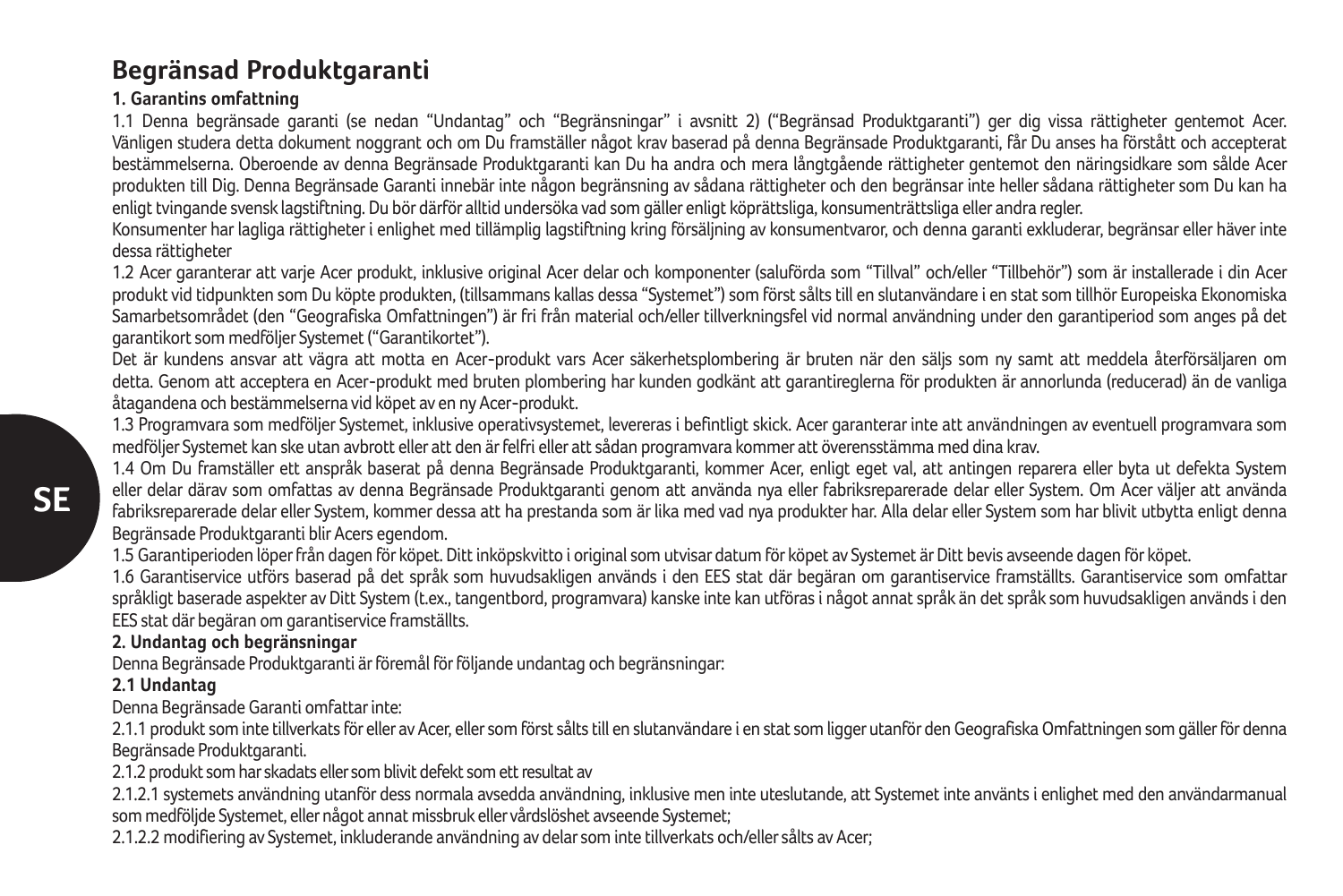2.1.2.3 service eller reparation av annan än Acer eller en Acer Auktoriserad Serviceverkstad;

2.1.2.4 felaktig transport eller emballering vid återlämnandet av Systemet till Acer eller en Acer Auktoriserad Serviceverkstad; eller

2.1.2.5 felaktig installation av tredje parts produkter (t.ex. minneskort).

2.1.3 förlust av eller skada på program, data, eller uttagbara lagringsmedia. Du ansvarar för att spara (back up) program, data och/eller uttagbara lagringsmedia. Vänligen notera att Acer kan välja att ersätta det System som skickats in för garanti service med en omgjord produkt av motsvarande kvalitet, och därför kan data som Du sparat på Ditt ursprungliga System bli permanent otillgänglig för Dig.

2.1.4 förbrukningsdelar, d.v.s. delar som kräver återkommande utbyte under Systemets normala användning.

2.1.5 mindre defekter av LCD paneler som förekommer i System utrustade med LCD panel teknologi, förutsatt att det inte finns mer än fyra (4) defekta pixlar per million pixlar på en LCD panel och att det, vid en indelning av panelen i nio (9) lika stora rektangulära areor, inte finns mer än en defekt pixel i panelens centrala area.

### **2.2 Begränsning och friskrivning från garanti**

2.2.1 Om Du framställer ett anspråk enligt denna Begränsade Produktgaranti anses Du ha samtyckt till att reparation och (beroende på tillgång) utbyte enligt den garantiservice som beskrivs i detta dokument, är Din enda och uteslutande påföljd gentemot Acer eller någon av Acers närstående bolag eller moderbolag med anledning av brott mot Acers Begränsade Produktgaranti som beskrivs i detta dokument.

### **3. Erhållande av garantiservice**

För att framställa krav och/eller för att erhålla garantiservice vänligen se den kontaktinformation som finns på Ditt Garantikort eller besök https://go.acer.com/service.

# **BEGRÄNSAD GARANTI REFERENSTABELL**

| <b>PRODUKT</b>                                                          | <b>GARANTIPERIOD OCH TYP</b>                                                                                            |
|-------------------------------------------------------------------------|-------------------------------------------------------------------------------------------------------------------------|
| Projektor A/F/P/S/U serie                                               | 3 års inskicksgaranti <sup>(1)</sup> ; 1 År ersättningsgaranti på lampa; 5 Års ersättningsgaranti på DMD (>0,45")       |
| Andra Projektorer                                                       | 2 års inskicksgaranti <sup>(1)</sup> ; 1 År ersättningsgaranti på lampa; 5 Års ersättningsgaranti på DMD (>0,45")       |
| Obs! Acers ersättningslampor finns även tillgängliga hos våra partners. |                                                                                                                         |
| (1) Inskick:                                                            | Kunden skickar produkten till Acer's serviceverkstad. Efter utförd service skickar Acer tillbaka produkten till kunden. |
| (2) Inlämning:                                                          | Kunden lämnar in produkten hos en Acer auktoriserad serviceverkstad. När service har utförts, hämtar kunden produkten,  |

### **Uppgradering av Garantin**

För mer information eller för beställning av någon av Garanti Uppgraderingarna för din produkt vänligen besök Acer´s WEB eller kontakta det lokala landskontoret.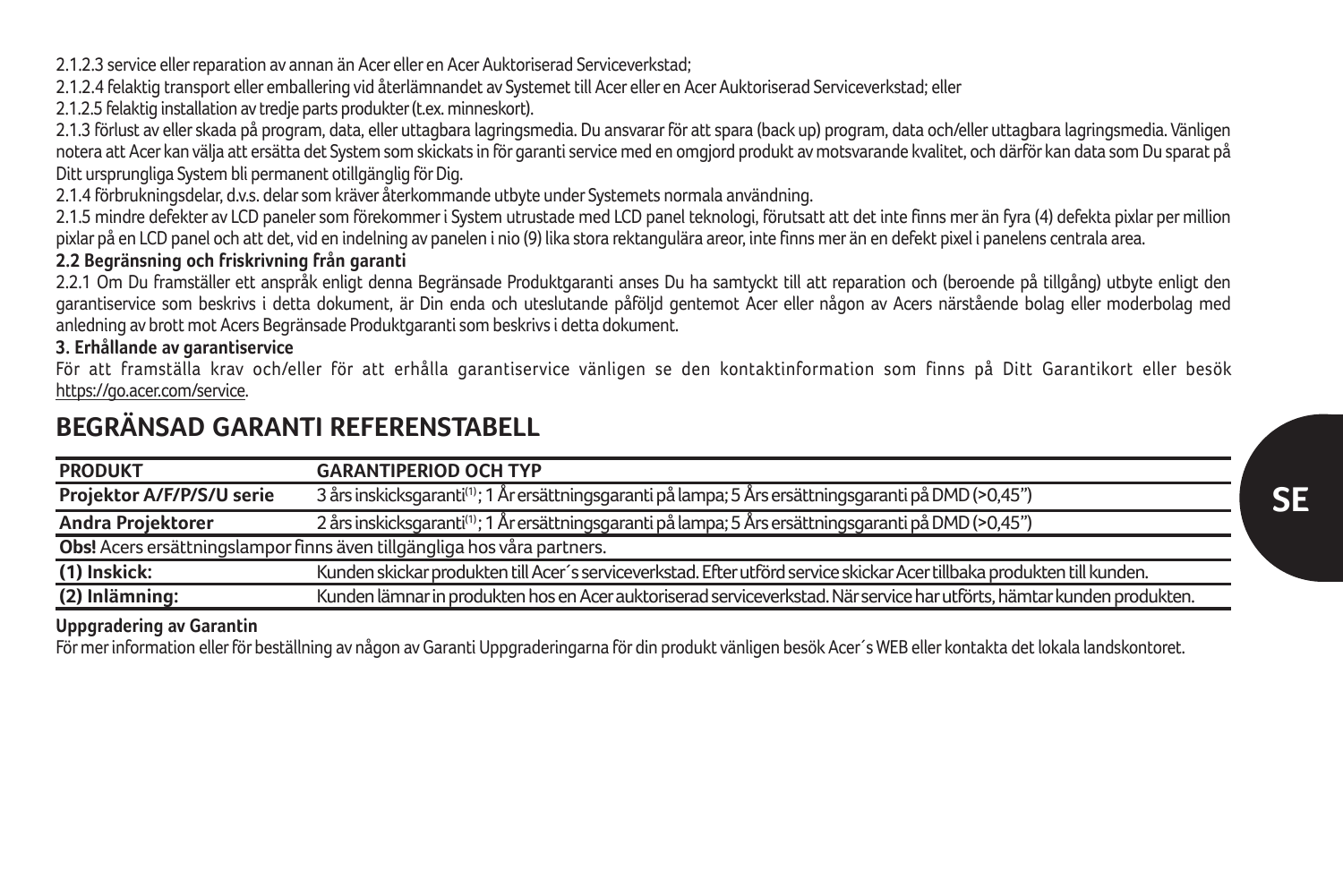# **Begrenset produktgarant**

### **1. Hva den Begrensede Garantien omfatter**

1.1 Denne Begrensede Garantien gir deg spesifikke rettigheter og krav mot Acer, samtidig som den klargjør begrensninger som gjelder for krav mot Acer (se avsnitt 2.1 og 2.2 nedenfor). Les dette dokumentet grundig. Ved å fremme krav iht. denne Begrensede Garantien anses du å ha forstått og uttrykkelig akseptert vilkårene. Acer selger ikke produkter direkte til sluttkunder. Uavhengig av denne Begrensede Garantien vil du kunne ha andre og mer omfattende rettigheter og krav mot selgeren som solgte deg Acer-produktet enn de som følger av denne Begrensede Garantien. Denne Begrensede Garantien begrenser ikke slike rettigheter og krav. For forbrukerkjøpere vises det spesielt til forbrukerkjøpslovens kapittel 6, som gir forbrukeren rett til å reklamere over mangler i inntil to eller fem år.

Forbrukerne har juridiske rettigheter i henhold til gjeldende nasjonal lovgivning ved salg av forbruksvarer og denne garantien ekskluderer ikke, begrenser ikke eller utelukker ikke noen av slike gjeldende rettigheter.

1.2 Acer garanterer at ethvert Acer-produkt, herunder ekte Acer-deler og -komponenter (valgfritt utstyr eller tilbehør fra Acers produktkatalog), som var installert i ditt Acer-produkt (samlet omtalt som "Systemet") på tidspunktet dette første gang ble solgt til en sluttbruker innenfor EØS-området ("Geografisk gyldighetsområde"), er fritt for material- og produksjonsfeil, forutsatt normal bruk, i den garantiperioden som er spesifisert på kortet "Begrenset Garanti" som følger med Systemet.

Det er kundens ansvar å nekte å akseptere en levering av Acer produkter som selges som nye når Acers sikkerhet seglet er brutt og melde fra til selger om dette. Ved å akseptere et Acer produkt med brutt segl, erkjenner kunden at garantien rettighetene for en slik enhet vil være annerledes (redusert) vs standard vilkår og bestemmelser knyttet til et salg av et nytt Acer produkt.

1.3 Programvareprodukter som følger med Systemet, herunder operativsystem, er levert "som det er". Acer garanterer ikke at programvaren vil fungere uten avbrudd eller feil eller at den vil dekke dine behov.

1.4 Hvis du fremmer et krav under denne Begrensede Garantien vil Acer, etter egen vurdering, enten reparere eller skifte ut defekt System, eller deler av dette som er dekket av denne Begrensede Garantien, ved å bruke nye eller fabrikkrenoverte deler eller System. Hvis Acer velger å benytte fabrikkrenoverte deler eller System vil disse ha ytelsesesgenskaper tilsvarende de i nye produkter. Alle deler eller System som er skiftet iht. denne Begrensede Garantien blir Acers eiendom.

1.5 Garantiperioden løper fra kjøpsdato. Din originale kjøpsfaktura (kvittering) som angir kjøpsdatoen er ditt bevis for datoen.

1.6 Garantiservice vil bli utført basert på det primære språket brukt i det EØS-landet servicehenvendelsen er rettet til. Garantireparasjoner som involverer språklige aspekter for systemet (f.eks. "software" og "keyboard") kan det være vanskelig å gjennomføre på andre språk.

### **2. Unntak og begrensninger**

Denne Begrensede Garantien gjelder med følgende unntak og begrensninger:

### **2.1 Unntak**

Denne Begrensede Garantien omfatter ikke:

2.1.1 produkter som ikke er produsert av eller for Acer, eller som først er solgt til sluttbruker utenfor det Geografiske gyldighetsområdet for denne Begrensede Garantien.

2.1.2 produkter som er blitt ødelagt eller defekte som følge av

2.1.2.1 bruk av Systemet for annet enn dets normale, tiltenkte bruk, herunder bl.a. at produktet ikke er brukt i overensstemmelse med Brukerhåndboken som følger med Systemet eller annen gal bruk eller vanskjøtsel;

2.1.2.2 endringer av systemet, herunder ved å bruke deler som ikke er produsert eller solgt av Acer;

2.1.2.3 service eller reparasjoner utført av andre enn Acer eller den Acer har utpekt;

2.1.2.4 gal transport eller emballering i forbindelse med retur av produktet til Acer eller den Acer har utpekt; eller

2.1.2.5 feilaktig installasjon av produkter fra tredjepart (f.eks. minnekort).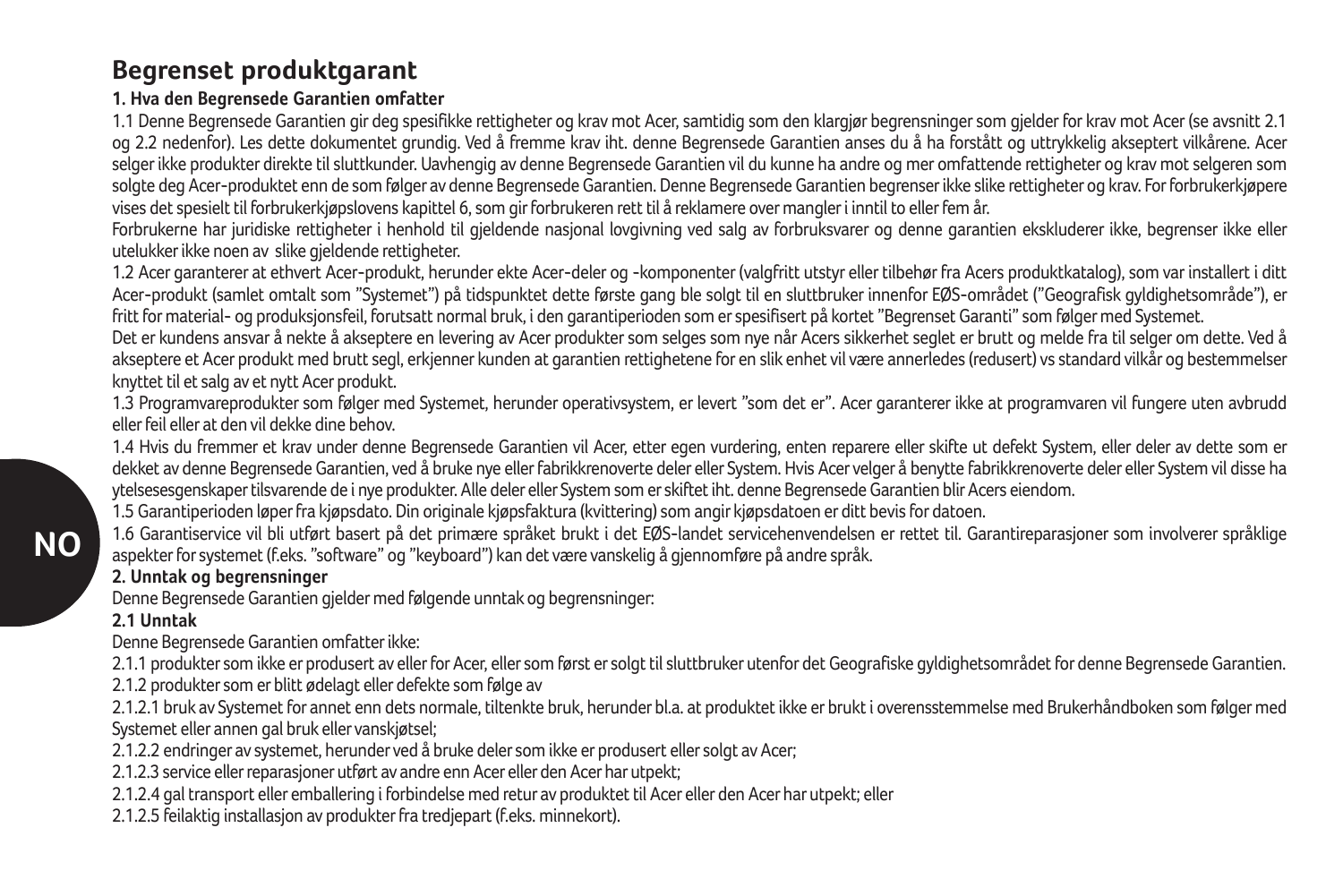2.1.3 skade på eller tap av programmer, data eller uttakbare lagringsmedia. Du er selv ansvarlig for å lagre (sikkerhetskopiere) programmer, data og uttakbare lagringsmedia. Vær klar over at Acer kan erstatte produktet som leveres inn for garantiservice med et gjenopprettet System med tilsvarende kvalitet og at data som var lagret på ditt opprinnelige System derfor kan bli utilgjengelig.

2.1.4 forbruksartikler, dvs. deler som krever regelmessig utskiftning ved normal bruk av produktet.

2.1.5 mindre defekter i LCDskjermer for produkter utstyrt med LCD display teknologi, forutsatt at det ikke er mer enn 4 defekte pixler pr. million pixler på en gitt LCDskjerm, og, hvis skjermpanelet deles inn i 9 like rektangulære områder, skal det kun være én defekt pixel i skjermens midtre del.

#### **2.2 Begrensninger**

2.2.1 Hvis du fremmer krav under denne Begrensede Garantien anses du for uttrykkelig å ha akseptert at reparasjon og utskiftning iht. denne Begrensede Garantiens vilkår er din eneste sanksjon mot Acer eller selskaper tilknyttet Acer som følge av brudd på den Begrensede Garantien.

### **3. Hvordan du oppnår garantiservice**

For å fremme krav og/eller oppnå garantiservice, les kontaktinformasjonen gitt på kortet "Begrenset Garanti" eller besøk nettsiden "https://go.acer.com/service".

# **BEGRENSET GARANTI - OVERSIKT**

| <b>PRODUKT</b>                                                      | <b>GARANTIENS VARIGHET OG TYPE</b>                                                                                 |  |
|---------------------------------------------------------------------|--------------------------------------------------------------------------------------------------------------------|--|
| Projektor A/F/P/S/U serie                                           | 3 års innsendelse eller levering <sup>(1)</sup> ;1 År garanti på lampe; 5 års garanti på DMD (>0,45")              |  |
| Andre Projektorer                                                   | 2 års innsendelse eller levering <sup>(1)</sup> ;1 År garanti på lampe; 5 års garanti på DMD (>0,45")              |  |
| Merk: Acer erstatningslampe er også tilgjengelig via Acer Partnere. |                                                                                                                    |  |
| (1) Forsendelse:                                                    | Kunden sender enheten til vår servicepartner. Etter utført reparasions, sendes enheten tilbake til kunden.         |  |
| (2) Innlevering:                                                    | Kunden leverer selv produktet hos autorisert serviceparter. Etter utført reparasjon, henter kunden selv produktet. |  |

#### **Oppgradering av garantibetingelsene**

For mer informasjon kan du besøke Acer's WEB-sider eller ringe det tilhørende telefonnummeret i hvert enkelt land.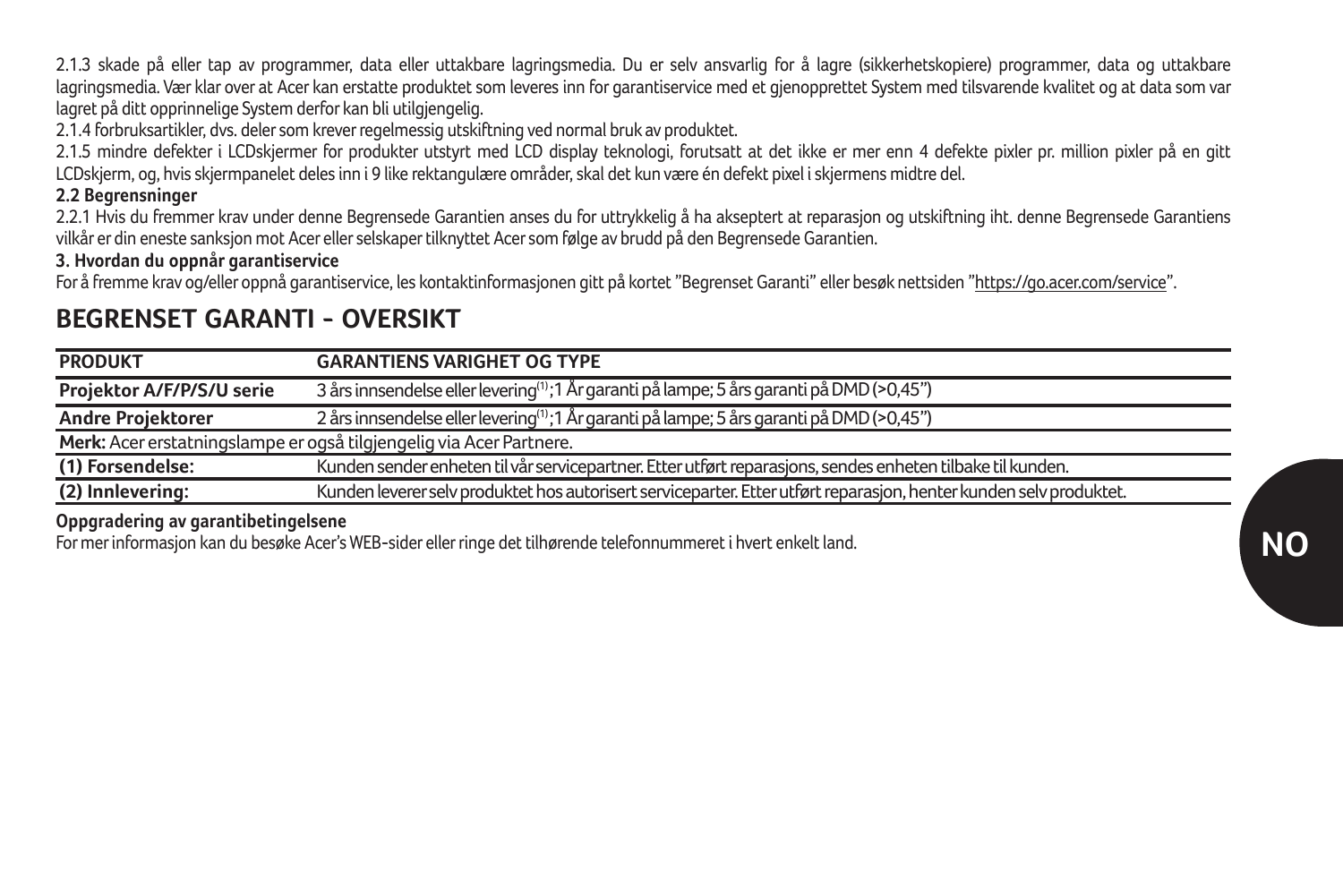# **Limited Product Warranty**

#### **A. Coverage of Limited Warranty**

This Limited Warranty confers upon you specific rights and remedies. The law of the country of your residence may give you different and more expansive rights and remedies, and the provisions of this Limited Warranty shall not operate to impair or abridge any rights or remedies you may have under such local laws. Subject to the Limitations and Exclusions described herein, Acer extends the limited warranties set out below. As used in this document, "Acer" refers to the Acer company in the country within the Territorial Scope of this Limited Warranty where your Acer System was first sold to an end-user. If you are not sure which Acer company is responsible, please refer to the Warranty Card accompanying your System.

#### **1) System Warranty**

Acer warrants any Acer computer hardware product ("System") first sold to an end-user in the Republic of South Africa (the "Territorial Scope"), to be free from defects in materials or workmanship under normal use for the duration of the warranty period as stated on the Limited Warranty card supplied with your System ("Warranty Card"). The warranty period commences on the date of purchase or within twelve months of the production date by the factory. Your Acer system will however carry a minimum of 6 Months warranty from date it was first sold to an end-user. Your original purchase invoice (sales receipt), showing the date of purchase of the System, is your proof of the date of purchase. This Limited Warranty extends beyond the original purchaser to any lawful successor in interest, provided, however, that anyone claiming under this warranty must, upon request, produce the original purchase invoice to be entitled to warranty services. Acer will, at its option, repair or replace any defective Systems or parts thereof covered by this Limited Warranty with new or factory-refurbished parts or Systems that are equal to new products in performance. All exchanged parts and Systems replaced under this Limited Warranty will become the property of Acer.

#### **2) Parts & Components Limited Warranty**

For genuine Acer parts and components that have been purchased in a country falling in the Territorial Scope of this Limited Warranty and which have been installed in a System at the time of the original purchase of the System, and that are defined as "Options or Accessories" in the Acer price list in force at the time of the purchase by the original end-user, Acer extends a warranty equal to the warranty in effect with respect to the System in which the parts and components are installed.

Battery warranty cover of the system, maintain a 6 Months warranty even if the system warranty is extended by a warranty extension or by a promotional product warranty extension. Only one battery replacement is allowed during the warranty.

#### **3) Media & Software Limited Warranty**

Regarding Acer-supplied software accompanying the System, Acer warrants the "hard copy" media, e.g. diskettes, CD-ROMs upon which this software is delivered to be free from defects in materials and workmanship for a period of 180 days after the date of purchase by the end user. In the event that you receive defective media, Acer will replace the defective media at no charge to you.

Except for this media warranty, any software is provided "As Is". Acer does not warrant that the operation of this software will be uninterrupted or error-free, or that this software will meet your requirements.

#### **B. Warranty Limitations and Exclusions**

The limited warranties with respect to Systems, Parts & Components, Media & Software, (collectively, "Product" or "Products") are subject to the following exclusions and limitations:

#### **1) Exclusions**

This Limited Warranty does not extend to:

1.1 any Product not manufactured by or for Acer, or first sold to an end-user in a country outside the Territorial Scope of this Limited Warranty (except notebooks subject to the "International Traveler Warranty").

1.2 any Product that has been damaged or rendered defective (a) as a result of use of the Product other than for its normal intended use, failure to use the Product in accordance with the User's Guide that accompanies the Product, or other misuse, abuse, or negligence to the Product; (b) by the use of parts not manufactured or sold by Acer; (c) by modification of the Product; (d) as a result of service by anyone other than Acer or an Acer Authorized Service Provider; (e) by improper transportation or packing when returning the Product to Acer or an Acer Authorized Service Provider; or (f) by improper installation of third-party products (e.g., memory cards); (g) by acts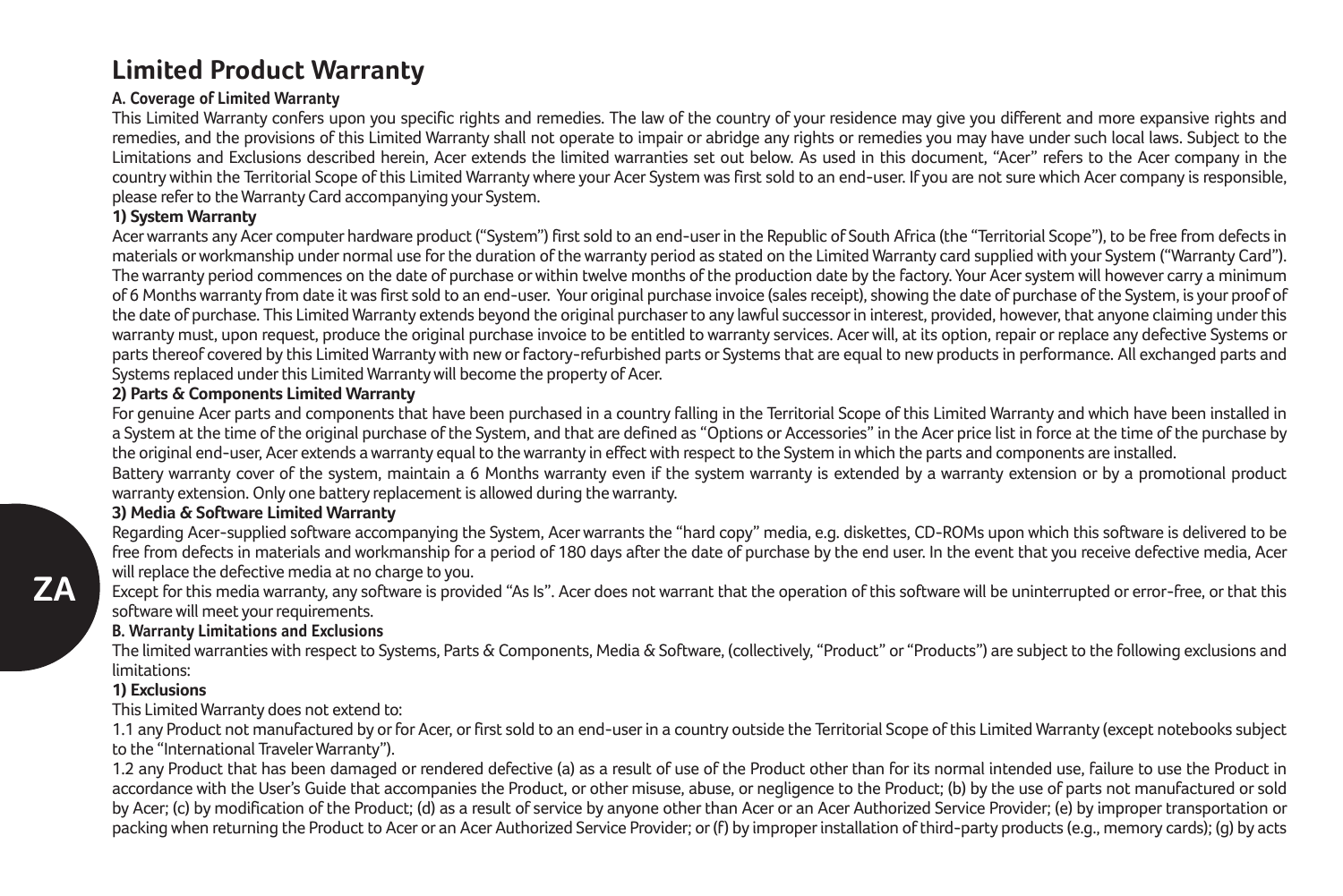of God (e.g., lightning strikes, flooding); (h) systems damaged by external power faults (e.g. power surges or power spikes).

It is the responsibility of the customers to refuse to accept delivery of any Acer product sold as new when the Acer security seal is broken and notify the seller accordingly. By accepting an Acer product with a broken seal, the customer acknowledges the warranty entitlement of such unit will be different (reduced) vs. the standard Terms and Conditions associated to a sale of a new Acer product.

1.3 loss of any, or damage to, programs, data, or removable storage media. You are responsible for saving (backing up) any programs, data or removable storage media. Please note that Acer may opt to replace the Product submitted for warranty services with a remanufactured product of equal quality, and, thus, any data stored by you on your original product may become permanently inaccessible to you.

1.4 consumable parts, i.e., parts that require periodic replacement during the normal course of the Products usage, including without limitation, notebook batteries.

1.5 minor defects of LCD displays occurring in Products equipped with LCD display technology, provided that there shall not be more than four (4) defective pixels per million pixels on a given LCD display, and provided further that, if the display panel is divided into nine (9) equal rectangular areas, there shall be one defective pixel in the central area of the display.

#### **2) Disclaimer of Warranty and Limitations**

Except for the limited warranties set forth herein, Acer disclaims all other warranties,

expressed or implied or statutory, including but not limited to implied warranties of merchantability or fitness for a particular purpose. Any implied warranties that may be imposed by applicable law are limited to the terms of this Limited Warranty. In no event shall Acer be liable for any incidental, special or consequential damages, including but not limited to loss of business, profits, data or use, whether in an action in contract or tort or based on a warranty, arising out of or in connection with the use or performance of the Product or any Acer-supplied software that accompanies the Product, even if Acer has been advised of the possibility of such damages. You agree that repair, and (upon availability) replacement, as applicable, under the warranty services described herein is your sole and exclusive remedy with respect to any breach of the Acer Limited Warranty set forth herein.

Repair time frames specified by the warranty are not quaranteed in any way, and indicate time to respond by Acer or its Authorized Service Provider. If a required repair time is required a special warranty extension, if available, must be purchased by the client.

#### **C. Obtaining Warranty Service**

Subject to the provisions, exclusions and limitations set forth above, you are entitled to On-site, Carry-In or Fetch-Repair & Return warranty service with respect to your Product as determined in the Warranty Card accompanying your Product. The exercise of such rights is subject to the following terms and conditions:

1. Repair service is available for Product purchased and located within the Territorial Scope of this Limited Warranty. Claims under this Limited Warranty will be honored only if made within the warranty period specified on the Warranty Card. On-Site repair service is available only in certain geographical areas. Please use the contact information on the Warranty Card to verify that your location is covered by On-Site service. In areas where On-Site service is not available, Acer offers Carry-In service or Fetch-Repair & Return.

2. Consult the Warranty Card for the phone numbers and other contact information, of the Authorized Service Providers and the Acer Authorized Service Centers in your country.

3. Before contacting Acer, please run the Hardware Diagnostics. This will help us provide you with better quality support. Please refer to your User's Guide for instructions. 4. Please call the Acer technical support number on your Warranty Card for the country you are located in. Acer will attempt to resolve warranty issues over the telephone and may require your assistance in performing routine diagnostic procedures in connection with this call. Your cooperation will aid in avoiding "no defect found" service interventions and the resulting charges. If Acer determines in the course of the telephone diagnostic procedure that the problem described by you can be remedied by replacing an external component (e.g., keyboard, mouse, speaker, etc.), Acer will ship to you free of charge such replacement component to be installed by you. If telephone resolution is not possible, Acer will then issue you a Repair Authorization Number ("Case ID Number") for On-site, Carry-In or Fetch-Repair & Return service to be used as a means of identifying the Product to be repaired. All warranty repairs will be executed on a best endeavor basis.

5. On-Site repair, if your Product is eligible for such service, as determined by the Warranty Card accompanying your Product, will take place at your site. For On-Site warranty service, an Acer or Acer-authorized technician will be dispatched for repair. Acer may require you to use Fetch-Repair & Return or Carry-in service, if the Acer or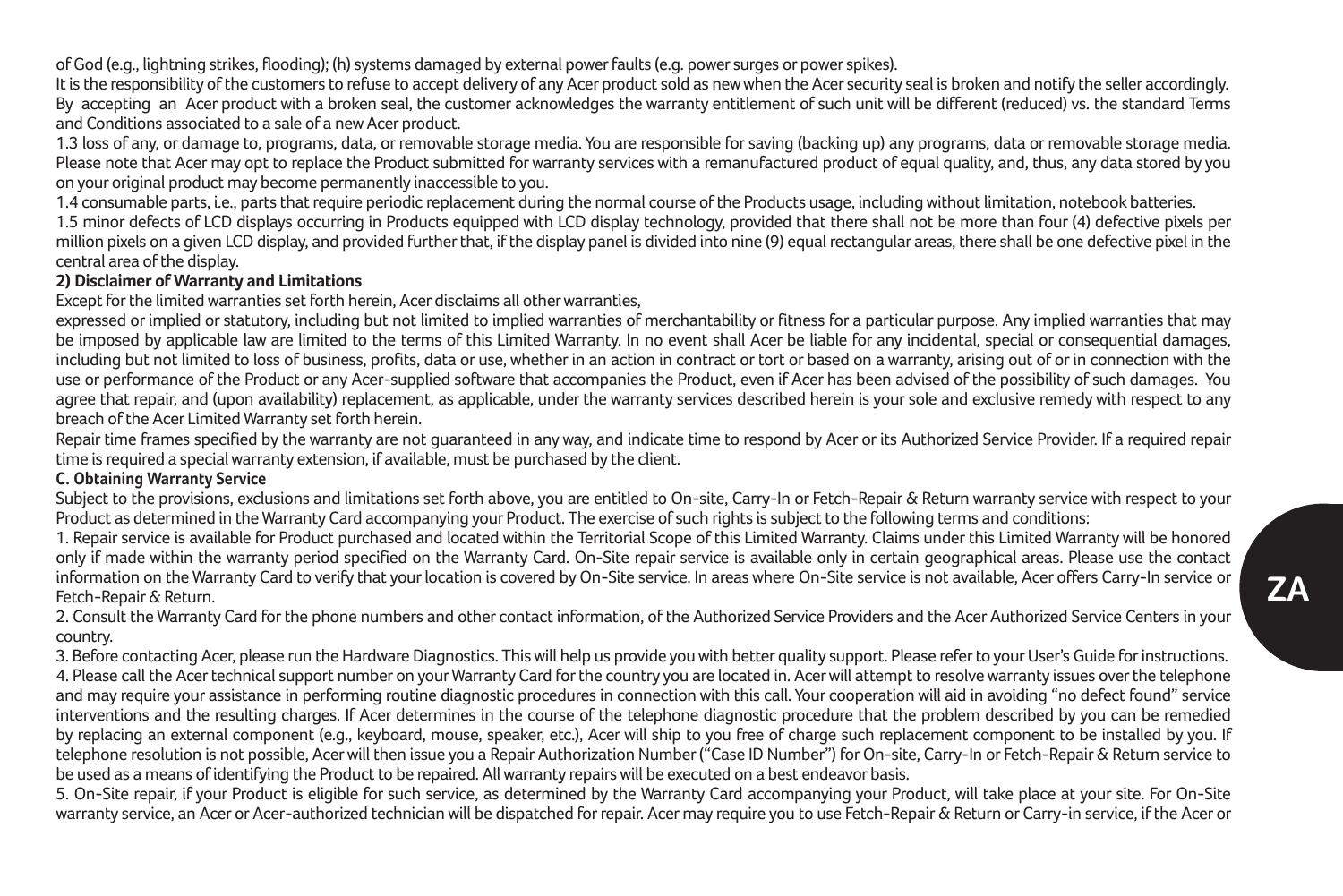Acer-authorized technician in his or her reasonable discretion determines that your site is not reasonably accessible or safe for the warranty repairs to be carried out. 6. Carry-In service, if your Product is eligible for such service, as determined by the Warranty Card accompanying your Product, is performed at Acer Authorized Service Centers. If you chose this service option, the Product will be held for pick - up by you at the Acer Authorized Service Centers after the repair service is completed.

7. For Fetch-Repair & Return service, if your Product is eligible for such service, as determined by the Warranty Card accompanying your Product, Acer will collect and return your product located within 80 Km radius of a main centre, to an Acer Authorized Service Provider as identified by Acer personnel at the time the Case ID Number is issued. If you are opting for Fetch-Repair & Return service, you will be informed by Acer personnel on when the courier will collect your system. Acer will return the repaired Product at Acer's cost within a 80 Km radius of a main centre. If you do not use the freight forwarding services made available to by Acer, you will be liable for any resulting charges. Product located outside of the 80 Km boundary must be carried into an authorized repair centre.

8. If available, you should use the original shipping and packing materials and include a description of the symptoms giving rise to your warranty claims. The Case ID Number must be placed on the exterior shipping container. If the original packing material is not available you need to provide packaging that will protect the unit during shipment. Acer will not accept any liability for damages during shipment.

9 You must provide Acer with proof of place and date of purchase. (i.e., you must include a copy of the original sales receipt shipped with the Product).

#### **D. Charges**

If you cause Acer to start the repair of a Product otherwise covered under this Limited Warranty and, Acer reasonably determines that the Product is not defective and that the problem giving rise to your service call was the result of your lacking ability to use the Product, the installation of incompatible software by a party other than Acer, computer viruses, and the like, Acer will charge you a flat fee of ZAR 570 for any Fetch-Repair & Return or Carry-In service call, and a flat fee of ZAR 800 for any On-Site service call.

| <b>PRODUCT</b>                                                                                                                                                             | <b>WARRANTY PERIOD AND TYPE</b>   |
|----------------------------------------------------------------------------------------------------------------------------------------------------------------------------|-----------------------------------|
| Projector A/F/P/S/U series                                                                                                                                                 | 3 Years: Carry-in (2)             |
| <b>Other Projectors</b>                                                                                                                                                    | 2 Years: Carry-in (2)             |
| Accessories (e.g. battery, adaptor)<br>Lamp                                                                                                                                | 6 Months: Carry-in (2)<br>90 Days |
| (1) Fetch-Repair & Return:<br>Acer will collect the unit from the customer, and after the repair is complete, Acer ships the unit back to the customer.<br>$(2)$ Carry-in: |                                   |

# **LIMITED WARRANTY REFERENCE TABLE**

Customer brings the unit to an Acer Authorized Service Provider. After the repair is complete, customer picks the unit up.

(3) On-Site (NBD):

Customer logs call with Acer call desk and get a HDA reference number. An Acer authorized service provider will dispatch an engineer to he customer site within Next Business Day to do repairs to the system.

Please see the Limited Product Warranty in the Acer Customer Services and Warranty Guide for details regarding warranty coverage. For technical support, please call the corresponding phone number in your Country

#### **Warranty Upgrade Options**

To obtain more information about or to order any of the warranty upgrade options please visit Acer WEB-sites or call the corresponding phone number in your Country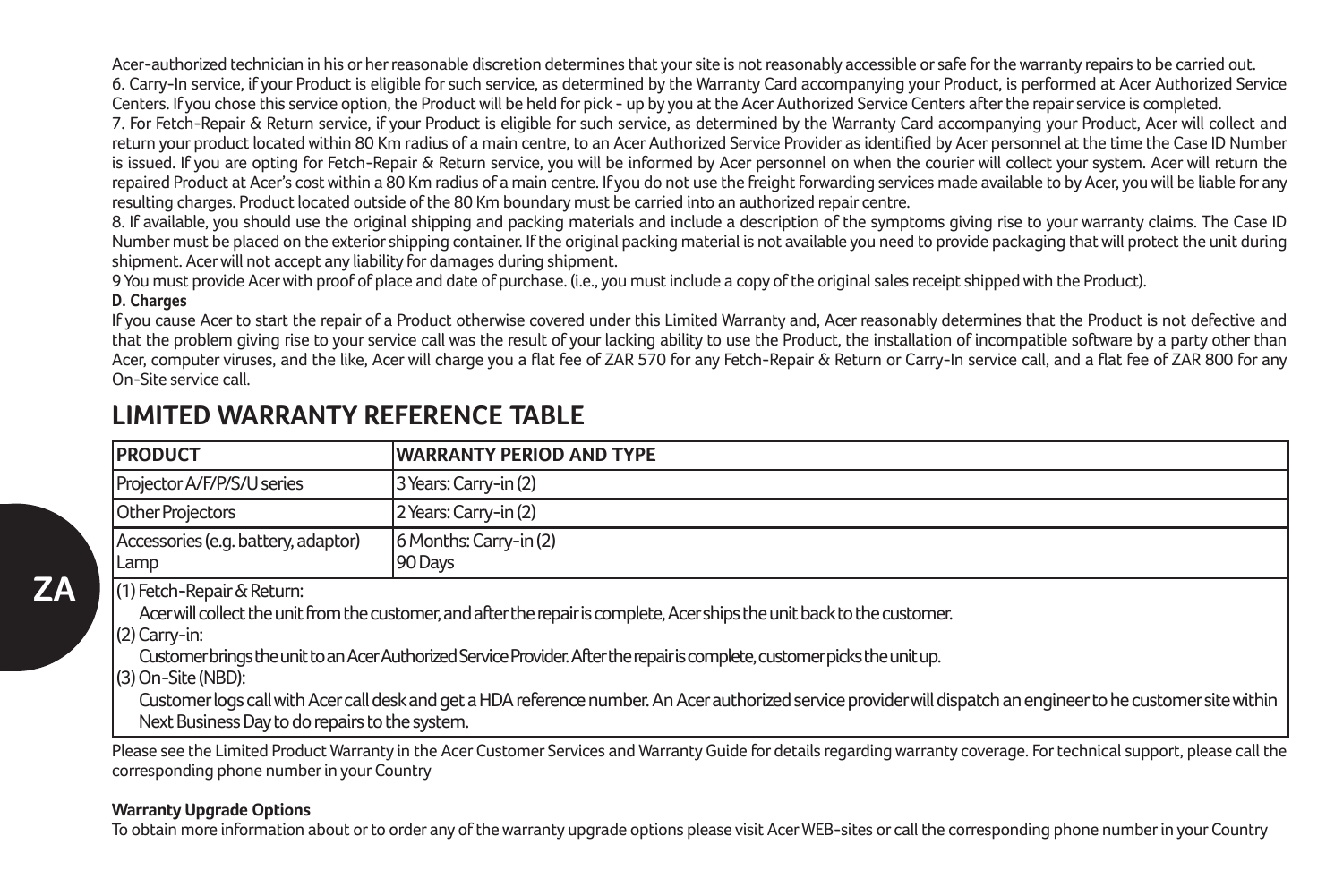### **Limited Product Warranty**

#### **A. Coverage of Limited Warranty**

All Acer Projector hardware products you purchased from any Acer Authorized Distributors, Resellers and Retailers (Authorized Vendors) in the Middle East, Africa Region (excluding SADC countries) shall be warranted as follows:

#### **1) System Warranty**

#### (1) Warranty Statement

Acer Computer M.E. Ltd. warrants the Acer Projector Models, as specified in the Warranty Table, (excluding Expendable Parts) that are purchased from the Acer Authorized Distributors, Resellers or Retailers (Authorized Vendors) in the Middle East and Africa Region (excluding SADC countries) against defects in materials or workmanship under normal use for the Warranty period defined in the Warranty Card.It is the responsibility of the customers to refuse to accept delivery of any Acer product sold as new when the Acer security seal is broken and notify the seller accordingly. By accepting an Acer product with a broken seal, the customer acknowledges the warranty entitlement of such unit will be different (reduced) vs. the standard Terms and Conditions associated to a sale of a new Acer product. Details of the warranty are set forth in the remaining sections.

CONSUMERS HAVE LEGAL RIGHTS UNDER APPLICABLE NATIONAL LEGISLATION GOVERNING THE SALE OF CONSUMER GOODS AND THIS WARRANTY DOES NOT EXCLUDE, LIMIT OR SUSPEND ANY SUCH APPLICABLE PIGHTS

(2) Warranty PeriodThe Warranty period of the Acer Projector models, as specified in the Warranty Card is one year, which commences from the date of purchase of the Projector. (3) Warranty IdentificationThe purchase invoice showing the date of purchase of the Acer Projector along with the serial number is the proof of the date of purchase. This Limited Warranty extends beyond the original purchaser to any lawful successor in interest, provided, however, that anyone claiming under this warranty must, upon request, produce the original purchase invoice to be entitled to warranty services.

(4) Service ScopeThe Projector will be serviced under the Warranty period at Acer Computer (M.E.) Ltd., Dubai. The service consists of repair or replacement of parts covered by this **Warranty** 

#### **2) Parts & Components Limited Warranty**

All exchanged parts and products replaced under Warranty service will become the property of Acer. Acer reserves the right to replace defective parts with any serviceable used parts that meet the performance specifications of new parts.

#### **3) Media & software Limited Warranty**

Not Applicable

#### **B. Warranty Limitations and Exclusions**

#### **1) Exclusions**

The Warranty is limited to the Projector. It does not cover the replacement of the Projector. The carry case is not covered under Warranty. From the date of Projector Purchase, the original lamp installed shall have a 90-day or 500 hours usage Warranty period, whichever comes first and replacement Lamps purchased at the time of Projector purchase will have a 90-day or 500 hours usage Warranty, whichever comes first.The Warranty shall be void if there is any damage due to misuse, tampering, physical breakage, transportation, weather, extreme temperatures, external electrical faults, liquid spills, smoke exposure, shock or fall of the Projector. Acer is not responsible for any damage during transit of the Projector to and fro for the repairs. The sender is advised to insure the Projector both ways and also ensure proper packing before shipment. The sender must ensure that the Projector is properly packed and it is advisable to use the original packing material to ship the Projector.Except Acer Computer (M.E.) Ltd, no one else is authorized to service the Projector. When any alterations whatsoever are made to the Warranty Documents (receipt, invoice or the Warranty Card) regarding without limitation the date of purchase, the customer's name, the reseller's name or the serial number.The Warranty does not apply if any defect arises directly or indirectly due to use of parts not sold by Acer.The warranty excludes product cleaning, repair, or replacement of plastics due to cosmetic damage and damage as a result of normal wears and tear. The Warranty does not apply to the normal wear and tear of the Acer Projector and to the expendable parts unless specified otherwise. Expendable parts are those items that during the normal course of usage of the Projector will require periodic replacement (eg. Notebook Batteries).The Warranty is applicable to only the Acer Projector models, as specified in the Warranty Card., sold in the Middle East and Africa region (except SADC countries in Southern Africa).

**MEA**

#### **2) Disclaimer of Warranty and Limitations**

Except for the limited warranties set forth herein, Acer disclaims all other warranties, expressed or implied or statutory, including but not limited to implied warranties of merchantability or fitness for a particular purpose. Any implied warranties that may be imposed by applicable law are limited to the terms of this Limited Warranty. In no event shall Acer be liable for any incidental, special or consequential damages, including but not limited to loss of business, profits, data or use, whether in an action in contract or tort or based on a warranty, arising out of or in connection with the use or performance of the Product or any Acer-supplied software that accompanies the Product, even if Acer has been advised of the possibility of such damages. You agree that repair, and (upon availability) replacement, as applicable, under the warranty services described herein is your sole and exclusive remedy with respect to any breach of the Acer Limited Warranty set forth herein.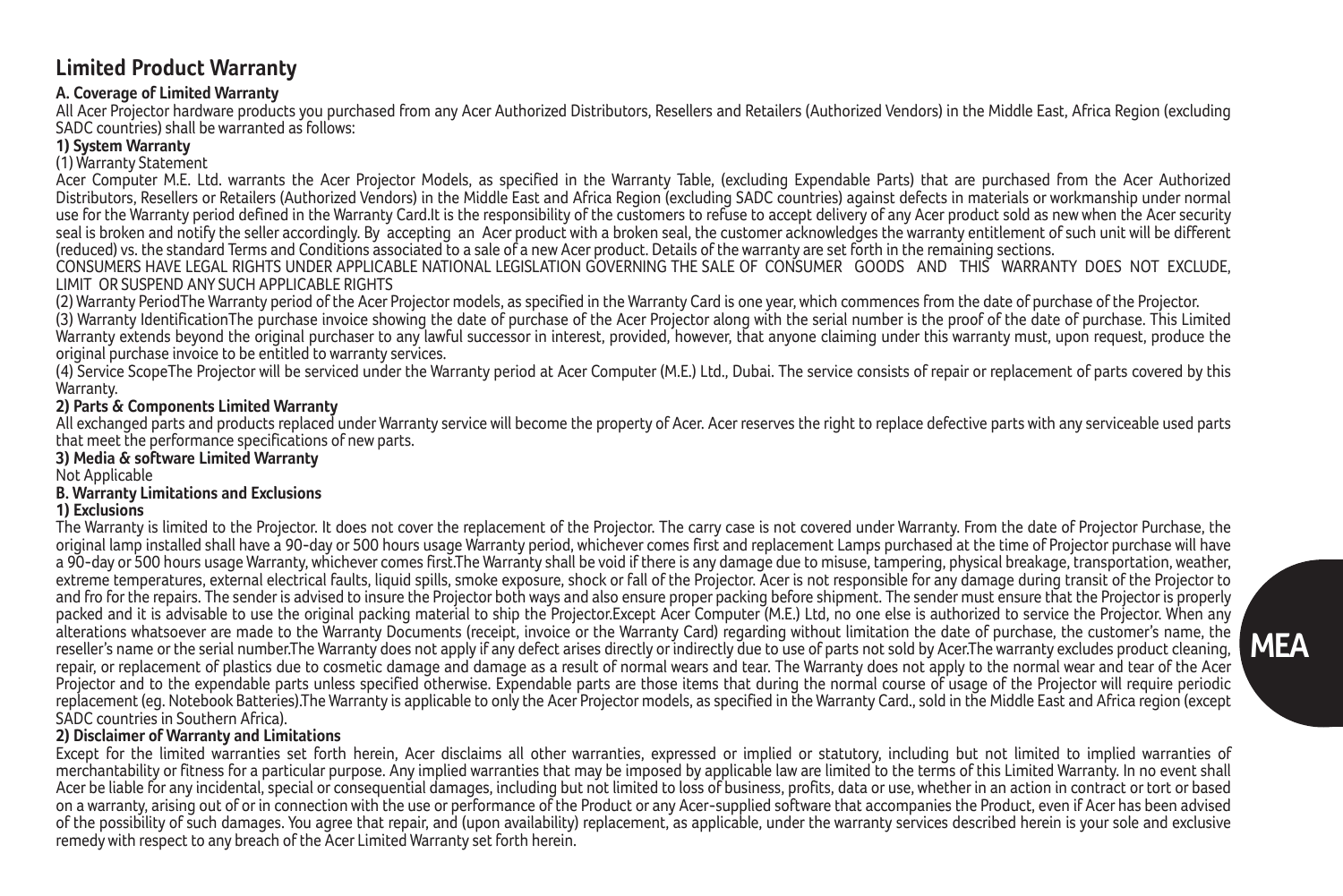#### **C. Obtaining Warranty Service**

The following procedure is to be followed in order to avail of the 'Carry In' Warranty service for the Acer Projector during the Warranty period.

The customer is advised to take the Projector to the Acer direct partner of the Projector. The proof of purchase i.e. the original purchase invoice is to be presented to the dealer. The dealer would physically inspect the Projector for Warranty and submits the RMA (Return Material Authorization) form online (http://www.acer.ae) to obtain the approval for the Warranty service at Acer Computers (M.E.) Ltd. Dubai. The dealer is to ensure that the form is completely filled. On Acer's approval of the RMA, the dealer will receive the confirmation through email along with the RMA number. After the receipt of email confirmation, the Projector may be shipped to Acer Computer (M.E.), Dubai for the Warranty service. It is advised to ensure proper packing and insuring the product before shipping. Kindly refer to the shipment terms, which have been covered in the earlier section of this booklet. After the service has been completed, the Projector will be shipped back to the dealer. The RMA number is valid for 15 business days after the approval, i.e. the Projector has to be received at Acer Computer M.E. Ltd. within this period, else the RMA number will be void and a new RMA has to be requested.

Note: Customers in UAE (Toll Free no: 8004711) can avail the Acer Care Collect & Drop Warranty Services from Acer Computer (M.E.) Ltd.

#### **D. Charges**

For services which are not solely related to hardware problems covered by the warranty, you will be charged servicing fees by the AASP, including without limitation services relating to the following:

Installation / reinstallation of software.

Installation of accessories card purchased by end-user from third party.

Problems relating to usage of any software & other support activities.

Please contact AASP for detail information about the applicable service charges (www.acer.ae/support/servlocations\_01.html)

All Acer LCDs are certified by ISO 13406-2 standard and comply to the class II pixel policy

French & Arabic translations of the above contents have been provided for your convenience (Refer: http://www.acer.ae/support/warranty\_01.html). However, for accurate interpretation reference should be made to the English version.

## **LIMITED WARRANTY CARD**

| <b>PRODUCT</b>             | <b>WARRANTY PERIOD AND TYPE</b>                                                                                                                                                                                  |
|----------------------------|------------------------------------------------------------------------------------------------------------------------------------------------------------------------------------------------------------------|
| Projector A/F/P/S/U series | 3 Years: Carry-In <sup>®</sup> ; The lamp 1 Year replacement; The DMD (>0,45") 5 Years replacement                                                                                                               |
| <b>Other Projectors</b>    | 2 Years: Carry-In*: The lamp 1 Year replacement: The DMD (>0.45") 5 Years replacement                                                                                                                            |
| Software Support           | NII                                                                                                                                                                                                              |
| <b>Accessories</b>         | l Year                                                                                                                                                                                                           |
| Mail-in:                   | NII                                                                                                                                                                                                              |
| Carry-in:                  | The projector has to be shipped to Acer Computer (M.E.) Ltd, Dubai. Email: projectorRMA@acer-euro.com (Refer URL www.acer.ae/support/pda/<br>pda_01.html) or contact (www.acer.ae/support/servlocations_01.html) |

# **MEA**

#### **Warranty Upgrade Options**

 $($ <sup>00</sup>For  $11\Delta$ F)

To obtain more information about or to order any of the warranty upgrade options please visit Acer WEB-sites or call the corresponding phone number in your Country (www.acer.ae/ support/servlo-cations\_01.html)

\*\*Customers in UAE (Toll Free no: 8004711) can avail the Acer Care Collect & Drop Warranty Services from Acer Computer (M.E.) Ltd.

#### **Warranty void if sealing is opened**

The content of the present limited guarantee should notcompromise the legal guarantee of the consumer as grantedby his national laws.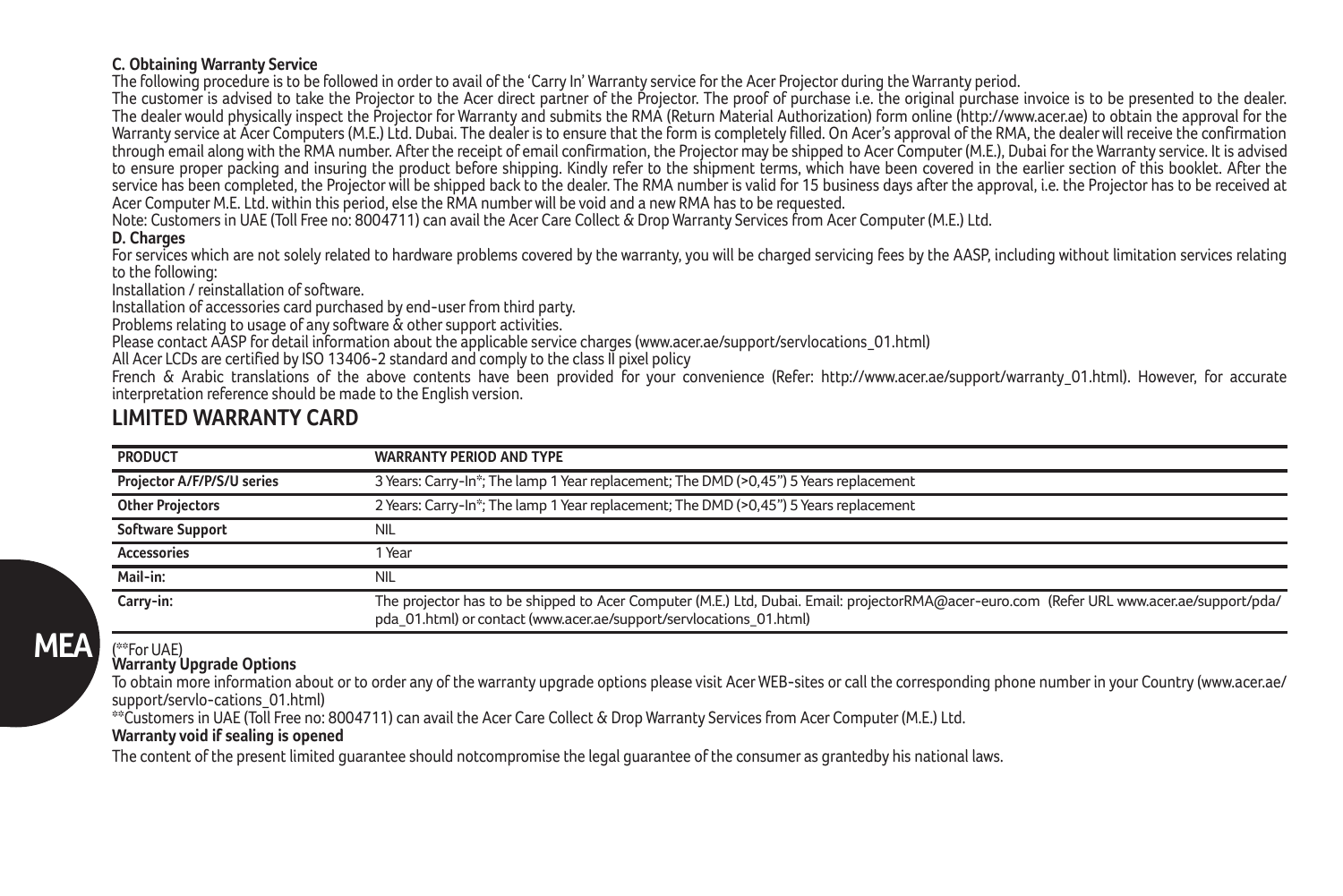# **Περιορισμένη Εγγύηση προϊόντος**

#### **1. Κάλυψη της Περιορισμένης Εγγύησης**

1.1 Η παρούσα Περιορισμένη Εγγύηση (βλέπε κεφάλαιο "Εξαιρέσεις" και "Περιορισμοί" στην παράγραφο 2) ("Περιορισμένη Εγγύηση") σας παρέχει συγκεκριμένα δικαιώματα και μέσα αποκατάστασης απέναντι στην Acer. Παρακαλώ διαβάστε το παρόν έγγραφο προσεκτικά, με την προβολή αξίωσης βάσει της παρούσας Περιορισμένης Εγγύησης, θα θεωρηθεί ότι έχετε κατανοήσει και αποδεχτεί τους όρους της. Ανεξάρτητα από αυτήν την Περιορισμένη Εγγύηση, μπορεί να έχετε διαφορετικά και πιο εκτεταμένα δικαιώματα και μέσα προστασίας απέναντι στον έμπορο που σας πώλησε το προϊόν Acer. Αυτή η Περιορισμένη Εγγύηση δεν λειτουργεί ώστε να περιορίσει αυτά τα δικαιώματα ούτε τις εγγυήσεις που μπορεί να υφίστανται από τρίτους και οι οποίες μπορούν να προσκομίζονται αποκλειστικά ενώπιόν τους.

Ο καταναλωτής έχει νόμιμα δικαιώματα δυνάμει της ισχύουσας νομοθεσίας που διέπει την πώληση καταναλωτικών αγαθών και αυτή η εγγύηση δεν αποκλείει, περιορίζει ή αναστέλλει οποιαδήποτε τέτοια εφαρμόζομενα δικαιώματα. Για παράδειγμα, οι καταναλωτές έχουν τουλάχιστον 24 μήνες εγγύηση που αρχίζει από την ημερομηνία αγοράς ανεξάρτητα από το τι αναφέρεται σε οποιαδήποτε καρτέλα εγγύησης ή άλλα έντυπα.

1.2 Η Acer εγγυάται ότι οποιοδήποτε προϊόν Acer, συμπεριλαμβανομένων των γνήσιων τμημάτων Acer και των συστατικών μερών (προσφερόμενα ως "Επιλογές" ή/και "Εξαρτήματα") που έχουν εγκατασταθεί στο προϊόν της Acer που αποκτήσατε κατά το χρόνο της αγοράς (συνολικά, καλούμενο ως "Σύστημα") πωλούμενο για πρώτη φορά σε έναν τελικό χρήστη σε μια χώρα του Ευρωπαϊκού Οικονομικού Χώρου και την Ελβετία (το" Εδαφικό Πεδίο"), είναι απαλλαγμένο από ελαττώματα στα υλικά ή/και την εργασία υπό όρους συνήθους χρήσης κατά τη διάρκεια της περιόδου εγγύησης που καθορίζεται στην κάρτα Περιορισμένης Εγγύησης που παρέχεται με το σύστημά σας ("Κάρτα Εγγύησης"). Είναι ευθύνη του πελάτη η άρνηση παραλαβής οποιουδήποτε προϊόντος Acer το οποίο πωλείται ως καινούριο, εάν η ταινία ασφαλείας Acer είναι παραβιασμένη, και να ενημερώσει τον πωλητή επ' αυτού. Δεχόμενος ο πελάτης ένα προϊόν Acer με παραβιασμένη την ταινία ασφαλείας, ο πελάτης αποδέχεται πως οι όροι της εγγύησης αυτού του προϊόντος θα είναι διαφορετικοί (μειωμένοι) σε σχέση με τους όρους και τις προϋποθέσεις ενός καινούριους προϊόντος Acer.

1.3. Οποιοδήποτε λογισμικό που παρέχεται με το σύστημά σας, συμπεριλαμβανομένου του λειτουργικού συστήματος, παρέχεται, "όπως είναι". Η Acer δεν εγγυάται ότι η λειτουργία οποιουδήποτε προεγκατεστημένου λογισμικού που παρέχεται με το σύστημά σας θα είναι συνεχής ή χωρίς σφάλματα, ή ότι το λογισμικό θα ικανοποιεί τις απαιτήσεις σας.

1.4 Εάν προβάλετε μια αξίωση βάσει της παρούσας εγγύησης, η Acer, κατ' επιλογήν, θα επισκευάσει ή θα αντικαταστήσει οποιοδήποτε ελαττωματικό Σύστημα ή οποιαδήποτε τμήματα καλύπτονται από αυτήν την Περιορισμένη Εγγύηση με τη χρησιμοποίηση νέων ή εργοστασιακά επεξεργασμένων τμημάτων ή Συστημάτων. Σε περίπτωση που Acer επιλέξει να χρησιμοποιήσει τα εργοστασιακά -επεξεργασμένα τμήματα ή Συστήματα, αυτά θα έχουν χαρακτηριστικά απόδοσης ισοδύναμα με εκείνα των νέων προϊόντων. Όλα τα αλλαγμένα τμήματα και Συστήματα που αντικαθίστανται βάσει της παρούσας Περιορισμένης Εγγύησης θα περιέλθουν στην κυριότητα της Acer.

1.5 Η περίοδος της εγγύησης αρχίζει από την ημερομηνία της αγοράς. Το αρχικό τιμολόγιο αγορών σας (απόδειξη αγοράς), που παρουσιάζει την ημερομηνία της αγοράς του Συστήματος, είναι η απόδειξή σας για την ημερομηνία αγοράς. Η απόδειξη αγοράς πρέπει να δηλώνει το όνομα και τον αριθμό αναγνώρισης του προϊόντος (Product Identification Number). Με την επιφύλαξη των διατάξεων της εθνικής νομοθεσίας, για τα αντικατασταθέντα τμήματα ή συστατικά μέρη, ή εξαρτήματα ισχύουν ακριβώς οι ίδιοι όροι της Περιορισμένης Εγγύησης με εκείνους του τμήματος ή συστατικού μέρους ή του εξαρτήματος που αφαιρέθηκε ή η Περιορισμένη Εγγύηση εκατόν ογδόντα (180) ημερών του ανταλλακτικού τμήματος ή συστατικού μέρους ή εξαρτήματος.

1.6 Η υπηρεσία της εγγύησης θα εκτελείται βάσει της κύριας γλώσσας που χρησιμοποιείται στη χώρα ΕΟΧ όπου υποβάλλεται το αίτημα υπηρεσιών. Οι υπηρεσίες επισκευής της εγγύησης που περιλαμβάνουν τις βασισμένες στη γλώσσα πτυχές του συστήματός σας (π.χ., πληκτρολόγια, λογισμικό) μπορεί να μην είναι δυνατόν να εκτελεστούν σε οποιαδήποτε άλλη γλώσσα (-ες) άλλη από την κύρια γλώσσα (-ες) που χρησιμοποιείται στη χώρα ΕΟΧ όπου το αίτημα υπηρεσιών υποβάλλεται.

1.7 Αυτή η Περιορισμένη Εγγύηση επεκτείνεται μόνο στον αρχικό αγοραστή του προϊόντος της Acer και δεν είναι μεταβιβάσιμη σε καθένα που λαμβάνει την ιδιοκτησία του προϊόντος από τον αρχικό αγοραστή.

1.8 Το τίμημα των υπηρεσιών εγγύησης περιορίζεται πάντοτε μέχρι την αξία του ελαττωματικού προϊόντος. Στην απίθανη περίπτωση που ο φορητός σας υπολογιστής Acer έχει μια επαναλαμβανόμενη βλάβη, η Acer δύναται κατά την αποκλειστική της κρίση, να σας παρέχει μια μονάδα αντικατάστασης της προτίμησής της που είναι τουλάχιστον ισοδύναμη με το προϊόν σας σε απόδοση υλικού (hardware) ή να σας επιστρέψει το τίμημα της αγοράς σας (μείον τον τόκο) αντί της αντικατάστασης. Αυτό είναι τα αποκλειστικά μέσα αποκατάστασης για τα ελαττωματικά προϊόντα.

1.9 Η παρούσα Περιορισμένη Εγγύηση υπόκειται στο εφαρμοστέο δίκαιο της χώρας στην οποία ο τελικός χρήσης αγόρασε αρχικά το προϊόν από τον έμπορο και πρέπει να ερμηνευθεί σύμφωνα με αυτούς τους νόμους.

1.10 Εάν οποιοσδήποτε όρος ή διάταξη στην παρούσα Περιορισμένη Εγγύηση κριθεί ως παράνομη ή ανίσχυρη, η ισχύς και η δυνατότητα επιβολής των υπολοίπων όρων ή διατάξεων της παρούσας θα παραμείνει ανεπηρέαστη και σε πλήρη εφαρμογή.

#### **2. Εξαιρέσεις και Περιορισμοί**

Η παρούσα Περιορισμένη Εγγύηση υπόκειται στις ακόλουθες εξαιρέσεις και περιορισμούς:

#### **2.1 Εξαιρέσεις**

Η παρούσα Περιορισμένη Εγγύηση δεν επεκτείνεται σε: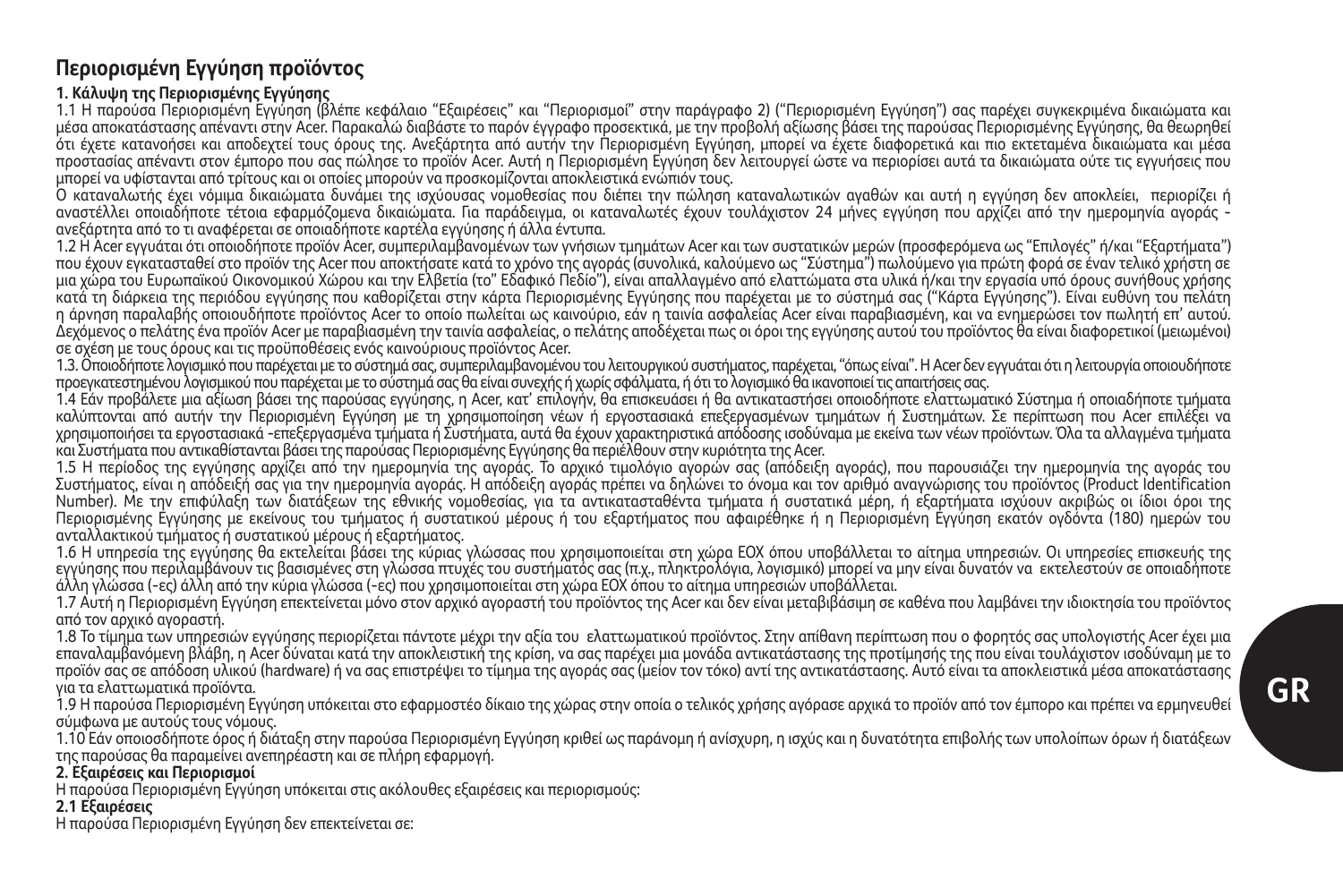2.1.1 Οποιοδήποτε προϊόν δεν κατασκευάζεται από ή για την Acer ή που πωλείται πρώτη φορά σε έναν τελικό χρήστη σε μια χώρα εκτός του εδαφικού πεδίου της παρούσας Περιορισμένης Εγγύησης.

2.1.2 Οποιοδήποτε προϊόν το οποίο έχει υποστεί βλάβη ή έχει καταστεί ελαττωματικό ως αποτέλεσμα

2.1.2.1 χρήσης του Συστήματος διαφορετικής από την φυσιολογική για την προορισμένη χρήση του, συμπεριλαμβανομένης, χωρίς περιορισμό, της αποτυχίας να χρησιμοποιηθεί το Σύστημα σύμφωνα με τον Οδηγό Χρήστη που συνοδεύει το Σύστημα, ή οποιαδήποτε άλλη κατάχρηση ή αμέλεια όσον αφορά το Σύστημα,

2.1.2.2 τροποποίησης του Συστήματος συμπεριλαμβανομένης της χρήσης τμημάτων που δεν κατασκευάζονται ή/και πωλούνται από την Acer,

2.1.2.3 σέρβις ή επισκευής από οποιοδήποτε εκτός από την Acer ή έναν εξουσιοδοτημένο από την Acer πάροχο τεχνικής υποστήριξης, εκτός εάν ο αγοραστής αποδείξει ότι οποιοδήποτε σφάλμα ή βλάβη εμφανίζεται έκτοτε ούτε προκλήθηκε ή προέκυψε συνεπεία αυτών.

2.1.2.4 ακατάλληλης μεταφοράς ή συσκευασίας κατά τον επιστροφή του Συστήματος στην Acer ή σε έναν εξουσιοδοτημένο από την Acer πάροχο τεχνικής υποστήριξης ή

2.1.2.5 εσφαλμένης εγκατάστασης των προϊόντων τρίτων (π.χ., κάρτες μνήμης) ή βελτιώσεων/αναπροσαρμογών του ΒΙΟS, των οδηγών (drivers) ή του λογισμικού (software)

2.1.2.6 περιστατικών ανωτέρας βίας (ενδεικτικά και όχι περιοριστικά απεργίες, αναταραχές, φυσικές καταστροφές, πόλεμος κ.λπ.).

2.1.3 Οιαδήποτε απώλεια ή ζημία σε προγράμματα, δεδομένα, ή κινητά μέσα αποθήκευσης (εκτός εάν είναι αποτέλεσμα γεγονότος που προκαλεί αξίωση βάσει του Δικαίου για την Ευθύνη Προϊόντων που ισχύει στην δικαιοδοσία του αγοραστή). Είστε υπεύθυνοι για να δημιουργήσετε αντίγραφα ασφαλείας για τα δεδομένα σας και να αποθηκεύσετε (back-up) οποιαδήποτε προγράμματα, δεδομένα ή/και κινητά μέσα αποθήκευσης. Παρακαλώ λάβετε υπ'όψιν ότι η Acer μπορεί κατ' επιλογήν να αντικαταστήσει το Σύστημα που υποβάλλεται για τις υπηρεσίες εγγύησης με ένα επανακατασκευασμένο προϊόν ίσης ποιότητας, και, επομένως, οποιαδήποτε στοιχεία αποθηκεύετε στο αρχικό Σύστημά σας μπορεί να γίνουν μόνιμα απρόσιτα σε σας. Σε κάθε περίπτωση η παρούσα Περιορισμένη Εγγύηση δεν καλύπτει την αποκατάσταση των δεδομένων σας ή του λογισμικού (software).

2.1.4 Αναλώσιμα τμήματα, όπως π.χ. τμήματα που απαιτούν περιοδική αντικατάσταση κατά τη διάρκεια της φυσιολογικής περιόδου χρήσης του Συστήματος.

2.1.1.5 Ασήμαντες απέλειες της οθόνης LCD που εμπανίζονται εξοπλίζονται με την οθόνη τεχνολογίας LCD, υπό τον όρο ότι δεν θα υπάρξουν περισσότερα από<br>2.1.5 Ασήμαντες ατέλειες της οθόνης LCD που εμφανίζονται στα Συστήματα τέσσερα (4) ελαττωματικά εικονοκύτταρα (pixel) ανά εκατομμύριο εικονοκύτταρα σε μια δεδομένη οθόνη LCD, και που ορίζεται περαιτέρω ότι, εάν η οθόνη διαιρείται σε εννέα (9) ίσες ορθογώνιες περιοχές, δεν θα υπάρχει περισσότερο από ένα ελαττωματικό εικονοκύτταρο στον κεντρικό τομέα της οθόνης.

2.1.6 Οποιοδήποτε προϊόν του οποίου οι ετικέτες ή οι αριθμοί σειράς του ή τμημάτων αυτού έχουν τροποποιηθεί ή κατέστησαν δυσανάγνωστα.

#### **2.2 Περιορισμοί και Αποκήρυξη της Εγγύησης**

2.2.1 Εάν προβάλετε μια αξίωση βάσει της παρούσας Περιορισμένης Εγγύησης, θεωρείται ότι έχετε συμφωνήσει ότι η επισκευή, και (σε περίπτωση διαθεσιμότητας) η αντικατάσταση, όπως πρέπει να εφαρμοστούν, σύμφωνα με τους όρους των υπηρεσιών εγγύησης που περιγράφονται στο παρόν, είναι τα μόνα και αποκλειστικά μέσα αποκατάστασης απέναντι στην Acer, τις θυγατρικές ή μητρικές εταιρείες της αναφορικά με οποιαδήποτε αθέτηση της Περιορισμένης Εγγύησης της Acer που εκτίθεται στο παρόν.

2.2.2 Η Acer δεν μπορεί με οποιονδήποτε τρόπο να θεωρηθεί υπεύθυνη για οποιαδήποτε αξίωση που γίνεται από έναν τρίτο ή που γίνεται από τον αγοραστή για έναν τρίτο.

#### **3. Λήψη της υπηρεσίας εγγύησης**

Για να προβάλετε οποιεσδήποτε αξιώσεις ή/και να λάβετε κάποια υπηρεσία εγγύησης, παρακαλώ απευθυνθείτε στα σημεία πληροφοριών που καθορίζονται στην Κάρτα Εγγύησής σας ή επισκεφθείτε την ηλεκτρονική διεύθυνση https://go.acer.com/service.

### **KAΡΤΑ ΠΕΡΙΟΡΙΣΜΕΝΗΣ ΕΓΓΥΗΣΗΣ**

| <b>TIPOÏON</b>             | ΠΕΡΙΟΔΟΣ ΚΑΙ ΤΥΠΟΣ ΕΓΓΥΗΣΗΣ                                                                                          |
|----------------------------|----------------------------------------------------------------------------------------------------------------------|
| Προβολείς σειρές Α/F/P/S/U | 3 Χρόνια: Mail in ή Carry in: Αντικατάσταση Λάμπας 1 ΧΡΟΝΙΑ: Αντικατάσταση DMD (>0.45") 5 ΧΡΟΝΙΑ                     |
| Άλλοι Προβολείς            | 2 Χρόνια: Mail in ή Carry in; Αντικατάσταση Λάμπας 1 ΧΡΟΝΙΑ; Αντικατάσταση DMD (>0,45") 5 ΧΡΟΝΙΑ                     |
| <b>MAIL IN</b>             | Ο πελάτης αποστέλνει την μονάδα στο κέντρο τεχνικής υποστηρίξεις Acer για την επισκευή. Μετά την επισκευή, η Acer θα |
|                            | επιστρέψει την μονάδα στον πελάτη.                                                                                   |
| Carry In                   | Ο πελάτης παραδίδει απευθείας την μονάδα στο κέντρο τεχνικής υποστήριξης για επισκευή, μετά την επισκευή, η Acer θα  |
|                            | επιστρέψει απευθείας την μονάδα στον πελάτη επισκευασμένη.                                                           |

#### **ΕΠΕΚΤΑΣΗ ΕΓΓΥΗΣΗΣ**

Για περισσότερες πληροφορίες ή για να παραγγείλετε μιας όψιον αναβάθμιση της εγγύησης, επισκεφθείτε την ηλεκτρονική διεύθυνση στο Ιντερνετ της Acer ή επικοινωνήστε με το τηλεφωνικό νούμερο ανάλογα με την χώρα που ανήκετε.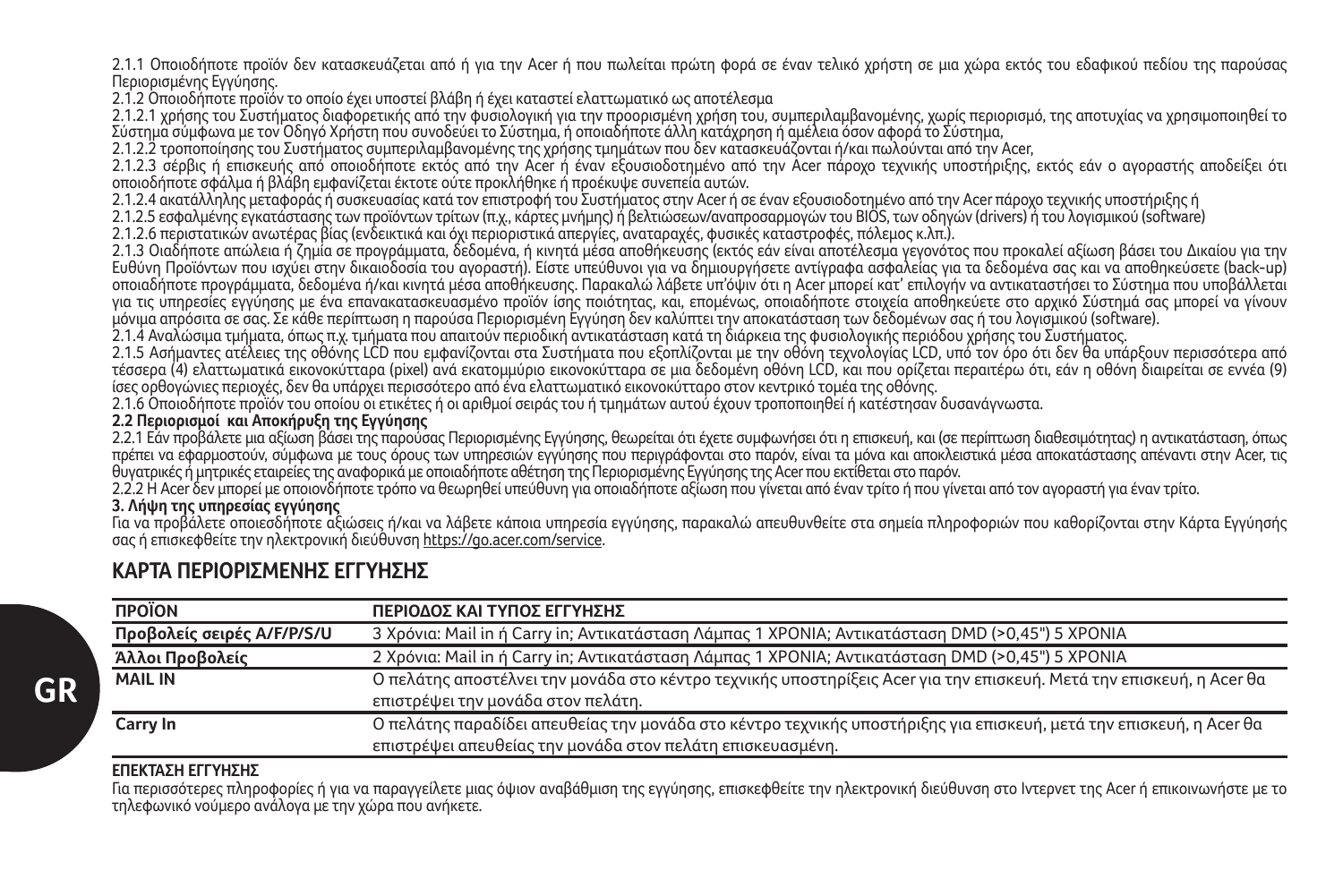## **Garantia Limitada para Produtos**

## **1. Cobertura de Garantia Limitada**

1.1 Esta garantia limitada (veja "Exclusões" e "Limitações" na Secção 2) ("Garantia Limitada") confere-lhe direitos e meios de reacção específicos contra a Acer. Por favor leia este documento cuidadosamente, uma vez que ao efectual uma reclamação ao abrigo desta Garantia Limitada, considerar-se-á que compreendeu e aceitou os seus termos. Indepedentemente desta Garantia Limitada, poderá ter direitos e meios de reacção distintos e mais abrangentes contra o comerciante que lhe vendeu o produto Acer. Esta Garantia Limitada não limitará tais direitos ou os direitos legais dos consumidores ao abrigo da legislação nacional que regulam a venda dos bens a consumidores e na demais legislação aplicavel.

Os consumidores têm direitos legais ao abrigo da legislação aplicável que determina a venda de bens de consumo e esta garantia não exclui, limita ou suspende qualquer desses direitos aplicáveis. Por exemplo, os Consumidores têm pelo menos uma garantia de 24 meses a partir da data de compra - independentemente do que esteja especificado nos cartões de garantia ou noutros materiais.

1.2 A Acer garante que qualquer produto Acer, incluindo partes e componentes genuínas Acer (opções e acessórios), que tenham sido instalados no seu produto Acer no momento da compra (colectivamente referidos como "Sistema") pela primeira vez vendidos a um consumidor final num país da Área Económica Europeia (o "Âmbito Territorial") estarão livres de defeitos nos materiais ou mão-de-obra sob condições de uso normal pelo período de duração da garantia especificado no cartão de Garantia Limitada fornecido com o Sistema ("Cartão de Gaantia") A Acer irá fornecer serviço de garantia, sem encargos, pelo período especificado no Cartão de Garantia (ou um período mais extenso, conforme requerido por lei). É responsabilidade dos clientes que se recusam em aceitar a entrega de qualquer produto Acer vendido como novo, quando o selo de segurança Acer está rasgado e informará o vendedor.Ao aceitar o produto Acer com um selo rasgado, o cliente reconhece que o direito à garantia dessa unidade vai ser diferente (reduzida) vs. Cláusulas e Condições associadas à venda de um novo produto Acer.

1.3 Qualquer software fornecido com o seu Sistema, incluindo o sistema operativo, é fornecido, "As Is" (tal como se apresenta). A Acer não garante que qualquer software fornecido com o seu Sistema terá um funcionamento sem interrupções e sem erros, ou que tal software irá satisfazer as suas necessidades.

1.4 Se efectuar uma reclamação ao abrigo desta Garantia, a Acer irá, à descrição da Acer, reparar ou substituir qualquer Sistema que apresente defeito ou quaisquer componentes do mesmo cobertas por esta Garanita Limitada utilizando peças novas ou peças de fábrica recicladas ou Sistemas. No caso de a Acer optar por utilizar peças ou Sistemas de fábrica reciclados, estes terão características de desempenho iguais aos de um produto novo. Todas os componentes trocados e Sistemas substituídos ao abrigo deste Garantia Limitada tornar-se-ão propriedade da Acer.

1.5 O período de garantia começa na data de aquisição. A sua factura de compra original (talão de venda), exibindo a data de compra do Sistema, será a sua prova da data da compra.

1.6 O serviço de Garantia será executado com base no idioma primário utilizada no país da AEE onde o pedido de serviço for efectuado. Os serviços de reparação da Garantia envolvendo aspectos baseados no idioma do seu Sistema (ex.: teclados, software) podem não ser capazes de ser efectuados em qualquer/quaisquer outro(s) idioma(s) que o(s) idioma(s) utilizados no país da AEE onde o pedido de serviço for efectuado.

## **2. Exclusões e Limitações**

Esta Garantia Limitada está sujeita às seguintes exclusões e limitações:

## **2.1 Exclusões**

Esta Garantia Limitada não é extensível a:

2.1.1 qualquer produto não fabricado por ou para a Acer, ou pela primeira vez vendido a um utilizador final num país for a do Âmbito Territorial desta Garantia Limitada.

2.1.2 qualquer produto que tenha sido danificao ou considerado como defeituoso em resultado do uso: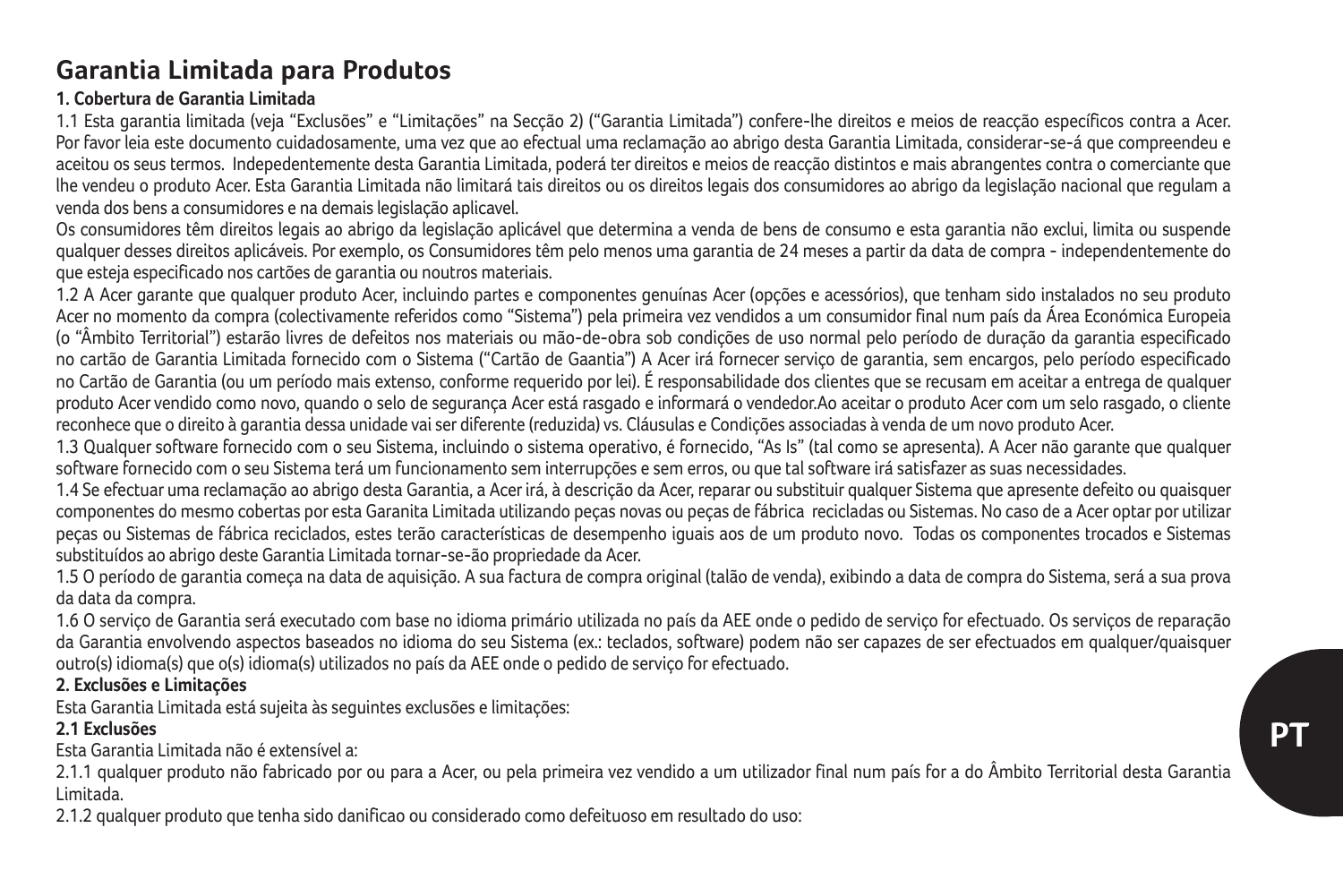2.1.2.1 do Sistema que não o seu uso normal, incluindo, sem limitação, falha na utilização do Sistema de acordo com o Guia do Utilizador que acompnaha o Sistema, ou qualquer outro abuso ou negligencia com respeito ao Sistema;

2.1.2.2 por modificação do Sistema incluindo o uso de componentes não produzidos ou vendidos pela Acer;

2.1.2.3 por serviço ou reparação por qualquer pesoa que não a Acer ou um Prestador de Serviços Autorizado pela Acer;

2.1.2.4 por transporte ou emabalamento impróprio quando devolve o sistema à Acer ou a um Prestador de Serviços Autorizado pela Acer; ou

2.1.2.5 por instalação imprópria de produtos de um terceiro (ex.: cartões de memória).

2.1.3 perda de qualquer, ou danificação de, programas, dados, ou meio de armazenamento de memória removível. Você é responsável pelo armazenamento (efectuar cópia de segurança) de quaisquer programas, dados ou meios de armazenamento de memória. Por favor tenha em atenção que a Acer poderá optar por substituir o Sistema apresentado para serviços de garantia por um produto re-frabricado de igual qualidade, e, assim, quaisquer dados por si armazenados no seu Sitema original podem ficar permanentemente inacessíveis a si.

2.1.4 partes consumíveis, isto é, partes que requeiram uma substituição periódica durante o período normal de utilização do Sistema.

2.1.5 pequenos defeitos de visores de LCD que ocorram em Sistemas equipados com visores de tecnologia LCD, desde que não existam mais do que quatro (4) pixéis defeituosos por milhão de pixéis num determinado visor de LCD, e desde que também, o painel do visor esteja dividido em nove (9) areas rectangulares iguais não mais do que um pixel defeituoso na área central.

2.1.6 Desgaste cosmético normal pelo uso do produto e dos seus acessórios.

### **2.2 Limitação e Aviso de Garantia**

2.2.1 Se efectuar uma reclamação ao abrigo desta Garantia Limitada, será considerado que aceitou a reparação, e (mediante disponibilidade) a substituição, se aplicável, ao abrigo dos serviços de garantia aqui descritos como o sua única e exclusiva acção com respeito à Acer ou qualquer das suas filiais ou subsidiárias ou sociedades-mãe com respeito a qualquer violação da Garantia Limitada Acer aqui exposta.

## **3. Obtenção de Serviço de Garantia**

Para reporter quaisquer reclamações e/ou obter serviços de garantia, por favor veja as informações de contacto estabelecidas no seu Cartão de Garantia, visite https://go.acer.com/service, ou contacte a Acer no seguinte endereço: Acer Computer Iberica, SAU Samontà 25-4 planta, 08970 Saint Joan Despi, Barcelona, Sapin

## **TABELA DE REFERENCIA DA GARANTÍA LIMITADA**

| <b>PRODUTO</b>             | PERIODO E TIPO DE GARANTÍA                                                                                                  |
|----------------------------|-----------------------------------------------------------------------------------------------------------------------------|
| Projector A/F/P/S/U series | 3 anos Envio ou Entrega no centro assistência <sup>(1)</sup> : Sobstituição Lampada 1 Ano: Sobstituição DMD (>0.45") 5 anos |
| <b>Outros Projectores</b>  | 2 anos Envio ou Entrega no centro assistência <sup>(1)</sup> ; Sobstituição Lampada 1 Ano; Sobstituição DMD (>0,45") 5 anos |
|                            | Nota: A lampada de troca original pode adquirir atravésdo canal de distribução Acer                                         |
| (1) Envío:                 | O cliente envia uma unidade ao centro assistência de Acer. Terminada a reparação. Acer remite a unidade ao cliente,         |
| Entrega:                   | O cliente leva a unidade a um Centro de assistência autorizado de Acer. Terminada a reparação, o cliente recolhe a unidade  |
|                            | no mesmo lugar.                                                                                                             |

## **Opções de ampliação e atualização da garantía**

Si precisa mais informações ou deseja solicitar alguma das opções de atualização da garantía, visite a direção de Acer em Internet ou chame ao número consignado para o seu país.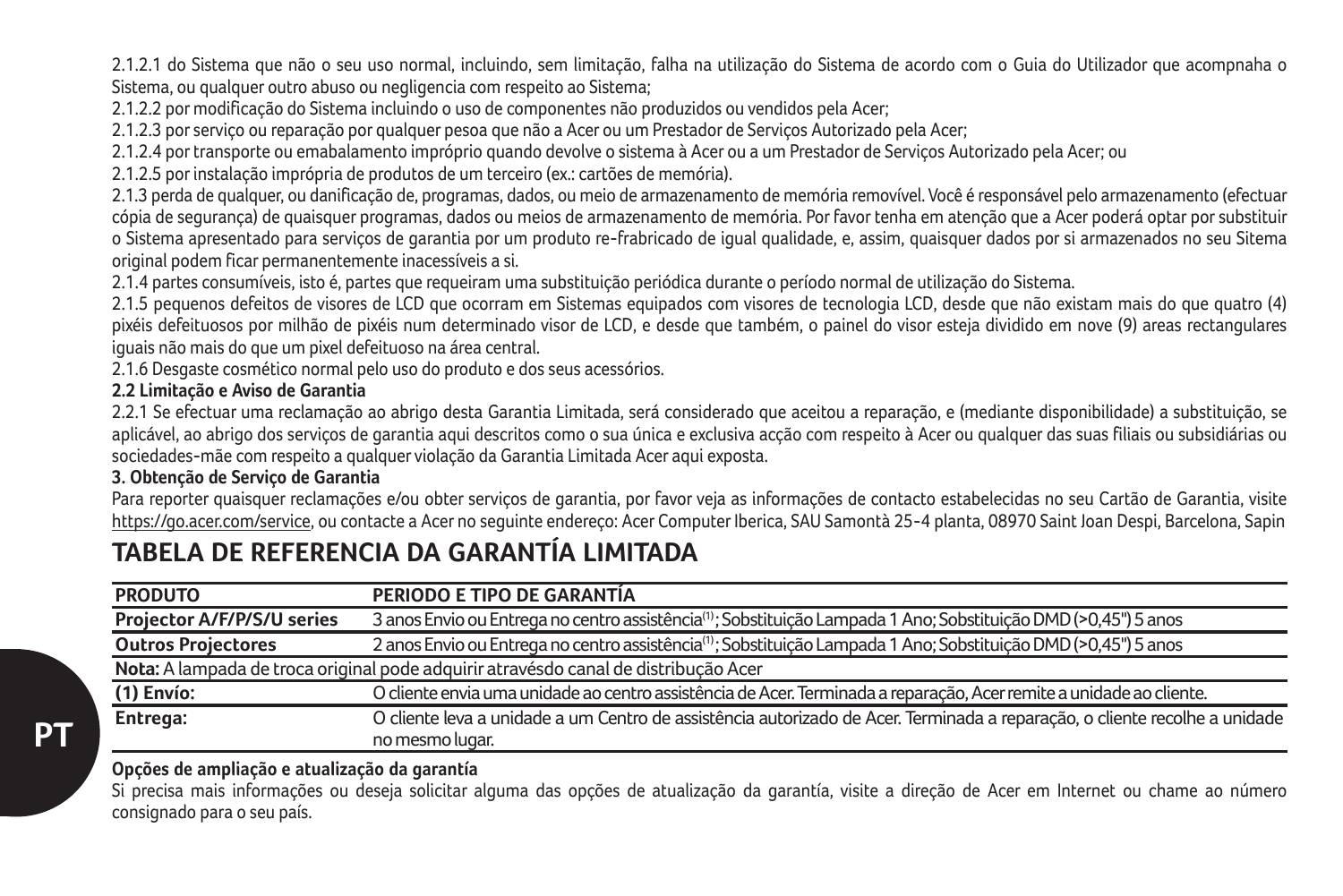## **Omezená záruka "na výrobek"**

## **1. Rozsah omezené záruky**

1.1 Tato omezená záruka (viz "Výjimky" a "Omezení" v Části 2) (dále "Omezená záruka") Vám přiznává specifická práva a právní prostředky vůči společnosti Acer. Čtěte tento dokument pozorně, uplatněním záruky se bude mít za to, že jste porozuměli jejím podmínkám a přijali je. Nezávisle na této Omezené záruce můžete uplatňovat odlišná a rozsáhlejší práva a právní prostředky vůči prodejci, který vám prodal výrobek Acer. Tato Omezená záruka taková práva nijak neomezuje.

Zákazníci mají práva podle platných zákonů, které upravují prodej spotřebního zboží, a tato záruka nevylučuje, neomezuje ani nepozastavuje platnost těchto práv. Např. zákazníci (bez IČ) mají nárok na záruku v délce nejméně 24 měsíců od data koupě bez ohledu na to, co je uvedeno v jakémkoli záručním listu nebo v jiných tiskovinách.

1.2 Společnost Acer poskytuje záruku, že všechny výrobky Acer včetně originálních součástí a komponentů (nabízených jako "Možnosti" a/nebo "Doplňky"), které byly nainstalované na Vašem výrobku Acer v okamžiku koupě (hromadně označovaném jako "Systém"), poprvé prodaném koncovému uživateli v zemi Evropského hospodářského prostoru ("Územní rámec"), nemají vady materiálu ani výrobní vady za podmínek běžného používání během záruční doby uvedené na listu Omezené záruky dodaném s Vaším Systémem ("Podmínky omezené záruky").

Pokud je zákazníkovi prodán produkt Acer jako nový a bezpečnostní pečeť je porušena, je povinností zákazníka oznámit toto prodávajícímu. Přijetím výrobku Acer s poškozenou pečetí zákazník uznává, že jeho nárok na záruku tohoto produktu se bude lišit (bude omezen) oproti standardním podmínkám, na které by měl nárok při nákupu nového výrobku Acer.

1.3 Veškerý software dodávaný s Vaším Systémem, včetně operačního systému, je poskytovaný "tak, jak je". Acer nezaručuje, že funkce softwaru dodávaného s Vaším Systémem bude nerušená či bezchybná ani že takový software bude odpovídat Vašim požadavkům.

1.4 Budete-li uplatňovat nárok podle této Omezené záruky, Acer podle svého uvážení opraví nebo vymění jakýkoli vadný Systém nebo jakoukoli jeho součást, na něž se vztahuje tato Omezená záruka, a to použitím nových nebo výrobcem renovovaných součástí či Systémů. V případě, že se Acer rozhodne použít výrobcem renovované součásti nebo Systémy, budou mít stejný výkon jako nové výrobky. Všechny vyměněné součásti a Systémy nahrazené podle této Omezené záruky se stanou majetkem společnosti Acer.

1.5 Záruční doba začíná běžet okamžikem koupě. Vaším dokladem o datu koupě je originál faktury (paragon) s vyznačeným datem koupě Systému.

1.6 Záruční oprava bude provedena na základě hlavního jazyka používaného v zemi Evropského hospodářského prostoru, v níž je podána žádost o opravu. Služby záruční opravy zahrnující aspekty Vašeho Systému založené na jazyku (tj. klávesnice, software); nemusí být proveditelné v jakémkoli jiném jazyce či jazycích než je hlavní jazyk či jazyky používané v zemi Evropského hospodářského prostoru, kde je uplatněn požadavek na opravu.

## **2. Výjimky a omezení**

Tato Omezená záruka podléhá následujícím výjimkám a omezením:

## **2.1 Výjimky**

Tato Omezená záruka se nevztahuje na:

2.1.1 jakýkoli výrobek, který nebyl vyroben společností Acer nebo pro ni, nebo byl nejprve prodán koncovému uživateli v zemi mimo Územní rámec této Omezené záruky.

2.1.2 jakýkoli výrobek, který byl poškozen nebo znehodnocen v důsledku

2.1.2.1 použití Systému k jinému než určenému účelu včetně neschopnosti použít Systém v souladu s Nápovědou pro uživatele dodávanou se Systémem nebo v důsledku jiného nesprávného použití či nedbalosti vzhledem k Systému, bez omezení;

2.1.2.2 úpravy systému včetně použití součástí, které nevyrobil či neprodal Acer;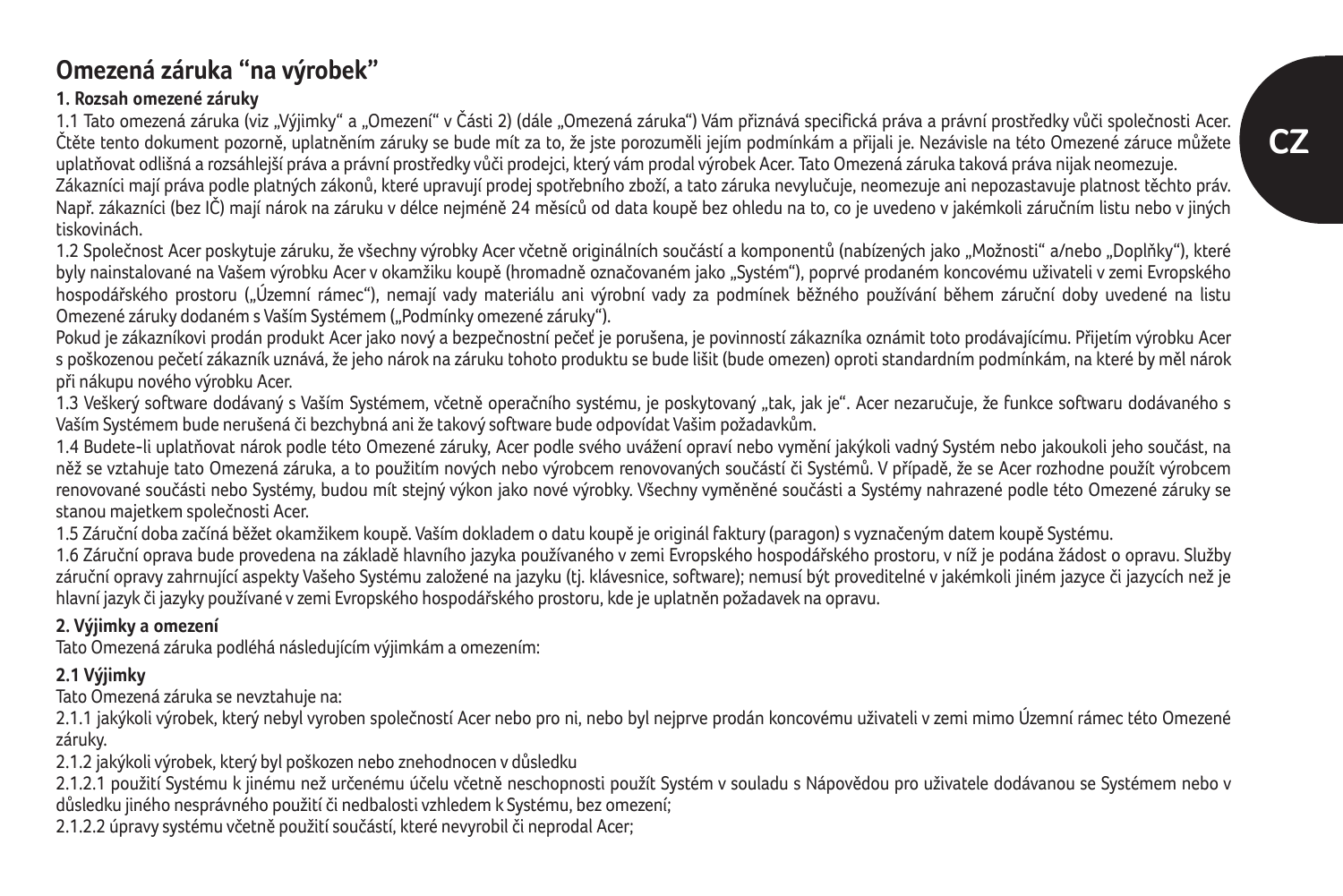2.1.2.3 servisu či opravy někým jiným než Acerem nebo servisním střediskem autorizovaným Acerem;

2.1.2.4 nevhodné přepravy nebo obalu při odeslání Systému Acer nebo servisnímu středisku autorizovanému Acerem; nebo

2.1.2.5 nevhodné instalace výrobků třetí strany (např. paměťových karet).

2.1.3 ztrátu či poškození jakýchkoli programů, dat nebo přenosných paměťových médií. Nesete odpovědnost za ukládání (zálohování) jakýchkoli programů, dat a/nebo přenosných paměťových médií, nestanoví-li závazný právní předpis jinak. Upozorňujeme Vás, že Acer může dle svého uvážení nahradit Systém předložený k záruční opravě repasovaným výrobkem stejné kvality a data uložená na Vašem původním Systému tak mohou být trvale nedostupná.

2.1.4 spotřební části, tj. části, které vyžadují pravidelnou výměnu v rámci běžného používání Systému.

2.1.5 drobné vady LCD displejů, které se vyskytují v Systémech vybavených LCD displeji, za předpokladu, že se nevyskytnou více než čtyři (4) vadné pixely na milion pixelů na daném LCD displeji, a dále za předpokladu, že se nevyskytne více než jeden vadný pixel v prostřední části displeje, je-li tento rozdělen do devíti (9) stejných pravoúhlých částí.

## **2.2 Omezení a neuznání záruky**

2.2.1 Uplatníte-li nárok podle této Omezené záruky, předpokládá se, že jste souhlasili s tím, že oprava a (je-li dostupná) výměna, použitelná podle záručních služeb zde popsaných, je Vaším jediným a výhradním opravným prostředkem vůči Aceru nebo jakékoli z jeho sesterských či mateřských společností, pokud jde o jakékoli porušení Omezené záruky Acer zde uvedené.

## **3. Získání záručního servisu**

Chcete-li vznést jakýkoli nárok a/nebo využít záruční servis, obraťte se na kontakty uvedené v této Omezené záruce nebo navštivte webovou stránku https://go.acer.com/service.

Ve smyslu této smlouvy "Acer" znamená společnost Acer působící na území, kde se Váš Acer výrobek poprvé prodal koncovému uživateli. Bližší informace obdržíte u své kontaktní osoby zastupující společnost Acer nebo na webových stránkách https://go.acer.com/service.

| <b>VÝROBEK</b>     | TYP A DOBA ZÁRUKY                                                                                                       |
|--------------------|-------------------------------------------------------------------------------------------------------------------------|
|                    | Projektory (serie - A/F/P/S/U) 3 Roky: Mail-in nebo Carry-In; Lampa 1 Roknáhrada; DMD (>0,45") 5 Roky náhrada           |
| Ostatní            | 2 Roky: Mail-in nebo Carry-In; Lampa 1 Rok náhrada; DMD (>0,45") 5 Roky náhrada                                         |
| Softwarová podpora | 180 dní                                                                                                                 |
|                    | Poznámka: Náhrada Acer lampy je také dostupná v prodejních sítích partnerů společnosti Acer                             |
| Mail-in            | Zákazník zasílá výrobek do servisu Acer. Po dokončení opravy Acer zasílá výrobek zpět zákazníkovi.                      |
| Carry-in           | Zákazník dopraví výrobek k autorizovanému servisnímu partnerovi Acer. Po dokončení opravy si zákazník výrobek vyzvedne. |

## **Podmínky omezené záruky**

## **Možnost rozšíření záruky**

Bližší informace k možnosti rozšíření záruky získáte na webových stránkách Acer nebo na odpovídajícím telefonním čísle ve vaší zemi.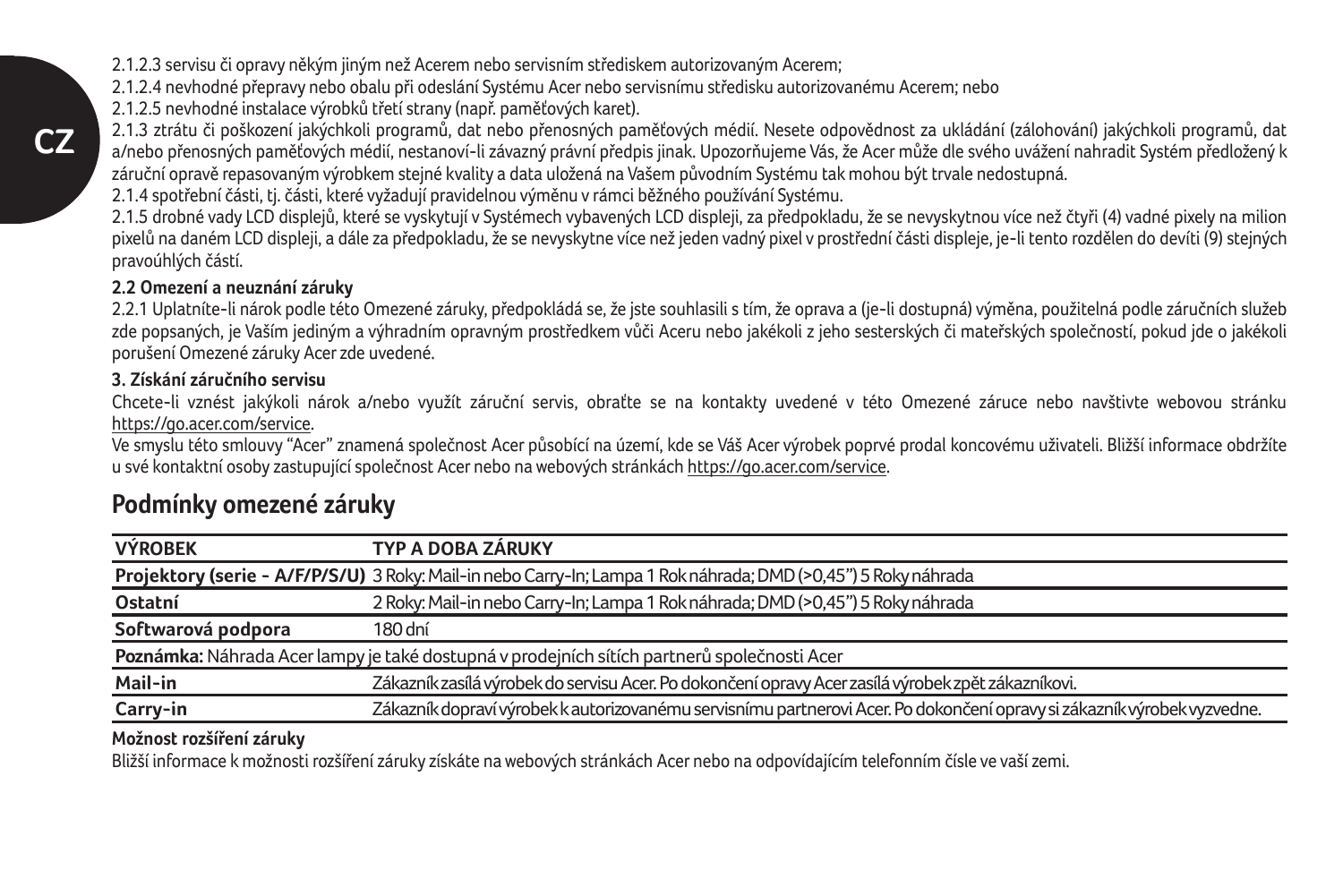# **SK**

## **Obmedzená záruka na výrobok**

## **1. Rozsah obmedzenej záruky**

1.1 Táto obmedzená záruka (viď "Výnimky" a "Obmedzenia" v Časti 2) (ďalej "Obmedzená záruka") Vám priznáva špecifické práva a právne prostriedky voči spoločnosti Acer. Čítajte tento dokument pozorne, uplatnením záruky sa bude mať za to, že ste porozumeli jej podmienkam a prijali ich. Nezávisle od tejto Obmedzenej záruky môžete uplatňovať odlišné a rozsiahlejšie práva a právne prostriedky voči predajcovi, ktorý vám predal výrobok Acer. Táto Obmedzená záruka takéto práva nijako neobmedzuje.

Táto zaruka nijako nevylučuje, neobmedzuje ani neruší práva spotrebiteľov, ktoré im pri nákupe spotrebného tovaru garantuje právny poriadok danej krajiny.

1.2 Spoločnosť Acer poskytuje záruku, že všetky výrobky Acer vrátane originálnych súčastí a komponentov (ponúkaných ako "Možnosti" a/nebo "Doplnky"), ktoré boli nainštalované na Vašom výrobku Acer v okamihu kúpy (hromadne označovanom ako "Systém"), prvýkrát predanom koncovému užívateľovi v krajine Európskeho hospodárskeho priestoru ("Územný rámec"), nemajú vady materiálu ani výrobné vady za podmienok bežného používania počas záručnej doby uvedenej na liste Obmedzenej záruky dodanom s Vašim Systémom ("Podmienky obmedzenej záruky").

Ak je zákazníkovi predaný produkt Acer ako nový a bezpečnostná pečať je porušená, je povinnosťou zákaníka oznámiť túto skutočnosť predávajúcemu. Prijatím výrobku Acer s poškodenou pečaťou zákazník uznáva, že jeho nárok na záruku tohto produktu sa bude líšiť (bude obmedzený) oproti štandardným podmienkam, na ktoré by mal nárok pri nákupe nového výrobku Acer.

1.3 Akýkoľvek software dodávaný s Vašim Systémom, vrátane operačného systému, je poskytovaný "tak, ako je". Acer nezaručuje, že funkcia softwaru dodávaného s Vašim Systémom bude nerušená či bezchybná, ani že takýto software bude zodpovedať Vašim požiadavkám.

1.4 Ak budete uplatňovať nárok podľa tejto Obmedzenej záruky, Acer podľa svojho uváženia opraví alebo vymení akýkoľvek vadný Systém alebo akúkoľvek jeho súčasť, na ktorú sa vzťahuje táto Obmedzená záruka, a to použitím nových alebo výrobcom renovovaných súčastí či Systémov. V prípade, že sa Acer rozhodne použiť výrobcom renovované súčasti alebo Systémy, budú mať rovnaký výkon ako nové výrobky. Všetky vymenené súčasti a Systémy nahradené podľa tejto Obmedzenej záruky sa stanú majetkom spoločnosti Acer.

1.5 Záručná doba začína plynúť okamihom kúpy. Vašim dokladom o dátume kúpy je originál faktúry (paragón) s vyznačeným dátumom kúpy Systému.

1.6 Záručná oprava bude vykonaná na základe hlavného jazyka používaného v krajine Európskeho hospodárskeho priestoru, v ktorej je podaná žiadosť o opravu. Služby záručnej opravy zahrňujúce jazykové aspekty Vášho Systému (tj. klávesnice, software); nemusia byť vykonateľné v akomkoľvek inom jazyku či jazykoch ako je hlavný jazyk či jazyky používané v krajine Európskeho hospodárskeho priestoru, kde je uplatnená požiadavka na opravu.

## **2. Výnimky a obmedzenia**

Táto Obmedzená záruka podlieha nasledujúcim výnimkám a obmedzeniam:

## **2.1 Výnimky**

Táto Obmedzená záruka sa nevzťahuje na:

2.1.1 akýkoľvek výrobok, ktorý nebol vyrobený spoločnosťou Acer alebo pre ňu, alebo bol najprv predaný koncovému užívateľovi v krajine mimo Územného rámca tejto Obmedzenej záruky.

2.1.2 akýkoľvek výrobok, ktorý bol poškodený alebo znehodnotený v dôsledku

2.1.2.1 použitia Systému k inému než určenému účelu vrátane neschopnosti použiť Systém v súlade s Príručkou pre užívateľa dodávanou so Systémom alebo v dôsledku iného nesprávneho použitia či zanedbaním Systému, bez obmedzenia;

2.1.2.2 úpravy systému vrátane použitia súčastí, ktoré neboli vyrobené či neboli predané Acerom;

2.1.2.3 servisu či opravy niekým iným než Acerom alebo autorizovaným servisom spoločnosti Acer;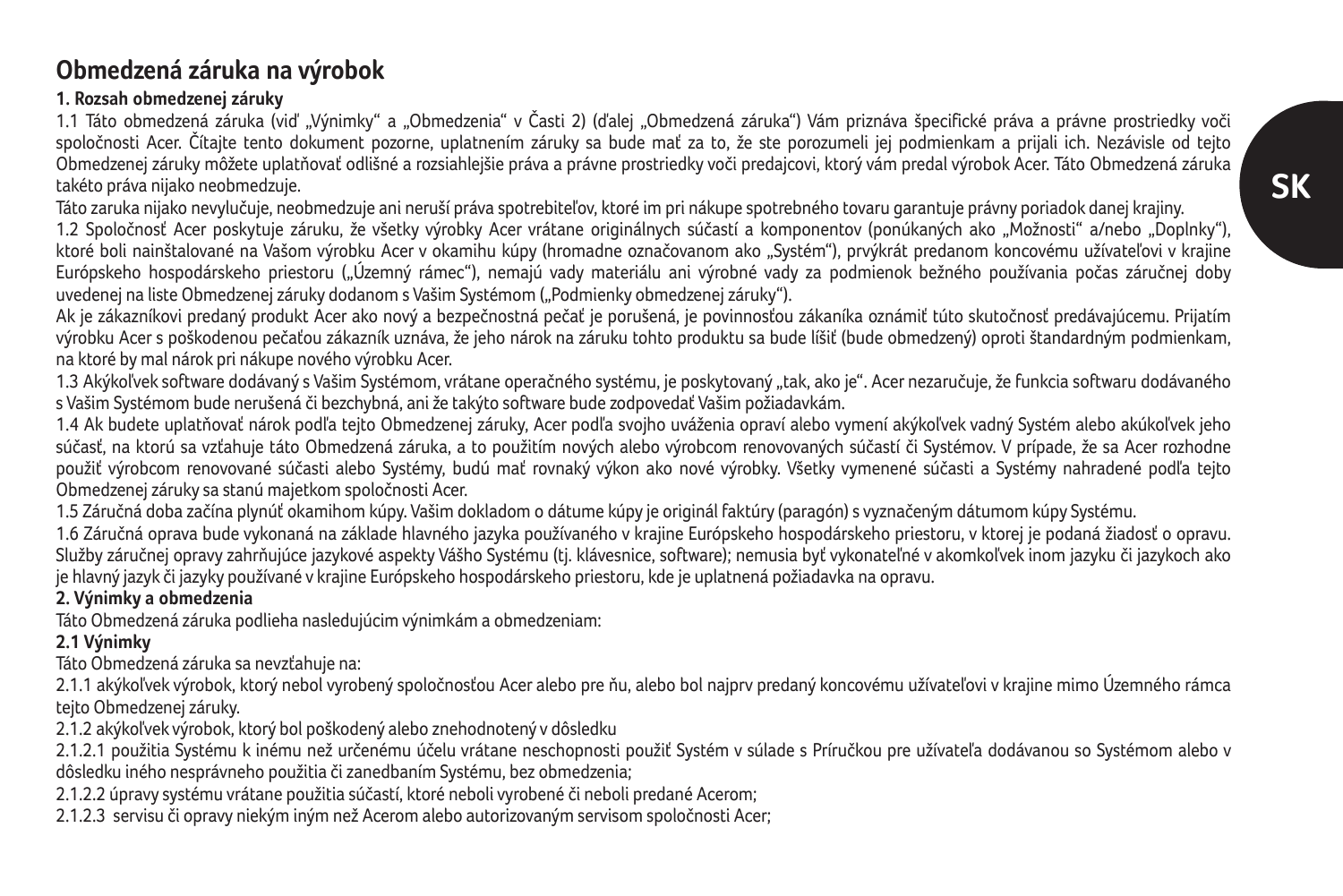2.1.2.4 nevhodnej prepravy alebo obalu pri odosielaní Systému Acer alebo autorizovaným servisom spoločnosti Acer; alebo

2.1.2.5 nevhodnej inštalácie výrobkov iných výrobcov (napr. pamäťových kariet).

2.1.3 stratu či poškodenie akýchkoľvek programov, dát alebo prenosných pamäťových médií. Nesiete zodpovednosť za uloženie (zálohovanie) akýchkoľvek programov, dát a/alebo prenosných pamäťových médií. Upozorňujeme Vás na to, že Acer môže podľa svojho uváženia nahradiť Systém predložený k záručnej oprave za iný produkt rovnakej kvality a dáta uložené na Vašom pôvodnom Systéme tak môžu byť trvale nedostupné.

2.1.4 diely spotrebného charakteru, tj. časti, ktoré vyžadujú pravidelnú výmenu v rámci bežného používania Systému.

2.1.5 drobné závady LCD Productov, ktoré sa vyskytujú v Systémoch vybavených LCD Productmi, za predpokladu, že sa nevyskytnú viac než štyri (4) vadné pixely na 1 milión pixelov na danom LCD Producte, a ďalej za predpokladu, že sa nevyskytne viac než jeden vadný pixel v stredovej oblasti Productu, pri jeho rozdelení do deviatich (9) rovnakých pravouhlých častí.

## **2.2 Obmedzenie a neuznanie záruky**

2.2.1 Ak uplatníte nárok podľa tejto Obmedzenej záruky, predpokladá sa, že ste súhlasili s tým, že oprava a (ak je dostupná) výmena, použiteľná podľa záručných služieb tu popísaných, je Vašim jediným a výhradným opravným prostriedkom voči Aceru alebo akejkoľvek z jeho sesterských či materských spoločností, pokiaľ ide o akékoľvek porušenie Obmedzenej záruky Acer tu uvedenej.

## **3. Získanie záručného servisu**

Ak chcete vzniesť akýkoľvek nárok a/alebo využiť záručný servis, obráťte sa na kontakty uvedené na Záručnom liste alebo navštívte webovú stránku https://go.acer.com/service.

V zmysle tejto zmluvy "Acer" znamená spoločnosť Acer pôsobiacu na území, kde bol Váš Acer výrobok po prvýkrát predaný koncovému užívateľovi. Bližšie informácie obdržíte u svojej kontaktnej osoby zastupujúcej spoločnosť Acer alebo na webovských stránkach https://go.acer.com/service.

| <b>VÝROBOK</b>     | DĹŽKA A TYP ZÁRUKY                                                                                                          |
|--------------------|-----------------------------------------------------------------------------------------------------------------------------|
|                    | Projektory (série - A/F/P/S/U) 3 Roky: Mail-in alebo Carry-In; Lampa projektoru 1 Rok; DMD (>0,45") projektoru 5 Roky       |
| Ostatné            | 2 Roky: Mail-in alebo Carry-In; Lampa projektoru 1 Rok; DMD (>0,45") projektoru 5 Roky                                      |
| Softvérová podpora | 180 dní                                                                                                                     |
|                    | Poznámka: Náhradné lampy do projektorov Acer sú tiež dostupné v predajnej sieti partnerov spoločnosti Acer                  |
| Mail-in            | Zákazník odošle výrobok do servisu Acer. Po ukončení opravy zašle Acer výrobok späť zákazníkovi.                            |
| Carry-In           | Zákazník prinesie výrobok k autorizovanému servisnému partnerovi Acer. Po ukončení opravy si zákazník zariadenie vyzdvihne. |

## **PODMIENKY OBMEDZENEJ ZÁRUKY**

## **Možnosti rozšírenia záruky**

Informácie o rozšírených zárukách nájdete na webových stránkach Acer alebo ich získate telefonicky na uvedenom čísle.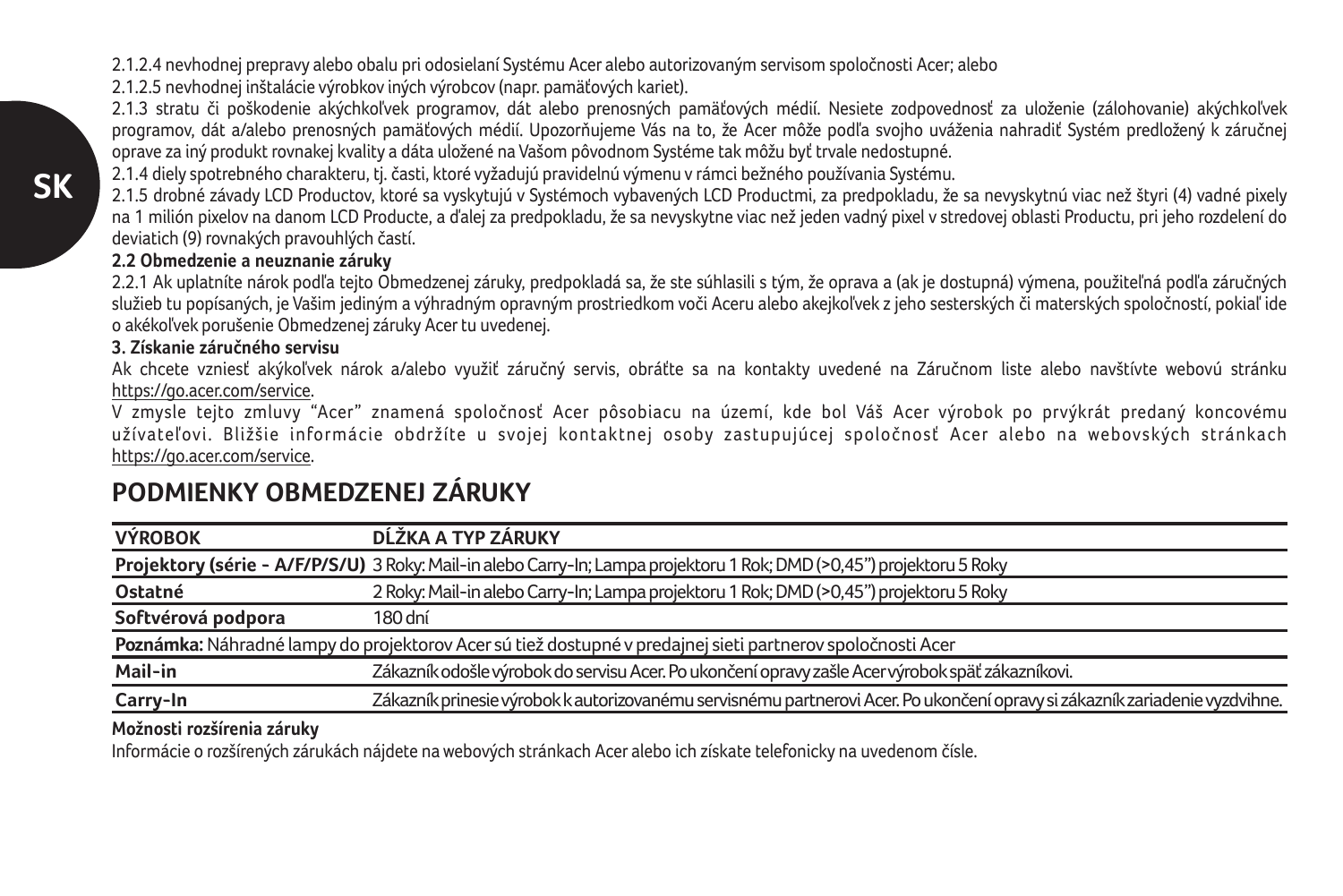#### **Korlátozott jótállási nyilatkozat 1. A korlátozott jótállás terjedelme**

1.1 A jelen jótállás alapján a Magyarországon forgalomba hozott Acer termékek vásárlóit az alábbiakban meghatározott jogok és jogorvoslati lehetőségek illetik meg a forgalmazóval szemben. (A 2. pontban megtalálhatja mindazon esetek felsorolását, amelyeknél az Acer által nyújtott jótállás /garancia/ kizárására illetve korlátozására kerül sor.) A jelen jótállás alapján történő igényérvényesítéssel a jótállás igénybevételére jogosult megerősíti azt, hogy a jótállási nyilatkozatba foglaltakat megismerte, azokat megértette és magára nézve kötelezőnek, fogadta el. Minden jótálláson alapuló igény érvényesítése során a jelen jótállási nyilatkozatba foglaltak irányadóak, ezért szíveskedjék a jelen dokumentumot gondosan áttanulmányozni. A fogyasztót a fogyasztási cikkek értékesítésére vonatkozó jogszabályokban foglalt jogok illetik meg, és ez a garancia nem zárja ki, korlátozza vagy függeszti fel a nevezett jogok egyikét sem. Például a Fogyasztót legalább 24 hónap garancia illeti meg a vásárlás dátumától kezdődően - függetlenül attól, hogy mi van feltüntetve a garancia kártyán vagy bármilyen más anyagon. 1.2. Az Acer által nyújtott jótállás nem érinti a vásárlók törvényes jogait és jogorvoslati lehetőségeit, és nem korlátozza a fogyasztókat a Ptk. 305-311/A. §-aiban, a 151/2003 (IX.22.) Korm. Rendeletben (a továbbiakban: kötelező jótállás), valamint a 49/2003 (VII. 30.) GM rendelet alapján, vagy a jövőben ezen jogszabályok helyébe lépő egyéb rendelkezések értelmében megillető jogosultságokat sem. Amennyiben az Acer a kötelező 1 évet meghaladó időtartamú garanciát vállal bármely termékére, akkor a vásárlás napjától számított 12 hónap elteltét követően a garancia terjedelme és az igényérvényesítés tekintetében, minden esetben, kizárólag a termékhez kapott Korlátozott Jótállási Nyilatkozat vonatkozó rendelkezései érvényesek. Ha a jótállási jegy kitöltésre került annak ellenére, hogy a termék megvásárlása nem fogyasztói jogügylet keretében történt, akkor a vásárló kizárólag a termékhez mellékelt Korlátozott Jótállási Nyilatkozat szerinti jogokat érvényesítheti a jótállás keretében. Az ügyfél felelőssége elutasítani olyan újként értékesített Acer termék átvételét, amelynél az Acer biztonsági pecsét sérült. ilyenkor értesíteni kell az eladót. Sérült pecséttel ellátott Acer termék átvételével az ügyfél vállalja, hogy az ilyen termék jótállási jogosultsága különböző (csökkentett) lesz, ellenkezni fognak egy új Acer termék alapvető jótállási feltételeivel.

1.3. Az Acer jótállást vállal a termékhez mellékelt jótállási jegyben (garancialevélben) meghatározott garancia időtartama alatt minden olyan Magyarországon forgalmazott és a végfelhasználó részére első ízben értékesített Acer termék anyagbeli vagy gyártási hibától való mentességéért, ideértve a vétel időpontiáig azokba beépített eredeti Acer alkatrészeket és tartozékokat is (együttesen: rendszer), amelyek használatára rendeltetésszerűen került sor. A forgalomba hozott rendszerhez kapcsoltan értékesített – tartós fogyasztási cikknek nem minősülő - szoftverek, ideértve az operációs rendszert is, a termék átadáskori állapotában fennálló felszereltséggel és állapotban kerülnek biztosításra. Az Acer nem vállal garanciát arra nézve, hogy a kapcsolt szoftverek bármelyike folyamatosan vagy hibamentesen fog működni, illetőleg megfelel a vásárló által támasztott igényeknek. A hibás szoftverekkel kapcsolatos szavatossági igényt a vásárlás napjától számított 2 éves időtartamon belül lehet a törvényes rendelkezések megtartásával érvényesíteni.

1.4. A jelen Korlátozott Jótállási Nyilatkozat alapján történő igényérvényesítés esetén az Acer jogosult saját választása szerint a hibás rendszernek vagy az abban foglalt hibás alkatrésznek a kijavítására, illetőleg annak új, utángyártott vagy gyárja felújított rendszerre vagy alkatrészre történő kicserélésére. Abban az esetben, ha az Acer a jótállás keretében végzett javítás során gyárilag felújított rendszert vagy alkatrészt használ fel, ezek teljesítményének és jellemző vonásainak meg kell egyeznie az újonnan megyásárolt termék teljesítményével és jellemző vonásaival.

Amennyiben a vásárlás időpontjától számított 1 éves időtartamon belül fogyasztónak minősülő vásárló érvényesít az egyes tartós fogyasztási cikkekre vonatkozó kötelező jótállás alá eső jótállási igényt, úgy a fogyasztót megilleti a választás joga a tekintetben, hogy a hibás rendszer kijavítását vagy kicserélését kéri azzal, hogy ez esetben a kijavítás során a termékbe csak új alkatrész kerülhet beépítésre. Ha a fogyasztó által választott jótállási igény teljesítése lehetetlen, vagy ha az a kötelezettnek a másik jótálláson alapuló igény teljesítésével összehasonlítva aránytalan többletköltséget eredményezne, figyelembe véve a dolog hibátlan állapotban képviselt értékét, a szerződésszegés súlyát, és a jótállás teljesítésével a fogyasztónak okozott kényelmetlenséget. Amennyiben a fogyasztó a fogyasztási cikk meghibásodása miatt a vásárlástól (üzembe helyezéstől) számított három munkanapon belül érvényesít csereigényt, akkor a terméket az Acer az aránytalan többletköltségre tekintet nélkül kicseréli, ha annak hibája a rendeltetésszerű használatot akadályozza. Az Acer tulajdonába megy át a jótállás keretében kiszerelésre illetőleg kicserélésre kerülő minden hibás rendszer és alkatrész, míg a cserekén átadott rendszer vagy alkatrész a vásárló tulajdonába kerül.

1.5. A jótállási kötelezettség a vásárlás időpontjával veszi kezdetét. Jótállási igényt az a vásárló érvényesíthet, aki a termékkel és fogyasztó esetén az érvényes jótállási jeggyel, fogyasztónak nem minősülő vásárló esetén a vásárláskor átadott – az értékesítés időpontját is tartalmazó - eredeti számlával (eladást igazoló nyugtával), rendelkezik. A jótállási jegy akkor tekinthető érvényesnek, ha azon fel van tüntetve a terméket értékesítő kereskedő neve és címe, a termék típusa, megnevezése, gyári száma illetőleg sorozatszáma, a gyártó valamint a forgalmazó neve és címe, továbbá a vásárlás (a forgalmazó általi üzembe helyezés esetén az üzembe helyezés) napja. A fogyasztói szerzödések keretében érvényesített jótállási igények intézésénél a vonatkozó jogszabályi rendelkezések irányadóak.

1.6. A kötelező jótállás, valamint a jelen Korlátozott Jótállási Nyilatkozat alapján, garanciális javítás az Európai Gazdasági Térség (a továbbiakban: EGT) bármely – a vásárlás helyétől eltérő országában igényelhető azzal, hogy ilyen esetben a javításra az EGT azon országában hivatalosan használt nyelven kerül sor, amely országban a szervizt igénybe veszik. Előfordulhat, hogy a jótállás körébe tartozó javítás, valamely a megvásárolt rendszer nyelvének megfelelően specifikusan kialakított tartozékot vagy alkatrészt érint (pl. billentyűzet, szoftver), nem végezhető el a rendszer nyelvezetétől eltérő más nyelven (nyelveken), így azon a nyelven sem, amely abban az országban használatos, amelyben a javítás elvégzését kérik.

### **2. A jótállás kizárása és korlátozása**

#### **2.1. A jelen jótállás nem terjed ki:**

2.1.1. azon termékekre, amelyek nem az Acer által, vagy annak részére kerültek legyártásra, valamint az Acer által vagy Acer számára gyártott azon termékre, amelyeket a végfelhasználó számára a jelen jótállás területi hatályán (EGT országai) kívül eső országban értékesítettek;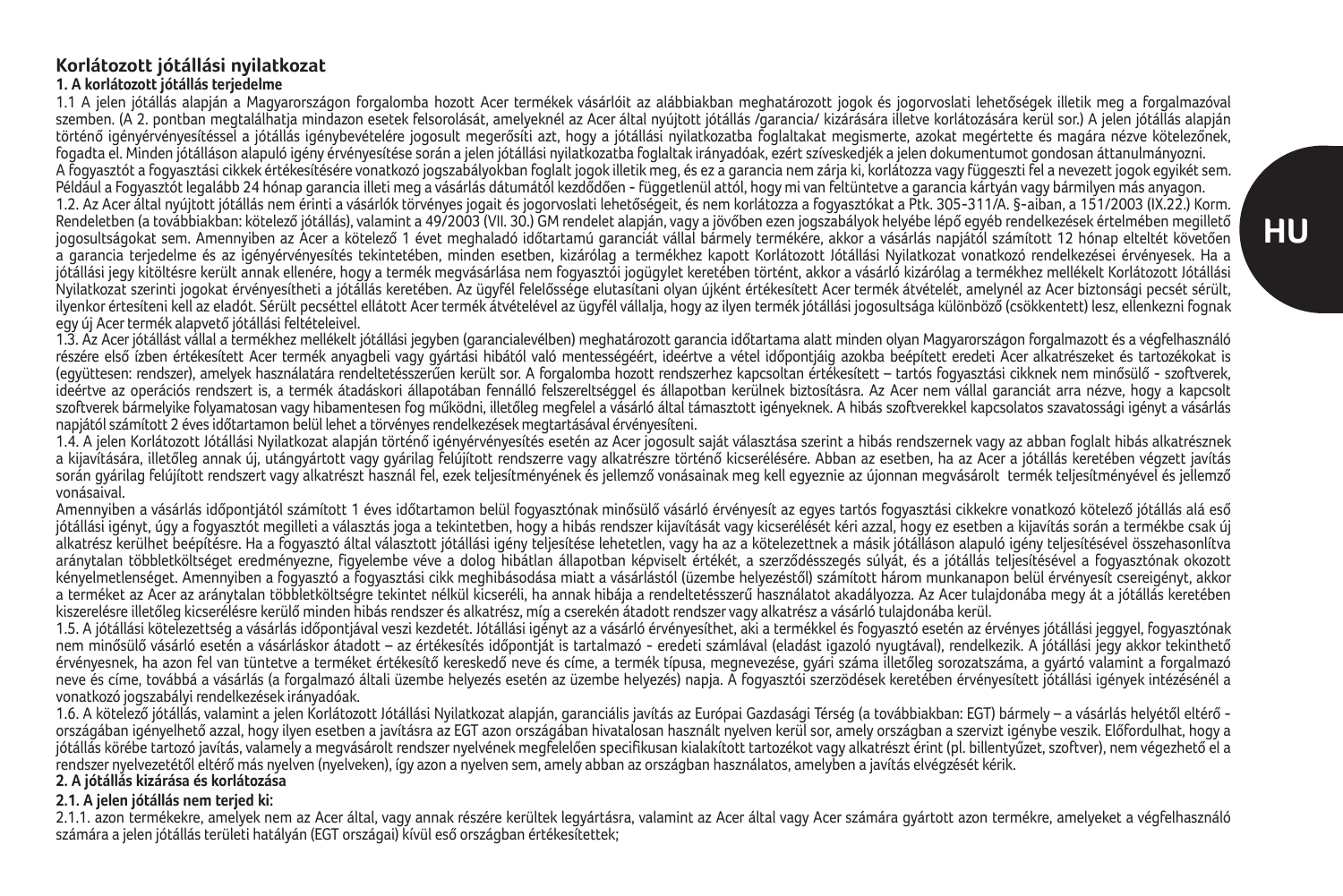2.1.2. azon termékekre, amelyek az alábbiakban megjelölt cselekmények bármelyike következtében sérültek vagy hibásodtak meg:

2.1.2.1. A rendszer rendeltetésellenes használata, ideértve – de nem kizárólagosan – bármely, nem a rendszerhez mellékelt használati útmutató szerinti használatot is, a rendszer bármely egyéb rendeltetésétől eltérő használatát, illetőleg a rendszerrel kapcsolatos egyéb szakszerűtlen használatot;

2.1.2.2. a rendszer bárminemű megváltoztatása, beleértve olyan alkatrészek használatát is, amelyeket nem az Acer gyártott vagy forgalmazott;

2.1.2.3. az Acer-en vagy az Acer által megjelölt szolgáltatón kívül bárki más által végzett szerviz vagy javítás;

2.1.2.4. a rendszernek az Acer-hez vagy az Acer által engedélyezett szervizszolgáltatóhoz történő visszaküldése során a termék nem megfelelő szállítása vagy csomagolása; valamint

2.1.2.5. harmadik személy termékének (pl. memória-kártyák) szakszerűtlen installálása;

2.1.3. bármely program, adat vagy hordozható adattároló-eszköz elvesztésére vagy megrongálódására. Minden program, adat vagy hordozható adattároló-eszköz megóvása, biztonsági másolat készítése, a jótállási igényt érvényesítő felelősségi körébe tartozik. Kérjük ennek során legyen tekintettel arra, hogy az Acer választása szerint jogosult a garanciális javításra kerülő rendszert azonos minőségű új vagy felújított termékre kicserélni, amely következtében az Ön által a jótállás keretében javításra beadott rendszerben tárolt bármely adat elveszhet, megsérülhet, vagy a javítást követően elérhetetlenné válhat az Ön számára;

2.1.4. a fogyóeszközökre, ideértve a rendszer azon részeit is, amelyek a rendszer rendeltetésszerű használata során időnként kicserélést igényelnek, mint például a hordozható számítógépek akkumulátorai.

2.1.5. A nem fogyasztói jogügylet keretében értékesített termékek, valamint a fogyasztó által az 1 éves kötelező garancia leteltét követően a korlátozott jótállási nyilatkozat alapján érvényesített igény esetén a jótállás nem terjed ki az LCD kijelző technológiával felszerelt rendszerekben az LCD kijelző olyan apróbb hibáira, amelyek következtében az adott LCD kijelzőn minden egymillió pixelre maximum négy (4) hibás pixel esik azzal, hogy egyidejűleg a kijelző panel kilenc (9) egyenlő négyszögletű területre felbontása esetén a középen elhelyezkedő négyzetben egynél több hibás pixel nem fordulhat elő.

#### **2.2. A felelősség korlátozása és kizárása**

2.2.1. A felelősség kizárása nem vonatkozik a szerződésszegésből eredően, szándékosan, súlyos gondatlansággal illetőleg bűncselekmény következményeként életben, vagy testi épségben bekövetkezett károkra.

### **3. Jótálláson alapuló szolgáltatás igénybevétele**

A jótálláson alapuló igények bejelentésére és a jótállás keretében történő szolgáltatás igénybevételének a jótállási jegyen feltüntetetteknek megfelelően kerülhet sor azzal, hogy a rögzített bekötésű, 10 kg-nál súlyosabb, vagy tömegközlekedési eszközön nem szállítható tartós fogyasztási cikkek esetén az ACER kötelezettséget vállal arra, hogy ezen termékek javítását azok üzemelésének helyén végzi el. A területileg illetékes ACER-társaság és a garanciális szervizek elérhetőségei a jótállási jegyen, valamint https://go.acer.com/service weboldalon kerültek feltüntetésre.

| <b>Termék</b>     | Garancia időtartama és típusa                                                                                                                               |
|-------------------|-------------------------------------------------------------------------------------------------------------------------------------------------------------|
|                   | Projektorok (A/F/P/S/U - sorozat) 3 Évek: Mail-in vagy Carry-In; a lámpa, 1 Év cseregarancia; DMD (>0,45"): 5 Évek cseregarancia                            |
| Egyéb             | 2 Évek: Mail-in vagy Carry-In; a lámpa, 1 Év cseregarancia; DMD (>0,45"): 5 Évek cseregarancia                                                              |
| Softwaretámogatás | 180 nap                                                                                                                                                     |
| Tartozékok        | 6 hónap Mail-in                                                                                                                                             |
|                   | Megjegyzés: A lámpa cseréje lehetséges, az Acer partnerei álltal müködtetett értékesítési hálózaton belül is.                                               |
| Mail-in           | Az ügyfél elküldi a készüléket az Acer szervizközpontjába. A szervizbeavatkozás végeztével az Acer szervizközpont visszaküldi a készüléket az<br>üavfélnek. |
| Carry-In          | Az ügyfél elviszi a készüléket az Acer márkaszervizébe. A szervizbeavatkozás végesztével az ügyfél átveszi a készüléket az Acer márkaszervizében.           |
|                   |                                                                                                                                                             |

### **Korlátozott jótállási nyilatkozat Kártya**

**A garanciakiterjesztés opciói**

Bővebb információt a garanciakiterjesztésről az Acer weboldalán, vagy a feltüntetett telefonszámon kaphat.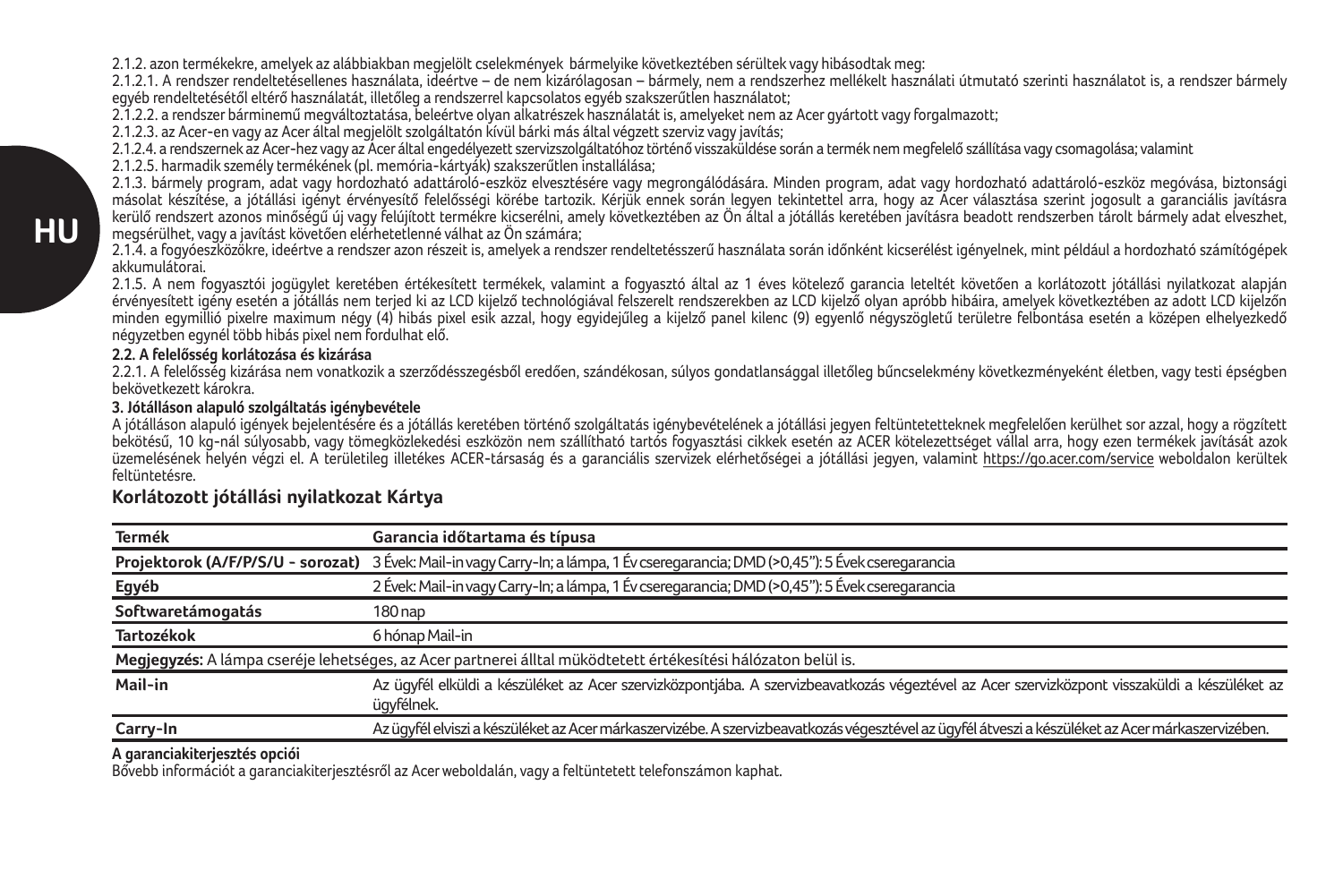## **Ograniczona Gwarancja dla produktu**

## **1. Zakres Ograniczonej gwarancji**

1.1 Niniejsza ograniczona gwarancja (patrz "wyłączenia" i "ograniczenia" w pkt. 2) ("Ograniczona Gwarancja") przyznaje nabywcy określone prawa i uprawnienia wobec Acer. Dokument ten powinien zostać przeczytany uważnie, ponieważ w przypadku zgłaszania roszczeń na podstawie niniejszej Ograniczonej Gwarancji, będzie uważane, że nabywca zrozumiał i zaakceptował jej warunki. Niezależnie od niniejszej Ograniczonej Gwarancji, nabywcy przysługują inne oraz dalej idące prawa oraz uprawnienia wobec kupca, który sprzedał mu produkt Acer. Niniejsza Ograniczona Gwarancja nie ogranicza tych praw.

Niniejsza gwarancja nie wyłącza, nie ogranicza ani nie zawiesza praw konsumentów, które wynikają z *Kodeksu Cywilnego*. Na przykład, przy sprzedaży konsumenckiej obowiązuje co najmniej 24-miesięczny okres *rękojmi*, liczony od daty nabycia, niezależnie od informacji zawartych w karcie gwarancyjnej lub innych materiałach.

1.2 Acer zapewnia, że każdy produkt Acer, łącznie z oryginalnymi częściami i wyposażeniem (specjalne wyposażenie i akcesoria), które zostały zainstalowane w produkcie Acer nabywcy, w czasie jego zakupu (zwanego dalej łącznie "Systemem"), podczas pierwszej sprzedaży użytkownikowi końcowemu w kraju Europejskiego Obszaru Gospodarczego ("Obszar"), jest wolny od wad materiału oraz wad dotyczących wykonania, pod warunkiem normalnego jego używania w okresie obwiązywania gwarancji, który został określony w karcie dotyczącej Ograniczonej Gwarancji, dostarczonej nabywcy łącznie z jego Systemem ("Karta Gwarancyjna"). Jeśli produkt Acer, sprzedawany jako nowy, ma naruszoną plombę zabezpieczającą firmy Acer, klient ma obowiązek odmowy przyjęcia dostawy oraz stosownego powiadomienia sprzedawcy. Przyjmując produkt Acer z naruszoną plombą klient zgadza się na zastosowanie warunków gwarancji innych niż przewidywane przez standardową gwarancję dla nowego produktu Acer (tzn. ograniczenie uprawnień gwarancyjnych).

1.3 Oprogramowanie Systemu, łącznie z systemem operacyjnym, jest dostarczone w stanie "takim jaki jest" (w stanie otrzymanym od producenta). Acer nie gwarantuje, że praca oprogramowania dostarczonego z Systemem będzie niezakłócona lub wolna od usterek, lub że oprogramowanie będzie spełniać wymagania nabywcy.

1.4 W przypadku zgłaszania roszczeń z gwarancji, Acer, według własnego wyboru, naprawi lub wymieni System lub jakąkolwiek jego część objętą gwarancją, używając nowych lub fabrycznie odnowionych części lub Systemów. W sytuacji, gdy Acer zdecyduje się użyć fabrycznie odnowionych części lub Systemów, będą one posiadały taką samą charakterystykę operacyjną jak nowe produkty. Wszystkie wymienione w ramach niniejszej Ograniczonej Gwarancji części i zastąpione Systemy stają się własnością Acer. 1.5 Okres gwarancji rozpoczyna się z dniem zakupu. Oryginalny rachunek zakupu (paragon sprzedaży) zawierający datę zakupu Systemu stanowi dowód daty zakupu.

1.6 Serwis gwarancyjny będzie wykonany w oparciu o język podstawowy używany w kraju należącym do Europejskiego Obszary Gospodarczego, w którym żądany serwis jest wykonywany. Serwis gwarancyjny w odniesieniu do językowych aspektów Systemu nabywcy (np. układ klawiatury, oprogramowanie) nie może być wykonany w żadnym innym języku (językach), niż podstawowym (-ych) używanych w krajach Europejskiego Obszaru Gospodarczego, w których żądany serwis jest wykonywany.

1.7. Termin naprawy wady Systemu lub jakiejkolwiek jego części objętej gwarancją, stwierdzonej przez Acer lub termin wymiany wadliwego Systemu lub jakiejkolwiek jego części objętej gwarancją wynosi 30 dni. Termin ten rozpoczyna swój bieg w dniu przekazania Systemu lub jakiejkolwiek jego części objętej gwarancją do Acer w związku ze zgłoszoną reklamacją w ramach udzielonej gwarancji.

### **2. Wyłączenia i ograniczenia**

Ograniczona Gwarancja jest przedmiotem następujących wyłączeń i ograniczeń:

## **2.1 Wyłączenia**

Ograniczona Gwarancja nie obejmuje:

2.1.1 produktów nie wykonanych przez lub dla Acer lub sprzedanych po raz pierwszy użytkownikowi końcowemu w kraju spoza Obszaru obowiązywania tej Ograniczonej Gwarancii:

2.1.2 produktów, które zostały uszkodzone lub posiadały wady w wyniku:

2.1.2.1 używania Systemu w sposób inny niż wynikający z jego normalnego przeznaczenia, w szczególności w wyniku używania Systemu niezgodnie z Instrukcją Obsługi, załączoną do Systemu lub w wyniku innego rodzaju wykorzystania lub zaniedbania w odniesieniu do Systemu;

2.1.2.2 modyfikacji Systemu, w szczególności użycia części nie wyprodukowanych lub nie sprzedanych przez Acer;

2.1.2.3 serwisu lub naprawy wykonanej przez kogokolwiek innego niż Acer lub Dostawcę Serwisu Autoryzowanego przez Acer;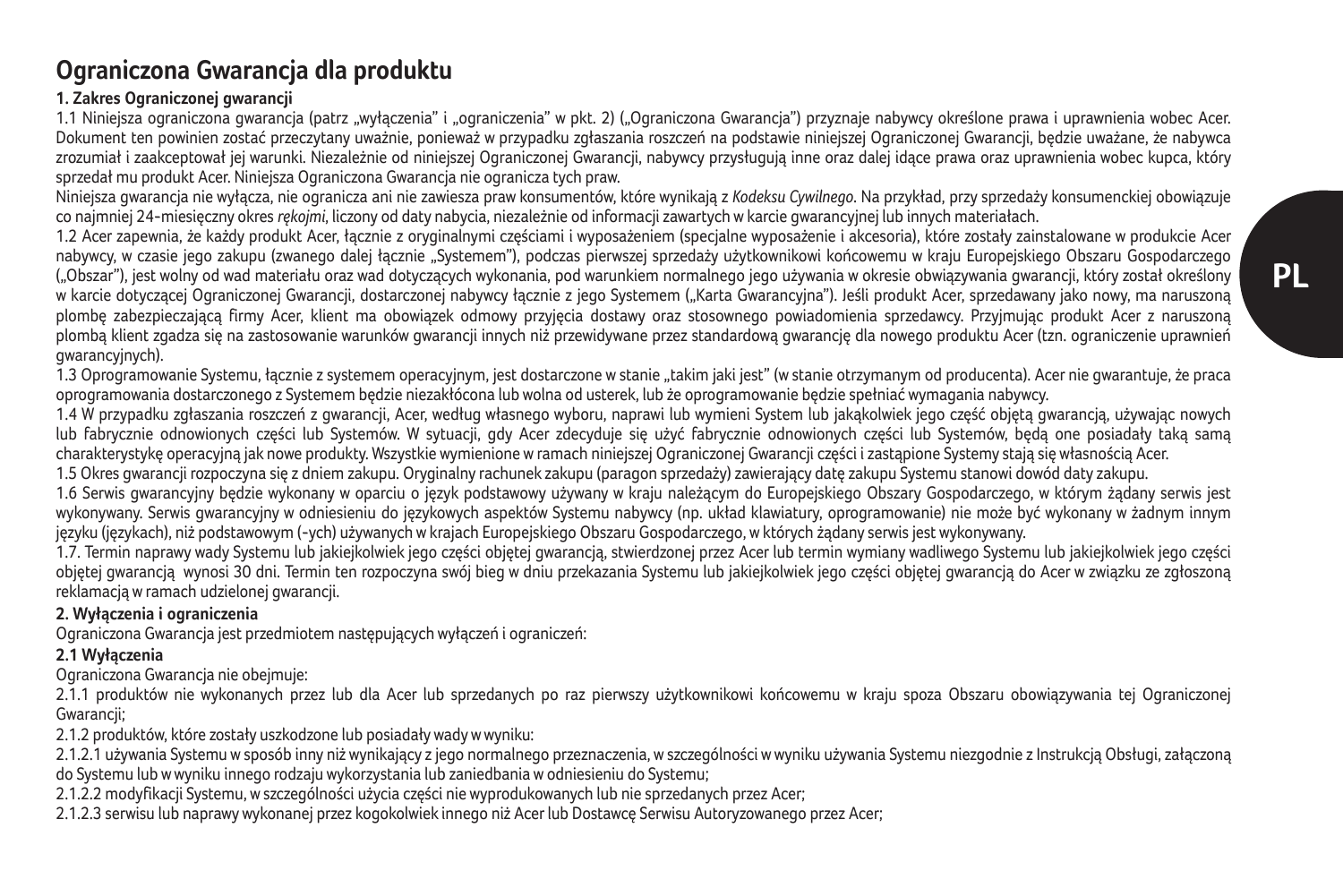2.1.2.4 niewłaściwego transportu lub pakowania w przypadku dostarczenia Systemu do Acer lub Dostawcy Serwisu Autoryzowanego przez Acer; lub

2.1.2.5 niewłaściwej instalacji produktów osób trzecich (np. kart pamięci);

2.1.3 utraty, uszkodzenia jakichkolwiek programów, danych lub wymiennych nośników danych. Nabywca jest zobowiązany do zachowania (back up) wszelkich programów, danych lub wymiennych nośników danych. Należy mieć na uwadze, że Acer może zdecydować o zastąpieniu Systemu przekazanego do serwisu gwarancyjnego produktem odnowionym o takiej samej jakości. Dlatego też dane przechowywane w oryginalnym Systemie nabywcy mogą stać się na trwałe dla niego niedostępne;

2.1.4 części zużywalnych, np. części, które wymagają okresowej wymiany podczas normalnego używania Systemu;

2.1.5 nieznacznych wad wyświetlaczy LCD, powstałych w Systemie wyposażonym w technologię LCD, o ile nie będzie stanowiło to więcej niż cztery (4) uszkodzone piksele na milion pikseli w danym wyświetlaczu LCD i o ile, w przypadku, gdy wyświetlacz jest podzielony na dziewięć (9) równych prostokątnych części, nie będzie to więcej niż jeden uszkodzony piksel w części środkowej wyświetlacza.

### **2.2 Ograniczenia i zwolnienie z odpowiedzialności z gwarancji**

2.2.1 W przypadku zgłaszania roszczeń z niniejszej Ograniczonej Gwarancji, uważa się, iż nabywca wyraził zgodę, że naprawa i wymiana (w przypadku dostępności), zależnie od tego, co serwis gwarancyjny określi, jest jedynym i wyłącznym środkiem wobec Acer, jej spółek powiązanych lub spółki macierzystej, w związku z jakimkolwiek naruszeniem postanowień niniejszej Ograniczonej Gwarancji udzielonej przez Acer i określonej powyżej.

### **3. Korzystanie z serwisu gwarancyjnego**

W celu zgłoszenia roszczeń i/lub skorzystania z serwisu gwarancyjnego, należy zapoznać się z danymi kontaktowymi określonymi w Karcie Gwarancyjnej lub odwiedzić stronę https://go.acer.com/service.

"Acer" oznacza spółkę Acer świadczącą usługi na obszarze geograficznym, na którym produkt Acer został po raz pierwszy sprzedany użytkownikowi końcowemu. W celu uzyskania dalszych informacji należy skontaktować się ze sprzedawcą lub odwiedzić stronę https://go.acer.com/service.

# **Ograniczona Gwarancja Karta**

| Produkt                                                                  | Okres i typ gwarancji                                                                    |
|--------------------------------------------------------------------------|------------------------------------------------------------------------------------------|
| Projektory (A/F/P/S/U -series)                                           | 3 Lata: usługa door-to-door"; Gwarancja na lampe 1 Rok; Gwarancja na DMD (>0,45") 5 Lata |
| Pozostałe serie                                                          | 2 Lata: usługa door-to-door*; Gwarancja na lampe 1 Rok; Gwarancja na DMD (>0,45") 5 Lata |
| Pomoc w zakresie oprogramowania                                          | 180 dni                                                                                  |
| Akcesoria                                                                | 12 miesiecy: usługa door-to-door*                                                        |
| Notatka: lampy do projektorów dostępne są również w sieci sprzedaży Acer |                                                                                          |

\***Usługa door-to-door**: bezpłatny odbiór i zwrot sprzętu po naprawie do Klienta. Usługa realizowana przez firmę kurierską.

## **Program rozszerzenia gwarancji.**

W celu uzyskania informacji o możliwościach rozszerzenia gwarancji prosimy o kontakt z Centrum Serwisowym Acer lub wizytę na stronie internetowej www.acer.pl.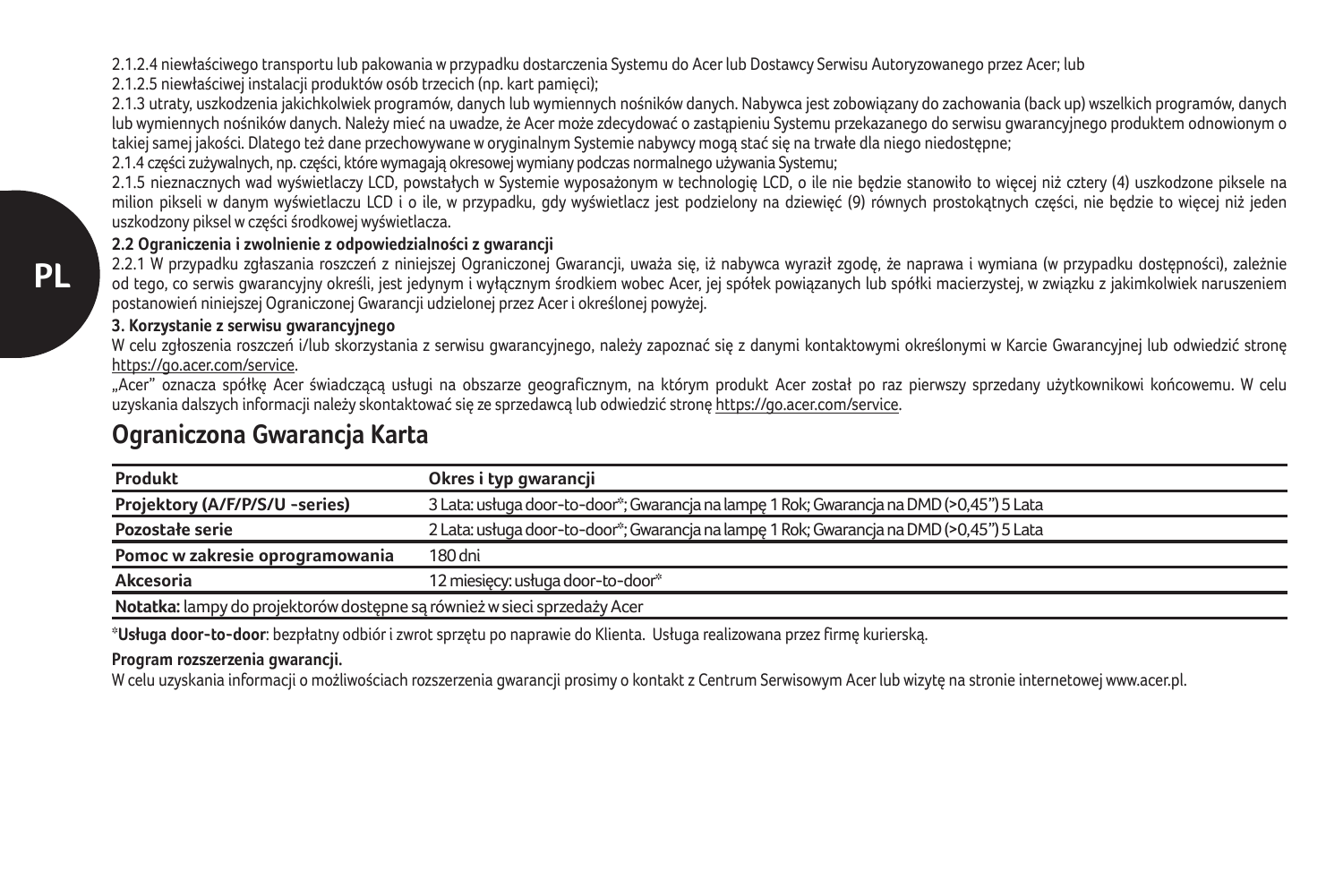## **Piiratud Tootegarantii**

## **1. Piiratud garantii kate**

1.1 Käesolev piiratud garantii (vt "Väljajätmised" ja "Piirangud" peatükis 2) ("Piiratud garantii") annab Teile Aceri suhtes spetsiifilised õigused ja vahendid. Palun lugege käesolev dokument hoolikalt läbi, käesoleva piiratud garantii alusel nõude esitamise korral eeldatakse, et olete selle tingimustest aru saanud ja nendega nõustunud. Sõltumatult käesolevast piiratud garantiist võib Teil olla erinevaid ja laiemaid õigusi ja vahendeid Aceri toote Teile müünud kaupmehe suhtes. Käesolev piiratud garantii ei piira selliseid õigusi.

Tarbijatel on siseriikliku tarbekaupade müüki reguleerivate õigusaktide poolt määratletud õigused ja antud garantii ei piira ega peata tema suhtes kohaldatavaid õigusi.

1.2 Acer garanteerib, et kõik Aceri originaalosad ja -komponendid (valikud ja lisaseadmed), mis olid Teie Aceri tootele paigaldatud ostmise hetkel, (kogunimetusega "Süsteem") esmakordsel lõppkasutajale müümisel Euroopa Majanduspiirkonna ("Territoriaalne ulatus") riigis on tavakasutuse tingimustel Teie Süsteemiga koos tarnitud piiratud garantii kaardil ("Garantiikaart") määratud garantiiperioodi jooksul vabad materjali ja töötlemise defektidest. Kliendil on õigus keelduda vastuvõtmast Aceri toodet, mis on müüdud uuena, kuid kus on turvakleebis rikutud. Kliendil on õigus teavitada edasimüüjat juhtunust. Ostes rikutud turvakleebisega Aceri toote, Klient aksepteerib, et tootele kehtivad teistsugused Garantiitingimused kui uuele Aceri tootele.

1.3 Kogu Teie Süsteemiga tarnitud tarkvara, sealhulgas operatsioonisüsteem, on tarnitud "Nagu on". Acer ei garanteeri mingi Teie Süsteemiga tarnitud tarkvara katkematut või vigadeta tööd ega sellise tarkvara vastavust Teie nõudmistele.

1.4 Kui esitate käesoleva garantii alusel nõude, remondib Acer oma äranägemisel iga defektse Süsteemi või selle käesoleva piiratud garantii poolt kaetud osad või asendab need uute või tehases värskendatud osade või Süsteemide vastu. Juhul, kui Acer otsustab kasutada tehases värskendatud osasid või Süsteeme, vastavad nende jõudlusnäitajad uute toodete omadele. Kõik asendatud osad ja Süsteemid, mis vahetati käesoleva piiratud garantii alusel, muutuvad Aceri omandiks.

1.5 Garantiiperiood algab ostukuupäevast. Ostukuupäeva tõendiks on Teie originaalarve (müügitšekk), millel on toodud Süsteemi ostukuupäev.

1.6 Garantiiteenindust teostatakse EEA riigis, kus teenindusnõue esitati, põhiliselt räägitavas keeles. Teie süsteemi keelepõhiseid külgi (nt klaviatuurid, tarkvara) puudutavaid garantiiremondi teenuseid võib olla võimatu teostada muu(de)s keel(t)es peale EEA riigis, kus teenindusnõue esitati, põhiliselt räägitava(te) keel(t)e.

## **2. Väljajätmised ja piirangud**

Käesolevale piiratud garantiile kehtivad järgnevad väljajätmised ja piirangud:

## **2.1 Väljajätmised**

Käesolev piiratud garantii ei laiene:

2.1.1 toodetele, mis pole toodetud Aceri poolt või mis müüdi esmakordselt lõppkasutajale väljaspool käesoleva piiratud garantii Territoriaalset ulatust.

2.1.2 toodetele, mida on kahjustatud või defektseks muudetud millegi järgneva tõttu:

2.1.2.1 Süsteemi kasutamine muul otstarbel peale selle tavalise kasutusotstarbe, sealhulgas, ilma piiranguteta, Süsteemi Süsteemiga kaasa oleva Kasutusjuhendiga mitte kooskõlas kasutamine või muu Süsteemi väärkohtlemine või hooletus;

2.1.2.2 Süsteemi muutmine, sealhulgas mitte Aceri poolt toodetud või müüdud osade kasutamine;

2.1.2.3 hooldus või remont kellegi muu poolt peale Aceri või Aceri volitatud teenusepakkuja;

2.1.2.4 ebaõige transport või pakkimine Süsteemi Acerile või Aceri volitatud teenusepakkujale tagastamisel; või

2.1.2.5 kolmanda osapoole toodete (nt mälukaardid) ebaõige paigaldamine.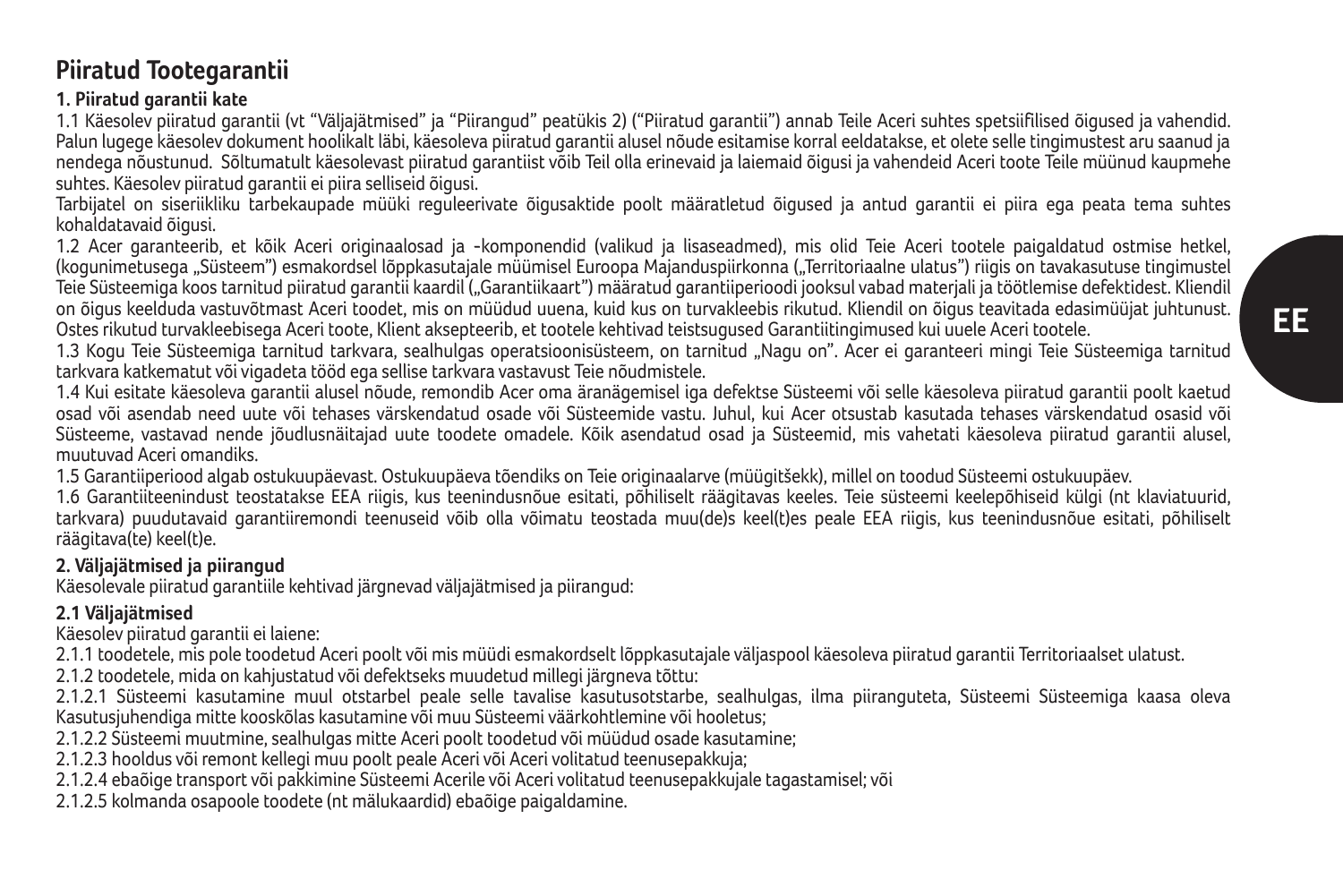2.1.3 programmide, andmete või eemaldatavate andmekandjate kaotusele või kahjustustele. Programmide, andmete või eemaldatavate andmekandjate salvestamise (varukoopiate tegemise) eest vastutate Teie. Palun pange tähele, et Acer võib otsustada garantiiteeninduseks saadetud Süsteemi asendada võrdväärse kvaliteediga värskendatud tootega ning seega võivad kõik Teie poolt originaalsüsteemi salvestatud andmed Teie jaoks jäädavalt ligipääsmatuks muutuda.

2.1.4 kulumaterjalidele, st osadele, mis vajavad Süsteemi tavapärasel kasutamisel perioodilist vahetamist.

2.1.5 vedelkristallekraani tehnoloogiaga varustatud Süsteemide puhul vedelkristallekraanide väiksemaid defekte eeldusel, et vastaval vedelkristallekraanil ei ole miljoni pikseli kohta üle nelja (4) defektse pikseli, ning lisaks eeldusel, et ekraanipaneel on jaotatud üheksaks (9) ristkülikukujuliseks alaks ning, et seal pole rohkem kui üks (1) defektne piksel kuvari keskosas.

## **2.2 Garantii piirang ja lahtiütlemine**

2.2.1 Kui esitate käesoleva piiratud garantii põhjal nõude, loetakse Teid nõustunuks sellega, et remont ja (saadavuse korral) asendamine, kui rakendatav, vastavalt siinkirjeldatud garantiiteenustele on Teie ainus ja eksklusiivne vahend Aceri või mõne selle tütar- või emaettevõtte suhtes seoses mõne siintoodud Aceri piiratud garantii rikkumisega.

## **3. Garantiiteeninduse saamine**

Nõuetest teatamiseks ja garantiiteeninduse saamiseks vaadake oma Garantiikaardil leiduvat kontaktinfot või külastage aadressi https://go.acer.com/ service.

"Acer", nagu siin kasutatud, tähistab Aceri ettevõtet, mis teenindab geograafi list piirkonda, kus Teie Aceri toode esmakordselt lõppkasutajale müüdi. Lisainfo saamiseks võtke ühendust Aceri müüjaga või külastage https://go.acer.com/service.

## **PIIRATUD GARANTII KAARD**

| <b>TOODE</b>                                                    | <b>GARANTIIPERIOOD JA TÜÜP</b>                                                                                                              |
|-----------------------------------------------------------------|---------------------------------------------------------------------------------------------------------------------------------------------|
|                                                                 | Projektori mudelid A/F/P/S/U 3 Aastad: Postiga saatmine või edastamine isiklikult; Lambi 1 Aasta asetamine; DMD (>0,45") 5 Aastad asetamine |
| <b>Teised Projektorid</b>                                       | 2 Aastad: Postiga saatmine või edastamine isiklikult; Lambi 1 Aasta asetamine; DMD (>0,45") 5 Aastad asetamine                              |
| Tarkvara tugi                                                   | 180 päeva                                                                                                                                   |
| Märkus: Acer asenduslamp on saadav ka Acer kanali partneritelt. |                                                                                                                                             |
| Postiga saatmine                                                | Klient saadab seade Acer remondi osakonda. Kui remont on lõpetatud, Acer saadab seadet tagasi kliendile.                                    |
| <b>Edastamine isiklikult</b>                                    | Klient viib seadet Aceri poolt volitatud teenuse pakkujale. Kui remont on lõpetatud, klient saab seadet tagasi.                             |

## **Garantii laiendamise võimalused.**

Kui tahad saada rohkem infot või tellida ükskõik millist garantii laiendamise võimalust, külasta, palun ACER veebi lehekülg või kasuta oma riigi vastav telefoni number.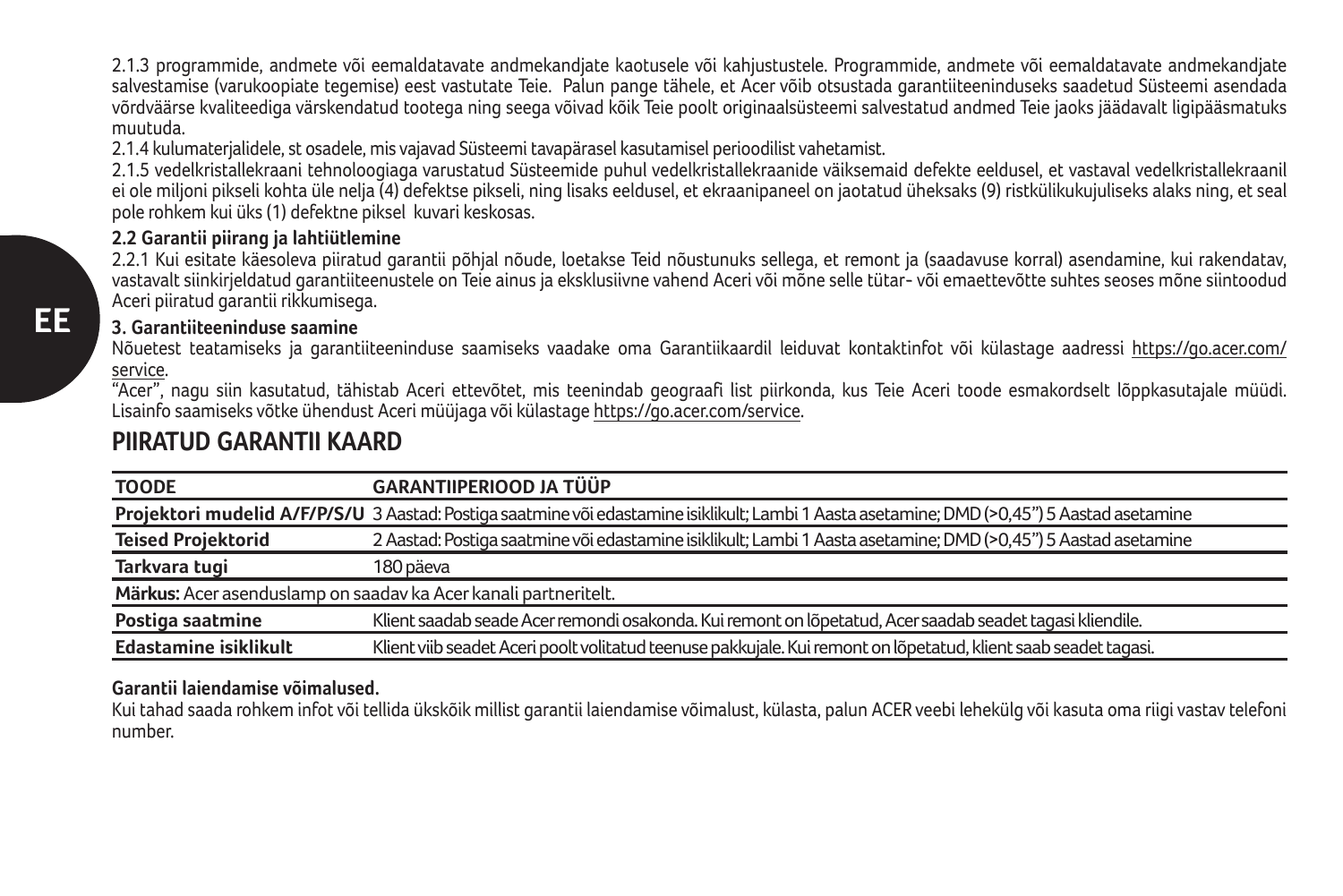## **Izstrādājuma ierobežotā garantija**

## **1. Ierobežotās garantijas nosacījumi**

1.1 Šī ierobežotā garantija (skatiet "Izņēmumus" un "Ierobežojumus" 2. paragrāfā) ("Ierobežotā garantija") jums piešķir īpašas tiesības un pret Acer izmantojamus līdzekļus. Šo dokumentu lūdzam rūpīgi izlasīt, jo, izvirzot ierobežotajā garantijā minētās pretenzijas, tiks uzskatīts, ka jūs esat sapratuši un pieņēmuši tās nosacījumus. Līdzās ierobežotajai garantijai, jums var būt citas, plašākas tiesības un līdzekļi pret Acer izstrādājuma pārdevēju. Ierobežotā garantija šādas tiesības neierobežo.

Atbilstoši valsts likumdošanai par plaša patēriņa preču tirdzniecību, patērētājam tiek piešķirtas likumīgas patērētāja tiesības un dotā garantija nekādā veidā tās neizslēdz, neierobežo vai neatceļ.

1.2 Acer garantē, ka visiem Acer izstrādājumiem, tai skaitā pirkuma brīdī jūsu Acer izstrādājumam uzstādītajām oriģinālajām Acer detaļām un sastāvdaļām (izvēles papildierīcēm un piederumiem), kas kopā tiek dēvētas par "sistēmu" un galapatērētājam Eiropas Ekonomiskajā telpā (EET) ietilpstošā valstī ("teritoriālais lauks") pārdotas pirmo reizi, normālas lietošanas gadījumā, visu sistēmai pievienotajā ierobežotās garantijas kartē ("garantijas karte") noteikto garantijas laiku nebūs materiāla vai ražošanas procesa nepilnību rezultātā radušos defektu.

Klientu pienākums ir atteikties pieņemt jebkuru piegādāto Acer produktu, kas tiek pārdots kā jauns, ja ir bojāts Acer drošības zīmogs, un informēt par to pārdevēju. Pieņemot Acer produktu ar bojātu zīmogu, klients apzinās, ka šādas iekārtas garantijas noteikumi būs citādi (ierobežoti), atšķirībā no parastajiem jaunas Acer iekārtas Noteikumiem un Nosacījumiem.

1.3 Jūsu sistēmai pievienotās programmatūras, tai skaitā operētājsistēmas, kvalitāte netiek garantēta. Acer negarantē, ka sistēmas programmatūras darbībā nebūs traucējumu vai kļūdu, kā arī šādas programmatūras atbilstību jūsu prasībām.

1.4 Ja jūs izvirzīsiet ierobežotajā garantijā minētās pretenzijas, Acer pēc saviem ieskatiem, izmantojot jaunas vai rūpnīcā atjaunotas detaļas, salabos vai nomainīs defektīvās sistēmas vai detaļas, uz kurām attiecas ierobežotā garantija. Ja Acer izvēlēsies izmantot rūpnīcā atjaunotas detaļas vai sistēmas, to veiktspēja būs līdzvērtīga jauniem izstrādājumiem. Visas saskaņā ar šo ierobežoto garantiju nomainītās detaļas un sistēmas kļūs par Acer īpašumu.

1.5 Garantijas laiks sākas pirkuma izdarīšanas dienā. Pirkuma datuma pierādījums ir uz jūsu pirkuma pavadzīmes (čeka) oriģināla norādītais sistēmas pirkuma datums.

1.6 Garantijas serviss tiks sniegts EET valsts, kurā serviss ticis pieprasīts, pamatvalodā. Pastāv iespēja, ka sistēmas lingvistisko aspektu (piem., tastatūras, programmatūras) garantijas labošanas servisu nebūs iespējams veikt valodā(s), kas nav pamatvaloda(s) EET valstī, kurā serviss ticis pieprasīts.

## **2. Izņēmumi un ierobežojumi**

Šī ierobežotā garantija paredz sekojošus izņēmumus un ierobežojumus:

## **2.1 Izņēmumi**

Šī ierobežotā garantija neattiecas uz:

2.1.1 izstrādājumiem, kas nav Acer vai priekš Acer ražoti, kā arī tiem, kas sākotnēji tikuši pārdoti ārpus šīs ierobežotās garantijas teritoriālā lauka esošam galapatērētājam.

2.1.2 izstrādājumiem, kas tikuši bojāti vai padarīti defektīvi,

2.1.2.1 sistēmu tai neparedzētiem mērķiem, tai skaitā gadījumos, kad sistēma nav tikusi lietota saskaņā ar sistēmai pievienoto lietotāja pamācību vai jebkāda veida sistēmas ļaunprātīgu izmantošanu, vai nevērīgu izturēšanos;

2.1.2.2. sistēmas pārveidojumus, to skaitā detaļas, ko nav ražojis un pārdevis Acer;

2.1.2.3 servisu vai remontu, ko nesniedz vai nav pilnvarojis Acer;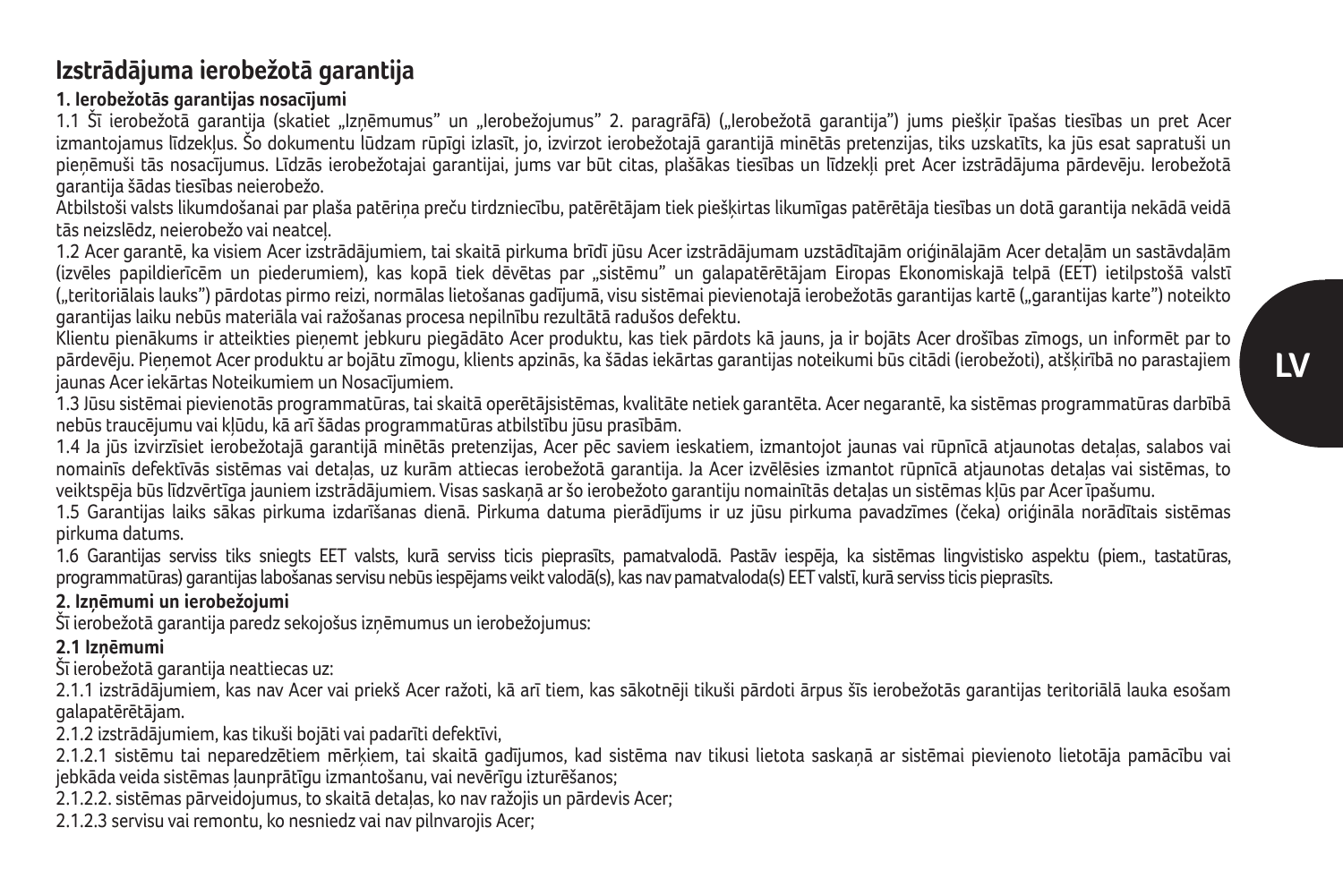2.1.2.4. nepareizus transportēšanas vai iepakošanas paņēmienus, lai atgrieztu sistēmu Acer vai Acer pilnvarotam servisa sniedzējam; vai

2.1.2.5 nepareizi uzstādot trešās puses izstrādājumus (piem., atmiņas kartes).

2.1.3 kādas programmas, datu vai noņemamā atmiņas nesēja nozaudēšanu vai bojājumiem. Par programmu, datu vai noņemamā atmiņas nesēja saglabāšanu (dublējumkopiju izgatavošanu) esat atbildīgi jūs. Lūdzam ņemt vērā, ka Acer var izvēlēties garantijas servisam nodoto sistēmu nomainīt ar līdzvērtīgas kvalitātes izstrādājumu un šādā gadījumā iepriekšējā sistēmā saglabātie dati jums var kļūt nepieejami.

2.1.4 patērējamajām daļām, t.i., daļām ko sistēmas normālas lietošanas gaitā nepieciešams periodiski mainīt.

2.1.5 sīkiem ar šķidro kristālu displeja tehnoloģiju aprīkoto šķidro kristālu displeja defektiem, ar noteikumu, ka dotajam šķidro kristālu displejam uz miljons pikseļiem defektīvi ir ne vairāk par četriem (4) un papildu noteikumu, ka displejs ir sadalīts deviņos (9) vienādos taisnstūra laukumos, displeja centrālajā daļā nebūs vairāk kā viens defektīvs pikselis.

## **2.2 Garantijas ierobežošana un anulēšana**

2.2.1 Ja jūs saskaņā ar šo ierobežoto garantiju izvirzāt pretenzijas, tiek uzskatīts, ka jūs esat piekritis, ka remonts un (atkarībā no iespējām) nomaiņa, attiecīgajos gadījumos saskaņā ar te aprakstīto garantijas servisu ir jūsu vienīgais un neapstrīdamais līdzeklis ko kāda Acer ierobežotās garantijas nosacījuma neievērošanas gadījumā izmantot pret Acer vai kādu no tās korporatīvajām struktūrvienībām vai mātes uzņēmumiem.

## **3. Garantijas servisa izmantošana**

Lai darītu zināmas savas pretenzijas un/vai izmantotu garantijas servisu, lūdzam izmantot uz jūsu garantijas kupona norādīto kontaktinformāciju vai apmeklēt https://go.acer.com/service.

| <b>PRODUKTS</b>             | <b>GARANTIJAS PERIODS UN VEIDS</b>                                                                                          |
|-----------------------------|-----------------------------------------------------------------------------------------------------------------------------|
| Projektors A/F/P/S/U sērija | 3 Gadi: Nosūtīšana pa pastu vai nogādāšana personīgi; Lampas 1 Gads aizvietojums; DMD (>0,45") 5 Gadi aizvietojums          |
| Citi projektori             | 2 Gadi: Nosūtīšana pa pastu vai nogādāšana personīgi; Lampas 1 Gads aizvietojums; DMD (>0,45") 5 Gadi aizvietojums          |
| Programmatūras atbalsts     | 180 dienas                                                                                                                  |
|                             | Piezīme: Acer aizvietojuma lampa ir pieejama arī no Acer kanāla partneriem                                                  |
| Nosūtīšana pa pastu         | Klients nosūta iekārtu Acer remonta nodaļai. Kad remonts ir pabeigts, Acer nosūta iekārtu atpakaļ klientam.                 |
| Nogādāšana personīgi        | Klients nogādā iekārtu pie Acer apstiprināta pakalpojumu sniedzēja. Kad remonts ir pabeigts, klients iekārtu sanem atpakal. |
|                             |                                                                                                                             |

## **IEROBEŽOTA GARANTIJA KARTE**

### **Garantijas paplašināšanas iespējas**

Lai saņemtu vairāk informācijas vai pasūtītu jebkuru garantijas paplašināšanas iespēju, lūdzu, apmeklējiet ACER interneta lapas vai izmantojiet jūsu valsts attiecīgo tālruņa numuru.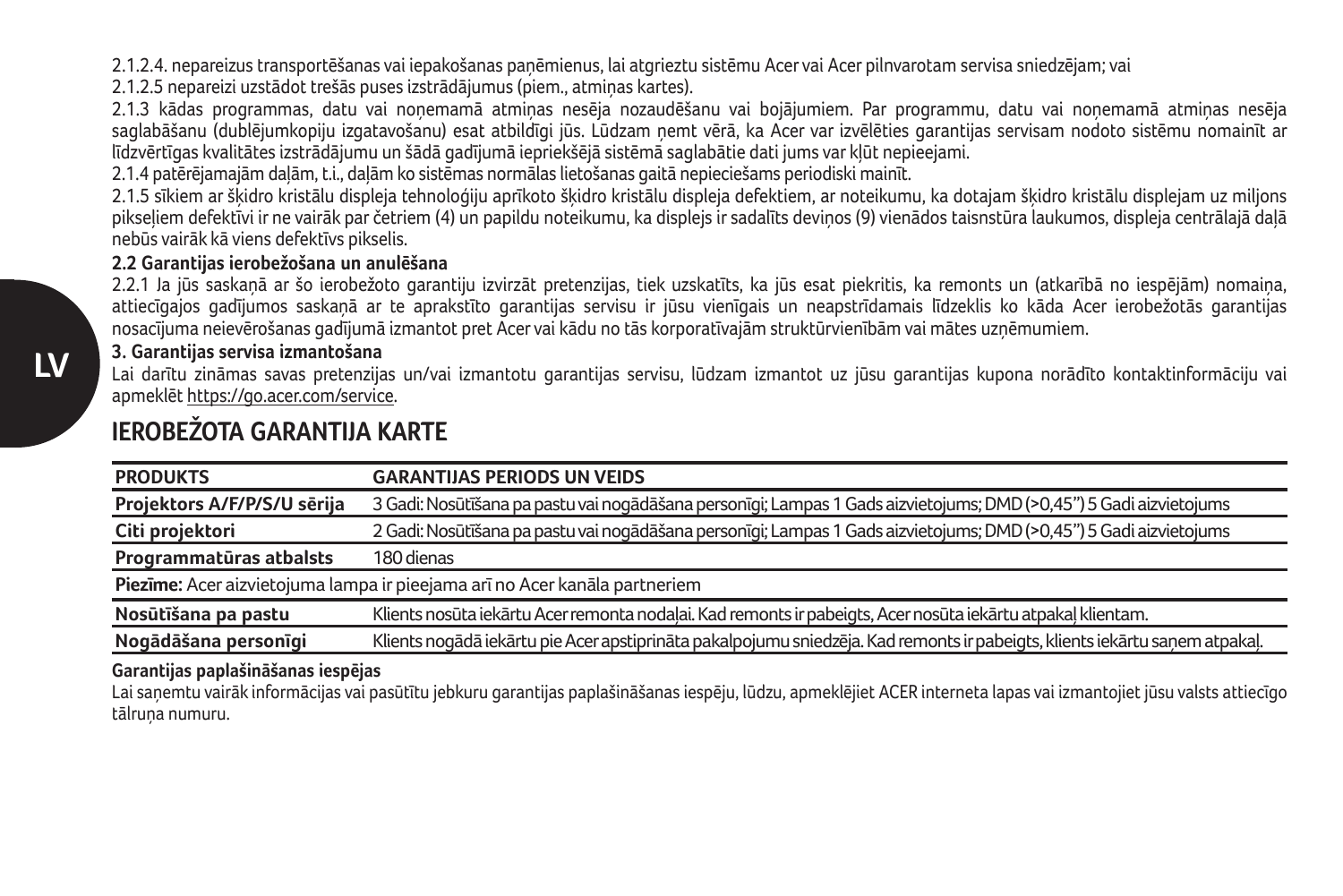## **Ribota produkto garantija**

## **1. Ribotos garantijos aprėptis**

1.1 Ši ribota garantija (žr. "Išimtys" ir "Apribojimai" 2-ame skyriuje) ("Ribota garantija") suteikia jums specifines teises ir priemones prieš "Acer"1. Prašome atidžiai perskaityti šį dokumentą, kadangi pateikiant pretenzijas dėl Ribotos Garantijos yra laikoma, kad Jūs supratote jos sąlygas. Nepriklausomai nuo šios Ribotos Garantijos, galite turėti daugiau teisių ir priemonių prieš prekybininkus, kurie Jums pardavė "Acer" produktą. Ši Ribota Garantija neturi įtakos tokioms teisėms.

Vartotojai turi įstatymo numatytas teises pagal galiojančius nacionalinius įstatymus, kuriuose reglamentuojamas vartojimo prekių pardavimas ir ši garantija neišskiria, neapriboja ar suspenduoja kurią nors iš šių teisių.

1.2 "Acer" garantuoja, kad bet kuris "Acer" produktas, įskaitant autentiškas "Acer" dalis ir komponentus (priedai bei aksesuarai), kurie buvo įdiegti Jūsų "Acer" produkte pirkimo metu (kartu vadinama "Sistema"), pirmojo pardavimo galutiniam vartotojui metu Europos Ekonominėje Erdvėje ("Teritorinė aprėptis") yra be dalių ar darbo defektų ir bus garantinio laikotarpio metu esant normalioms eksploatacijos sąlygoms, kurios nurodytos Ribotos Garantijos kortelėje, pateikiamoje kartu su Sistema ("Garantijos kortelė"). Vartotojas turi teisę atsisakyti priimti bent kokį Acer produktą, parduotą kaip naują prekę jeigu yra pažeistos gamyklinės plombos, lipdukai ir pan., apie tai pranešus pardavėjui. Priimant Acer produktą su pažeistomis gamyklinėmis plombomis, lipdukais ir pan., pirkėjas patvirtina kad pripažįsta kad tokio įrenginio garantinis aptarnavimas bus ribotas (trumpesnis) lyginant su standartinėmis naujo Acer produkto garantinio aptarnavimo sąlygomis ir terminais.

1.3 Bet kuri programinė įranga kartu su Šistema, įskaitant operacinę sistemą, yra pateikiama "Kaip yra". "Acer" negarantuoja, kad programinė įranga, pateikiama su Jūsų Sistema veiks nepertraukiamai ar be klaidų, arba tokia programinė įranga atitiks Jūsų reikalavimus.

1.4 Jei Jūs pareikšite pretenzijas remdamiesi šia Garantija, "Acer", savo sprendimu, gali pataisyti arba pakeisti neveikiančią Sistemą, arba dalis, kurios įtrauktas į šią Ribotą Garantiją, panaudodama naujas arba gamykloje atnaujintas Sistemų dalis. Jei "Acer" nuspręs panaudoti gamykloje atnaujintas dalis ar Sistemas, jos turės tokias pat charakteristikas kaip ir nauji produktai. Visos dalys ir Sistemos, pakeistos remiantis šia Ribota Garantija, tampa "Acer" nuosavybe.

1.5 Garantijos laikotarpis prasideda pirkimo dieną. Jūsų originalioji pirkimo sąskaita (pardavimo kvitas), kurioje nurodyta Sistemos pirkimo data, yra pirkimo datos įrodymas.

1.6 Garantinis aptarnavimas bus atliktas remiantis pagrindine kalba, vartojama toje EEE, kurioje kreipiamasi dėl aptarnavimo. Garantinio taisymo paslaugos, kuriose yra kalbinių Sistemos aspektų (pvz.: klaviatūros, programinės įrangos), gali būti neteikiamos kita kalba(-omis) nei pagrindinė (-ės), vartojamos toje EEE šalyje, kurioje kreipiamasi dėl aptarnavimo.

## **2. Išimtys ir apribojimai**

Šios Ribotos Garantijos išimtys ir apribojimai:

## **2.1 Išimtys**

Ši Ribota Garantija negalioja:

2.1.1 produktui, kurio negamino "Acer" ir, kuris nebuvo pagamintas "Acer" kompanijai, arba, buvo pirmą kartą parduotas galutiniam vartotojui šalyje, esančioje už šios Ribotos Garantijos teritorinės aprėpties.

2.1.2 produktui, kuris buvo pažeistas ar nustojo veikti dėl

2.1.2.1 kitokio nei numatyto normalaus Sistemos naudojimo, įskaitant Sistemos naudojimą ne pagal Vartotojo Instrukciją, kuri pateikiama kartu su Sistema, arba kitokio aplaidumo ar piktnaudžiavimo Sistema;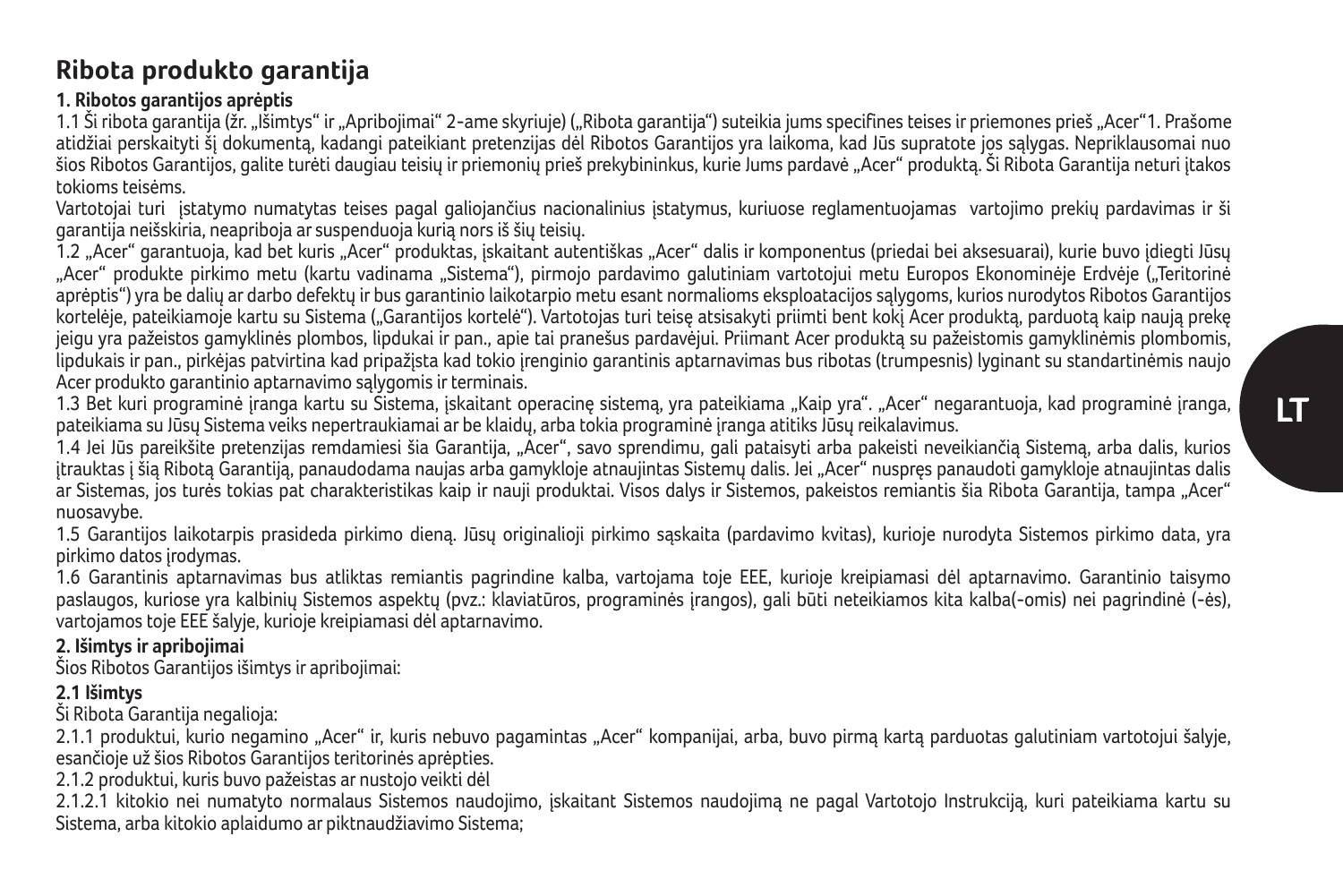2.1.2.2 Sistemos modifikavimo, įskaitant dalių, kurių "Acer" negamina ir/arba neparduoda, panaudojimą;

2.1.2.3 aptarnavimo ar taisymo, kurį atlieka ne "Acer" arba ne "Acer" Įgaliotas Paslaugų Tiekėjas;

2.1.2.4 neteisingo transportavimo ar įpakavimo, grąžinant Sistemą "Acer" kompanijai ar jos Įgaliotam Paslaugų Tiekėjui; arba

2.1.2.5 dėl netinkamo trečiosios šalies produktų įdiegimo (pvz., atminties kortelių).

2.1.3 programoms, duomenims ar išimamų kaupiklių informacijai. Jūs esate atsakingi už bet kurių programų, duomenų ir/arba išimamų kaupiklių duomenų saugojimą (atsarginių kopijų darymą). Pastaba: "Acer" gali pakeisti Sistemą, pateiktą garantiniam aptarnavimui, perdirbtais tos pačios kokybės produktais, todėl bet kurie Jūsų originalioje Sistemoje laikomi duomenys gali tapti jums neprieinami.

2.1.4 susidėvinčioms dalims, t. y. dalims, kurioms reikia periodinio pakeitimo normalaus Sistemos naudojimo metu.

2.1.5 nereikšmingiems LCD (skystųjų kristalų) ekrano defektams, atsiradusiems Sistemose, kuriose yra LCD ekranų technologija, su sąlyga, kad tokiame LCD ekrane nebus daugiau keturių (4) sugedusių pikselių vienam milijonui pikselių ir toliau tariant, kad ekran1 padalinus į devynis (9) lygius stačiakampius, ekrano centriniame plote nebus daugiau nei penkių defektuotų pikselių.

## **2.2 Apribojimai ir Garantijos atsisakymas**

2.2.1 Jei jūs pateikiate pretenzijas remdamiesi šia Ribota Garantija, manoma, kad jūs sutikote, jog pataisymas ir (esant reikalui) pakeitimas, kuris taikomas remiantis garantiniu aptarnavimu, aprašytu čia, yra jūsų vienintelė ir išskirtinė priemonė prieš Acer ar bet kurį jos filialą ar tėvines kompanijas, Acer Ribotos Garantijos, nustatytos čia, pažeidimo atveju.

## **3. Garantinio aptarnavimo suteikimas**

Norėdami pareikšti pretenzijas ir/arba gauti garantinį aptarnavimą, žiūrėkite informaciją, nurodytą Garantinėje Kortelėje arba apsilankykite https://go.acer.com/service.

## **RIBOTA GARANTIJA ŽEMĖLAPIS**

| <b>PRODUKTAS</b>             | <b>GARANTIJOS LAIKOTARPIS IR RŪŠIS</b>                                                                           |
|------------------------------|------------------------------------------------------------------------------------------------------------------|
| Projektorių A/F/P/S/U serija | 3 Metai: Siuntimas paštu arba pristatymas asmeniškai; 1 Metai lempos pakeitimas; 5 Metai DMD (>0,45") pakeitimas |
| Kiti projektoriai            | 2 Metai: Siuntimas paštu arba pristatymas asmeniškai; 1 Metai lempos pakeitimas; 5 Metai DMD (>0,45") pakeitimas |
| Programinė pagalba           | 180 dienos                                                                                                       |
|                              | Pastaba: pakaitine Acer lempa galima gauti ir iš Acer kanalo partnerių                                           |
| Siuntimas paštu              | Klientas nusiunčia įrangą Acer remonto skyriui. Kai remontas baigtas, Acer įrangą atsiunčia klientui.            |
| Pristatymas asmeniškai       | Klientas pristato įrangą patvirtintam Acer paslaugų teikėjui. Kai remontas baigtas, klientas įranga pasiima.     |

## **Galimybė pratęsti garantiją**

Jei norite gauti daugiau informacijos ar pageidaujate užsakyti bet kurią garantijos pratęsimo galimybę, prašome apsilankyti ACER interneto svetainėje arba skambinkite į atitinkamą Jūsų šalies telefono numerį.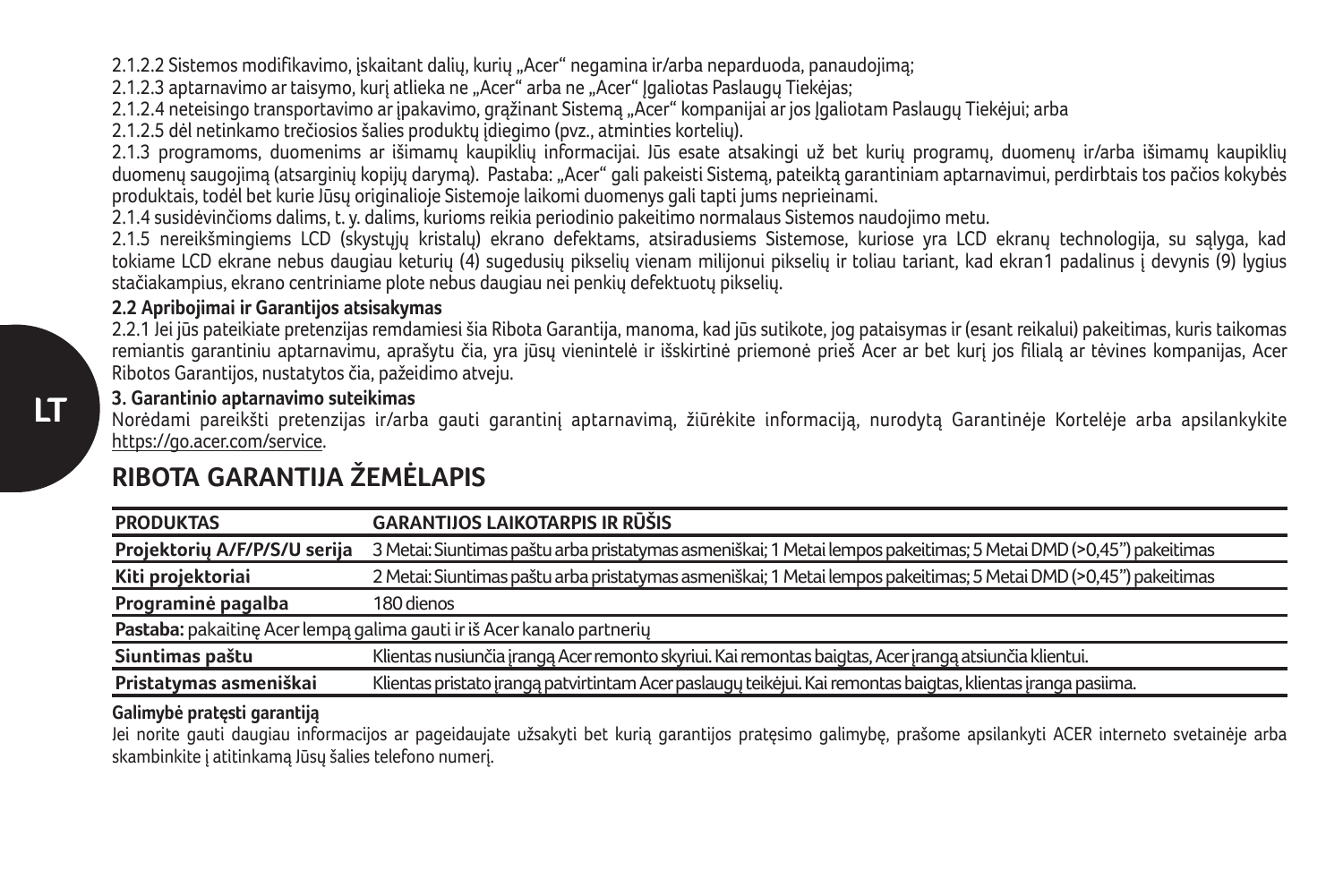## **Omejeno jamstvo izdelka**

## **1. Obseg omejenega jamstva**

1.1 To omejeno jamstvo (glejte "Izjeme" in "Omejitve" v poglavju 2) ("omejeno jamstvo") zadeva vaše specifične pravice in pravna sredstva zoper podjetje Acer. Prosimo, da dokument pozorno preberete, saj bo ob morebitnem zahtevku glede tega omejenega jamstva upoštevano, da ste seznanjeni z vsebino in sprejemate navedene pogoje. Neodvisno od tega 'omejenega jamstva' imate zoper trgovca, pri katerem ste Acer izdelek tudi kupili lahko še drugačne ter obsežnejše pravice in pravna sredstva. To 'omejeno jamstvo' ne omejuje tovrstnih pravic.

Potrošniki imajo zakonske pravice po nacionalni zakonodaji o prodaji potrošnega blaga, ki jih ta garancija ne izključuje, omejuje ali začasno odvzema.

1.2 Acer zagotavlja jamstvo za vsak njegov izdelek, vključujoč generične Acer-jeve dele in komponente (ponujene kot "opcijske dele in/ali priključke"), ki so bili nameščeni v Acer izdelek (v nadaljevanju kot "sistem"), ob njegovi prodaji končnemu uporabniku, v državi Evropskega gospodarskega prostora ("ozemeljskega območja"), da bodo slednji brez napak na materialu in strokovno izdelani, in pod pogoji normalne uporabe v času trajanja 'omejenega jamstva', navedenega v garancijskem listu', ki je priložen izdelku ("Garancijski list"), služili svojemu namenu. Če stranka opazi da je pri embalaži poškodovana varnostna nalepka "Acer security seal",lahko tako opremo zavrne in o tem primerno obvesti prodajalca. Če se stranka kljub poškodovani nalepki odloči za nakup s tem sprejme drugačne(zmanjšane) pogoje garancije kot pri enotah z celo varnostno nalepko.

1.3 Vsa programska oprema, ki je dobavljena skupaj s 'sistemom', vključujoč operacijski sistem, je določena "kot obstoječa". Acer ne jamči, da bo, skupaj s sistemom dobavljena programska oprema zanesljivo delovala brez napak, oziroma, da bo slednja izpolnjevala vsa vaša pričakovanja.

1.4 V primeru zahtevka, povezanega s tem 'jamstvom' bo Acer, glede na svoje obveznosti, popravil ali, s tovarniško-obnovljenimi deli, zamenjal sistem ali dele, ki so zajeti v obveznostih z naslova tega 'omejenega jamstva'. V primeru, da Acer uporabi tovarniško-obnovljene dele sistema, bodo slednji imeli enake lastnosti delovanja, kot tisti, ki so novi. Vsi nadomeščeni deli sistema bodo skladno s tem 'omejenim jamstvom' postali last podjetja Acer.

1.5 Jamstveno obdobje začne teči z datumom nakupa izdelka. Vaš originalni račun (potrdilo o nakupu), ponazarja datum nakupa 'sistema', in služi kot dokaz o datumu vašega nakupa.

1.6 Jamstveni servis bo opravljen na osnovi jezika države EGP, v kateri je bil podan servisni zahtevek. Jamstveno popravilo zajema uporabo osnovnega jezika vašega sistema (npr. tipkovnica, programska oprema), zato se pri popravilu ne sme uporabljati drugega jezika(ov) kot slednjega, uporabljenega v državi EGP kjer je servisni zahtevek tudi opravljen.

## **2. Izjeme in omejitve**

To 'omejeno jamstvo' je predmet sledečih izjem in omejitev:

## **2.1 Izjeme**

To 'omejeno jamstvo' ne zajema:

2.1.1 nobenega izdelka, ki ni proizveden pri podjetju Acer ali prvič prodan končnemu uporabniku iz države zunaj območnega ozemlja tega 'omejenega jamstva'.

2.1.2 nobenega izdelka, ki je bil poškodovan ali dostavljen v okvari kot rezultat

2.1.2.1 uporaba drugačnega sistema, kot tistega, ki je bil namenjen za normalno uporabo, neomejeno vključujoč neupoštevanje uporabe sistema skladno z 'uporabniškimi navodili', ki so priložena 'sistemu' ali česarkoli, kar škodljivo vpliva ali omejuje določila v zvezi s 'sistemom';

2.1.2.2 s predelavo prvotnega 'sistema' ob uporabi delov, ki jih ni proizvedlo in/ali prodalo podjetje Acer;

2.1.2.3 servisom ali popravilom s strani nepooblaščenega Acer-jevega servisnega ponudnika;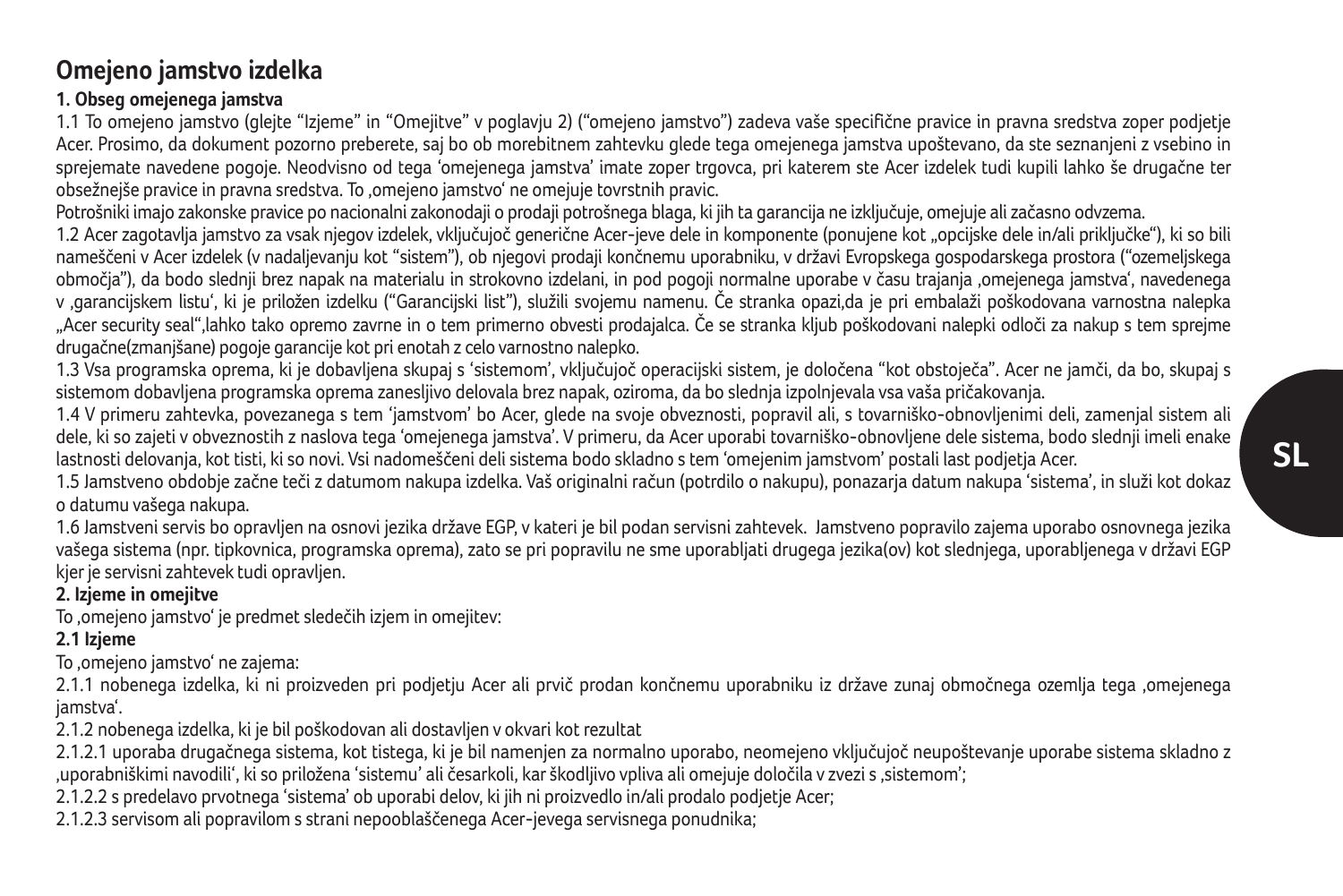2.1.2.4 zaradi nepravilnega prevoza ali pakiranja 'sistema' ob vračilu podjetju Acer oz. njegovemu pooblaščenemu servisnemu ponudniku; ali

2.1.2.5 z nepravilno namestitvijo izdelkov tretjih oseb (npr. spominskih kartic).

2.1.3 izgube ali poškodb programov, podatkov ali odstranljivih spominskih medijev. Odgovorni ste za shranitev (varnostno kopijo) kateregakoli programa, podatkov in/ali odstranljivega spominskega medija. Prosimo upoštevajte, da Acer pri garancijskem servisu lahko izbere tudi zamenjavo 'sistema' z enako kvalitetnim, pri tem pa vaš originalni 'sistem' lahko postane trajno nedostopen.

2.1.4 zamenljivi deli, npr. deli, ki pri normalnem obratovanju vsake toliko časa zahtevajo zamenjavo.

2.1.5 manjših poškodb LCD zaslona, opremljenega s tehnologijo, ki zagotavlja, da na milijon točk ne sme biti poškodovanih več kot štiri (4), in nadalje razdeljenega na devet (9) enakih pravokotnih področij, pri čemer na osrednjem področju zaslona ne sme biti več kot ena poškodovana točka.

## **2.2 Omejitev in zavrnitev garancije**

2.2.1 V primeru, da podate zahtevek z naslova 'omejenega jamstva' se domneva, da soglašate s popravilom in (skladno z možnostmi) zamenjavo, skladno s tukaj navedenimi jamstvenimi storitvami s strani podjetja Acer ali njegovega pooblaščenega zastopnika, oziroma matične družbe, s spoštovanjem tukaj navedenih postopkov v zvezi z 'Acer-jevim omejenim jamstvom'.

## **3. Zagotovitev jamstvenega servisa**

Za vsakršno sporočanje zahtevkov in/ali zagotovitev jamstvenega servisa, prosimo upoštevajte informacije, ki so navedene na 'garancijskem listu', ali obiščite https://go.acer.com/service.

"Acer" se v tem besedilu uporablja v povezavi z geografsko prisotnostjo družbe Acer, v zvezi s pristojnostmi glede prve prodaje izdelka Acer končnemu uporabniku. Za nadaljnje informacije se obrnite na vašega Acer trgovca, ali obiščite https://go.acer.com/service.

## **Omejena garancija kartica**

| Produkt/izdelek              | Garanciiska doba in tip                                                                                                 |
|------------------------------|-------------------------------------------------------------------------------------------------------------------------|
| Projektorji A/F/P/S/U serije | 3 Leta: Mail-in ali Carry-in; zamenjava žarnice v 1 Leto; zamenjava DMD (>0,45") v 5 Leta                               |
| Drugi projektorji            | 2 Leta: Mail-in ali Carry-in; zamenjava žarnice v 1 Leto; zamenjava DMD (>0,45") v 5 Leta                               |
| Programska podpora           | 180 dni                                                                                                                 |
|                              | Opozorilo: rezervna žarnica za Acer projektorje je dobavljiva tudi preko Acer Channel partnerjev                        |
| Mail-in                      | Stranka pošlje enoto v Acerjev servisni center. Ko je popravilo zaključeno, Acer pošlje enoto nazaj k stranki.          |
| Carry-In                     | Stranka prinese enoto v Aceriev pooblaščeni servisni center. Ko je popravilo zaključeno, strnaka osebno prevzame enoto. |

## **Možnosti nadgradnje garancije**

Če želite pridobiti več informacij o ali za naročilo ndgradenj garancije, prosimo obiščite Acerjeve spletne strani ali pokličite kontaktno številko v vaši državi.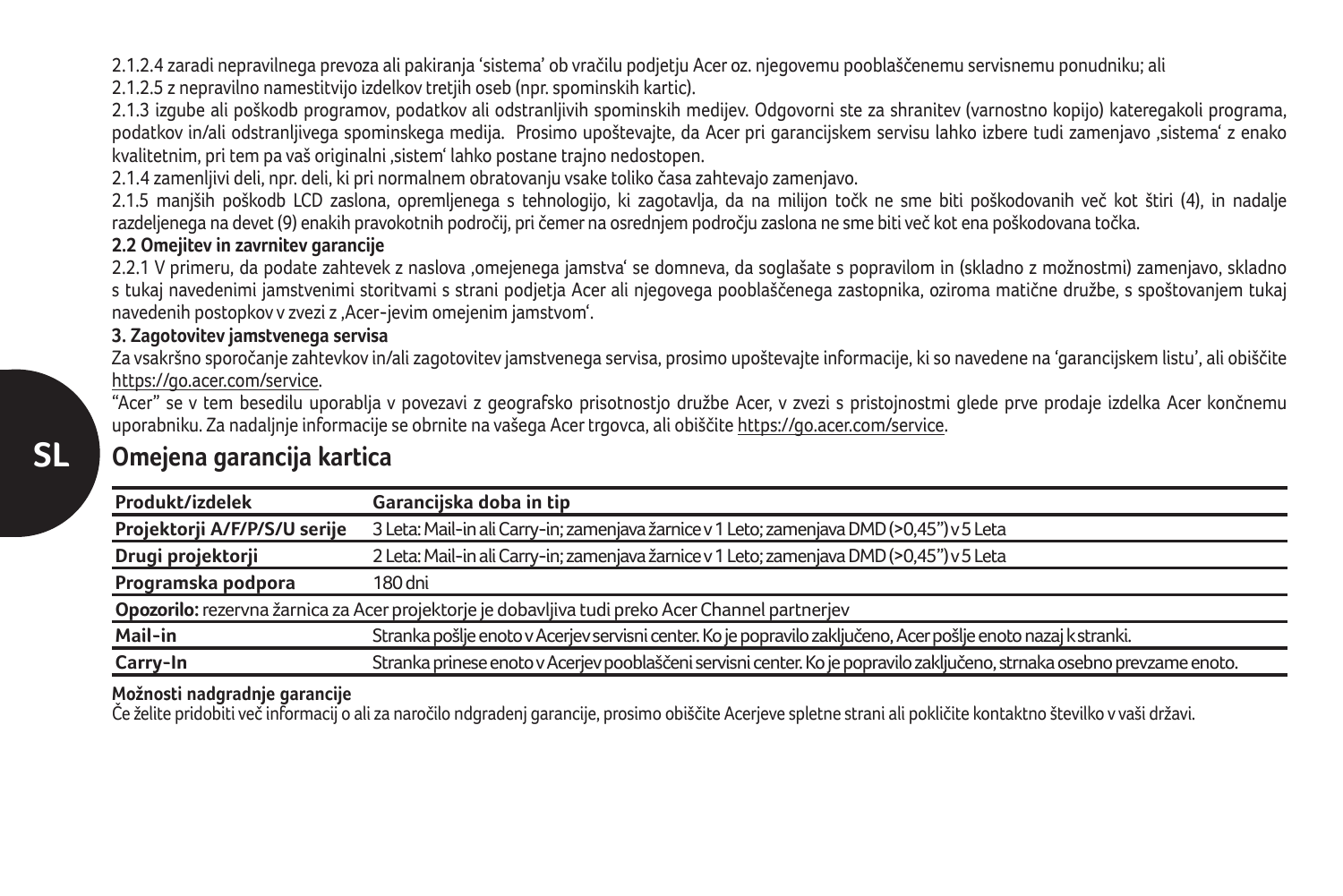## **Garanţie Limitată pentru Produse**

### **1. Acoperirea Garanţiei Limitate**

1.1 Prezenta declarație de garanție limitată (vezi "Excluderi" și "Limitări" în Secțiunea 2) ("Garanția Limitată") vă conferă drepturi și remedii în relația cu Acer. Citiți cu atenție prezentul document, deoarece la prezentarea unei pretenții în baza prezentei Garanții Limitate, se va considera că ați înteles și acceptat termenii acesteia. Independent de prezenta Garanție Limitată, beneficiați de mai multe drepturi și remedii diferite pe care le puteți invoca în relația cu vânzătorul de la care ați achiziționat Sistemul (definit de mai jos) conform legislației naționale în vigoare cu privire la comercializarea bunurilor de consum. Prezenta Garanție Limitată nu operează în sensul restricționării sau afectării acestor drepturi în vreun fel.

Consumatorul are drepturi juridice in temejul legislatiei in vigoare care reglementeaza vanzarea de bunuri de larg consum iar garantia nu exclude, limiteaza sau suspenda aceste drepturi aplicabile. De Exemplu, consumatorii au cel putin 24 luni de garantie incepand cu data achizitiei, indiferent de ce este inscris pe orice alt card de garantie sau alte materiale.

1.2 Acer garantează că orice produs Acer, inclusiv piesele şi componentele Acer originale (oferite ca "Opţiuni" şi/sau "Accesorii) care au fost instalate pe produsul dumneavoastră Acer la momentul achizitionării, (denumite colectiv "Sistemul") vândut pentru prima dată unui utilizator final dintr-o tară din cadrul Spatiului Economic European și din Elveția ("Acoperirea Teritorială"), nu prezintă defecte de material si/sau execuție în condiții normale de utilizare pe durata perioadei de garanție specificate în Carnetul de Garanție Limitată furnizat împreună cu Sistemul dumneavoastră ( Carnetul de Garantie").

Este responsabilitatea clientului sa refuze livrarea oricarui produs Acer cumparat ca nou atunci cand sigiliul de siguranta Acer este rupt/deteriorat ;in acest caz trebuie informat imediat vanzatorul.Acceptand un produs Acer cu un sigiliu deteriorat,clientul isi asuma faptul ca garantia unui astfel de produs va fi diferita(redusa) fata de conditiile standard de garantie existente in cazul unui produs nou

1.3 Orice software furnizat împreună cu Sistemul dumneavoastră, inclusiv sistemul de operare, este livrat "ca atare". Acer nu garantează funcţionarea neîntreruptă sau fără erori a oricărui software furnizat împreună cu Sistemul dumneavoastră, sau adecvarea respectivului software la cerintele dumneavoastră.

1.4 La prezentarea unei pretenții în baza prezentei Garanții, Acer va repara sau înlocui, la alegerea sa, orice Sistem defect sau orice piese ale acestuia acoperite de prezenta Garanție Limitată, cu piese sau Sisteme noi sau recondiționate în fabrică. În cazul în care Acer optează pentru utilizarea unor piese sau Sisteme recondiționate în fabrică, caracteristicile de funcționare ale acestora vor fi echivalente cu cele ale unor produse noi. Toate piesele sau Sistemele înlocuite în baza prezentei Garanţii Limitate vor deveni proprietatea Acer.

1.5 Perioada de Garanție începe la data achiziționării. Factura de cumpărare originală (bonul de vânzare), care indică data achiziționării Sistemului, reprezintă dovada datei achiziționării. 1.6 Serviciile în garanție vor fi efectuate în baza limbii primare utilizate în tara din SEE în care au fost solicitate. Este posibil ca reparațiile de garanție ce implică aspecte legate de limba Sistemului dumneavoastră (de exemplu pentru tastatură, software) să nu poată fi efectuate într-o altă limbă (alte limbi) decât limba primară (limbile primare) utilizate în tara SEE în care au fost solicitate.

### **2. Excluderi şi Limitări**

Prezenta Garanție Limitată se supune următoarelor excluderi și limitări:

### **2.1 Excluderi**

Prezenta Garantie nu se extinde la:

2.1.1 orice produs care nu este fabricat de către sau pentru Acer, sau care este vândut pentru prima dată unui utilizator final dintr-o tară din afara ariei de Acoperire Teritorială a prezentei Garantii Limitate.

### 2.1.2 orice produs care prezintă deteriorări sau defecțiuni ca urmare a

2.1.2.1 utilizării Sistemului într-un mod necorespunzător destinatiei normale de utilizare a acestuia, inclusiv, dar fără a se limita la utilizarea Sistemului cu nerespectarea Ghidului Utilizatorului care însoteste Sistemul, sau orice alt abuz sau neglijență asupra Sistemului;

2.1.2.2 modificării Sistemului inclusiv utilizării de piese care nu sunt fabricate şi/sau comercializate de Acer;

2.1.2.3 unor lucrări de service sau reparații executate de alte părți și nu de Acer sau un Furnizor de Service Autorizat de Acer;

2.1.2.4 transportării sau ambalării necorespunzătoare la returnarea Sistemului la Acer sau la un Furnizor de Service Autorizat de Acer; sau

2.1.2.5 instalării necorespunzătoare a unor produse aparținând unor terți (de exemplu carduri de memorie).

2.1.3 pierderea sau deteriorarea unor programe, date sau medii detaşabile de stocare a informaţiilor (exceptând ca urmare a unui eveniment care dă naştere unei pretenţii în baza legislaţiei privind răspunderea pentru produs din jurisdicția în care se află Cumpărătorul). Salvarea (efectuarea unor copii de rezervă a) oricăror programe, date si/sau medii detașabile de stocare a informaţiilor constituie responsabilitatea dumneavoastră. Trebuie avut în vedere faptul că Acer poate alege să înlocuiască Sistemul care face obiectul serviciilor în garanţie cu un produs refabricat, echivalent din punct de vedere calitativ, drept pentru care nu veți mai putea accesa datele stocate de către dumneavoastră pe Sistemul inițial.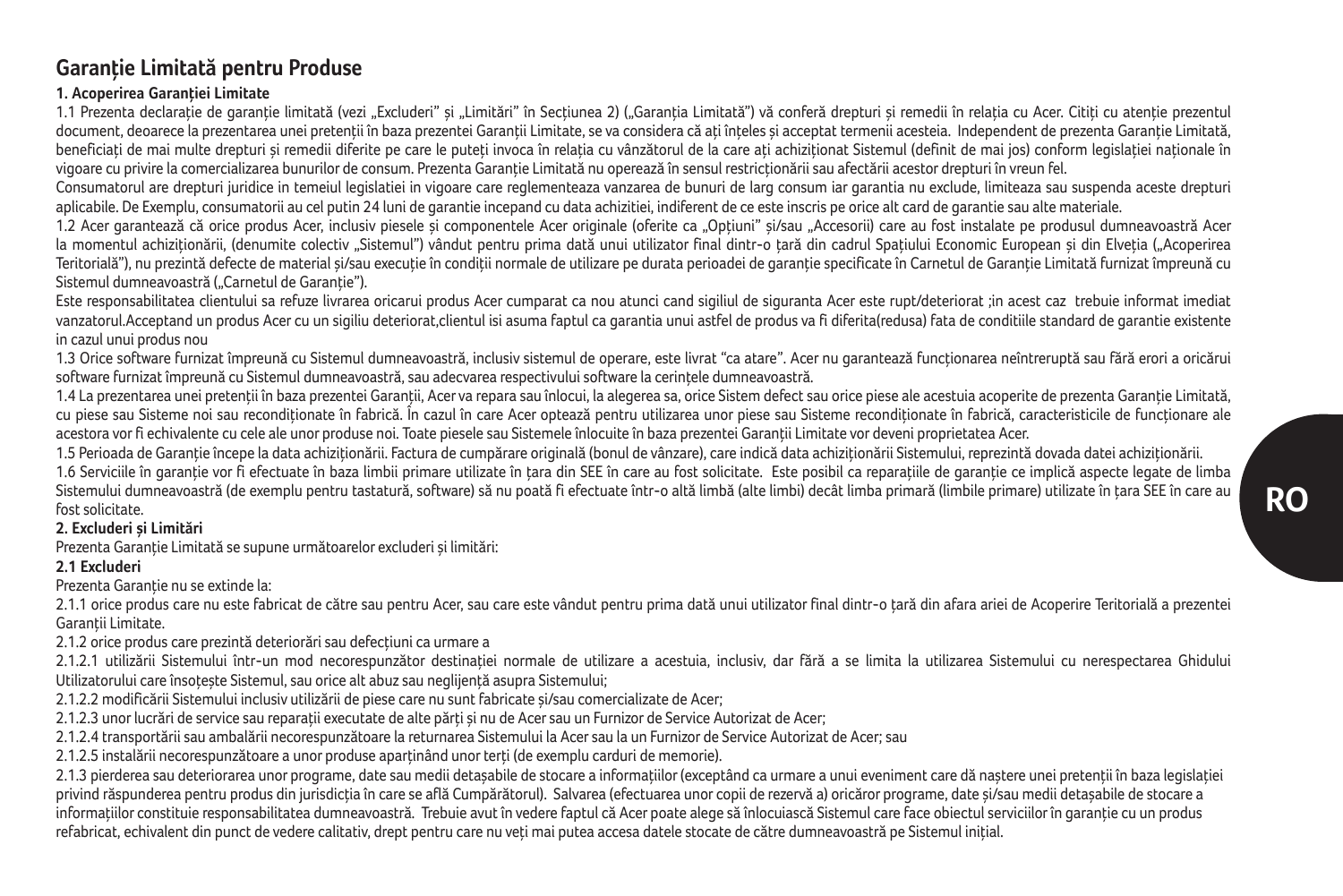2.1.4 consumabile, respectiv componentele care necesită înlocuirea periodică în cursul utilizării normale a Sistemului.

2.1.5 defectiuni minore la afisajele LCD în cazul Sistemelor dotate cu tehnologie de afisare LCD, cu condiția să nu existe mai mult de patru (4) pixeli defecți la un milion de pixeli pentru un afișaj LCD și, de asemenea cu condiția ca, dacă panoul de afișare se împarte în nouă (9) suprafețe dreptunghiulare egale, să existe maxim un pixel defect în zona centrală a afișajului.

2.1.6 Uzura cosmetică normală a produsului și a accesoriilor acestuia.

## **2.2 Limitele Garanţiei şi declinarea responsabilităţii**

2.2.1 Dacă înaintați o pretenție în baza prezentei Garanții Limitate, se consideră că ați convenit că remedierea și (în funcție de disponibilitate) înlocuirea, după caz, supuse serviciilor în garanţie conform prevederilor prezentului document, reprezintă remediul exclusiv de care beneficiaţi în relaţia cu Acer sau oricare dintre companiile afiliate sau deţinătoare ale acesteia, cu privire la orice încălcare a Garanției Limitate Acer stabilită în prezentul document.

### **3. Beneficierea de serviciile în garanţie**

Pentru a înainta pretenții si/sau beneficia de lucrări de service în garanție, folosiți datele de contact de pe Carnetul de Garanție sau accesați https://go.acer.com/service.

## **Garantie limitata Card**

| Produs                    | Perioada de garantie si tipul                                                                                                   |
|---------------------------|---------------------------------------------------------------------------------------------------------------------------------|
| Projector seria A/F/P/S/U | 3 Ani Livrare la: Lampa 1 An zile inlocuire: DMD (>0.45") 5 Ani inlocuire                                                       |
| Alte proiectoare          | 2 Ani Livrare la: Lampa 1 An zile inlocuire: DMD (>0.45") 5 Ani inlocuire                                                       |
|                           | Notă: Lampile pentru inlocuire se pot cumpara și la Partenerii Autorizati Acer                                                  |
| Expediere postala         | Clientul expediaza echipamentul defect la centrul de reparatie Acer Dupa reparatie, Acer livreaza echipamentul inapoi la client |
| Livrare la                | Clientul aduce echipamentul defect la centrul autorizat de reparatie Acer. Dupa reparatie, clientul ridica echipamentul         |

### **Optiuni de extindere a garantiei**

Pentru a obtine mai multe informatii despre sau pentru a comanda oricare din optiunile de extindere a garantiei va rugam vizitati siteurile internet ACER sau sunati la numerul de telefon corespunzator tarii

Pentru detalii privind acoperirea garantiei consultați Garanția Limitată pentru Produse din Ghidul Acer privind Relațiile cu Clienții și Garanția. Pentru detalii despre garantie si reparatii in perioada de garantie, contactati partenerul de service autorizat: SAMA BIT, Str. Dr. Constantin Caracas nr 16, Sector 1, Bucuresti, Tel: +40 21 2226735, www.samabit.ro Pentru suport tehnic, apelaţi numărul de telefon corespunzător Ţării dumneavoastră Sama Bit - Str. Dr. Constantin Caracas 16 / Sect. 1, Bucharest. Acer Slovakia s.r.o.

Coordonatele (numele și adresa) vânzătorului:

[Semnat şi ştampilat de:]

**RO**

Trnavská 50B SK - 821 02 Bratislava - Slovakia Thomas Cech, m.p.

ru o leu

Vânzător

Continutul prezentei garantii conditionate nu va compromite garantia legala a consumatorului, asa cum este stabilita de legislatia nationala.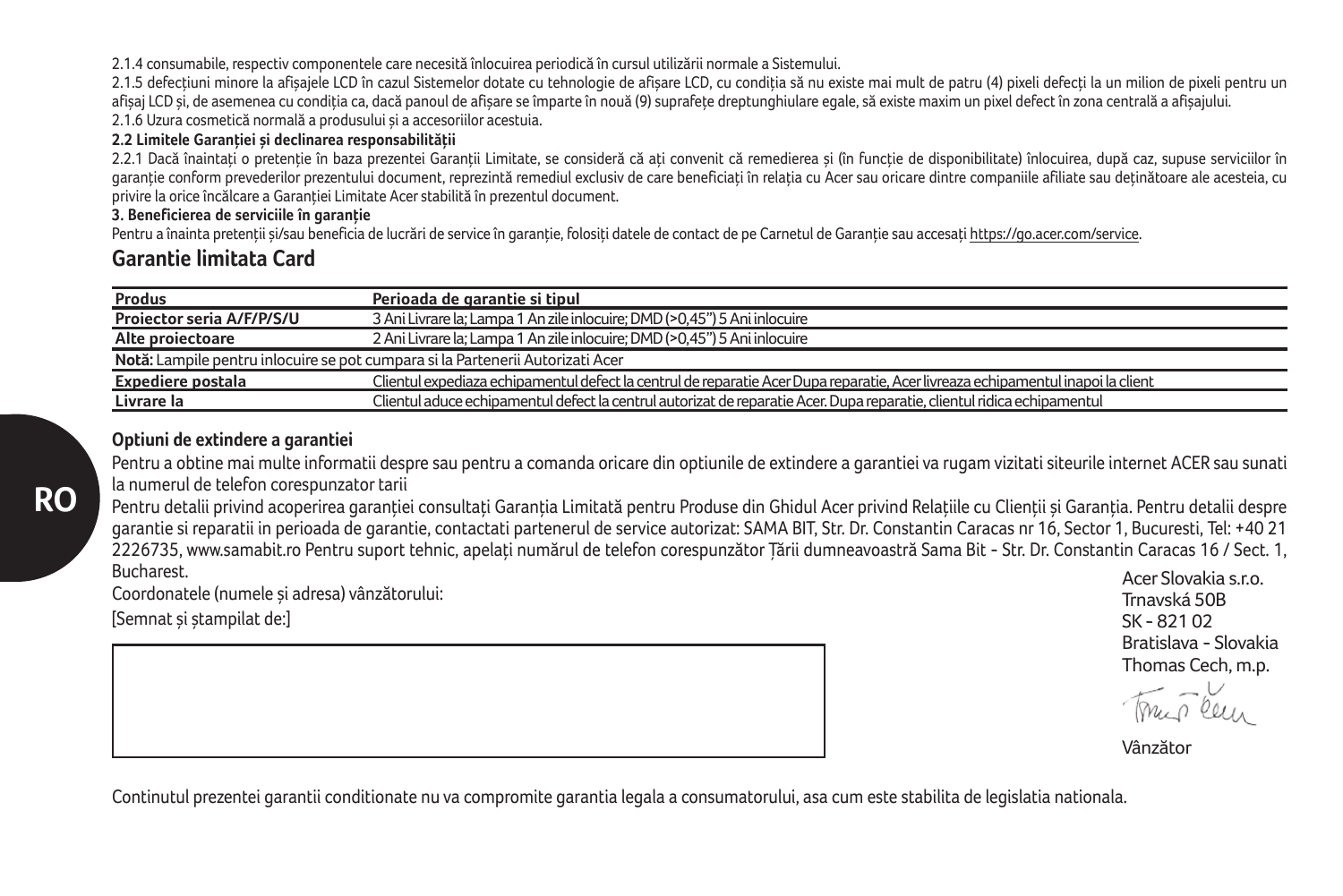## **Ограничена Гаранция за Стока**

### **1. Приложно поле на Гаранцията**

1.1 С настоящата Ограничена Гаранция (виж "Изключения" и "Ограничения" в Раздел 2) ("Ограничена Гаранция") Ейсър Ви предоставя определени права и възможности за обезщетение. Желателно е внимателно да прочетете настоящия документ и в случай, че направите рекламация в съответствие с тази Ограничена Гаранция, ще се счита, че сте разбрали и приели условията на Гаранцията. Независимо от тази Ограничена Гаранция, за Вас може да съществуват други права и възможности за обезщетение, които да реализирате срещу търговеца, който Ви е продал продукт на Ейсър. Настоящата Ограничена Гаранция няма за цел да ограничава по какъвто и да е начин тези други права и възможности, които съществуват за Вас.

Всички права на потребителите, дефинирани от съответните местни закони касаещи продажбите на потребителски стоки и гаранцията върху тях, са гарантирани. Тази гаранция не изключва, ограничава или отменя никое от тези права. Например, Потребителите имат поне 24 месеца гаранция считана от деня на покупката независимо от споменатото в гаранционната карта или други подобни материали.

1.2 Ейсър гарантира, че всички продукти на Ейсър, включително оригиналните части и компонентите (доставени като "Опция" и/или "Аксесоар"), които са инсталирани на притежавания от Вас продукт на Ейсър в момента на продажбата (наричани общо по – долу "Система"), като под това се разбира първата продажба на краен потребител в държава, която е част от Европейското Икономическо Пространство и Швейцария ("Териториален обхват"), ще са изправни и няма да се проявят дефекти в материалите или в изработката им при условие, че се използват според нормалното им предназначение за срока на гаранционния период, посочен в картата за Ограничена Гаранция, която съпровожда в селото съпровери в селото съпровери и неговорност на клиента е да провери и неговорност на клиента е да провери и неговорност на клиента е да провери и право е да откаже да приеме Acer продукт, ако защитните лепенки са увредени. В този случай следва незабавно да бъде уведомен продавача. Приемайки Acer продукт с увредена защитна лепенка, клиентът се съгласява с това, че гаранционните условия за този продукт ще бъдат различни (редуцирани) по сравнение със стандартните условия съпътстващи всеки нов Acer продукт.

1.3 Всеки софтуерен продукт, доставен с Вашата Система, включително операционната система, се предоставяв състоянието, в което е. Ейсър не гарантира, че функционирането на доставения с Вашата Система софтуер ще бъде непрекъснато или безгрешно, или че този софтуер ще отговаря на Вашите изисквания.

1.4 Ако направите рекламация, съгласно настоящата Гаранция, Ейсър може, по своя преценка, да поправи или замени дефектна Система или части от нея, които се покриват от Гаранцията, с нови или фабрично реновирани части или Системи. В случай, че Ейсър избере възможността да използва фабрично реновирани части или Системи, Ейсър гарантира, че те ще имат същите работни характеристики като нови продукти. Всички подменени части и Системи заменени по силата на тази Ограничена Гаранция стават собственост на Ейсър.

1.5 Гаранционният период започва да тече на датата на закупуването. Вашата оригинална фактура (касова бележка), на която е отбелязана датата на закупуване на Системата, е Вашето доказателство за датата на закупуването.

1.6 Гаранционните услуги ще се предоставят на основата на официалния език в държавата – членка на Европейското Икономическо Пространство, където е направено искането за предоставяне на гаранционни услуги. Гаранционни услуги, свързани с поправки, засягащи страни на Вашата Система, основани на ползването на определен език (напр. клавиатури, софтуер), може и да не бъде възможно да бъдат предоставяни на никакъв друг език/ци, освен на официалния език/ци, използван в държавата – членка на Европейското Икономическо Пространство, където е направено искането за предоставяне на гаранционни услуги. **2. Изключения и Ограничения**

Настоящата Ограничена Гаранция въвежда следните Изключения и Ограничения:

### **2.1 Изключения**

Настоящата Ограничена Гаранция не се прилага по отношение на:

2.1.1 продукти, които не са произведени от или за Ейсър, или които за пръв път са били продадени на краен потребител в държава, която е извън Териториалния Обхват на тази Ограничена Гаранция.

2.1.2 продукти, които са повредени или дефектни в резултат на:

2.1.2.1 използване на Системата не по предназначение, включително, без ограничения, използване на Системата не в съответствие с Наръчника за потребителя, който придружава Системата, или друга небрежност по отношение на Системата;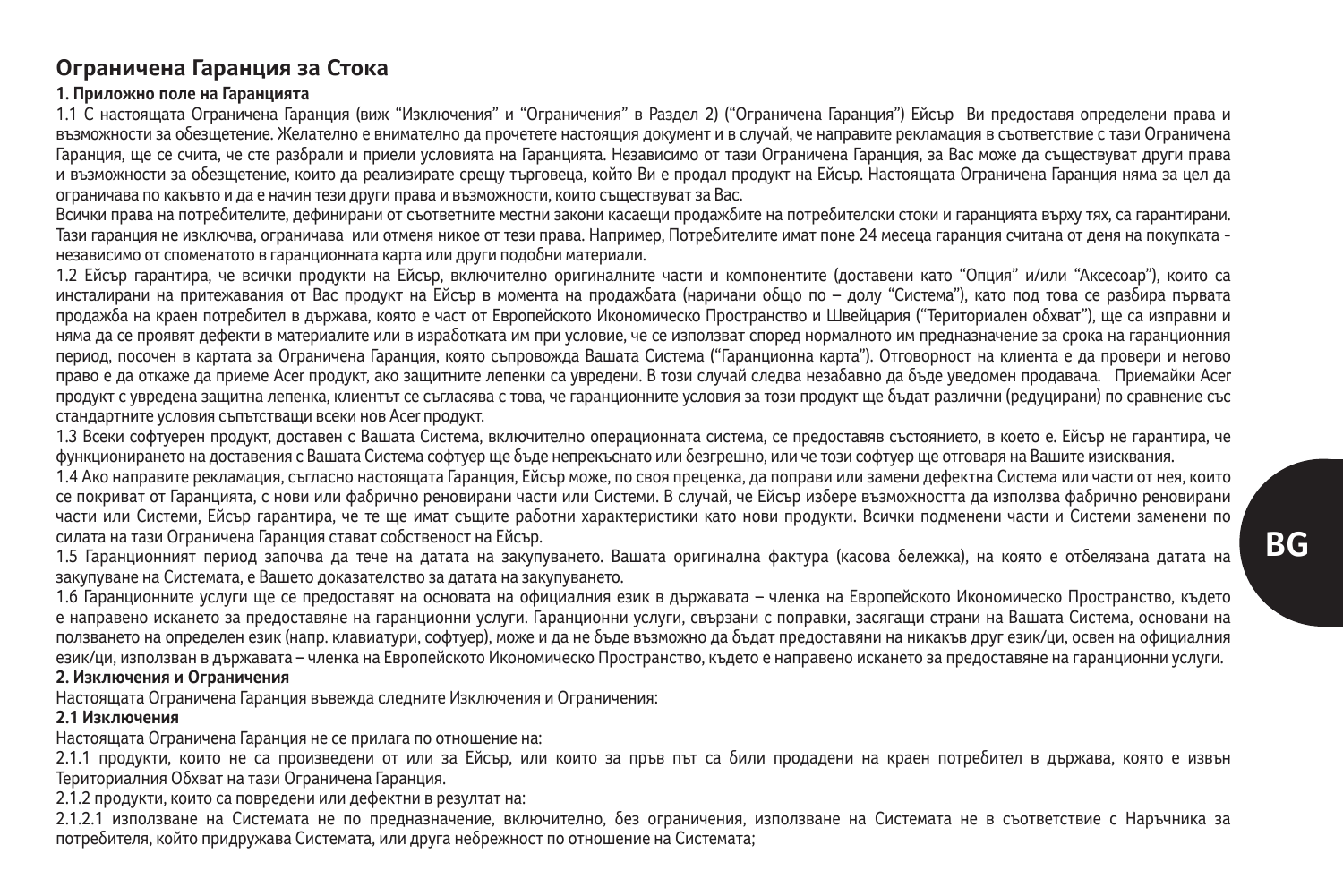2.1.2.2 модифициране на Системата, включително използването на части, които не са произведени или продавани от Ейсър;

2.1.2.3 поправяне или ремонтиране от лице, различно от Ейсър или от Оторизираните доставчици на сервизни услуги на Ейсър;

2.1.2.4 неподходящо транспортиране или опаковане при връщане на Системата на Ейсър или на Оторизирания доставчик на сервизни услуги на Ейсър; или 2.1.2.5 неправилно инсталиране на продукти, произведени от трети лица (напр. карта за памет).

2.1.3 загуба или повреда по отношение на програми, данни, включително в периферни медийни устройства (освен ако е резултат на събитие, пораждащо право на иск съгласно приложимото право в юрисдикцията на Купувача). Ваша е отговорността да запазвате или да правите резервни копия на програми, данни и/или периферни медийни устройства. Освен това следва да имате предвид, че Ейсър може да избере възможността да замени Системата Ви, предадена за предоставяне на гаранционни услуги, с фабрично реновиран продукт със същото качество, и така каквито и да данни, съхранявани от Вас в оригиналната Ви Система, могат да бъдат напълно загубени за Вас.

2.1.4 изхабяеми части, т.е. такива, които нормално изискват периодична подмяна в хода на употребата на Системата.

2.1.5 дребни дефекти на LCD дисплея, които възникват при Системите, оборудвани с LCD технология, като това означава дефекти в рамките до 4 (четири) дефектни пиксела на милион пиксела на определен LCD дисплей, и означава също така, че ако дисплеят мислено се раздели на 9 (девет) еднакви правоъгълника, в централния правоъгълник няма да има повече от един дефектен пиксел.

2.1.6 Нормално козметично износване на продукта и неговите аксесоари.

### **2.2 Ограничения на Гаранцията и Отказ от гаранционно обслужване**

2.2.1 Ако направите рекламация в съответствие с настоящата Ограничена Гаранция, ще се счита, че сте се съгласили, че поправката или (при наличие на такава възможност) замяната, което от двете е приложимо и както са описани в настоящия документ, е Вашето единствено и изключително право по отношение на Ейсър или което и да е негово дъщерно дружество или контролиращо дружество във връзка с каквото и да е нарушение на Ограничената Гаранция на Ейсър уредена с този документ.

**3. Получаване на Гаранционни Услуги**

За да направите рекламация и/или за да получите Гаранционни услуги, моля, имайте предвид информацията за връзка, посочена във Вашата Гаранционна Карта, или посетете https://go.acer.com/service.

## **Ограничена гаранция Карта**

| Продукт                   | Срок и тип на гаранцията                                                                                              |
|---------------------------|-----------------------------------------------------------------------------------------------------------------------|
| Projector seria A/F/P/S/U | 3 Години "донесен в сервиз"; Смяна на лампа за 1 Година; Смяна на DMD (>0,45") за 5 Години                            |
| Alte projectoare          | 2 Години "донесен в сервиз"; Смяна на лампа за 1 Година; Смяна на DMD (>0,45") за 5 Години                            |
|                           | Забележка: Замяната на Асег лампа е възможна също и от Acer Channel Partners.                                         |
| "Изпратен по пощата"      | Клиентът изпраща продукта за поправка в сервиз на Асег. След извършването на ремонта Асег изпраща продукта обратно    |
|                           | на клиента.                                                                                                           |
| "Донесен в сервиз"        | Клиентът носи продукта в Оторизиран сервиз на Асег. След извършването на ремонта, клиентът си взима продукта обратно. |

### **Възможности за увеличаване на гаранцията**

За повече информация или за заявка на някоя от възможностите за удължаване на гаранцията моля посетете уеб страницата на Acer или се обадете на посочения телефон за контакт във Вашата страна.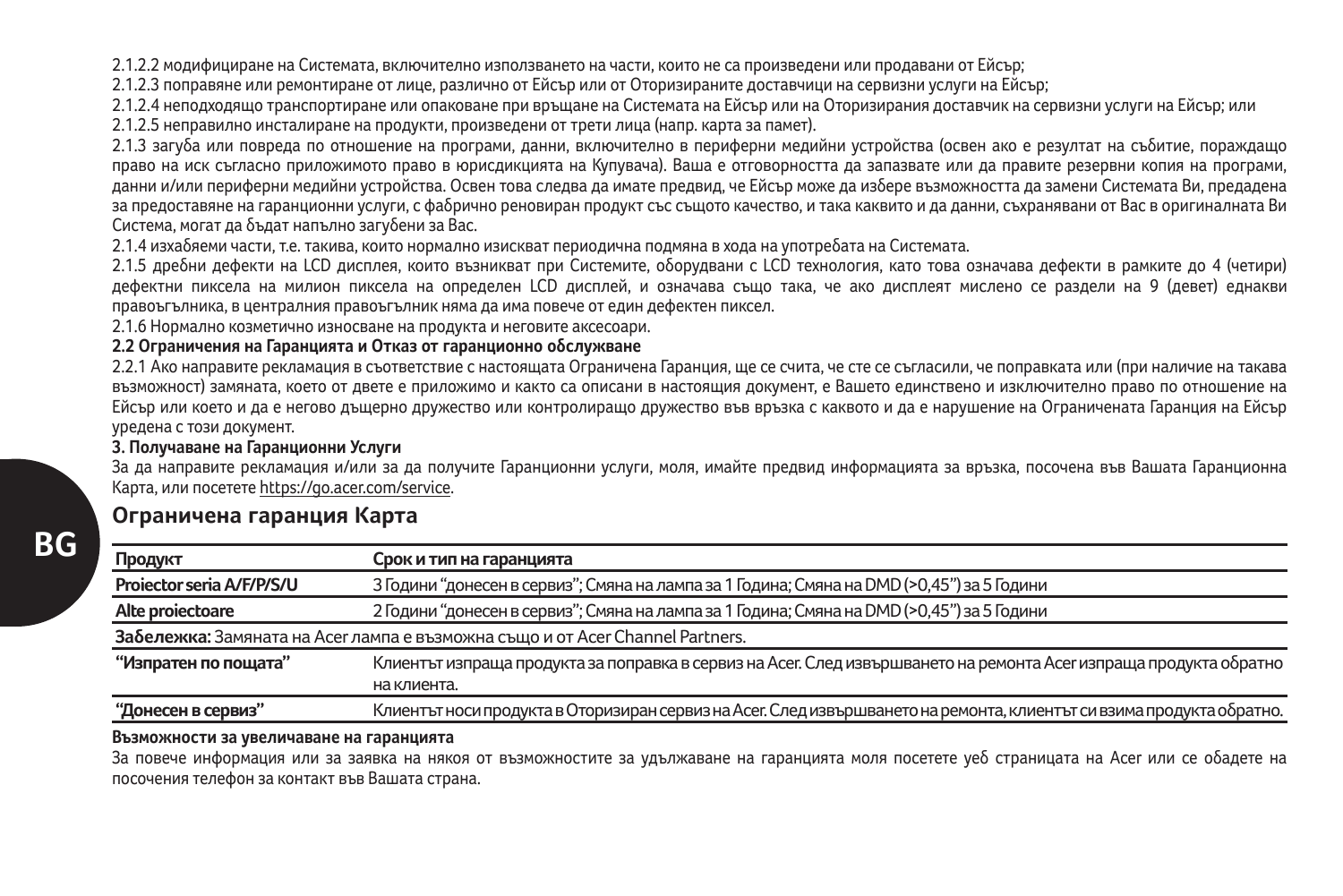## **Sınırlı Ürün Garantisi**

## **1. Sınırlı Garanti Kapsamı**

1.1 İşbu Sınırlı Garanti (bkz Madde 2: "İstisnalar" ve "Kısıtlamalar") ("Sınırlı Garanti") size Acer karşısında bazı hak ve çözümler sunar. Lütfen bu belgeyi dikkatlice okuyunuz, işbu Sınırlı Garanti kapsamında bir beyanda bulunmanız halinde şartları okuyup kabul etmiş addedilirsiniz. İşbu Sınırlı Garanti'den bağımsız olarak, Acer ürününü satın almış olduğunuz satıcıya karşı farklı ve daha geniş kapsamda hak ve umarlara sahip olmanız sözkonusu olabilir. İşbu Sınırlı Garanti, bu türdeki muhtemel hakların sınırlamaz.

Bu garanti, tüketici ürünleri satışı ile ilgili olarak ulusal yasalarla tanınmış, tüketici haklarını hariç tutmamakta, sınırlamamakta veya geçersiz kılmamaktadır.

1.2 Acer Türkiye sınırları dahilinde bir son kullanıcıya satılan herhangi bir Acer ürünü; satın alım esnasında Acer ürününde (bağlı olarak "Sistem" şeklinde ifade edilir) kurulu olan hakiki Acer parçası veya bileşenleri de ("Opsiyonel" ve/veya "Aksesuar" olarak sunulabilirler) dahil olmak üzere, malzeme ve/veya işçiliğinde, Sistem'le birlikte temin edilen Garanti Kartı'nda ("Garanti Kartı") belirtilen süre boyunca normal kullanım koşulları altında, var olabilecek arızalara karşı Sınırlı Garanti kapsamındadır.

1.3 Sistem'inizle birlikte temin edilen herhangi bir yazılım, İşletim Sistemi de dahil olmak üzere, "Olduğu gibi" sunulmaktadır. Acer Sistem'inizle birlikte temin edilen herhangi bir yazılımın kesintisiz veya hatasız olarak olarak çalışacağı, yahut böyle bir yazılımın ihtiyaçlarınızı karşılayacağını yönünde herhangi bir garanti vermez.

1.4 İşbu Garanti'nin kapsamı dahilinde bir beyanda bulunmanız durumunda; Acer, kendi tercihi uyarınca, Sistem'i veya işbu Sınırlı Garanti'nin kapsamındaki herhangi bir parçayı onarabilir, ya da yeni yahut fabrika onarımı görmüş parça veya Sistem'ler kullanarak değişimini gerçekleştirebilir. Acer'ın fabrika onarımı görmüş parça yahut Sistem'ler kullanmak yönünde hareket etmesi halinde; yeni ürünlerle eşit bir performans karakteristiği sağlanmış olacaktır. İşbu Sınırlı Garanti kapsamında değişimi gerçekleştirilen tüm parça yahut Sistem'ler Acer'ın mülkü haline gelecektir.

1.5 Garanti süresi gerçek satın alım tarihiyle birlikte başlar. Sistem seri numarasıyla birlikte Sistem'in satın alım tarihi gösteren orijinal satın alım faturanız (satış makbuzu), satın alım tarihinizi ispat eder niteliktedir.

1.6 Garanti hizmetiTürkiye'de birincil olarak kullanılan dil taban alınarak sunulacaktır. Sistem'inizin dil tabanlı özelliklerini ilgilendiren Garanti onarım hizmeti (klavye veya yazılım gibi) Türkiye'de birincil olarak kullanılan dil dışında sunulamayabilir.

## **2. İstisnalar ve Kısıtlamalar**

Bu Sınırlı Garanti aşağıdaki istina ve kısıtlamalara tabidir:

## **2.1 İstisnalar**

Aşağıdaki durumlar bu Sınırlı Garanti'nin kapsamında değildir:

2.1.1 Acer tarafından veya Acer için üretilmemiş herhangi bir ürün, yahut bir son kullanıcıya ilk olarak bu Sınırlı Garanti'nin Bölgesel Kapsamı dışında satışı yapılmış bir ürün.

2.1.2 Aşağıdaki durumlardan biri sonucunda hasar görmüş ya da kusurlu duruma düşmüş bir ürün:

2.1.2.1 Sistem'in; aşağıdaki durumlar dahil ancak bunlarla kısıtlı olmamak üzere, normalde amaçlanan kullanımı dışında kullanılması:

Sistem'in Sistem'le birlikte gelen Kullanım Kılavuzu'na uygun olarak kullanılmaması veya Sistem'le ilgili diğer herhangi bir kötüye kullanımı yahut ihmal edilerek kullanımı

2.1.2.2 Sistem'in Acer tarafından üretilmemiş ve/veya satılmayan parçaların kullanımı da dahil olmak üzere değişikliğe uğratılması;

2.1.2.3 Acer veya Acer tarafından yetkilendirilmiş bir Hizmet Sağlayıcı dışında hizmet yahut onarım sağlanması;

2.1.2.4 Sistem'in Acer veya Acer tarafından yetkilendirilmiş Hizmet Sağlayıcı'ya ulaşımında yanlış paketlenmesi/gönderilmesi, veya;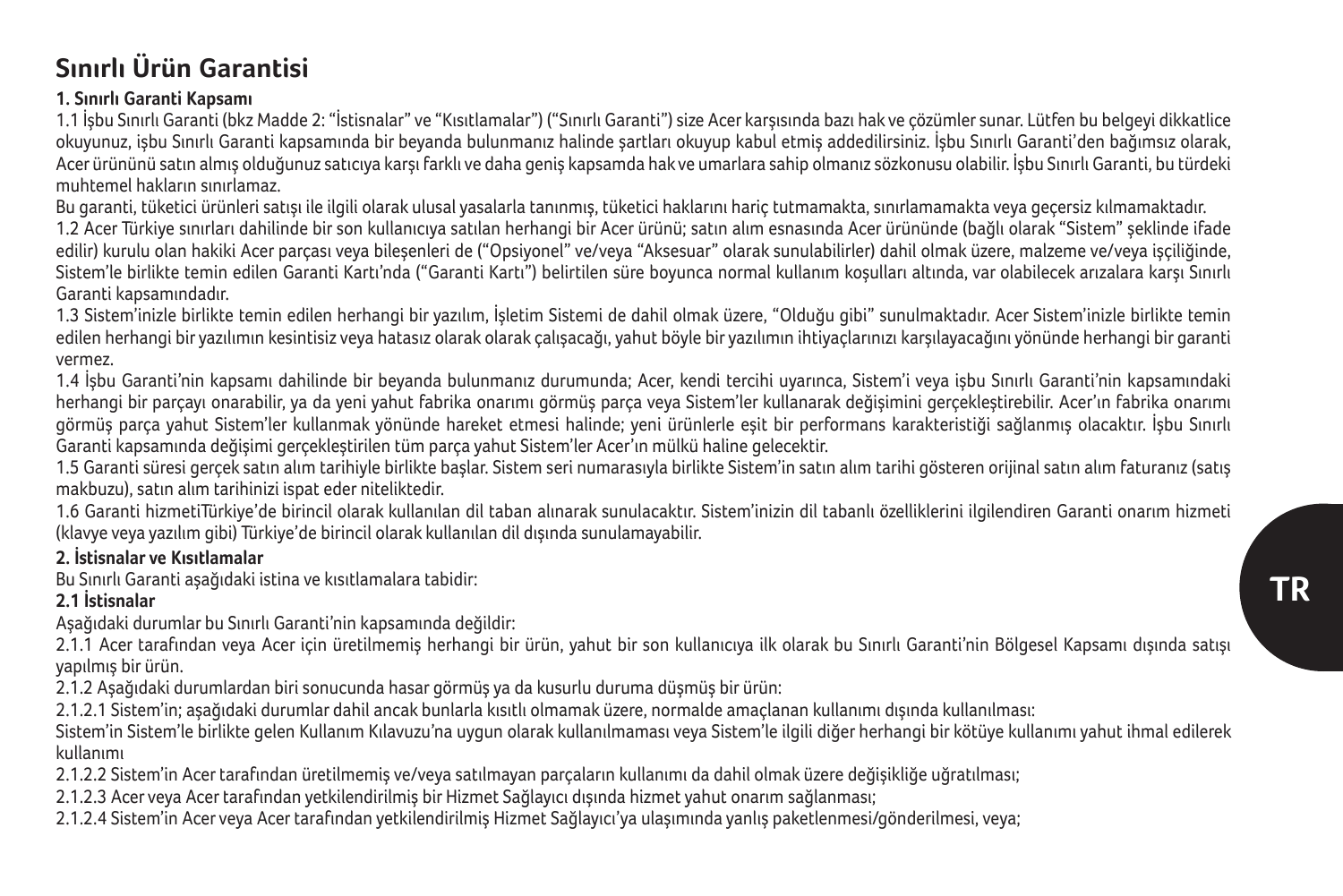2.1.2.5 Üçüncü parti yazılımların (hafıza kartları gibi) yanlış biçimde kurulması.

2.1.3 Program, veri yahut harici depolama medyasının kaybedilmiş yahut zarar görmüş olması. Herhangi bir program, veri ve/veya harici depolama medyasını kaydetmek (yedeklemek) konusunda sorumluluğunuz bulunmaktadır. Lütfen Acer'ın Garanti hizmeti için ulaştırılan bir Sistem'i eşit kalitede bir yeni üretilmiş ürünle değiştirmeyi tercih edebileceğini göz önünde bulundurunuz. Böyle bir durumda; orijinal Sistem'inizde kaydedilmiş olan herhangi bir veriye kalıcı olarak erişemeyebilirsiniz.

2.1.4 Sistem'in normal kullanımı esnasında periyodik olarak değiştirilmesi gereken tüketilebilir parçalar.

2.1.5 LCD görüntü teknolojisi kullanan Sistem'lerde, aşağıdaki durumlar hariç olarak, küçük LCD ekran kusurları: (i) herhangi bir LCD ekranda üç (3) adetten fazla kusurlu piksel bulunması, (ii) ekran panelinin dokuz (9) eşit dikdörtgen alana ayrılmış olması, (iii) ekranın merkez alanında bir (1) adetten daha fazla kusurlu piksek bulunması.

2.1.6 Ürünün ve aksesuarlarının normal kozmetik aşınması ve yıpranması.

## **2.2 Garanti'nin Kısıtlamaları ve Yasal Uyarıları**

2.2.1 İşbu Sınırlı Garanti kapsamında bir beyanda bulunmanız durumunda; muhtemel bir onarım veya (bulunurluk durumuna göre) değişikliğin, işbu belgede tanımlanan garanti hizmetleri kapsamındaki geçerliliği uyarınca, Acer veya kurumsal iştiraklerinden yahutana ortaklıklarından işbu belgeyle sabitlenen Acer Sınırlı Garanti'si uyarınca alabileceğiniz tek ve inhisari umar olduğunu kabul etmiş olursunuz.

## **3. Garanti hizmetinin Temin Edilmesi**

Herhangi bir beyanda bulunmak ve/veya Garanti hizmeti alabilmek için, Garanti Kartı'nızda belirtilmiş olan irtibat bilgilerine başvurun veya https://go.acer.com/ service adresini ziyaret edin.

| ÜRÜM                         | <b>GARANTİ SÜRESİ VE TİPİ</b>                                                                                                                                                                      |
|------------------------------|----------------------------------------------------------------------------------------------------------------------------------------------------------------------------------------------------|
| Projektör A/F/P/S/U serileri | 3 Yıl serviste onarım                                                                                                                                                                              |
| Diğerleri                    | 2 Yıl serviste onarım                                                                                                                                                                              |
| Yazılım Desteği              | 180 Gün                                                                                                                                                                                            |
|                              |                                                                                                                                                                                                    |
| <b>Kargo Teslim</b>          | Müşteri ürünü Acer onarım merkezine gönderir. Onarım tamamlandıktan sonra ürün, Acer tarafından<br>müsteriye geri gönderilir. Kargo Teslim etmeden önce 0850 222 22 37 üzerinden kayıt açılmalıdır |
| <b>Resepsiyon Teslim</b>     | Müşteri ürünü Acer onarım merkezine getirip teslim eder. Onarım tamamlandıktan sonra ürün, müşteri<br>tarafından gelip teslim alınır.                                                              |

## **SINIRLI GARANTİ KARTI**

Lamba 2 yıl dır

DMD (>0,45"): 5 Yıl Değişim

**Garanti Yükseltme Seçenekleri**

Daha fazla bilgi edinmek veya bir Garanti Yükseltme Seçeneği satın alabilmek için lütfen Acer Web sitesini

ziyaret edin ya da şu numarayı arayın: 0850 222 ACER (0 850 222 22 37)

(www.acer.com.tr – Servis & Destek bölümüne tıklayın)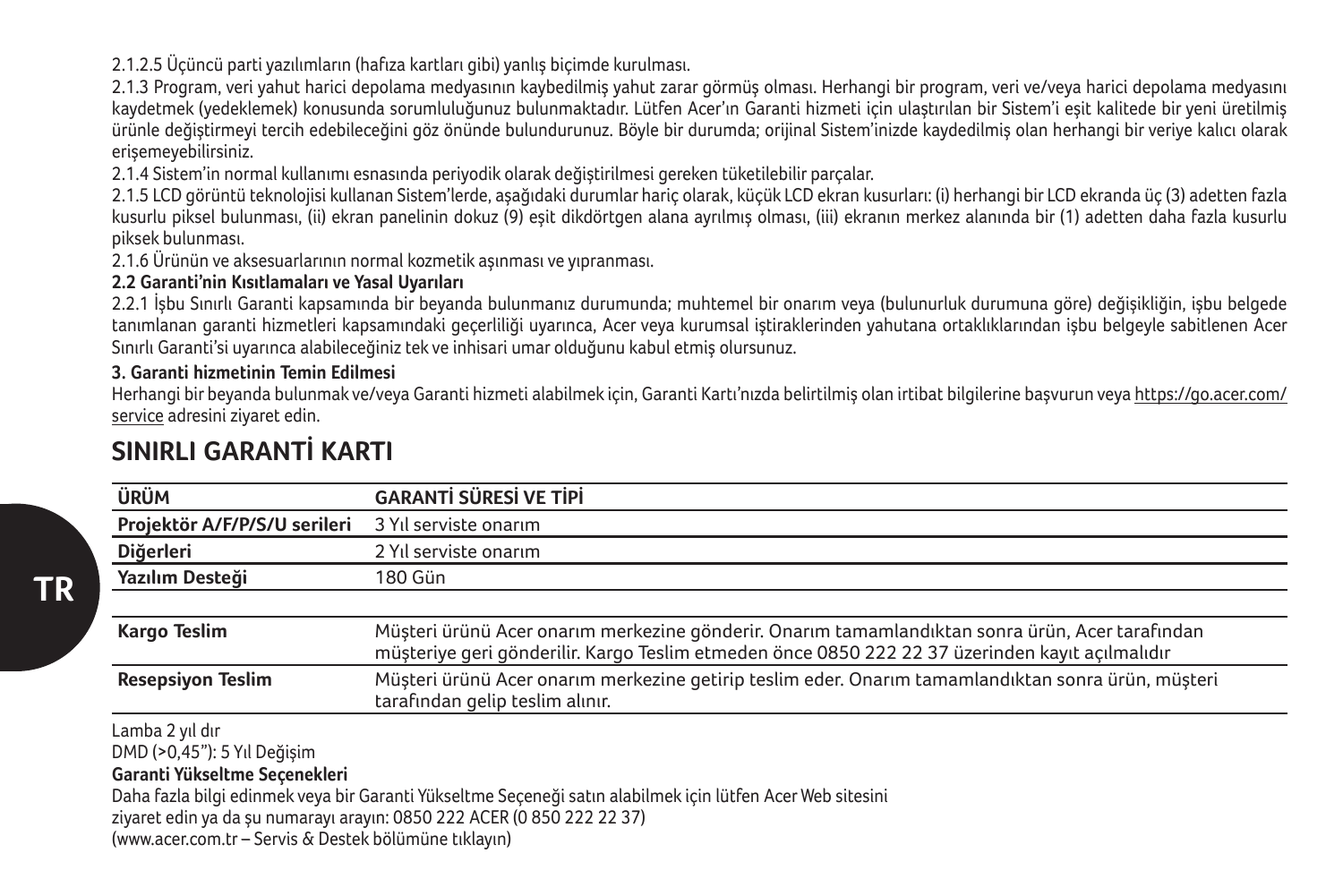## **Гарантия на продукцію**

### **1. Обсяг гарантії**

1.1 Ця Гарантія надається компанією Acer і визначає права користувачів продукції Acer. Будь-ласка, уважно прочитайте цей документ, оскільки у випадку висування претензії у відповідності до цієї Гарантії матиметься на увазі, що ви зрозуміли і прийняли її умови. Незалежно від цієї Гарантії Ви можете мати інші, в тому числі ширші права і засоби захисту стосовно продавця товару згідно законодавства України. Ця гарантія не обмежує таких прав.

ПОТРЕБИТЕЛИ ИМЕЮТ ЮРИДИЧЕСКИЕ ПРАВА В СООТВЕТСТВИИ С ДЕЙСТВУЮЩИМ НАЦИОНАЛЬНЫМ ЗАКОНОДАТЕЛЬСТВОМ, РЕГУЛИРУЮЩИМ ПРОДАЖИ ПОТРЕБИТЕЛЬСКИХ ТОВАРОВ, И ДАННАЯ ГАРАНТИЯ НЕ ИСКЛЮЧАЕТ, НЕ ОГРАНИЧИВАЕТ И НЕ ПРИОСТАНАВЛИВАЕТ ТАКИЕ ПРАВА

1.2 Протягом гарантійного терміну, вказаного в Гарантійній карті, що додається до Вашого пристрою (див. «Гарантійна карта»), Acer гарантує відсутність дефектів матеріалів та/або якості виготовлення за умов нормального використання будь-якого виробу компанії Acer, включно з оригінальними деталями і комплектними частинами Acer (котрі пропонуються як «Опції» та/або «Приладдя»), що встановлені у Вашому виробі компанією Acer на момент придбання (надалі спільно називаються «Система»), котрі призначені для продажу і були початково продані кінцевому покупцеві на території України («Територіальна Сфера Дії»). Усі додатково встановлені та/або замінені комплектні частини, не узгоджені з компанією Acer, не підпадають під дію цієї Гарантії, і гарантійні зобов'язання щодо них несе організація-продавець або треті особи, з чиєї ініціативи такі дії було проведено. Покупатель в праве отказаться принять поставку любого продукта Acer, проданного как новый, если оригинальная защитная лента Acer сорвана или нарушена и уведомить об этом продавца. Принимая продукт Acer с сорванной защитной лентой, клиент признает, что гарантийный срок обслуживания такого продукта будет отличаться (уменьшенный) против стандартных сроков и условий гарантии, связанные с продажей нового продукта Acer.

1.3 Acer не гарантує безперебійної або безпомилкової роботи будь-якого програмного забезпечення, наданого разом з Вашою Системою, а також відповідності такого програмного забезпечення Вашим вимогам.

1.4 В якості заходу перестороги на випадок можливих збоїв, часткової чи повної втрати інформації, необхідно періодично створювати резервні копії данних, котрі зберігаються на жорсткому диску чи інших пристроях для зберігання данних. Перед передачею будь-якого пристрою для проведення гарантійного обслуговування виконайте архівування данних та видаліть будь-яку конфіденційну, приватну чи особисту інформацію. Компанія Acer не несе відповідальності за пошкодження чи втрату будь-яких програм, данних чи з'ємних носіїв інформації. Компанія Acer не несе відповідальності за відновлення чи перевстановлення будь-яких програм чи данних, за виключенням програмного забезпечення, котре встановлюється компанією Acer при виготовленні цього продукту. Якщо передвстановлене програмне забезпечення було повністю або частково втрачене з вини користувача, і він не в змозі відновити його самостійно, відновлення цього програмного забезпечення може бути проведене в авторизованому сервісному центрі на платній основі.

1.5 У випадку висування претензії, згідно умов цієї Гарантії, Acer на свій вибір проведе ремонт, або замінить несправну Систему чи будь-яку її частину, котра потрапляє під дію цієї Гарантії, шляхом використання нових чи виробничо-відновлених частин або Систем. У випадку якщо Acer вдасться до використання виробничо-відновлених частин або Систем, їхні функціональні характеристики відповідатимуть функціональним характеристикам нових виробів. Після заміни усі несправні частини і Системи, замінені в рамках цієї Гарантії, не підлягають поверненню. Окрема гарантія на замінені деталі й комплектні частини не встановлюється.

1.6 Викладені вище положення і умови є повною і виключною гарантійною угодою між компанією Acer та Вами стосовно придбанного обладнання Acer.

### **2. Винятки і Обмеження**

Ця Гарантія підлягяє наступним виняткам і обмеженням:

#### **2.1 Винятки**

Гарантійні зобов'язання не розповсюджуються на:

2.1.1. будь-які вироби, не виготовлені компанією Acer або для компанії Acer, або не призначені для продажу чи продані кінцевому покупцеві у країні, що знаходиться за межами Територіальної Сфери Дії цієї Гарантії, а також у випадках, якщо серійний номер виробу видалений, не прочитується, змінений чи не відповідає вказанному в Гарантійній карті;

2.1.2. будь-які вироби з механічними пошкодженнями або з пошкодженнями захисних пломб, стрічок, наклейок тощо;

2.1.3. будь-які вироби, пошкодження чи несправність котрих виникли внаслідок:

2.1.3.1. використання Системи не за призначенням, включно і без обмежень через невиконання доданої Інструкції з використання, або будь-якого іншого неправильного чи недбайливого поводження з Системою;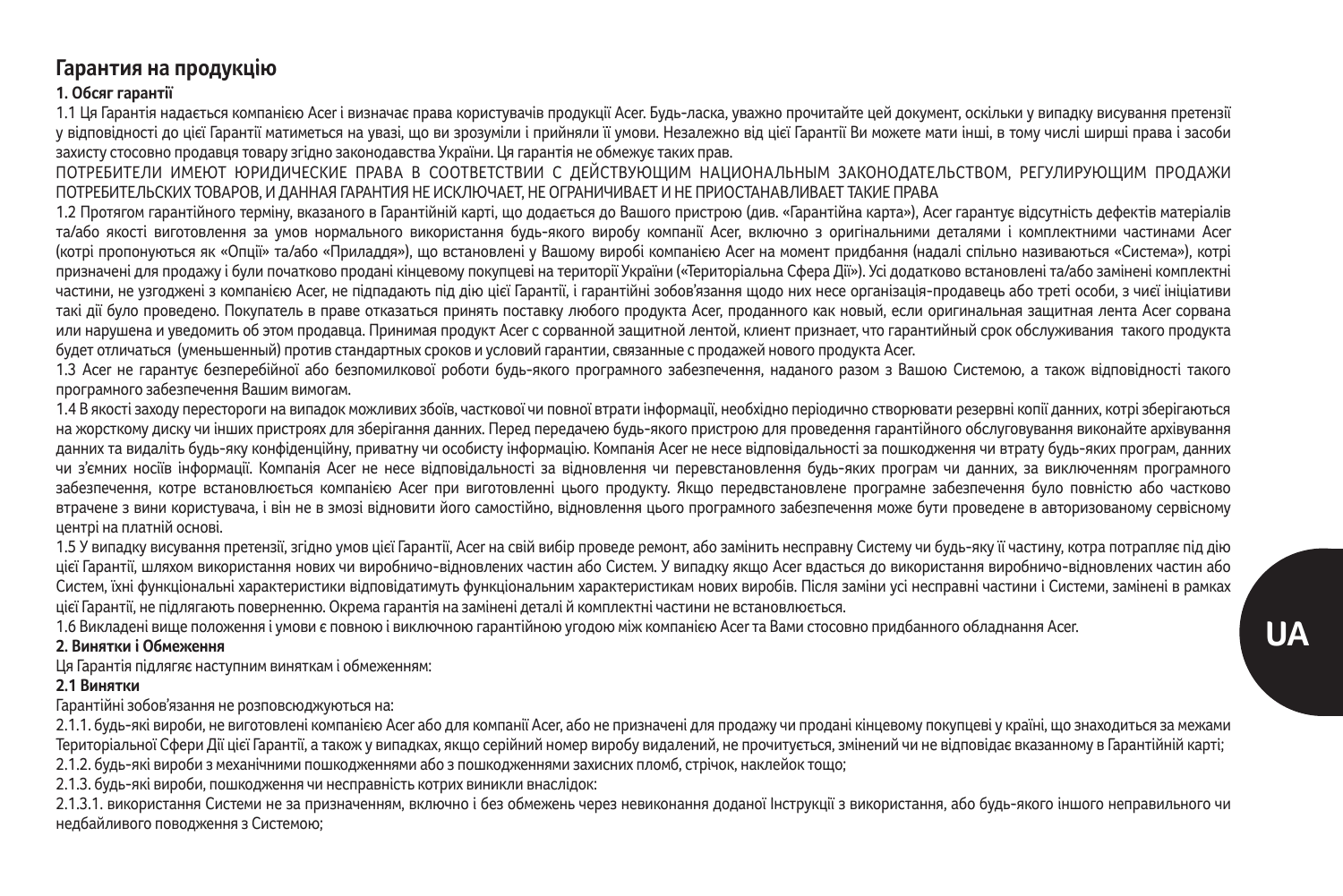2.1.3.2. змін системи, включно з використанням деталей, що виготовлені та/або продані не компанією Acer;

2.1.3.3. неналежного встановлення виробів як виробництва Acer, так і сторонніх виробників (наприклад, встановлення плат розширення, подінивник модулів, карт пам'яті, тощо);

2.1.3.4. конфліктів, пов'язаних з підключенням зовнішніх пристроїв;

2.1.3.5. використання неліцензійного програмного забезпечення;

2.1.3.6. дії вірусних програм;

2.1.3.7. стихійних лих (пожеж, повені, грози, землетрусу тощо);

2.1.3.8. неправильного підключення до електромережі, експлуатації при нестабільній напрузі в електромережі (відхилення частоти від номінальної більше як на 0,5%, напруги від номінальної більше як на 10%), відсутності (або виконаного з відхиленнями від стандарту) заземлення;

2.1.3.9. дії або проникнення всередину виробу комах, тварин, рідин, пилу, тютюнового диму тощо;

2.1.3.10. звичайного зношення під час експлуатації;

2.1.3.11. сервісного обслуговування або ремонту, виконаного особами, котрі не є представниками компанії Acer або Авторизованого Постачальника Послуг Acer;

2.1.3.12. неналежного перевезення чи упаковки під час повернення Системи компанії Acer або Авторизованому Постачальнику Послуг Acer;

2.1.3.13. зумисного впливу на пристрій з метою нанесення пошкоджень користувачем або іншими особами;

2.1.4. інші випадки порушення Покупцем встановлених правил використання, зберігання або транспортування товару, дій третіх осіб або непереборної сили і виникнення при цьому невиробничих недоліків;

2.1.5. втрату або пошкодження будь-яких програм, данних або пристроїв зберігання данних зі змінними носіями. Ви несете відповідальність за збереження (створення резервних копій) будь-яких програм, данних та/або пристроїв зберігання данних зі змінними носіями. Звертаємо Вашу увагу на те, що компанія Acer може вибрати заміну Системи, що підлягає сервісному обслуговуванню, на новий або відновлений (рівноцінний за якістю) виріб, внаслідок чого данні, що містяться у Вашій початковій системі, можуть стати недоступними для Вас;

2.1.6. витратні матеріали, тобто частини, котрі вимагають періодичної заміни в ході звичайної експлуатації Системи;

2.1.7. незначні дефекти РК-дисплеїв, котрі виникають в Системах, оснащених рідко-кристалічною дисплейною технологією. Детальнішу інформацію див. у розділі «Додаткова інформація» (Особливі зауваження для рідко-кристалічних дисплеїв).

2.1.8. Нормальний косметичний знос продукту та його аксесуарів.

### **2.2 Обмеження**

2.2.1 За винятком гарантійних зобов'язань, передбачених цією Гарантією, компанія Acer не визнає жодних інших явних, непрямих або передбачених законом гарантій. Будь-які непрямі гарантії, котрі можуть бути передбачені застосованим правом, обмежуються умовами цієї Гарантії. Компанія Acer в жоднім разі не несе відповідальності за випадкові, непрямі збитки, втрату ділового зиску або втрату данних, що виникли в зв'язку з використанням чи експлуатацією Системи або будь-якого програмного забезпечення, що супроводжує Систему і надане компанією Acer, навіть в тому випадку, якщо компанія Acer була заздалегідь поінформована про можливість такого збитку.

2.2.2 Ця гарантія не розповсюджується на збитки, нанесені внаслідок конфліку іншому обладнанню, котре працює в сполученні з цим виробом. Компанія Acer не несе відповідальності за сумісність своєї продукції з виробами і програмними продуктами третіх сторін в частині їхньої спільної роботи, налаштування систем і встановлення драйверів. Компанія Acer залишає за собою право під час звернення по гарантії вимагати у користувача документи, які підтверджують легальність встановленого програмного забезпечення.

2.2.3 У випадку висування претензії у відповідності до цієї Гарантії буде матися на увазі Ваша згода з тим, що ремонт та/або заміна, залежно від обставин, у відповідності до передбачених вище умовами гарантійного забезпечення, є єдиним і виключним засобом захисту стосовно компанії Acer та/або авторизованих сервісних центрів. Цей засіб захисту розглядається в рамках цієї Гарантії як безумовне право споживача в рамках діючого закону України про захист прав споживача.

#### **3. Отримання сервісного обслуговування**

Інформацію про авторизовані сервісні центри Acer на території України можна отримати на веб-сайті www.acer.ua в розділі «Сервіс і Підтримка», або за телефоном 0 800 301 032. Гарантійне обслуговування виконується лише за наявності документа на підтвердження придбання і заповненої Гарантійної карти з підписом покупця, печаткою і підписом продавця.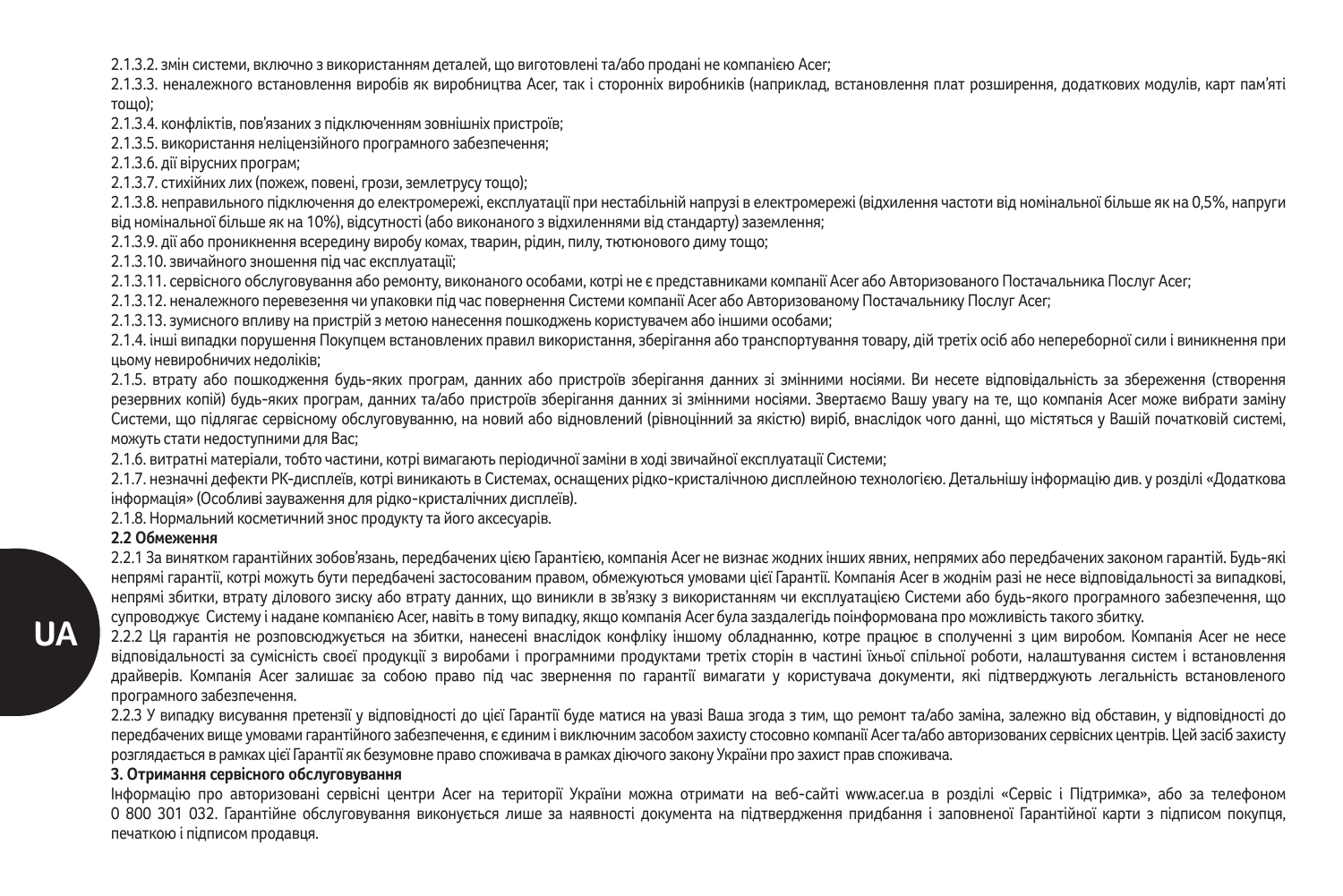### **Для приміток сервісного обслуговування**

### **ГАРАНТІЙНА КАРТА**

| Продукт                  | <b>TEPMIH I TUIT FAPAHTII</b> |
|--------------------------|-------------------------------|
| Лампа до проектора       | DIK:<br>: Carrv-In            |
| Проектор серії A/F/P/S/U | 3 роки: Carry-In              |
| Інші проектори           | 2 роки: Carry-In              |

Максимальний термін гарантії, що надається через мережу авторизованих сервісних центрів, складає наведений вище гарантійний термін від дня продажу і не може перевищувати терміну служби виробу.

Термін служби продукції компанії Acer відлічується зі дня виробництва і складає:

• Проектор — три роки;

• Периферійні пристрої, що входять до комплекту — два роки.

Враховуючи високу якість і надійність продукції Acer, фактичний термін служби може значно перевищувати офіційно встановлений термін.

Примітка: оригінальні гарантійні зобов'язання не розповсюджуються на витратні матеріали: кабелі, шнури, антени, перехідники, заглушки корпусу і корпусного конструктиву.

| Carry-In | Обслуговування в авторизованому сервісному центрі                                             |  |
|----------|-----------------------------------------------------------------------------------------------|--|
|          | ставка обладнання в авторизований сервісний центр<br>Дос<br>і назал —<br>- за рахунок клієнта |  |

Модель виробу:

Серійний номер виробу: Цим підтверджую прийнятність гарантійних умов, а також приймання обладнання в робочому стані та відсутність на ньому зовнішніх дефектів:

П. І. Б. покупця:

Підпис:

Назва організації-продавця:

Дата продажу:

Підпис продавця:

Печатка організації-продавця

МП

Виробник: Acer Inc. (Асер Інк.)

Адрес: 8F, 88, Sec.1, Hsin Tai Wu Rd., Hsichih,Taipei, Hsien 221, Taiwan, R.O.C. (8Ф, 88, Сек. 1, Ксін Тай Ву Роуд, Ксічі, Тайбей, Ксієн 221, Тайвань, Республіка Китай)

### **Контактна інформація :**

| UA | 0800301032 | www.acer.ua | acer<br>ua@acer-euro.com |
|----|------------|-------------|--------------------------|
|    |            |             |                          |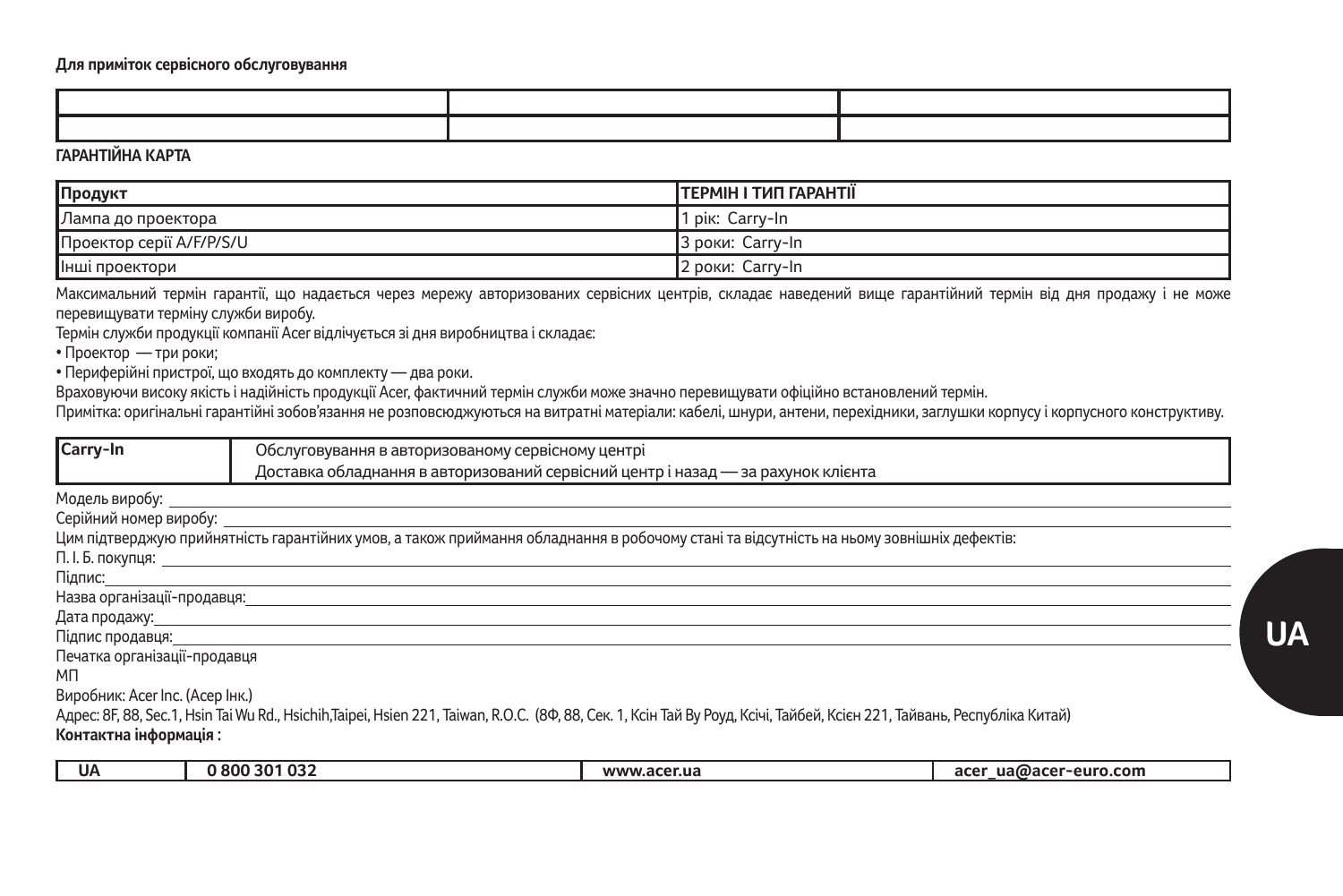### **Увага!**

В комплекті немає дистрибутивів операційної системи на оптичних носіях!

Рекомендовано використання системи відновлення.

Під час першого включення система пропонує Вам самостійно записати комплект відновлювальних дисків. Відновлювальні диски можна створити й пізніше за допомогою програмного інструменту eRecovery.

#### **Зауваження:**

Після зміниінформаційної структури жорсткого диска (встановлення нової операційної системи, зміна логічної структури тощо) перестає працювати фукнція відновлення методом Disk-to-Disk, окрім того може перестати працювати програмний інструмент eRecovery.

Щоб отримати докладнішу інформацію про створення відновлювальних дисків і роботу програмного інструменту eRecovery, будь-ласка, уважно прочитайте інструкцію з використання (інструкція з використання в електронному вигляді знаходиться на жорсткому диску Вашого комп'ютера.

Якщо з вини користувача передвстановлене програмне забезпечення було пошкоджене або видалене, його відновлення можливе в авторизованому сервісному центрі на платній основі, при цьому всі особисті данні та встановлені користувачем програми буде втрачено.

На сучасних моделях комп'ютерів Acer підтримка операційної системи Microsoft Windows XP не здійснюється (або здійснюється обмежено).

#### **Технічна підтримка розповсюджується лише на передвстановлені операційні системи та програмне забезпечення. Додаткова інформація**

### **А. Особливі зауваження щодо рідко-кристалічних дисплеїв (РКД)**

Зображення на РКД складається з пікселів. Один піксель являє собою комбінацію з кількох субпікселів (зазвичай трьох: червоного, зеленого і синього), яка дає в сумі певний колір. На кожному РКД є мільйони таких субпікселів. Поява дефектних («битих») пікселів на РКД може проявитися як потемнення, постійне світіння або блимання цілих пікселів або окремих субпікселів.

Гарантійному ремонту підлягає РКД, якщо він не відповідає наступним критеріям: загальна кількість дефектних пікселів не більше чотирьох на мільйон; окрім того, якщо умовно розділити площу РКД на 9 рівних прямокутних частин, в центральній частині дисплею повинно міститися не більше одного дефектного пікселя (у межах норм стандарту ISO 13406-2 клас II).

### **Б. Особливі зауваження щодо акумуляторів**

Будь-який вказаний час заряду чи роботи акумулятора є приблизним і відповідає орієнтовним часовим границям, які можуть змінюватися залежно від умов роботи пристрою.

### **В. Зауваження щодо підключення периферійних пристроїв**

З метою безпеки і збереження роботоздатності, перед підключенням будь-яких зовнішніх пристроїв до комп'ютера необхідно вимкнути та відключити від електромережі як комп'ютер, так і пристрій, котрій підключають до нього. Виняток можуть складати пристрої з інтерфейсом USB та FireWire (IEEE 1394), котрі не потребують додаткового живлення (такі як флеш-накопичувачі, клавіатури, миші тощо).

### **Г. Зауваження щодо необхідності резервного копіювання данних**

Ремонт Системи може потребувати форматування жорсткого диска, що призведе до втрати усіх збережених на ньому данних.

Компанія Acer наполегливо рекомендує регулярно створювати резервні копії на різних носіях інформації (таких як диски DVD та CD тощо) усіх документів, данних, файлів та/ або програмного забезпечення, котрі зберігаються в Системі. Відповідальність за створення резервних копій данних лежить на користувачеві.

Компанія Acer та її авторизовані постачальники послуг не несуть відповідальності за втрату або пошкодження данних в процесі обслуговування і підтримки.

## **Д. Гарантійне обслуговування та сервісна підтримка**

У випадку поломки Системи необхідно звернутися до представника служби технічної підтримки, використавши контактну інформацію, вказану в Гарантійній карті. При цьому необхідно надати таку інформацію:

- інформацію з оригінальної Гарантійної карти;
- серійний номер Системи (вписаний в Гарантійну карту, його також можна знайти на нижній частині ноутбука);
- версію операційної системи, встановленої на Системі;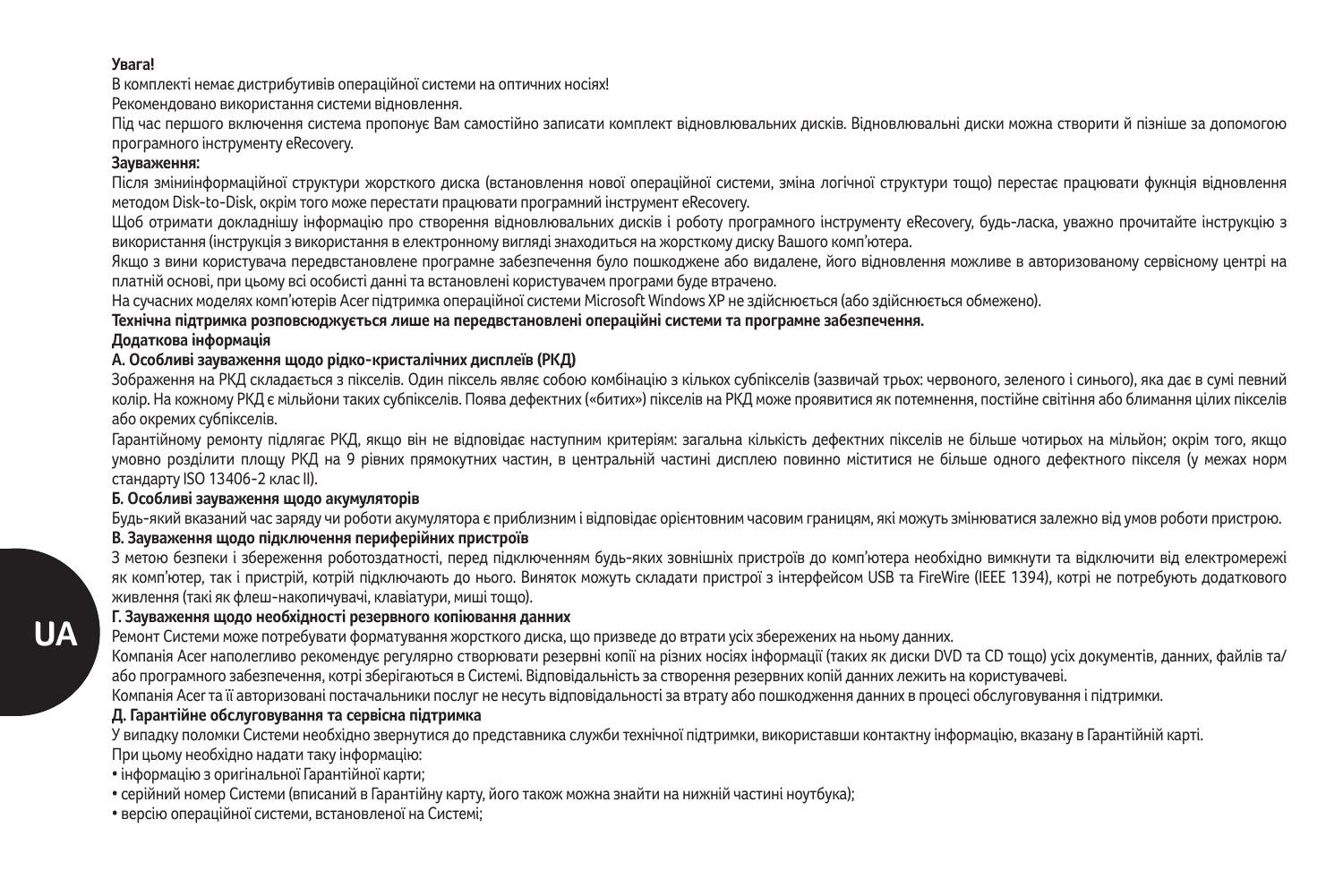• докладні відомості про будь-які зміни в програмному і апаратному забезпеченні, внесені в Систему;

• точний опис усіх повідомлень про збої.

Попередньо переконайтеся, що збій не викликаний програмним або апаратним забезпеченням сторонніх виробників. При контакті з представником служби технічної підтримки по телефону помістіть Систему перед собою і включіть її (якщо це можливо). Представник служби технічної підтримки надасть допомогу з діагностики і можливого усунення несправності по телефону. Якщо усунути несправність не вдається в ході телефонної консультації, компанія Acer відремонтує Систему згідно умов Гарантії.

Перед будь-яким ремонтом користувачеві необхідно переконатися в наступному:

• чи зроблено резервну копію данних, що зберігаються в Системі;

• чи всі компоненти програмного забезпечення і апаратного обладнання, що надані не компанією Acer, видалені з Системи.

Компанія Acer залишає за собою право брати оплату за деталі та роботу спеціалістів, а також транспортування у випадку, якщо компанія Acer не знайде дефектів або несправностей в Системі, якщо покупець не виконав однієї з умов, наведених в цьому розділі, або якщо дефект з'явився з вини користувача (наприклад, внаслідок недбалого поводження або неналежного використання).

#### **Е. Ремонт в авторизованого постачальника послуг**

Якщо на думку представника служби технічної підтримки для усунення несправності Системи необхідний ремонт в авторизованого постачальника послуг, компанія Acer відремонтує або замінить Систему відповідно до рішення представника служби технічної підтримки за наступних умов:

- в покупця є в наявності оригінальна Гарантійна карта, повністю і правильно заповнена;
- в покупця є в наявності оригінал документу на підтвердження придбання Системи;
- покупець дотримувався усіх процедур, встановлених цією Гарантією;
- покупець видалив усі компоненти програмного забезпечення і апаратного обладнання, надані не компанією Acer;

• за наявності паролю на вхід до BIOS чи операційної системи покупець скасував його або повідомив необхідну інформацію про паролі спеціалістам авторизованого постачальника послуг.

Представник служби технічної підтримки проконсультує покупця про те, які дії необхідно виконати, щоб отримати обслуговування і технічну підтримку.

Ремонт Системи може вимагати форматування жорсткого диску, що призведе до втрати збережених на ньому данних. Тому необхідно дотримуватися правил, наведених в розділі B вище.

Якщо узгоджені умови роботи служби технічної підтримки передбачають відправку Системи, покупець повинен надійно упакувати Систему в фабричне або аналогічне пакування і вкласти копію документу на підтвердження придбання, інші відповідні документи, а також докладний опис несправностей Системи. Покупець несе відповідальність за якість пакування і безпечне транспортування пристрою. У випадку виникнення пошкоджень, пов'язаних з низькою якістю пакування, з Покупця буде стягнено вартість ремонту.

### **Ж. Передача гарантії**

У випадку зміни власника Системи ця Гарантія передається разом з Системою.

Увага! Новий користувач отримує право користування Гарантією на Систему протягом залишку терміну Гарантії при виконанні таких умов:

• оригінал документа на підтвердження придбання Системи і оригінальна Гарантійна карта повинні знаходитися в нового власника;

• докладні відомості про зміну власника Системи повинні бути відправлені до компанії Acer за адресою, вказаною в Гарантійній карті.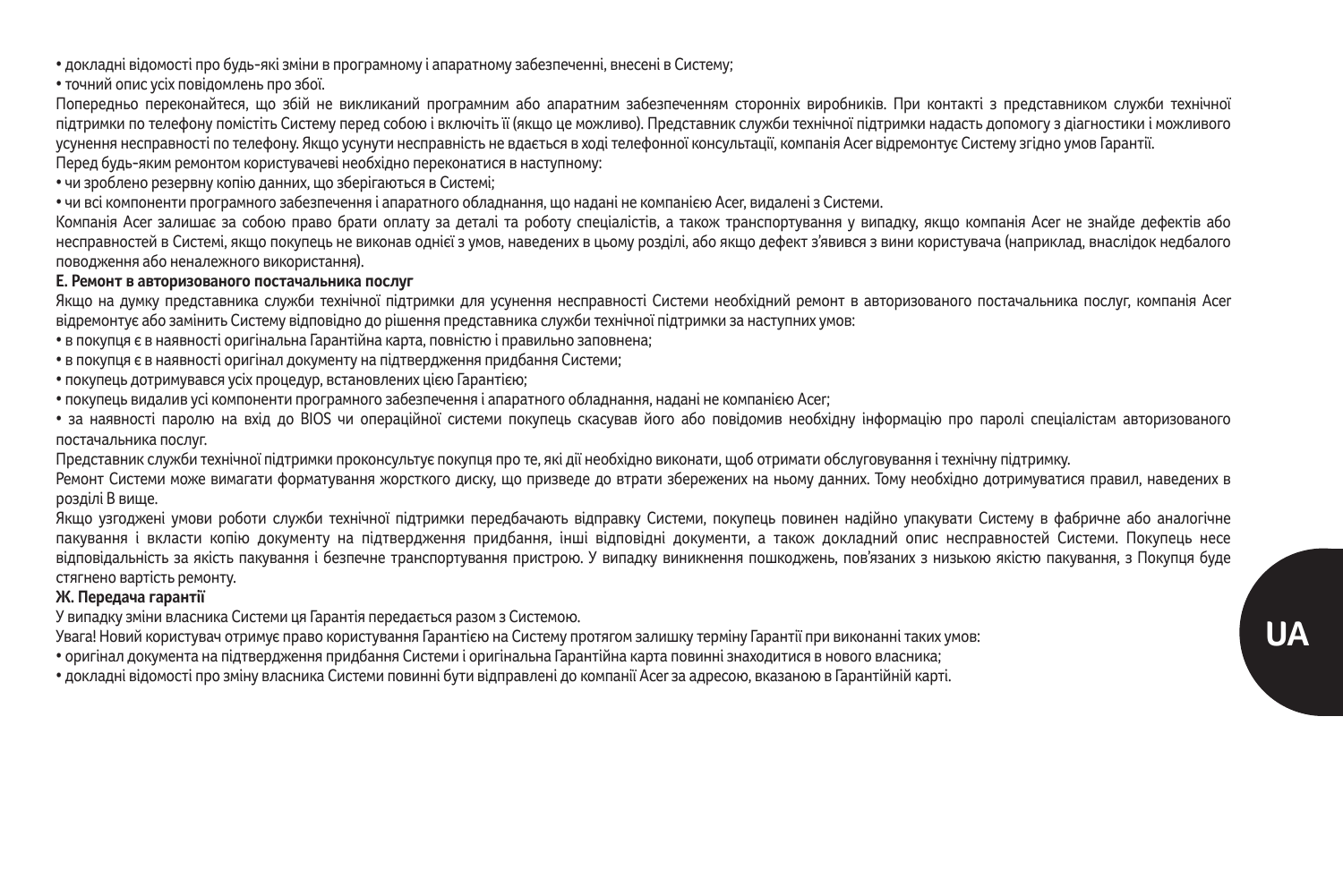## **Гарантия на изделие**

#### **1. Объем Гарантии**

1.1 Настоящая гарантия осуществляется компанией ACER и определяет права для пользователей оборудования ACER. Пожалуйста, внимательно прочитайте данный документ, поскольку в случае предъявления претензии в соответствии с данной Гарантией будет подразумеваться, что Вы поняли и приняли ее условия. Независимо от данной Гарантии Вы можете обладать другими, в том числе более широкими правами и средствами защиты в отношении продавца товара в рамках действующего законодательства РФ. Данная Гарантия не ограничивает таких прав.

ПОТРЕБИТЕЛИ ИМЕЮТ ЮРИДИЧЕСКИЕ ПРАВА В СООТВЕТСТВИИ С ДЕЙСТВУЮЩИМ НАЦИОНАЛЬНЫМ ЗАКОНОДАТЕЛЬСТВОМ, РЕГУЛИРУЮЩИМ ПРОДАЖИ ПОТРЕБИТЕЛЬСКИХ ТОВАРОВ, И ДАННАЯ ГАРАНТИЯ НЕ ИСКЛЮЧАЕТ, НЕ ОГРАНИЧИВАЕТ И НЕ ПРИОСТАНАВЛИВАЕТ ТАКИЕ ПРАВА

1.2 В течение гарантийного срока, указанного в Гарантийной карте, приложенной к Вашей Системе (см. «Гарантийная Карта»), Acer гарантирует отсутствие дефектов материалов и/или качества изготовления при нормальном использовании у любого изделия компании Acer, включая оригинальные детали и комплектующие Acer (предлагаемые в качестве «Опций» и/или «Принадлежностей»), установленные в Вашем изделии компанией Acer на момент покупки (далее совместно называемые "Система»), которые предназначены для продажи и были первоначально проданы конечному пользователю на территории России («Территориальная Сфера Действия»). Все дополнительно установленные и/или замененные комплектующие, не согласованные с компанией ACER, не покрываются действием данной гарантии и ответственность по гарантии за них несет организация-продавец или третьи лица, по чьей инициативе такие действия производились. Потребитель вправе отказаться принять поставку любого продукта Acer, проданного в качестве нового, в случае, если нарушены заводские гарантийные пломбы/стикеры/и т.п., и уведомить продавца о данном факте. Принимая продукт Acer с нарушенными заводскими гарантийными пломбами/стикерами/и т.п., потребитель признает, что гарантийная поддержка такого продукта будет ограничена по сравнению со стандартными Положениями и условиями гарантии, связанными с продажей нового продукта Acer.

1.3 Acer не гарантирует бесперебойной или безошибочной работы любого программного обеспечения, предоставленного вместе с Вашей Системой, так же как и соответствия такого программного обеспечения Вашим требованиям

1.4 В качестве меры предосторожности на случай возможных сбоев, частичной или полной утраты информации, необходимо периодически создавать резервные копии данных, хранящихся на устройствах хранения информации. Перед передачей любого устройства для проведения гарантийного обслуживания выполните архивирование данных и удалите любую конфиденциальную, частную или личную информацию. Компания Acer не несет ответственности за повреждение или потерю любых программ, данных или съемных носителей информации. Компания Acer не несет ответственности за восстановление или переустановку любых программ или данных, за исключением программного обеспечения, устанавливаемого компанией Acer при производстве данного продукта. Если предустановленное программное обеспечение было полностью или частично утрачено по вине пользователя и он не в состоянии восстановить его самостоятельно, восстановление этого ПО может быть произведено в авторизованном сервисном центре на платной основе.

1.5 В случае предъявления претензии, согласно условиям данной Гарантии, Acer по своему выбору произведет ремонт, или заменит неисправную Систему, или любую ее часть, подпадающую под действие данной Гарантии, посредством использования новых или производственно-восстановленных частей или Систем. В случае если Acer выберет использование производственно-восстановленных частей или Систем, то их функциональные характеристики будут соответствовать функциональным характеристикам новых изделий. После замены все неисправные части и Системы, замененные в рамках данной Гарантии, возврату не подлежат. Отдельная гарантия на заменённые детали и комплектующие не устанавливается.

1.6 Изложенные выше положения и условия являются полным и исключительным гарантийным соглашением между компанией Acer и вами в отношении приобретенного оборудования Acer.

### **2. Исключения и Ограничения**

Данная Гарантия подлежит следующим исключениям и ограничениям:

#### **2.1 Исключения**

Гарантийные обязательства не распространяется на:

2.1.1. любые изделия, не произведенные компанией Acer или для компании Acer, или не предназначенные для продажи или проданные конечному пользователю в стране, находящейся за пределами Территориальной Сферы Действия данной Гарантии, а также в случаях, если серийный номер изделия удален, не читаем, изменен или не соответствует указанному в Гарантийной карте;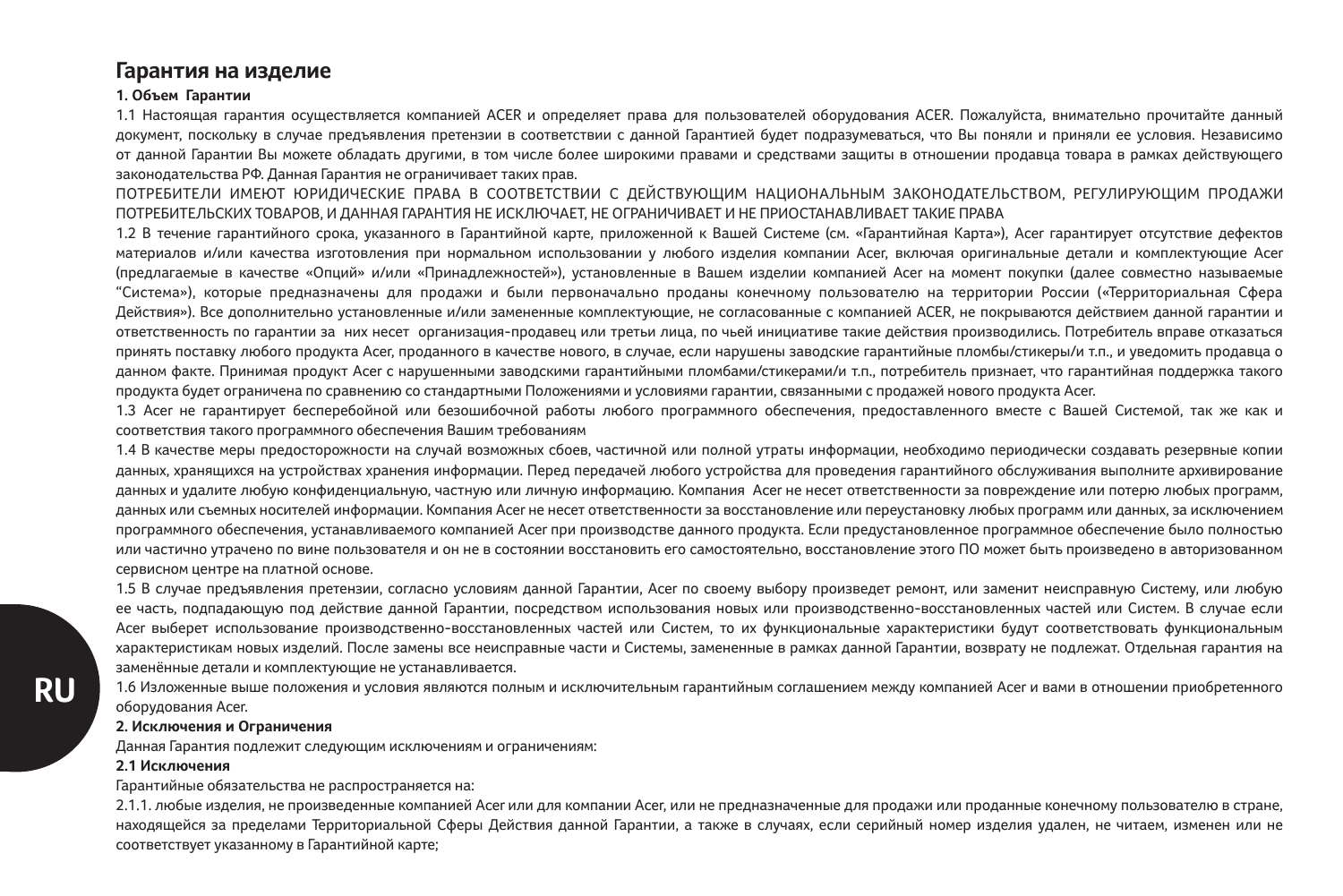2.1.2. любые изделия с механическими повреждениями либо с повреждениями защитных пломб, лент, наклеек и т.п.;

2.1.3. любые изделия, повреждение или неисправность которых возникли вследствие:

2.1.3.1. использования Системы не по назначению, включая без ограничений невыполнение приложенной к Системе Инструкции по эксплуатации, или любого другого неправильного или небрежного обращения в отношении Системы;

2.1.3.2. изменения Системы, включая использование деталей, произведенных и/или не проданных фирмой Acer;

2.1.3.3. ненадлежащей установки изделий как производства ACER, так и сторонних производителей (например, установки плат расширения, дополнительных модулей, карт памяти и т.п. );

2.1.3.4. конфликтов в связи с подключением внешних устройств

2.1.3.5. использования нелицензионного программного обеспечения;

2.1.3.6. воздействия вирусных программ;

2.1.3.7. стихийных бедствий (пожар, наводнение, гроза, землетрясение и т.п.);

2.1.3.8. неправильного подключения в электросеть, эксплуатации при нестабильном напряжении в электросети (отклонение частоты от номинальной более 0,5%, напряжения от номинального более 10%), отсутствия (или выполненного с отклонениями от стандарта) заземления;

2.1.3.9. воздействий или проникновения внутрь изделия насекомых, животных, жидкостей, пыли, табачного дыма и т.п.;

2.1.3.10. естественного износа при эксплуатации;

2.1.3.11. сервисного обслуживания или ремонта, выполненного лицами, не являющимися представителями компании Acer или Авторизированным Поставщиком Услуг Acer;

2.1.3.12. ненадлежащей перевозки или упаковки при возврате Системы компании Acer или Авторизированному Поставщику Услуг Acer;

2.1.3.13. следов умышленного воздействия на устройство с целью причинения повреждения пользователем или другими лицами;

2.1.4. иные случаи нарушения Покупателем установленных правил использования, хранения или транспортировки товара, действий третьих лиц или непреодолимой силы и возникновения при этом непроизводственных недостатков;

2.1.5. потерю или повреждение любых программ, данных или устройств хранения данных со съемным носителем. Вы несете ответственность за сохранность (создание резервных копий) любых программ, данных и/или устройств хранения данных со съемным носителем. Обращаем Ваше внимание на то, что компания Acer может выбрать замену Системы, подлежащей сервисному обслуживанию, на новое или восстановленное (равноценное по качеству) изделие, в результате чего, данные, содержащиеся в Вашей первоначальной Системе, могут стать недоступными для Вас;

2.1.6. расходные материалы, т.е. части, требующие периодической замены в ходе обычной эксплуатации Системы;

2.1.7. незначительные дефекты электронно-оптического модуля. Более подробную информацию см. в разделе Дополнительная информация (Особые замечания для электронно-оптического модуля проектора)

#### **2.2 Ограничения**

2.2.1 За исключением гарантийных обязательств, предусмотренных настоящей Гарантией, компания Acer не признает никаких других явно выраженных, подразумеваемых, либо предусмотренных законом гарантий. Любые предполагаемые гарантии, которые могут быть предусмотрены применяющимся правом ограничиваются условиями данной Гарантии. Компания Acer ни в коем случае не несет ответственности за случайные, косвенные убытки, упущенные бизнес, выгоду или утерянные данные, возникшие в связи с использованием или эксплуатацией Системы или любого программного обеспечения, сопровождающего Систему и предоставленного компанией Acer, даже в том случае, если компания Acer была заранее осведомлена о возможности такого ущерба.

2.2.2 Эта гарантия не распространяется на ущерб, причиненный другому оборудованию, находящемуся в конфликте и работающему в сопряжении с данным изделием. Компания Acer не несет ответственности за совместимость своей продукции с изделиями и программными продуктами третьих сторон в части их совместимости, конфигурирования систем и установки драйверов. Компания Acer оставляет за собой право при обращении по гарантии потребовать у пользователя документы, подтверждающие легальность используемого программного обеспечения.

**RU**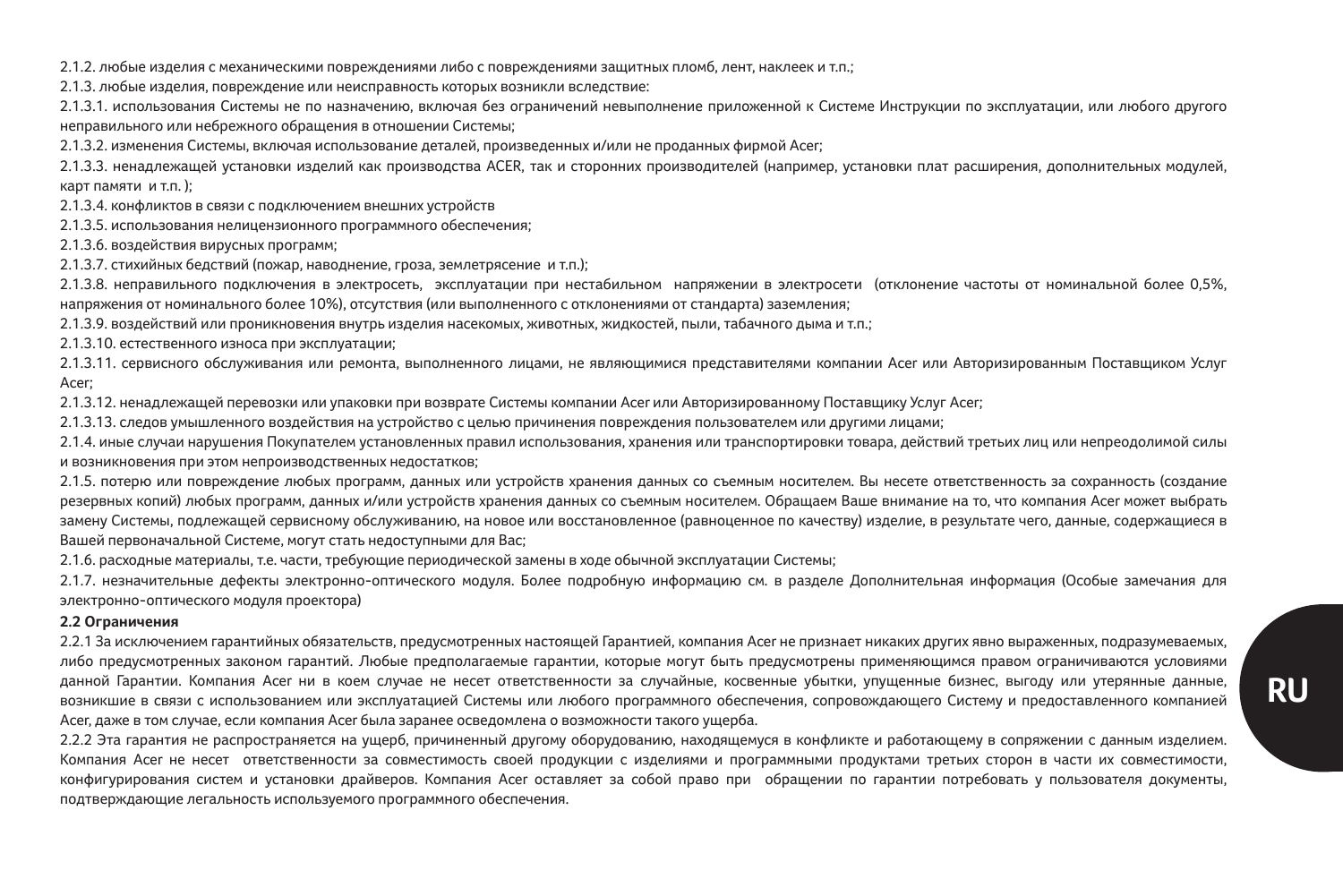2.2.3 В случае предъявления претензии в соответствии с данной Гарантией будет подразумеваться Ваше согласие с тем, что ремонт и/или замена, в зависимости от обстоятельств, в соответствии с предусмотренными выше условиями гарантийного обеспечения, являются единственным и исключительным средством защиты в отношении компании Acer и/или авторизованных сервисных центров. Данное средство защиты рассматривается в рамках настоящей гарантии как безусловное право потребителя в рамках действующего закона РФ о Защите прав потребителя.

#### **3. Получение Гарантийного Обслуживания**

Информацию об авторизованных сервисных центрах Acer на территории РФ можно получить на WEB-сайте http://www.acer.ru в разделе Сервис и Поддержка или по тел. (495) 788-7232, E-Mail: hotline@acer.ru Гарантийное обслуживание осуществляется только при наличии документа, подтверждающего покупку и заполненной гарантийной карты с подписью покупателя, печатью и подписью продавца.

**Для отметок сервисного обслуживания:**

**ГАРАНТИЙНАЯ КАРТА**

| <b>ПРОДУКТ</b>                           | <b>ІСРОК И ТИП ГАРАНТИИ</b> |
|------------------------------------------|-----------------------------|
| Проекторы серий A/F/P/S/U                | Carry-In<br>3 года          |
| Лампы, поставляемые вместе с проекторами | Carrv-In<br>год:            |
| Прочие проекторы                         | Carry-In<br>2 года:         |

Максимальный срок гарантии, предоставляемой через сеть авторизованных сервисных центров, составляет приведенный выше гарантийный срок со дня продажи и не может превышать срока службы изделия.

Срок службы продукции компании Acer исчисляется со дня производства и составляет :

Проекторы – три года

Лампы, поставляемые вместе с проекторами – 8000 часов

периферийные устройства (пульты ДУ), входящие в комплект – два года.

Учитывая высокое качество и надежность продукции ACER, фактический срок службы может значительно превышать официально установленный срок службы.

Модель Изделия

Примечание : оригинальные гарантийные обязательства не распространяются на расходные материалы: кабели, шнуры, антенны, переходники, заглушки корпуса и корпусного конструктива.

| Carry-In | Обслуживание в Авторизованном Сервисном ЦентреДоставка оборудования в Авторизованный Сервисный Центр и обратно |
|----------|----------------------------------------------------------------------------------------------------------------|
|          | Госуществляется за счет покупателя.                                                                            |

Серийный номер Изделия

*Настоящим подтверждаю приемлемость гарантийных условий, а также приемку оборудования в работоспособном состоянии и отсутствие на нем внешних дефектов:* Ф. И. О. Покупателя

Подпись

Название продающей организации

Дата продажи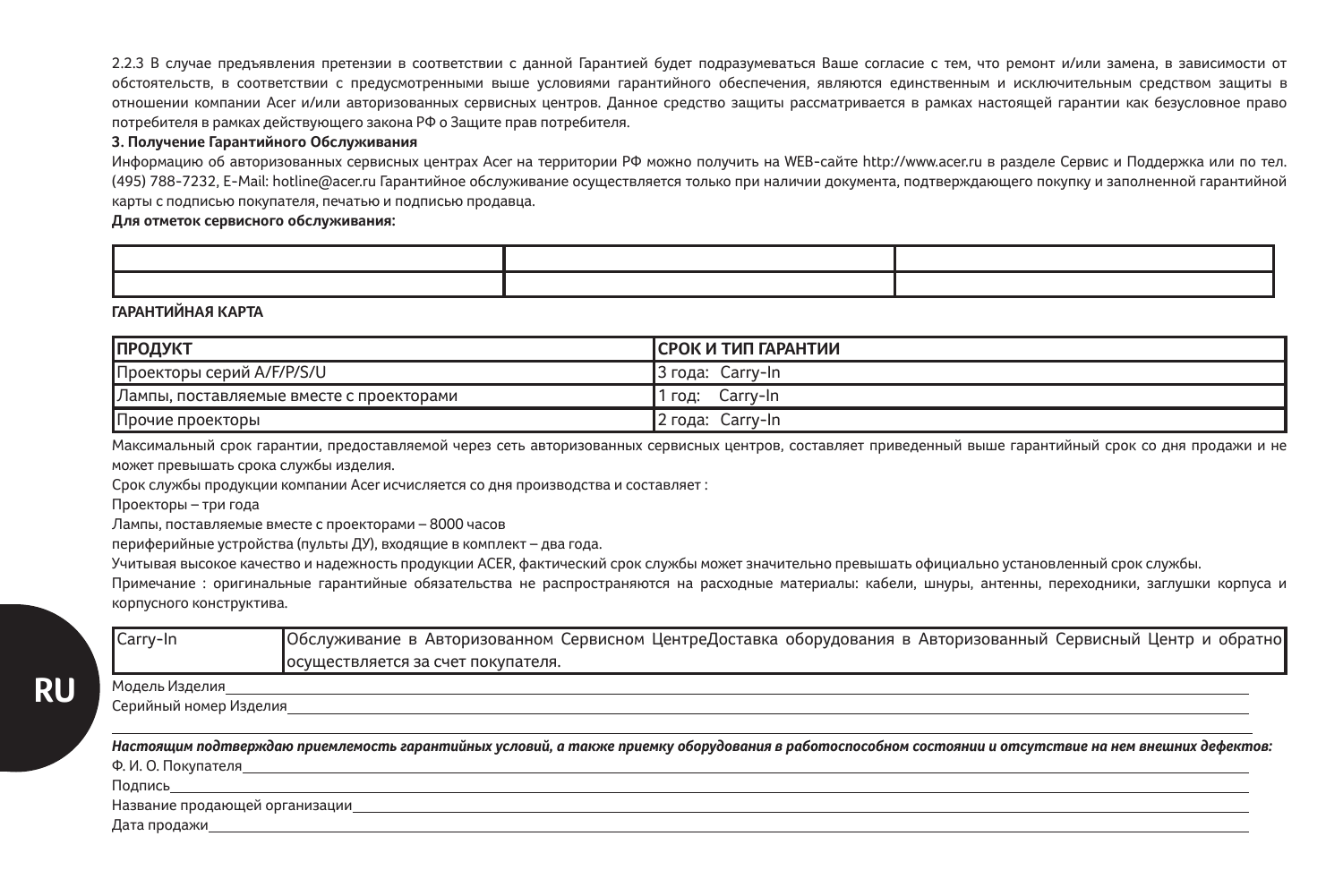#### Подпись продавца

Печать продающей организации

МП

Изготовитель: Acer Inc.(ЭЙСЕР Инк.)

Адрес: 8F, 88, Sec.1, Hsin Tai Wu Rd., Hsichih,Taipei, Hsien 221, Taiwan, R.O.C. (8Ф,88, Сек.1, Ксин Тай Ву Роуд, Ксичи, Тайбей, Ксиен 221, Тайвань, ЭР. ОУ.СИ.) Контактная информация:

| <b>IRU</b> | +7 (495) 995-5367 - горячая линия технической поддержки Acer для Московского региона |
|------------|--------------------------------------------------------------------------------------|
|            | 8 (800) 700-2237 - бесплатный номер для звонков из других регионов России.           |

#### **Дополнительная информация**

### *А. Особые замечания для электронно-оптического модуля проектора.*

Изображение, создаваемое электронно-оптическим модулем, состоит из пикселей. Пиксель представляет собой комбинацию трех субпикселей (красного, зеленого и синего), которая дает в итоге определенный цвет. На каждом электронно-оптическом модуле имеются миллионы таких субпикселей. Появление «битых» пикселей может

быть вызвано потемнением, постоянным свечением или миганием целых пикселей или отдельных субпикселей.

Гарантийному ремонту подлежит электронно-оптический модуль, если он будет соответствовать следующим критериям:

общее количество неисправных пикселей : не более 4 (включительно) на миллион и далее, при условии, что площадь ЖК экрана разделена на девять (9) равных прямоугольных частей, в центральной части дисплея должно иметься не более одного дефектного пикселя.

### *Б. Замечания по поводу подключения периферийных устройств.*

В целях безопасности и сохранения работоспособности перед подключением любых внешних устройств к проектору необходимо выключить и отсоединить от электрической сети как проектор, так и подключаемое устройство. Исключение может составлять подключение USB или FireWare (IEEE 1394) устройств, не требующих дополнительного питания (флешки и т.п.).

### *В. Гарантийное обслуживание и техническая поддержка*

В случае поломки Системы надо обратиться к представителю службы технической поддержки, используя контактную информацию, указанную в Гарантийной карте.

При этом необходимо предоставить следующую информацию:

- информацию с оригинальной Гарантийной карты

- Серийный номер Системы (вписан в Гарантийную карту; также его можно найти на нижней части проектора). Серийный номер содержит 22 знака. Данный серийный номер важен для предоставления необходимого обслуживания и ДОЛЖЕН указываться при всех контактах с персоналом компании ACER.

- Подробные сведения о любых изменениях в программном и аппаратном обеспечении, внесенных в Систему.

- Убедиться, что неполадка не вызвана программным или аппаратным обеспечением сторонних

производителей.

- Точное описание всех сообщений о сбоях.

- При контакте по телефону поместите Систему перед собой и включите ее (если это возможно).

Представитель Центра обслуживания клиентов окажет услуги и поддержку по диагностике и

возможному устранению неисправности по телефону. Если неполадку нельзя устранить в результате телефонной консультации, компания ACER отремонтирует Систему согласно уровню его обслуживания.

Перед любым ремонтом Покупателю следует убедиться в следующем.

- Сделана ли резервная копия данных, хранящихся на Системе.

- Все ли компоненты программного обеспечения и оборудования, поставляемые не компанией ACER, удалены с Системы.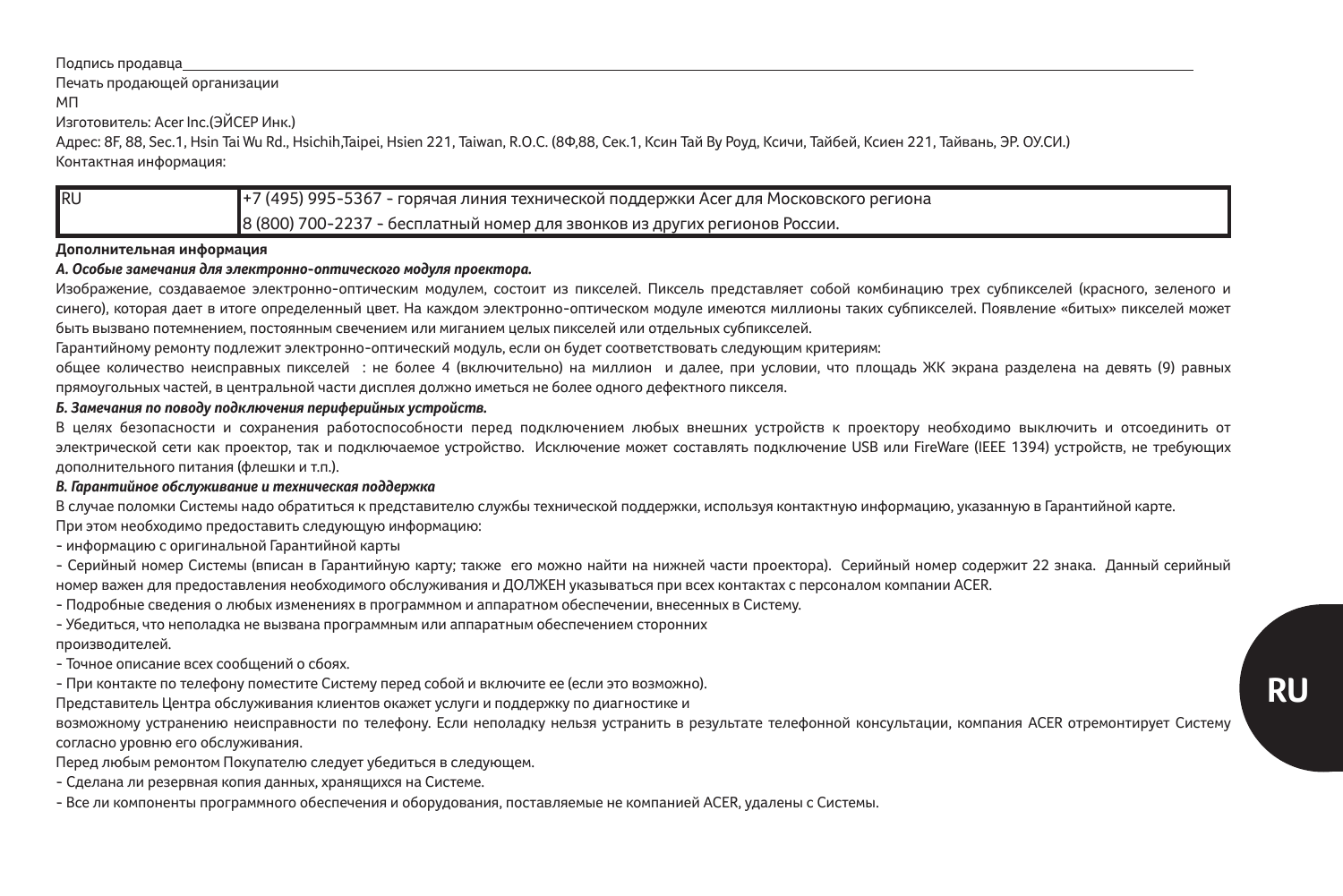Компания ACER оставляет за собой право взимать оплату за детали и труд специалистов, а также транспортировку в случае, если компания ACER не обнаружит брака или неполадок в Системе, если Покупатель не выполнил одно из условий, приведенных в данном разделе, или если брак появился по вине Покупателя (например, вследствие небрежного обращения или ненадлежащего использования).

#### *Г.Ремонт у авторизованного поставщика услуг*

Если по мнению представителя Центра обслуживания клиентов для устранения неисправности Системы необходим ремонт у авторизованного поставщика услуг , компания ACER отремонтирует или заменит Систему в соответствии с решением представителя Центра обслуживания клиентов ПРИ СЛЕДУЮЩИХ УСЛОВИЯХ :

- У Покупателя имеется в наличии оригинальная Гарантийная карта, полностью и правильно заполненная.

- У Покупателя имеется в наличии оригинал документа, подтверждающего покупку Системы.

- Покупатель соблюдал все процедуры, установленные в данной Гарантии.

- Покупатель удалил все компоненты программного обеспечения и оборудования, поставляемые не компанией ACER.

- При наличии пароля на вход в Систему Покупатель удалил его или сообщил необходимую информацию о паролях специалистам авторизованного поставщика услуг.

Представитель службы технической поддержки проконсультирует Покупателя о том, какие действия необходимо выполнить, чтобы получить обслуживание и поддержку. Если оговоренные условия работы службы технической поддержки подразумевают отправку Системы, Покупатель должен надежно упаковать Систему в фабричную или аналогичную упаковку и вложить копию документа, подтверждающего покупку, и другие соответствующие документы, а также подробное описание неполадок Системы. Покупатель несет ответственность за качество упаковки и безопасность устройства. В случае повреждений, связанных с низким качеством упаковки, с Покупателя будет взыскана стоимость ремонта.

#### *Д. Передача гарантии*

В случае смены собственника Системы данная Гарантия передается вместе с Системой. Внимание.

Новый пользователь получает право использования Гарантии в течение оставшегося

Гарантийного срока на Систему при выполнении двух условий:

- Оригинал документа, подтверждающего покупку Системы, и оригинальная Гарантийная карта должны находиться у нового пользователя.

- Подробные сведения о смене собственника Системы должны быть отправлены в компанию ACER по адресу, указанному в Гарантийной карте.